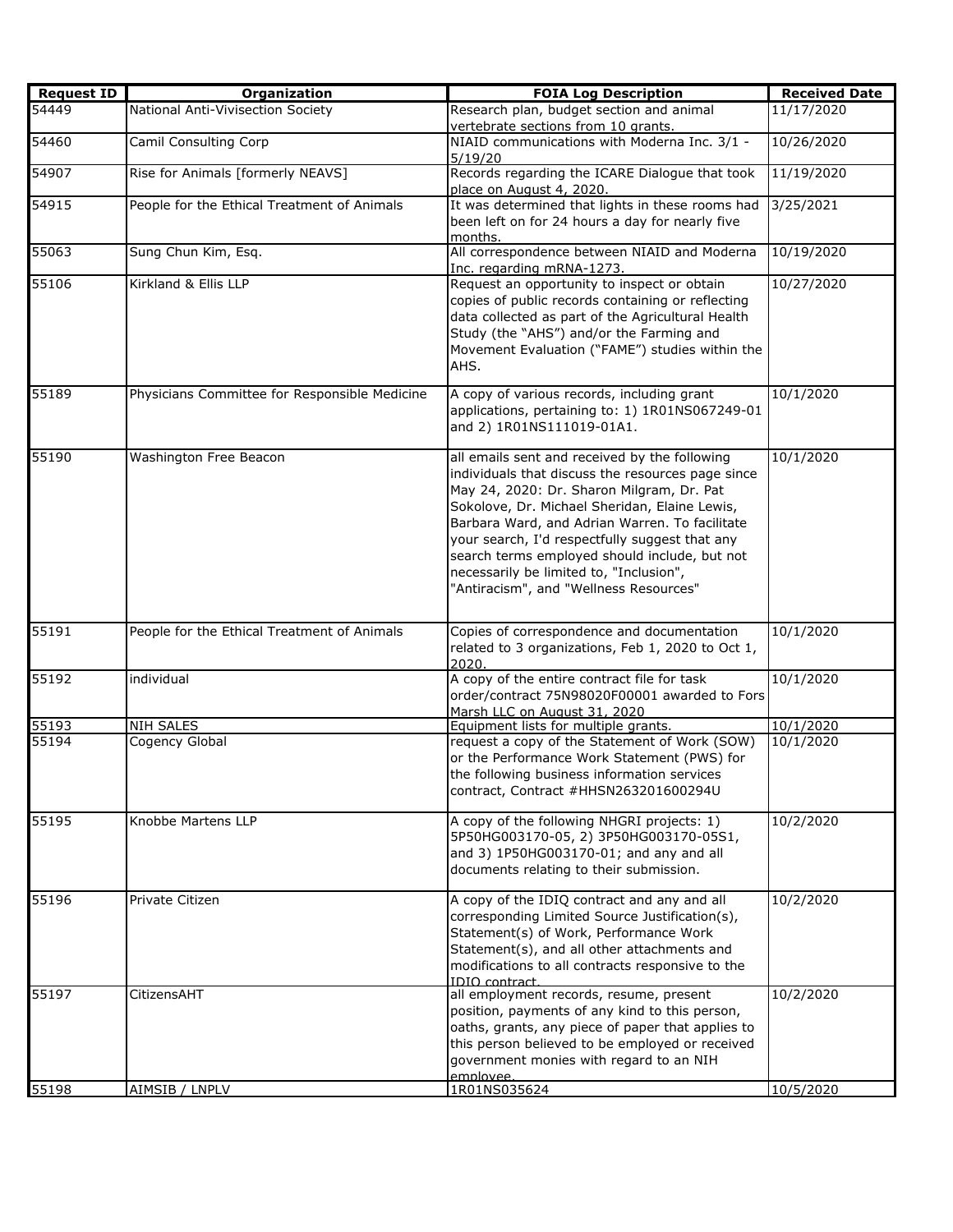| 55199 | FOIA Support Services (FSS)                        | The task order title page and current statement     | 10/5/2020 |
|-------|----------------------------------------------------|-----------------------------------------------------|-----------|
|       |                                                    | of work for: 1)HHSN316201200050W Task Order         |           |
|       |                                                    | HHSN27600006, and 2) HHSN316201200050W              |           |
|       |                                                    | Task Order HHSN27600007.                            |           |
|       |                                                    |                                                     |           |
|       |                                                    |                                                     |           |
| 55200 | Clinilabs, Inc.                                    | A copy of the contract, any contract                | 10/5/2020 |
|       |                                                    | modifications, task orders and task order           |           |
|       |                                                    | modifications awarded under the solicitation        |           |
|       |                                                    | RFP75N95020R00002                                   |           |
| 55201 | US Right to Know                                   | Docs related to DARPA funding; Minutes from         | 10/5/2020 |
|       |                                                    | RML Inst Biosafety Committee; and MTAs with         |           |
|       |                                                    | <b>BEI Resources</b>                                |           |
| 55202 | University of California, Irvine                   | Copy of NIAID grant 1R01AI094424-01                 | 10/5/2020 |
| 55203 | Freelance journalist, previously Vox and Roll Call | Communications with White House officials about     | 10/6/2020 |
|       |                                                    | the novel coronavirus Covid-19 or about federal     |           |
|       |                                                    | preparations for a potential pandemic (prior to its |           |
|       |                                                    |                                                     |           |
|       |                                                    | declaration as such by the World Health             |           |
|       |                                                    | Organization on March 11) or the officially         |           |
|       |                                                    | declared Covid-19 pande                             |           |
|       |                                                    |                                                     |           |
| 55204 | Stop Animal Exploitation NOW!                      | All correspondence between OLAW and CA              | 10/6/2020 |
|       |                                                    | institutions for the period of 6/30/2020 to         |           |
|       |                                                    | 9/30/2020                                           |           |
| 55205 | Stop Animal Exploitation NOW!                      | All correspondence between OLAW and CO              | 10/6/2020 |
|       |                                                    | institutions for the period of 6/30/2020 to         |           |
|       |                                                    | 9/30/2020                                           |           |
| 55206 | Stop Animal Exploitation NOW!                      | All correspondence between OLAW and AZ              | 10/6/2020 |
|       |                                                    | institutions for the period of 6/30/2020 to         |           |
|       |                                                    | 9/30/2020                                           |           |
| 55207 | Stop Animal Exploitation NOW!                      | All correspondence between OLAW and NM              | 10/6/2020 |
|       |                                                    | institutions for the period of 6/30/2020 to         |           |
|       |                                                    | 9/30/2020                                           |           |
| 55208 | Stop Animal Exploitation NOW!                      | All correspondence between OLAW and NV              | 10/6/2020 |
|       |                                                    | institutions for the period of 6/30/2020 to         |           |
|       |                                                    | 9/30/2020                                           |           |
| 55209 | Stop Animal Exploitation NOW!                      | All correspondence between OLAW and UT              | 10/6/2020 |
|       |                                                    |                                                     |           |
|       |                                                    | institutions for the period of 6/30/2020 to         |           |
|       |                                                    | 9/30/2020                                           |           |
| 55210 | Stop Animal Exploitation NOW!                      | All correspondence between OLAW and HI              | 10/6/2020 |
|       |                                                    | institutions for the period of 6/30/2020 to         |           |
|       |                                                    | 9/30/2020                                           |           |
| 55211 | Rise for Animals [formerly NEAVS]                  | Copy of NEI IACUC minutes, semiannual reports       | 10/6/2020 |
|       |                                                    | and checklists.                                     |           |
| 55212 | Rise for Animals [formerly NEAVS]                  | Records related to IACUC meetings.                  | 10/6/2020 |
| 55213 | Rise for Animals [formerly NEAVS]                  | Copy of grant applications R24AA019431-11S1,        | 10/6/2020 |
|       |                                                    | P50AA026117-01, and P60AA009803-27.                 |           |
|       |                                                    |                                                     |           |
| 55214 | Augusta University                                 | A copy of: 1) 5R01HL144937-02, 2)                   | 10/6/2020 |
|       |                                                    | 1R21HL126209-01, 3) 1R01HL149722-01, and 4)         |           |
|       |                                                    | 4R33HL146390-02.                                    |           |
| 55215 | Augusta University                                 | A copy of the specific aims and research strategy   | 10/6/2020 |
|       |                                                    | sections of the following NIA grant applications:   |           |
|       |                                                    |                                                     |           |
|       |                                                    | 1) 1R01AG066670-01, 2) 1R21AG064282-01, 3)          |           |
|       |                                                    | 7K01AG054731-02, and 4) 1R01AG061514-01.            |           |
|       |                                                    |                                                     |           |
| 55216 | <b>Augusta University</b>                          | A copy of 5R01DK121516-02.                          | 10/6/2020 |
| 55217 | Rise for Animals                                   | All correspondence between OLAW and 8               | 10/6/2020 |
|       |                                                    | institutions for the period of 1/1/17 to 10/6/20,   |           |
|       |                                                    | as well as their most recent Site Visit, Annual     |           |
|       |                                                    | Report, and PHS Assurance (sections 8, 10, semi     |           |
|       |                                                    | annual report)                                      |           |
| 55218 | Rise for Animals [formerly NEAVS]                  | The most recent progress report for P40             | 10/6/2020 |
|       |                                                    | OD010965.                                           |           |
| 55219 | individual                                         | A copy of the most recent FNLCR strategic plan.     | 10/5/2020 |
|       |                                                    |                                                     |           |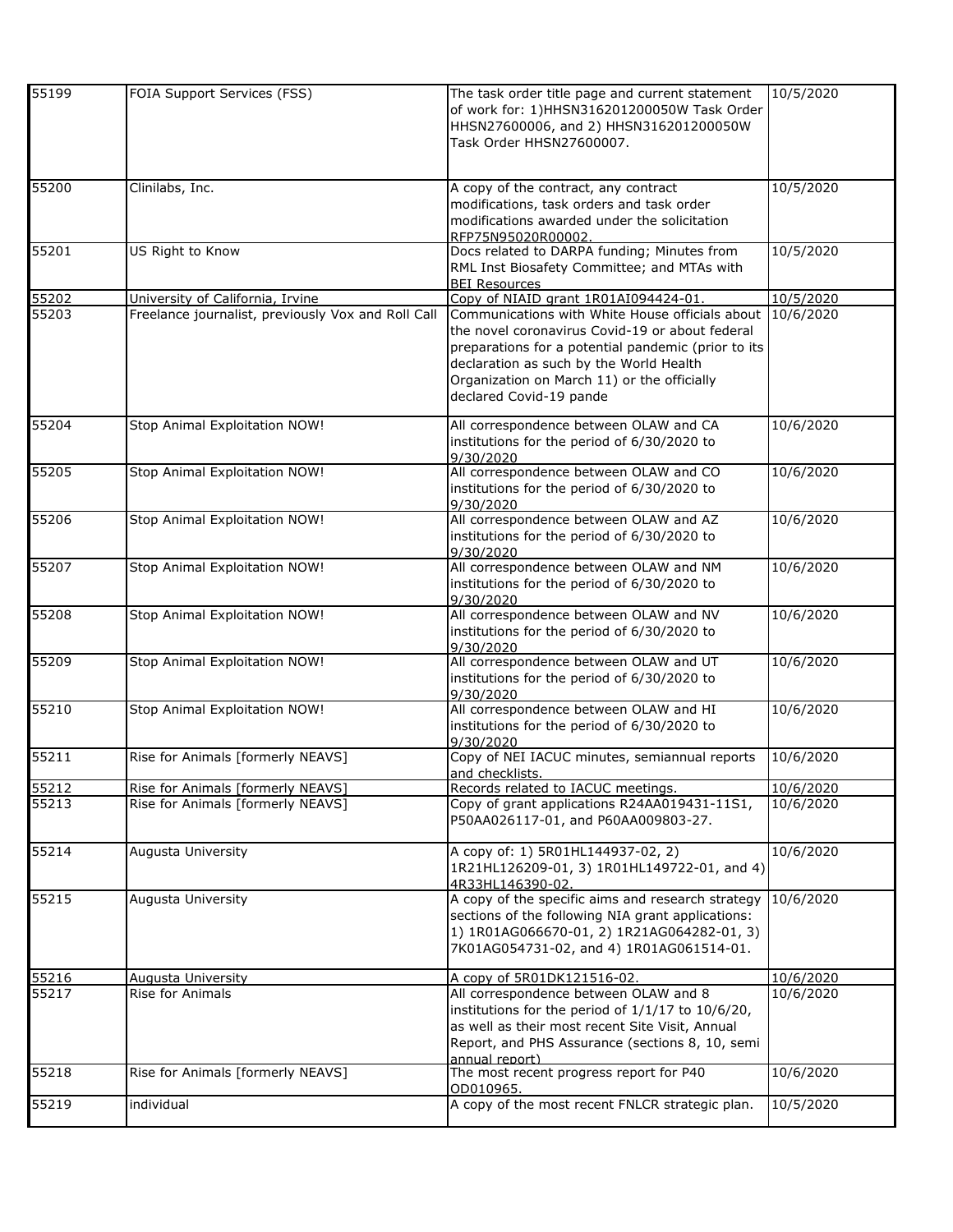| 55220 | Individual                           | Information regarding individuals who have                 | 10/7/2020  |
|-------|--------------------------------------|------------------------------------------------------------|------------|
|       |                                      | received awards.                                           |            |
| 55221 | Rise for Animals [formerly NEAVS]    | IACUC information from NHLBI.                              | 10/7/2020  |
| 55222 | Private Citizen                      | Records related to 75N95020D00016.                         | 10/7/2020  |
| 55223 | Private Citizen                      | Records related to 75N95020F00002.                         | 10/7/2020  |
| 55224 | Private Citizen                      | Records related to 75N95020F00001.                         | 10/7/2020  |
| 55226 | The Wall Street Journal              | e-mail correspondence to or from Dr. Anthony S.            | 10/8/2020  |
|       |                                      | Fauci to, from or mentioning people with email             |            |
|       |                                      | addresses that end in domains nba.com                      |            |
|       |                                      | nbpa.com nfl.com nfl.net nflpa.com mlb.com                 |            |
|       |                                      | mlbpa.org nhl.com nationals.com                            |            |
|       |                                      |                                                            |            |
| 55228 | Rise for Animals [formerly NEAVS]    | IACUC information from NIA.                                | 10/8/2020  |
| 55229 | Rise for Animals [formerly NEAVS]    | Copy of NIAAA IACUC minutes, semiannual                    | 10/9/2020  |
|       |                                      | reports, and checklists.                                   |            |
| 55230 | Rise for Animals [formerly NEAVS]    | IACUC information from NIAMS.                              | 10/8/2020  |
| 55231 | <b>Trace Orthopedics</b>             | A copy of the proposal submitted for the awarded 10/9/2020 |            |
|       |                                      | SBIR Phase 1 grant 1R44DE024919-01.                        |            |
|       |                                      |                                                            |            |
| 55232 | Zuckerman Spaeder LLP                | All records concerning NIH Project Number                  | 10/9/2020  |
|       |                                      | 1R43DA013882-01 and all records concerning                 |            |
|       |                                      | any application for a grant submitted by Mark A.           |            |
|       |                                      | Likness and/or Plowshare Technologies, Inc., and           |            |
|       |                                      |                                                            |            |
|       |                                      | relating to smoking topography.                            |            |
| 55233 | Rise for Animals [formerly NEAVS]    | Animal Care and Use Committee minutes and                  | 10/9/2020  |
|       |                                      | reports.                                                   |            |
| 55234 | <b>USA Today</b>                     | Requesting all NIH documents relating to                   | 10/16/2020 |
|       |                                      | President Donald Trump's coronavirus/COVID-19              |            |
|       |                                      | testing regimen.                                           |            |
| 55235 | Courtney Hresja                      | Information about Meadowlands Creamery.                    | 10/13/2020 |
|       |                                      |                                                            |            |
| 55236 | Bellwether Medical Writing, Ltd.     | Application for 1R21MH122829-01 (Flinker)                  | 10/13/2020 |
|       |                                      |                                                            |            |
| 55237 | University of Arizona                | A copy of 1D71TW011468-01.                                 | 10/13/2020 |
| 55238 | Massachusetts General Hospital       | All grant information for Thomas R. Cech                   | 10/23/2020 |
|       |                                      | (U.Colorado-Boulder) and Erin K. O'Shea                    |            |
|       |                                      | (formerly Harvard U: presently HHMI).                      |            |
| 55239 | American Bridge 21st Century         | Congressional logs.                                        | 10/13/2020 |
| 55240 | Rise for Animals [formerly NEAVS]    | IACUC information.                                         | 10/13/2020 |
| 55241 | Rise for Animals [formerly NEAVS]    | IACUC information.                                         | 10/13/2020 |
| 55242 | <b>IMMAD</b>                         | A copy of 1R43DA052941-01.                                 | 10/13/2020 |
|       | Laura Wong-Pan Law                   |                                                            |            |
| 55243 |                                      | A copy of all grant applications and progress              | 10/23/2020 |
|       |                                      | reports submitted for: 1) DA015872, and 2)                 |            |
|       |                                      | DA013413.                                                  |            |
| 55244 | Alchemy365network                    | Complete and actual preclinical studies on                 | 10/13/2020 |
|       |                                      | Triciribine Phosphate that was submitted to the            |            |
|       |                                      | FDA by NCI on June 23, 1981.                               |            |
| 55245 | Judicial Watch, Inc.                 | Public Financial Disclosure Reports (OGE-278e              | 10/14/2020 |
|       |                                      | and OGE-278T) filed by a CC employee.                      |            |
|       |                                      |                                                            |            |
| 55246 | University of Maryland, College Park | A copy of 1U54MD015929-01.                                 | 10/14/2020 |
| 55247 | Frank Parsons/TSRC Inc               | Copy of records released under FOIA case no.               | 10/14/2020 |
|       |                                      | 55081.                                                     |            |
| 55248 | Frank Parsons/TSRC Inc               | Copy of records released under FOIA case no.               | 10/14/2020 |
|       |                                      | 55076.                                                     |            |
| 55249 | <b>Bruce Shaw Company</b>            | Equipment vendor information for 10 ORIP                   | 10/14/2020 |
|       |                                      | grants.                                                    |            |
| 55250 | University of Maryland, College Park | A copy of the Community Outreach and                       | 10/14/2020 |
|       |                                      | Engagement section of NCI grant                            |            |
|       |                                      | #5P30CA051008-27.                                          |            |
| 55251 | UT Health Science Center Houston TX  | A copy of the specific aims and research strategy          | 10/15/2020 |
|       |                                      | sections of NIDDK grant application                        |            |
|       |                                      | 1F31DK115029-01A1.                                         |            |
| 55252 | amuz                                 | Information about NIH 20-007615.                           | 10/15/2020 |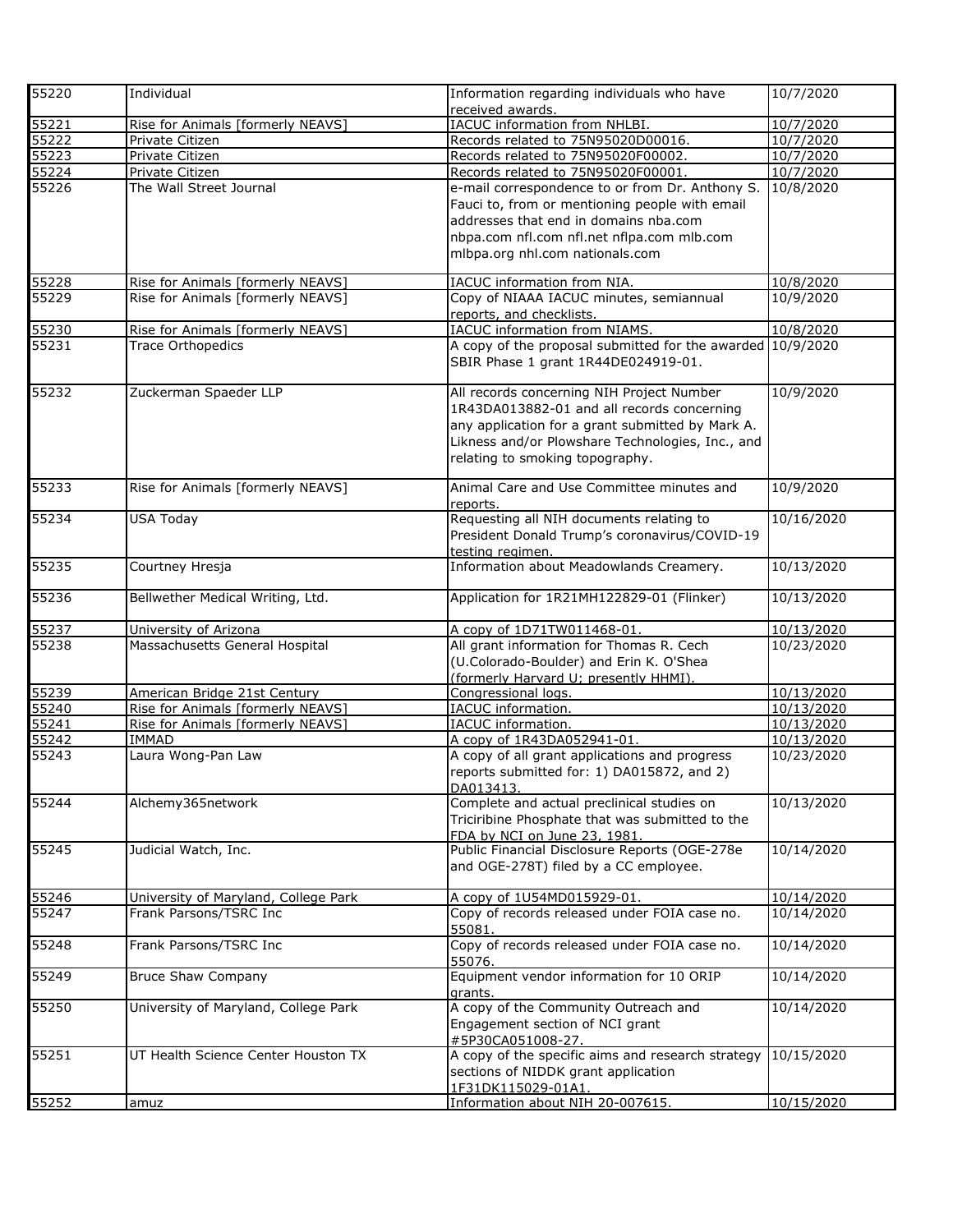| 55253 | Prickly Research                  | Copies of incident reports, under NIH Guidelines,<br>in which OSP has "work[ed] with the NIH Office<br>of Extramural Research to address such<br>situations", from January 1, 2015 to the present                                                                              | 10/15/2020 |
|-------|-----------------------------------|--------------------------------------------------------------------------------------------------------------------------------------------------------------------------------------------------------------------------------------------------------------------------------|------------|
| 55254 | American Oversight                | Complete copies (including attachments) of the<br>contract(s), amendment(s), MOU(s), or other<br>written agreement(s) between (a) Advanced<br>Technology International, Inc (ATI) and (b) the<br>entities listed below regarding the development<br>of coronavirus vaccines or | 10/15/2020 |
| 55255 | American Oversight                | All records reflecting the terms/conditions of<br>contracts, amendments, MOUs and written<br>agreements between (a) Advanced Technology<br>International and (b) the entities listed below<br>regarding the development of coronavirus<br>vaccines or therapeutics: Novavax,   | 10/15/2020 |
| 55256 | American Oversight                | Any interim assessments, reports, or projections<br>provided by or on behalf of Advanced Technology<br>International, Inc., or any ATI subcontractors or<br>grantees listed below, regarding the development<br>and future distribution and administration of any<br>COVID-19  | 10/15/2020 |
| 55257 | individual                        | Copy of NIH Strategic Plan for Autism Spectrum<br>Disorder (ASD) Research which was prepared<br>with the assistance of Mr. Steve Olson in 2013.                                                                                                                                | 10/13/2020 |
| 55258 | Rise for Animals [formerly NEAVS] | <b>IACUC</b> information from NIDDK.                                                                                                                                                                                                                                           | 10/16/2020 |
| 55259 | Rise for Animals [formerly NEAVS] | <b>Institutional Animal Care &amp; Use Committee</b><br>(IACUC) that oversees the National Institute of<br><b>Environmental Health Sciences</b>                                                                                                                                | 10/16/2020 |
| 55260 | Rise for Animals                  | All correspondence between OLAW and 8<br>institutions for the period of 1/1/17 to 10/16/20,<br>as well as their most recent Annual Report, Site<br>Visit, and PHS Assurance (sections 8, 10, semi<br>annual report)                                                            | 10/16/2020 |
| 55261 | Individual                        | Records relating to the Cancer Moonshot.                                                                                                                                                                                                                                       | 10/15/2020 |
| 55262 | Public Citizen                    | Any and all contracts, agreements, licenses<br>related to the NIH technology entitled "Prefusion<br>Coronavirus Spike Proteins and Their Use" OTT<br>Reference No: E-234-2016-0 and U.S. Patent<br>Application no. 62/972,886, "2019-nCoV Vaccine"                             | 10/16/2020 |
| 55263 | <b>USA Today</b>                  | Copies of Dr. Fauci's Skype and Teams<br>communication with any discussion about<br>coronavirus cases in the WH.                                                                                                                                                               | 10/16/2020 |
| 55264 | Private citizen                   | Copies of all OLAW site visits for 2016-2018.                                                                                                                                                                                                                                  | 10/19/2020 |
| 55265 | Bellwether Medical Writing, Ltd.  | Copy of grant application T35AA028204-01.                                                                                                                                                                                                                                      | 10/19/2020 |
| 55266 | Bellwether Medical Writing, Ltd.  | A copy of 2T32GM008295-29.                                                                                                                                                                                                                                                     | 10/19/2020 |
| 55267 | Bellwether Medical Writing, Ltd.  | A copy of NCI grant #2R25CA142519-06.                                                                                                                                                                                                                                          | 10/19/2020 |
| 55269 | FOIA Support Services (FSS)       | A copy of: 1. the Task Order's title page (1st<br>page only) and 2. the Task Order's CURRENT<br>Statement of Work/Performance Work Statement<br>(SOW/PWS) for HHSN316201200013W Task<br>Order 75N97019F00065.                                                                  | 10/19/2020 |
| 55270 | University of Pennsylvania        | Information about the National Halothane Study.                                                                                                                                                                                                                                | 10/19/2020 |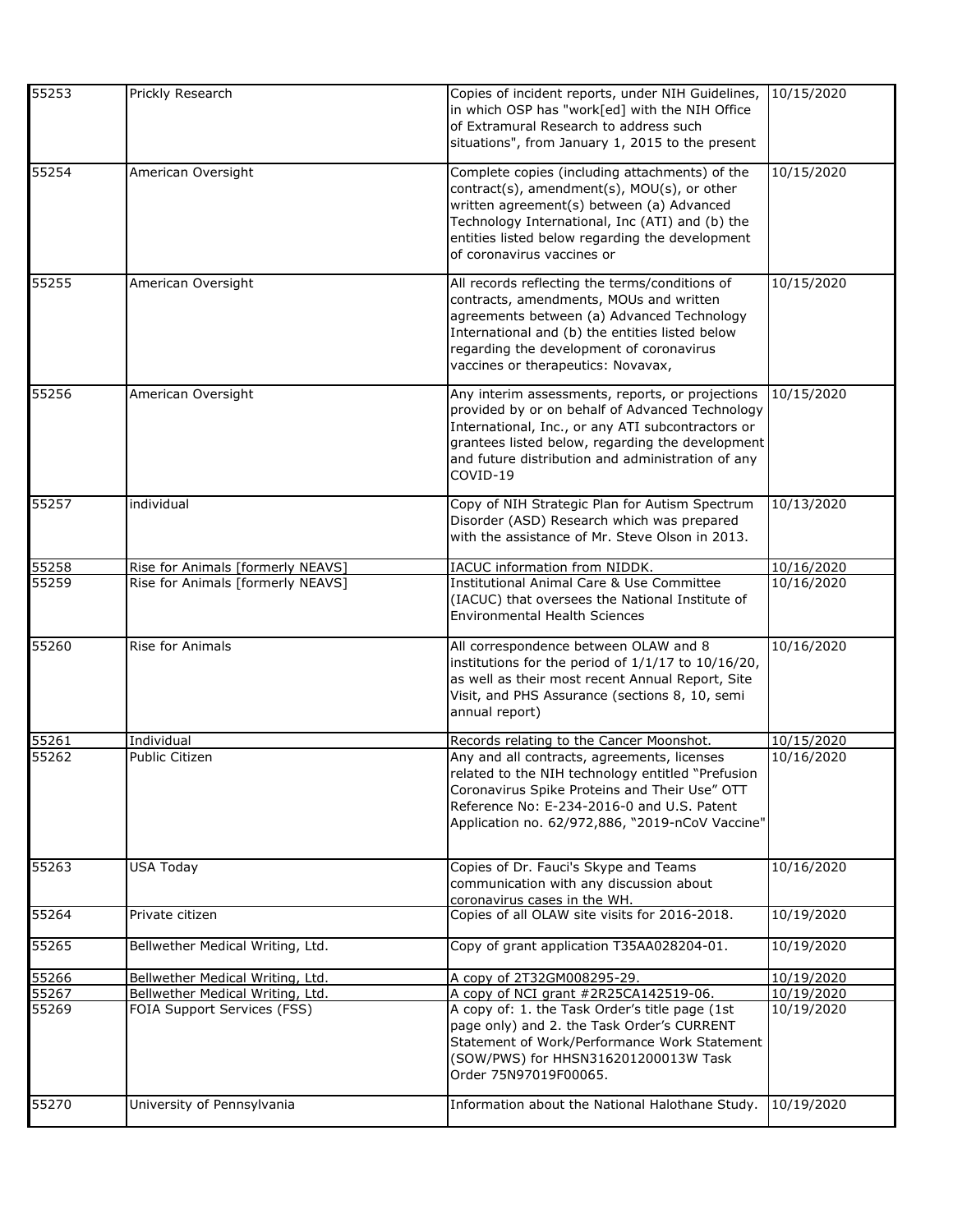| 55289 | Case Western Reserve University              | A copy of 1K24NR018621-01.                                                                                                                                                                                                                                                                              | 10/22/2020 |
|-------|----------------------------------------------|---------------------------------------------------------------------------------------------------------------------------------------------------------------------------------------------------------------------------------------------------------------------------------------------------------|------------|
| 55288 | Thomas Advisors                              | EcoHealth Alliance, Inc.<br>Records related to the Contractor Performance<br>Status Reports for Contract# 75N9101D00024                                                                                                                                                                                 | 10/19/2020 |
| 55287 | The Intercept                                | Kizzmekia Corbett at NIAID and Stephane Bancel,<br>Hamilton Bennett or any other employee of<br>Moderna (modernatx.com).<br>Copies of grant applications by Peter Daszak of                                                                                                                             | 10/22/2020 |
| 55286 | Houghton Mifflin Harcourt                    | communications (including emails, email<br>attachments, text messages, calendar invitations,<br>calendar entries) between Barney Graham and/or                                                                                                                                                          | 10/22/2020 |
| 55285 | American Oversight                           | Please see the attached FOIA request (HHS-NIH-<br>20-2634).                                                                                                                                                                                                                                             | 10/21/2020 |
|       |                                              | subcontracts awarded thereunder, including PIID<br>75N98020F00001.<br>2) Any interim assessments, reports, or<br>projections provided by Fors Marsh<br>Group to NIH in relation to any COVID-19 media<br>contracts awarded to<br>these groups or any subcontracts awarded<br>thereunder, including PIID |            |
| 55284 | American Oversight                           | Any order, directive, or guidance provided by NIH 10/21/2020<br>to Fors Marsh Group in<br>relation to any COVID-19 media contracts<br>awarded to these groups or any                                                                                                                                    |            |
| 55283 | American Oversight                           | In September 2020, HHS awarded a \$250 million 10/21/2020<br>contract to the communications group Fors<br>Marsh, the goal of which was to "defeat despair<br>and inspire hope" over the coronavirus<br>nandemic.1                                                                                       |            |
| 55282 | American Oversight                           | Emails from Cynthia Fabry, Courtney Billet, Hugh<br>Auchincloss and AS Fauci and named contractors.                                                                                                                                                                                                     | 10/21/2020 |
| 55281 | Baum Hedlund Aristei Goldman                 | Records of Dr. Lowy and Dr Schiller relating to<br>Gardasil.                                                                                                                                                                                                                                            | 10/21/2020 |
| 55280 | National Association for Biomedical Research | a copy of the log of all incoming FOIA requests<br>for Fiscal Year 2020 as an excel spreadsheet.                                                                                                                                                                                                        | 10/21/2020 |
| 55279 | Georgetown University                        | Names of principal investigators and senior<br>scientists who are recruiting biologists (job ID:<br>NIH-GR-DH-20-10719669; NIH-GR-DH-20-<br>10823541; NIH-GR-DH-21-10929918)                                                                                                                            | 10/22/2020 |
| 55278 | Yale Univeristy                              | Veterinary, medical, and health records for<br>nonhuman primates.                                                                                                                                                                                                                                       | 10/21/2020 |
| 55277 | BH, Inc. dba Britz & Company                 | Records related to a solicitation and award.                                                                                                                                                                                                                                                            | 2/3/2021   |
| 55276 | Georgetown University                        | names of investigators for Job NIH-SR-DH-20-<br>10682874                                                                                                                                                                                                                                                | 10/20/2020 |
| 55275 | Georgetown University                        | advertisements, published on 1/20/2020 or<br>4/9/2020, the job ID is NIH-NCI-DH-20-<br>10686713 or NIH-NCI-DH-20-10757661<br>Information about a job posting.                                                                                                                                           | 10/22/2020 |
| 55274 | Georgetown University                        | The names of the principal investigators or senior 10/20/2020<br>scientists who recruit biologists in                                                                                                                                                                                                   |            |
| 55273 | Georgetown University                        | Information about an NCCIH job posting.                                                                                                                                                                                                                                                                 | 10/20/2020 |
| 55272 | Georgetown University                        | institutions for the period of 1/1/17 to<br>10/19/2020, as well as their most recent Annual<br>Report, Site Visit, and PHS Assurance (sections 8,<br>10, semi annual report).<br>Information about a job posting.                                                                                       | 10/22/2020 |
| 55271 | Rise for Animals                             | All correspondence between OLAW and 8                                                                                                                                                                                                                                                                   | 10/19/2020 |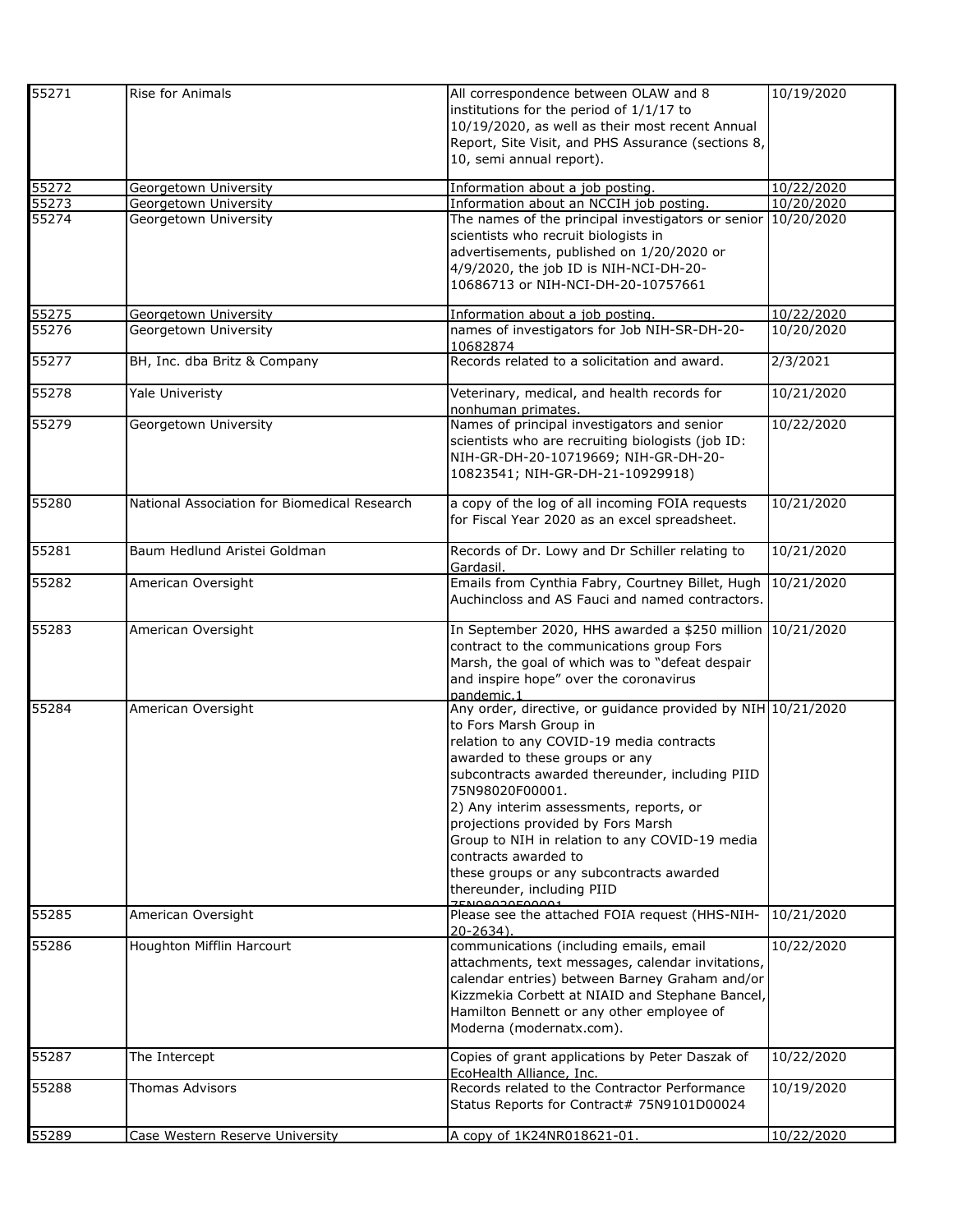| 55290 | Houghton Mifflin Harcourt          | All emails or calendar entries involving Barney<br>Graham and 5 others                                                                                                                                                                                                         | 10/22/2020 |
|-------|------------------------------------|--------------------------------------------------------------------------------------------------------------------------------------------------------------------------------------------------------------------------------------------------------------------------------|------------|
| 55291 | Houghton Mifflin Harcourt          | All records reflecting communications (including<br>emails, email attachments, calendar invitations,<br>calendar entries, meeting notices, meeting<br>agendas, and meeting notes) involving Anthony<br>Fauci or John Mascola and which include any of<br>the following keyword | 10/22/2020 |
| 55292 | Bowman and Brooke, LLP             | A copy of the records released for case 17-FOI-<br>00314-NHGRI; NIH Case Number: 46450.                                                                                                                                                                                        | 10/22/2020 |
| 55293 | White Coat Waste Project           | Copy of grant information, progress reports, and<br>emails, for WebSciences International                                                                                                                                                                                      | 12/16/2020 |
| 55294 | Knowledge Ecology International    | All copies of licenses entered into by the National<br>Institutes of Health (NIH) and Ridgeback<br>Biotherapeutics LP.                                                                                                                                                         | 10/22/2020 |
| 55295 | Knowledge Ecology International    | electronic copies of all correspondence to and<br>from the National Institutes of Health (NIH) and<br>Ridgeback Biotherapeutics LP ("Ridgeback").<br>(Date Range for Record Search: From<br>01/01/2020 To 10/22/2020)                                                          | 10/22/2020 |
| 55296 | Knowledge Ecology International    | electronic copies of all licenses entered into by<br>the National Institutes of Health (NIH) and<br>Connectyx Technologies Holdings Group<br>("Connectyx"). (Date Range for Record Search:<br>From 01/01/2010 To 10/22/2020)                                                   | 10/23/2020 |
| 55297 | Knowledge Ecology International    | electronic copies of all correspondence to and<br>from the National Institutes of Health (NIH) and<br>Connectyx Technologies Holdings Group<br>("Connectyx"). (Date Range for Record Search:<br>From 01/01/2010 To 10/22/2020)                                                 | 10/23/2020 |
| 55298 | University of California, Berkeley | 2 Small business grants requested.                                                                                                                                                                                                                                             | 10/23/2020 |
| 55300 | Rise for Animals [formerly NEAVS]  | Minutes for 6 most recent IACUC meetings and 2<br>most recent semiannual reports prepared by the<br>IACUC for IC Official, plus relevant checklists<br>$1/1/18 - 10/25/20$                                                                                                     | 10/26/2020 |
| 55301 | Rise for Animals [formerly NEAVS]  | IACUC meeting information for NINDS, NIDCD,<br>and NCCAM.                                                                                                                                                                                                                      | 10/26/2020 |
| 55302 | Rise for Animals [formerly NEAVS]  | Complete minutes for the six (6) most recent<br>IACUC meetings. (This includes all attachments,<br>appendices, annexes, and accompanying<br>documents, including photos and videos.)                                                                                           | 10/26/2020 |
| 55303 | Swift Scientific LLC               | a copy of the grant application for Project<br>Number 1S10OD025193, awarded to JOHNS<br>HOPKINS UNIVERSITY in FY 2019.                                                                                                                                                         | 10/26/2020 |
| 55304 | <b>MuckRock News</b>               | the July 8 letter from Michael Lauer, NIH deputy<br>director for extramural research, to EcoHealth<br>Alliance / Peter Daszak                                                                                                                                                  | 10/26/2020 |
| 55305 | MuckRock News                      | Copies of documents regarding EcoHealth Alliance 10/26/2020<br>and the Wuhan institute of Virology.                                                                                                                                                                            |            |
| 55306 | PrEP4All                           | Records related to the development, licensing,<br>and commercialization of a monoclonal IgG1<br>antibody, LY3819253, also known as "LY-<br>CoV555" or "bamlanivimab", that was identified<br>via a collaboration between NIAID and Abcellera,<br>and Eli Lilly and Company     | 10/26/2020 |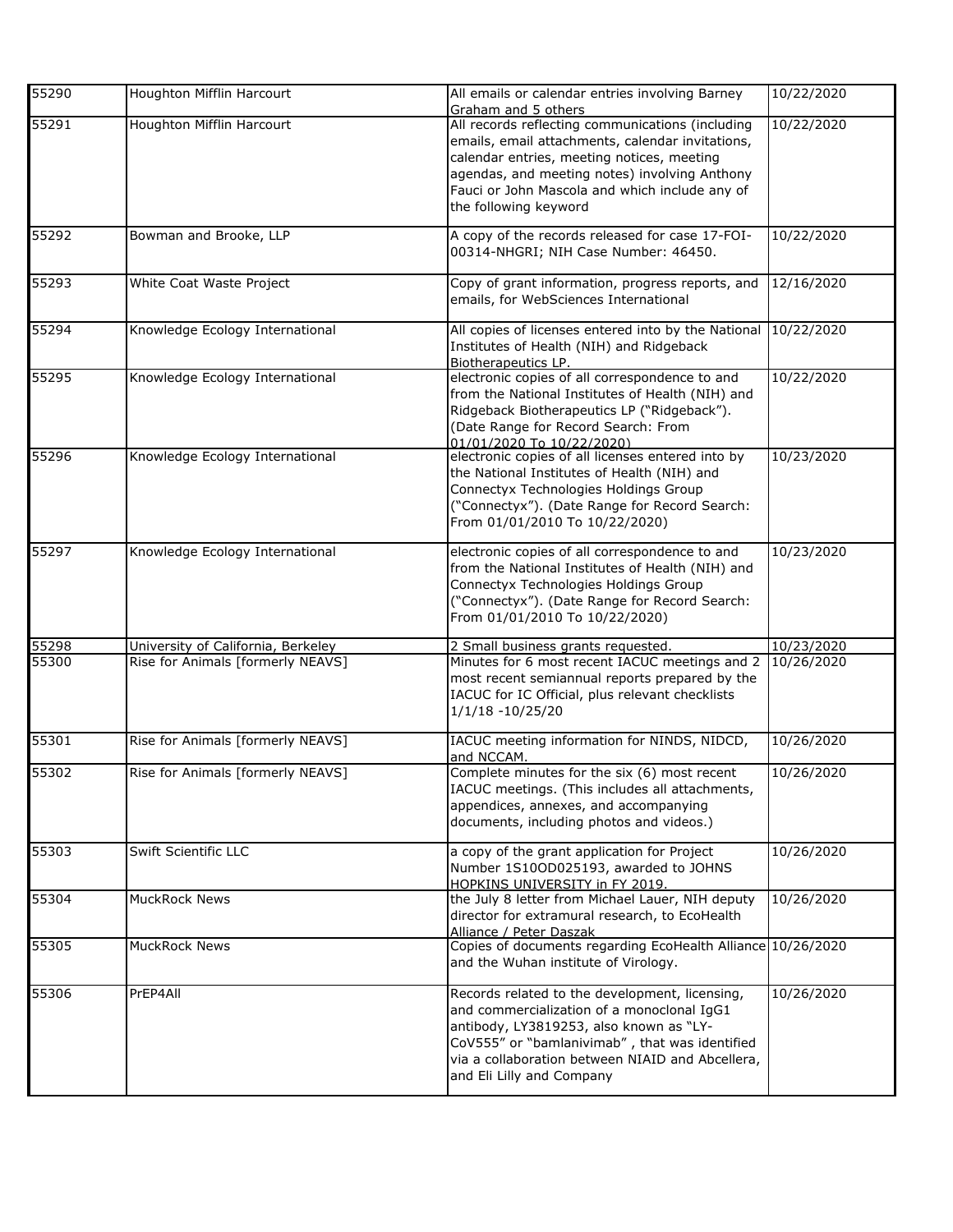| 55307 | PrEP4All                          | Records related to the development, licensing,<br>and commercialization of a monoclonal IgG1<br>antibody, LY3819253, also known as "LY-<br>CoV555" or "bamlanivimab"                                                                                                   | 10/26/2020 |
|-------|-----------------------------------|------------------------------------------------------------------------------------------------------------------------------------------------------------------------------------------------------------------------------------------------------------------------|------------|
| 55308 | Rise for Animals                  | All correspondence between OLAW and 8<br>institutions for the period of $1/1/17$ to $10/26/20$ ,<br>as well as their most recent PHS Assurance<br>(sections 8, 10, semi annual report), annual<br>report, and site visit.                                              | 10/26/2020 |
| 55309 | Union of Concerned Scientists     | Full NIH onboard staffing lists by Quarter, Full<br>Attrition lists of NIH staff by Month, Monthly<br>Attrition Totals by Occupation Series and<br>Program/Region from January 2000-present                                                                            | 10/26/2020 |
| 55310 | Rise for Animals [formerly NEAVS] | 1R01MH107563-01                                                                                                                                                                                                                                                        | 10/27/2020 |
| 55311 | <b>Yale University</b>            | Various primate records.                                                                                                                                                                                                                                               | 10/27/2020 |
| 55312 | Yale University                   | Animal records                                                                                                                                                                                                                                                         | 3/15/2021  |
| 55313 | Yale University                   | Information about primates.                                                                                                                                                                                                                                            | 10/27/2020 |
| 55314 | Yale University                   | Copies of all veterinary, medical, & health records 10/27/2020<br>for nonhuman primates that were transferred<br>from NICHD to NIAID during the time period of<br>1991-2018 (original NICHD PI: Stephen Suomi,<br>PhD; intramural grants Z** HD001106 and<br>HD001107) |            |
| 55315 | Yale University                   | Copy of veterinary, medical, and health records<br>for nonhuman primates transferred from NICHD<br>to NIAAA between 2005 and 2018.                                                                                                                                     | 12/30/2020 |
| 55316 | Yale University                   | copies of all veterinary, medical, & health records 2/3/2021<br>for nonhuman primates that were transferred<br>from NICHD to NIMH during the time period of<br>1991-2018                                                                                               |            |
| 55317 | Yale University                   | Copy of veterinary, medical, and health records<br>for nonhuman primates transferred from NICHD<br>to NEI between 2005 and 2018.                                                                                                                                       | 12/30/2020 |
| 55318 | <b>FEDinform LLC</b>              | Solicitation documents for the below contract,<br>including Section C (Statement of Work), Section<br>L (Instructions), and Section M (Evaluation<br>Criteria) for contract Number: 75N95018D00012.                                                                    | 10/28/2020 |
| 55319 | White Coat Waste Project          | All correspondence between OLAW and Assured<br>institution number A3002-01 for the period of<br>1/1/2015 to 10/22/2020                                                                                                                                                 | 10/28/2020 |
| 55320 | White Coat Waste Project          | Copy of grant information, and progress reports,<br>for WebSciences International for: 1)<br>5R01NS092383-05, and 2) 5R01NS094062-05.                                                                                                                                  | 10/22/2020 |
| 55321 | Klarquist Sparkman, LLP           | All documents, including at least all proposals,<br>grants, and reports for "cfNA TempO-Seq Assay"<br>NCI Contract HHSN 261201600059C.                                                                                                                                 | 12/10/2020 |
| 55322 | Klarquist Sparkman, LLP           | I request copies of all contracts with BioSpyder<br>Technologies, Inc. and all related reports, grants,<br>proposals, RFPs, bids and any and all documents<br>received from the company BioSpyder<br>Technologies, Inc.                                                | 10/28/2020 |
| 55323 | Klarquist Sparkman, LLP           | A copy of 1R43AG065039-01.                                                                                                                                                                                                                                             | 10/28/2020 |
| 55324 | Klarquist Sparkman, LLP           | A copy of 1R41HG010638-01, 1R44HG009763-<br>01A1, 2R44HG007339-03, 2R44HG008917-02A1,<br>1R43HG007815-01A1, 1R43HG008245-01                                                                                                                                            | 10/28/2020 |
| 55325 | Klarquist Sparkman, LLP           | A copy of 1R43HL154878-01.                                                                                                                                                                                                                                             | 10/28/2020 |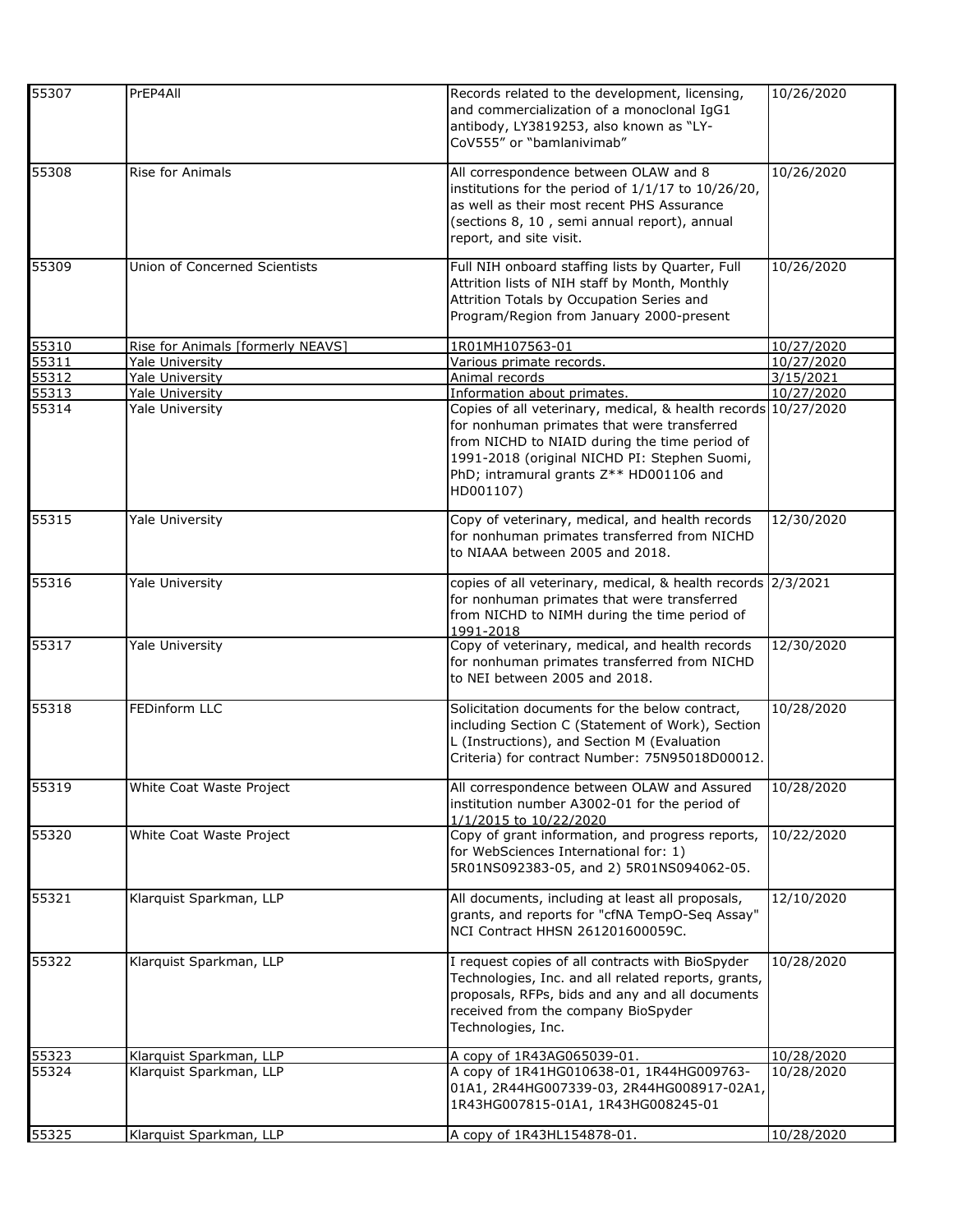| 55326 | Individual                                            | copies of the written procedures and policies as<br>dictated by HHS concerning summaries from<br>Affidavits collected by the EEO investigator.                                                                                                        | 10/29/2020 |
|-------|-------------------------------------------------------|-------------------------------------------------------------------------------------------------------------------------------------------------------------------------------------------------------------------------------------------------------|------------|
| 55327 | Klarquist Sparkman, LLP                               | A copy of HHSN271201300011C,<br>HHSN271201400052C including all mods, task<br>orders, and contract.                                                                                                                                                   | 10/28/2020 |
| 55328 | Klarquist Sparkman, LLP                               | Records related to all contracts with BioSpyder<br>Technologies; and all records related to Grant#<br>1R43CA187787-01A1                                                                                                                               | 10/28/2020 |
| 55329 | FOIA Group, Inc.                                      | Request a copy of the following documents<br>identified to HHSN316201200034W Order<br>HHSN31600002                                                                                                                                                    | 10/29/2020 |
| 55330 | University of Texas Health Science Center at<br>Houst | The specific aims and research strategy for: F31<br>NR019527-01A1, F31 NR017320-01, F31<br>NR018104-01, F31 NR017121-01.                                                                                                                              | 10/30/2020 |
| 55331 | Environmental Health Trust                            | This is a FOIA for all emails to and from Sheena<br>Scruggs on the issue of cell phone radiation and<br>or Theodora Scarato (Date Range for Record<br>Search: From 01/01/2020 To 10/30/2021)                                                          | 10/30/2020 |
| 55332 | <b>Environmental Health Trust</b>                     | I would like all emails where the subject or<br>mentioned is Theodora (Date Range for Record<br>Search: From 12/30/2019 To 10/28/2020)                                                                                                                | 10/30/2020 |
| 55333 | University of Wisconsin, Medical School               | Information about 2016 Workshop on the Use of<br>Race and Ethnicity in Genomics and Biomedical<br>Research.                                                                                                                                           | 10/28/2020 |
| 55334 | Knowledge Ecology International                       | All contracts between the National Institute of<br>Allergy and Infectious Diseases (NIAID) and<br>Ridgeback Biotherapeutics LP ("Ridgeback").<br>(Date Range for Record Search: From<br>01/01/2015 To 10/30/2020)                                     | 10/30/2020 |
| 55335 | University of Texas, Arlington                        | 1K25ES030402-01A1                                                                                                                                                                                                                                     | 10/30/2020 |
| 55336 | US Right to Know                                      | Email correspondence from NLM.                                                                                                                                                                                                                        | 11/2/2020  |
| 55337 | <b>BuzzFeed News</b>                                  | All documents in the folder "Covid-19 Public<br>Private Partnerships." The details of this folder<br>was mentioned in an April 4, 2020 email Dr.<br>Anthony Fauci sent to Kimberly Barasch under<br>the subject line: "Excellent start to Covid PPP." | 11/2/2020  |
| 55338 | Joseph, Greenwald & Laake, P.A.                       | employee records from NIH (Cancer Imaging<br>Program, Clinical Trials Branch) for an individual<br>involved in a Family Law case                                                                                                                      | 10/21/2020 |
| 55339 | FOIA Group, Inc.                                      | Information related to NIDA HEALing<br>Communities Study.                                                                                                                                                                                             | 11/2/2020  |
| 55340 | University of Wisconsin, Medical School               | Information about 2016 Workshop on the Use of<br>Race and Ethnicity in Genomics and Biomedical<br>Research.                                                                                                                                           | 10/28/2020 |
| 55341 | ROSECOUNSEL                                           | Application for 1R01MH122754-01                                                                                                                                                                                                                       | 10/30/2020 |
| 55342 | <b>NIH SALES</b>                                      | Copy of the equipment pages for NIAID grants.                                                                                                                                                                                                         | 11/3/2020  |
| 55343 | Wired                                                 | Communications involving a Riverside Research<br>employee between 2013 and 2016.                                                                                                                                                                      | 11/3/2020  |
| 55344 | US Right to Know                                      | Communications between 11 NIH employees and<br>the WHO related to origins of COVID-19 - 9/1/19<br>present                                                                                                                                             | 11/3/2020  |
| 55345 | Richard Goldstein, Esq.                               | NCI grants: R01CA195534, R01CA 203552,<br>R01CA210560                                                                                                                                                                                                 | 2/8/2021   |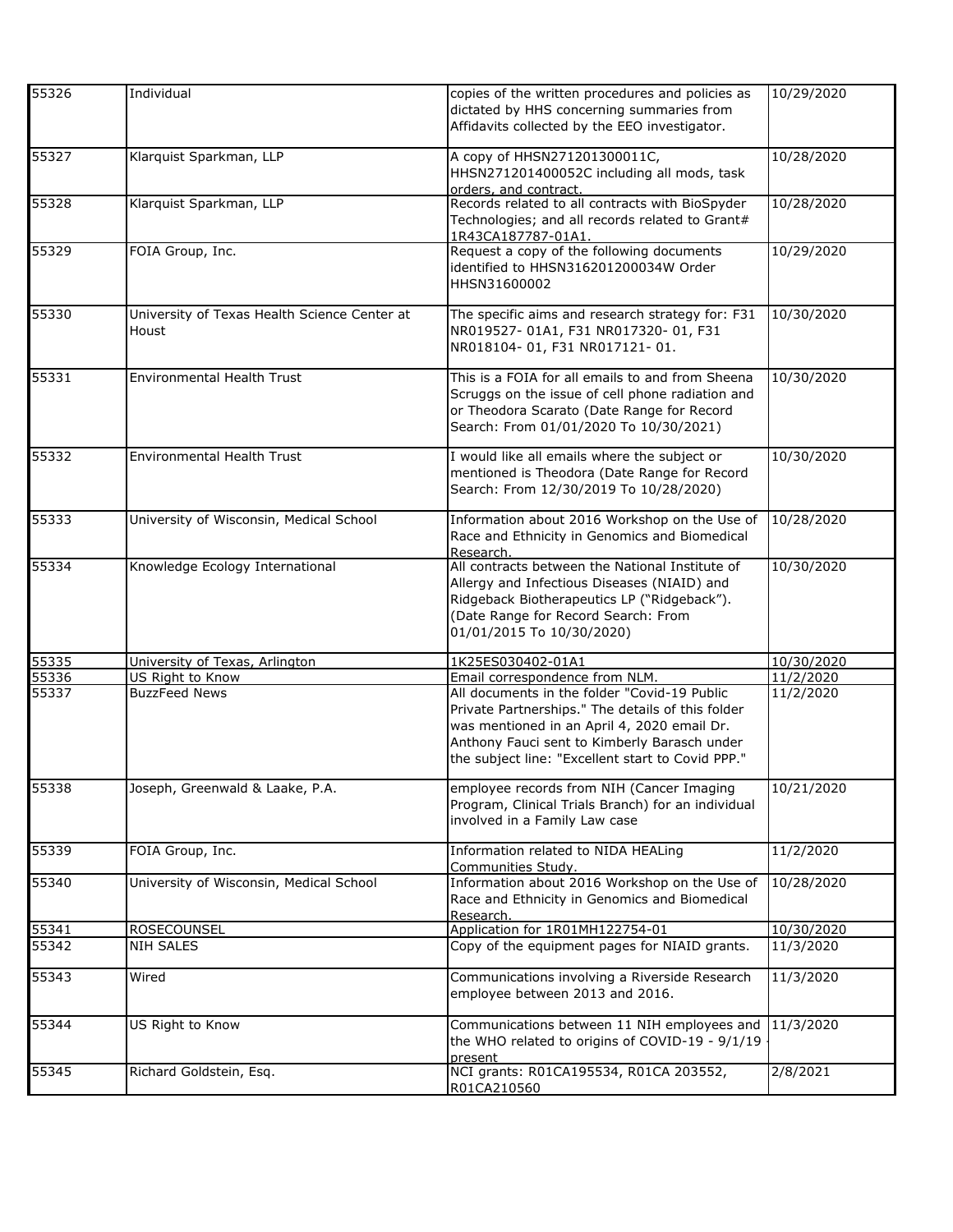| 55347              | <b>OD</b>                                        | All camera footage and any incident reports                  | 11/4/2020 |
|--------------------|--------------------------------------------------|--------------------------------------------------------------|-----------|
|                    |                                                  | related to an incident in the P1 parking garage on           |           |
|                    |                                                  | the NIH Bethesda Campus from 8/19/20 to                      |           |
|                    |                                                  | 9/20/20.                                                     |           |
| 55348              | FOI Services, Inc                                | all disclosable portions of correspondence, other            | 12/8/2020 |
|                    |                                                  | communications, and records of such                          |           |
|                    |                                                  |                                                              |           |
|                    |                                                  | communications between the agency and                        |           |
|                    |                                                  | external parties, including but not limited to other         |           |
|                    |                                                  | federal and state entities, study investigators,             |           |
|                    |                                                  | research etc.                                                |           |
| 55349              | The University of Texas Health Science Center at | A copy of the following NINR grant application:              | 11/5/2020 |
|                    | H.                                               | 1R01NR016695-01A1.                                           |           |
| 55350              | Northern Light Health                            | A copy of 1R01AG057548-01A1.                                 | 11/5/2020 |
| 55351              | US Right to Know                                 | Fourteen months of Dr. Lane's emails related to              | 11/5/2020 |
|                    |                                                  | COVID topics and contacts.                                   |           |
| 55352              | Nationwide Mutual Insurance Company Trial        | Nationwide a/s/o The Children's Inn v. HSU                   | 11/5/2020 |
|                    | Division                                         | Builders Case No.: 471786-V Date of Incident:                |           |
|                    |                                                  | August 21, 2018 Location: 7 West Drive,                      |           |
|                    |                                                  | Bethesda, Marvland                                           |           |
| 55353              | Rise for Animals                                 | all Animal and Plant Health Inspection Service               | 11/5/2020 |
|                    |                                                  | (APHIS) correspondence with the Office of Animal             |           |
|                    |                                                  | Welfare (OLAW) regarding any APHIS Class R, G,               |           |
|                    |                                                  | V, and/or F registrants during January 2020.                 |           |
|                    |                                                  |                                                              |           |
| 55354              | Rise for Animals                                 | All Animal and Plant Health Inspection Service               | 11/5/2020 |
|                    |                                                  | (APHIS) correspondence with OLAW, specifically               |           |
|                    |                                                  | communication between APHIS and OLAW, or                     |           |
|                    |                                                  | OLAW representatives, through email, fax, etc,               |           |
|                    |                                                  | regarding any APHIS Class RG, V, and/or F                    |           |
|                    |                                                  |                                                              |           |
|                    |                                                  | registrants during March 2020.                               |           |
| $\overline{55355}$ | Rise for Animals                                 | all Animal and Plant Health Inspection Service               | 11/5/2020 |
|                    |                                                  | correspondence with the OLAW, specifically                   |           |
|                    |                                                  | between APHIS and OLAW, or OLAW                              |           |
|                    |                                                  | representatives, through email, fax, etc, and U.S.           |           |
|                    |                                                  | mail regarding any APHIS Class R,G, V, and/or F              |           |
|                    |                                                  |                                                              |           |
|                    |                                                  | registrants during February 2020.                            |           |
| 55356              | Rise for Animals                                 | Copies of communications between APHIS and                   | 11/5/2020 |
|                    |                                                  | OLAW, regarding any APHIS Class R, G, V, and/or              |           |
|                    |                                                  | F registrants during September 2020.                         |           |
|                    |                                                  |                                                              |           |
| 55357              | Physicians Committee for Responsible Medicine    | Copies of the facilities and species inventory               | 11/6/2020 |
|                    |                                                  | report for 100 institutions                                  |           |
| 55358              | Rise for Animals                                 | communication between APHIS and OLAW, or                     | 11/5/2020 |
|                    |                                                  | OLAW representatives, through various means                  |           |
|                    |                                                  | including but not limited to email, fax, and U.S.            |           |
|                    |                                                  | mail regarding any APHIS Class R, G, V, and/or F             |           |
|                    |                                                  | registrants during August 2020.                              |           |
|                    |                                                  |                                                              |           |
| 55359              | Rise for Animals                                 | communication between APHIS and OLAW, or                     | 11/6/2020 |
|                    |                                                  | OLAW representatives, through various means                  |           |
|                    |                                                  | including but not limited to email, fax, and U.S.            |           |
|                    |                                                  | mail regarding any APHIS Class R, G, V, and/or F             |           |
|                    |                                                  | registrants during July 2020.                                |           |
|                    |                                                  |                                                              |           |
| 55360              | Rise for Animals                                 | communication between APHIS and OLAW, or                     | 11/5/2020 |
|                    |                                                  | OLAW representatives, through various means                  |           |
|                    |                                                  | including but not limited to email, fax, and U.S.            |           |
|                    |                                                  | mail regarding any APHIS Class R, G, V, and/or F             |           |
|                    |                                                  | registrants during May 2020.                                 |           |
|                    |                                                  |                                                              |           |
| 55361              | University of California, Riverside              | Records (application, award letter, reporting from 11/5/2020 |           |
|                    |                                                  | the grantee) relating to grant number                        |           |
|                    |                                                  | 1R01MH021803-01A1 (Lovaas).                                  |           |
|                    |                                                  |                                                              |           |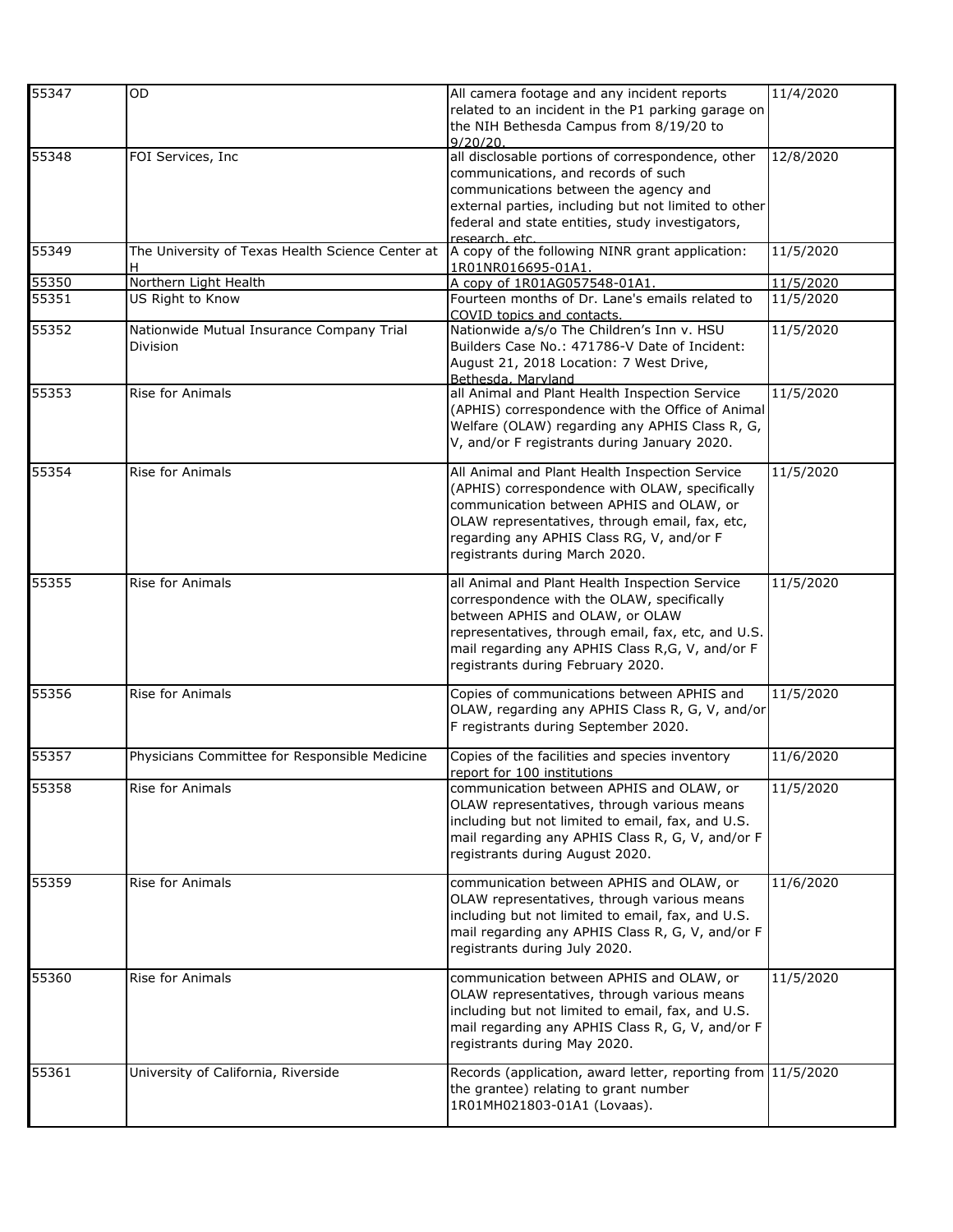| 55362 | Hunters Point Community Biomonitoring Program Full proposal funded by the National Institute of |                                                            | 11/9/2020  |
|-------|-------------------------------------------------------------------------------------------------|------------------------------------------------------------|------------|
|       |                                                                                                 | Environmental Health Sciences of the National              |            |
|       |                                                                                                 | Institutes of Health under Award Number                    |            |
|       |                                                                                                 | P30ES030284.                                               |            |
| 55363 | Bellwether Medical Writing, Ltd.                                                                | A copy of: 1) 1R01AG067625-01, and 2)                      | 11/9/2020  |
|       |                                                                                                 | 1R21AG065654-01A1.                                         |            |
| 55364 | Las Positas College                                                                             | A copy of the following: 1) 5R44AG058351-03,               | 11/9/2020  |
|       |                                                                                                 | 2) 1R44AG058351-01, 3) 5R44AG058351-02, 4)                 |            |
|       |                                                                                                 | 1R41AG056246-01A1, and 5) 2R44AG056246-                    |            |
|       |                                                                                                 | 02A1                                                       |            |
| 55365 | Las Positas College                                                                             | A copy of 1R43AG058351-01.                                 | 11/9/2020  |
| 55366 | Las Positas College                                                                             | A copy of 2R44AG058351-02.                                 | 11/9/2020  |
| 55367 | Las Positas College                                                                             | A copy of the following: 1) 1R43NS103596-01, 2) 11/9/2020  |            |
|       |                                                                                                 | 5R44AG058351-03, 3) 2R44NS103596-02, and                   |            |
|       |                                                                                                 | 4) 5R44NS103596-03.                                        |            |
| 55368 |                                                                                                 |                                                            | 11/9/2020  |
| 55369 | Las Positas College<br>Las Positas College                                                      | A copy of 5R44AG058351-03.<br>A copy of 2R44NS103596-02.   | 11/9/2020  |
| 55370 | Las Positas College                                                                             | A copy of 5R44NS103596-03.                                 | 11/9/2020  |
| 55371 | Las Positas College                                                                             | A copy of 1R41AG056246-01A1.                               | 11/9/2020  |
| 55372 | Las Positas College                                                                             | A copy of 2R44AG056246-02A1.                               | 11/9/2020  |
| 55373 | Las Positas College                                                                             | A copy of 1R44HL091602-01.                                 | 11/9/2020  |
| 55374 | Sung Chun Kim, Esq.                                                                             | All correspondence between NIAID and Moderna,              | 11/12/2020 |
|       |                                                                                                 | Inc. regarding mRNA-1273 as it relates to                  |            |
|       |                                                                                                 | research concerning the development of a Covid-            |            |
|       |                                                                                                 | 19 vaccine. (Date Range for Record Search: From            |            |
|       |                                                                                                 | 01/01/2020 To 11/09/2020)                                  |            |
|       |                                                                                                 |                                                            |            |
| 55375 | The Intercept                                                                                   | Copies of grant applications by Peter Daszak of            | 10/22/2020 |
|       |                                                                                                 | EcoHealth Alliance, Inc.                                   |            |
| 55376 | <b>FEDinform LLC</b>                                                                            | Solicitation documents for the below contract,             | 11/9/2020  |
|       |                                                                                                 | including Section C (Statement of Work), Section           |            |
|       |                                                                                                 | L (Instructions), and Section M (Evaluation                |            |
|       |                                                                                                 | Criteria) for Contract ID: 75N94019F00260.                 |            |
| 55377 | Stop Animal Exploitation NOW!                                                                   | All correspondence between OLAW and NY                     | 11/10/2020 |
|       |                                                                                                 | institutions for the period of 7/15/2020 to                |            |
|       |                                                                                                 | 10/15/2020                                                 |            |
| 55378 | Stop Animal Exploitation NOW!                                                                   | All correspondence between OLAW and MA                     | 11/10/2020 |
|       |                                                                                                 | institutions for the period of 7/15/2020 to                |            |
|       |                                                                                                 | 10/15/2020                                                 |            |
| 55379 | Stop Animal Exploitation NOW!                                                                   | All correspondence between OLAW and PA                     | 11/10/2020 |
|       |                                                                                                 | institutions for the period of 7/15/2020 to                |            |
|       |                                                                                                 | 10/15/2020                                                 |            |
| 55380 | Stop Animal Exploitation NOW!                                                                   | All correspondence between OLAW and OH                     | 11/10/2020 |
|       |                                                                                                 | institutions for the period of 7/15/2020 to                |            |
|       |                                                                                                 | 10/15/2020                                                 |            |
| 55381 | Stop Animal Exploitation NOW!                                                                   | All correspondence between OLAW and NJ                     | 11/10/2020 |
|       |                                                                                                 | institutions for the period of 7/15/2020 to<br>10/15/2020. |            |
| 55382 | Stop Animal Exploitation NOW!                                                                   | All correspondence between OLAW and MI                     | 11/10/2020 |
|       |                                                                                                 | institutions for the period of 7/15/2020 to                |            |
|       |                                                                                                 | 10/15/2020.                                                |            |
| 55383 | Stop Animal Exploitation NOW!                                                                   | All correspondence between OLAW and MI                     | 11/10/2020 |
|       |                                                                                                 | institutions for the period of 7/15/2020 to                |            |
|       |                                                                                                 | 10/15/2020                                                 |            |
| 55384 | Stop Animal Exploitation NOW!                                                                   | All correspondence between OLAW and CT                     | 11/10/2020 |
|       |                                                                                                 | institutions for the period of 7/15/2020 to                |            |
|       |                                                                                                 | 10/15/2020                                                 |            |
| 55385 | Stop Animal Exploitation NOW!                                                                   | All correspondence between OLAW and ME                     | 11/10/2020 |
|       |                                                                                                 | institutions for the period of 7/15/2020 to                |            |
|       |                                                                                                 | 10/15/2020                                                 |            |
| 55386 | Stop Animal Exploitation NOW!                                                                   | All correspondence between OLAW and RI                     | 11/10/2020 |
|       |                                                                                                 | institutions for the period of 7/15/2020 to                |            |
|       |                                                                                                 | 10/15/2020                                                 |            |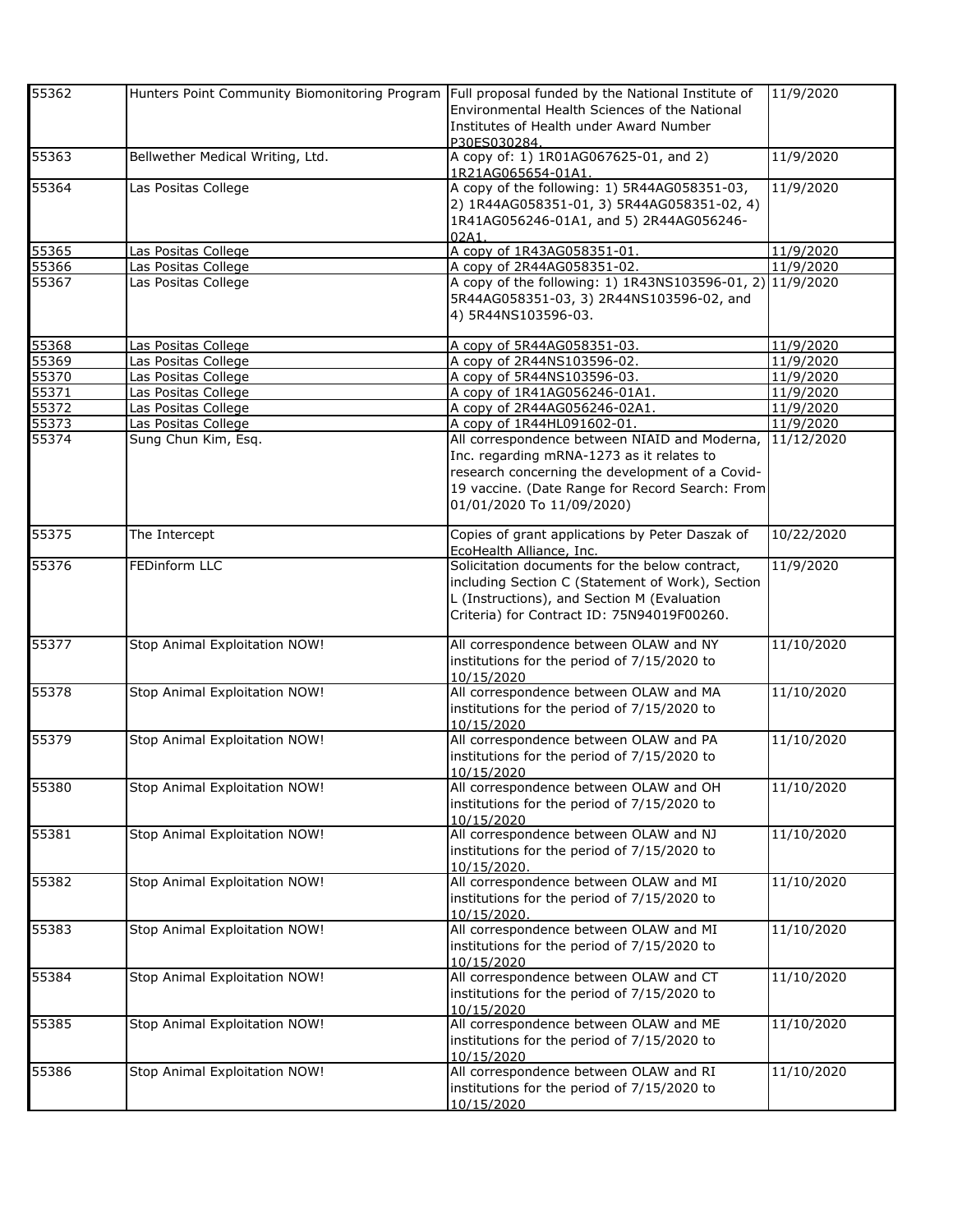| 55387 | Stop Animal Exploitation NOW!       | All correspondence between OLAW and NH<br>Institutions for the period of 7/15/2020 to<br>10/15/2020                                                                                                                                                                            | 11/10/2020 |
|-------|-------------------------------------|--------------------------------------------------------------------------------------------------------------------------------------------------------------------------------------------------------------------------------------------------------------------------------|------------|
| 55388 | Stop Animal Exploitation NOW!       | All correspondence between OLAW and VT<br>institutions for the period of 7/15/2020 to<br>10/15/2020                                                                                                                                                                            | 11/10/2020 |
| 55389 | Stop Animal Exploitation NOW!       | All correspondence between OLAW and DE<br>institutions for the period of 7/15/2020 to<br>10/15/2020                                                                                                                                                                            | 11/10/2020 |
| 55390 | Rise for Animals [formerly NEAVS]   | annual grant application / progress report, as<br>well as notice of award: Project Number:<br>5U42OD011197-19 THE NATIONAL CENTER FOR<br><b>CHIMPANZEE CARE</b>                                                                                                                | 11/10/2020 |
| 55391 | Rise for Animals [formerly NEAVS]   | The following annual subproject grant application<br>progress report, as well as the notice of award:<br>3U42OD011197-19S1.                                                                                                                                                    | 11/10/2020 |
| 55392 | Rise for Animals [formerly NEAVS]   | We request the full current contract between<br>Charles River Laboratories Inc. and ORIP to run<br>the Alamogordo Primate Facility, including<br>statement of work, task orders, and all<br>attachments and accompanying documents.                                            | 11/10/2020 |
| 55393 | Individual                          | Emails to/from Dr. Anthony Fauci government<br>email address to/from "@Pfizer.com"                                                                                                                                                                                             | 11/10/2020 |
| 55394 | Greenberg and Bederman              | Please find attached our letter of representation<br>and HIPAA release. A police report mentions<br>transport from NIH Fire & Rescue. I                                                                                                                                        | 11/12/2020 |
| 55395 | Castlemar Consulting, LLC           | Contract #: HHSN316201200178W                                                                                                                                                                                                                                                  | 11/13/2020 |
| 55396 | Castlemar Consulting, LLC           | Task Order #:<br>95332418F0004#HHSN316201200178W.                                                                                                                                                                                                                              | 11/13/2020 |
| 55397 | <b>Bruce Shaw Company</b>           | P-card purchases and procurement activity                                                                                                                                                                                                                                      | 11/13/2020 |
| 55398 | Individual                          | Personal Grievance                                                                                                                                                                                                                                                             | 12/23/2020 |
| 55399 | <b>ETTA Biotechnology Inc</b>       | Improper request.                                                                                                                                                                                                                                                              | 11/20/2020 |
| 55400 | <b>EMD Strategies</b>               | GS35F0603W-HHSN273201500053U. The<br>awardee is THe Signature consulting Group with<br>an ultimate end date of 2022. I would like any<br>documentation available such as a PWS or a<br>SOW                                                                                     | 11/16/2020 |
| 55401 | Columbia University                 | communications between Columbia University<br>and NIH regarding changing the PI of Dr. Randy<br>Bruno's NIH/NINDS grants.                                                                                                                                                      | 11/16/2020 |
| 55402 | none                                | Copies of the grant applications for the requested 11/16/2020<br>grant numbers.                                                                                                                                                                                                |            |
| 55403 | UT Health Science Center Houston TX | Specific aims and research strategy sections for<br>5R01HL120725-04.                                                                                                                                                                                                           | 11/16/2020 |
| 55404 | Judicial Watch, Inc.                | Communications including emails and text<br>messages between Dr. Fauci and any member of<br>the Biden transition team.                                                                                                                                                         | 11/16/2020 |
| 55405 | Rise for Animals [formerly NEAVS]   | All correspondence between OLAW and 8<br>institutions for the period of 11/16/2017 to<br>11/16/2020                                                                                                                                                                            | 11/16/2020 |
| 55406 | UNITE HERE                          | Copies of all electronic correspondence between<br>NIAID employees and any email address ending<br>in "@ecolab.com," dated after March 1, 2020 and<br>containing at least one of the following phrases:<br>"COVID," "coronavirus," "hotel," "motel,"<br>"lodging," or "List N" | 11/17/2020 |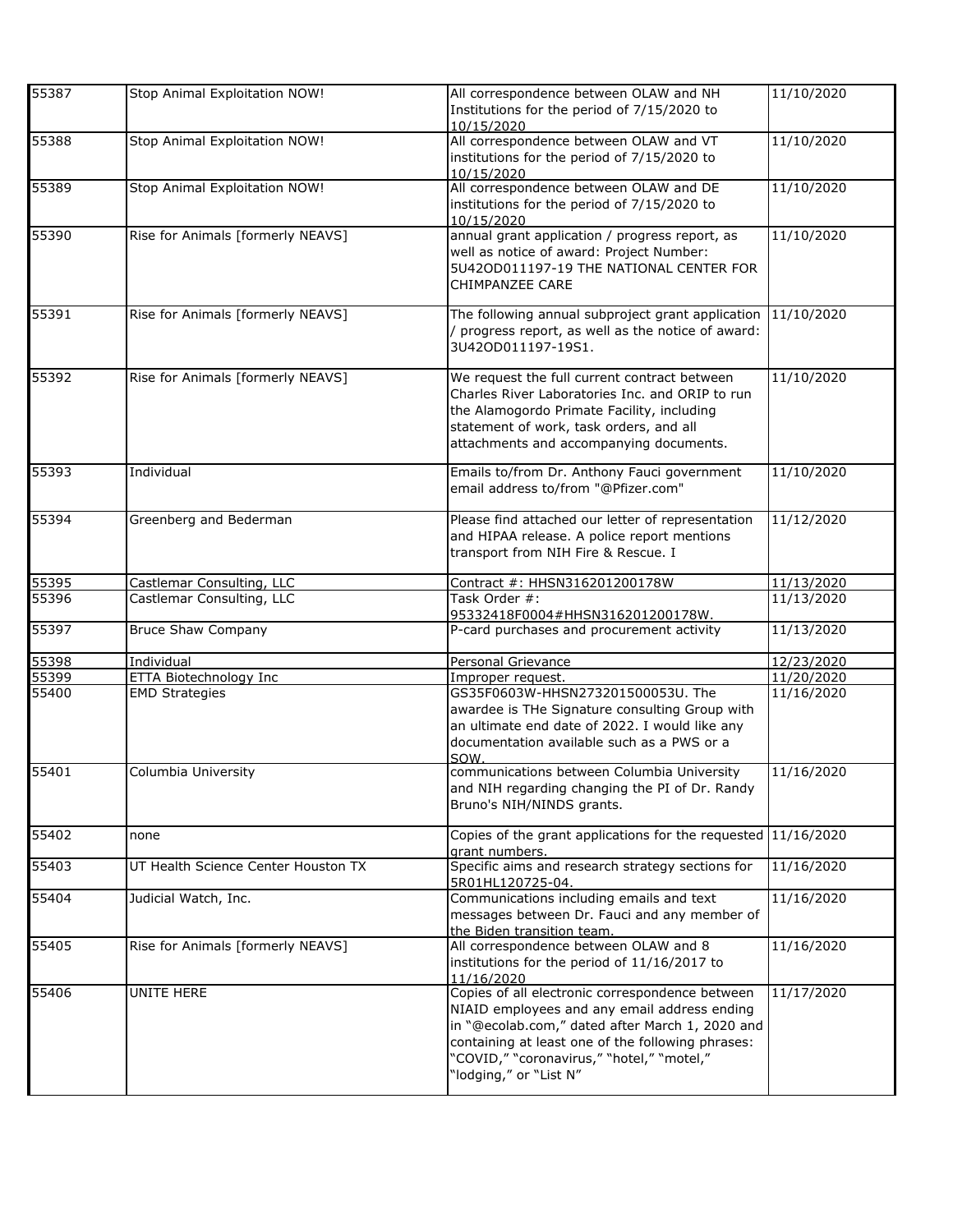| 55407 | The Black Vault, Inc.                                 | All emails sent to/from (bcc'd or cc'd) Anthony S. 11/18/2020<br>Fauci, M.D., NIAID Director (include all email<br>addresses utilized by Dr. Fauci), which contains<br>the following keyword: TRUMP |            |
|-------|-------------------------------------------------------|-----------------------------------------------------------------------------------------------------------------------------------------------------------------------------------------------------|------------|
| 55408 | Individual                                            | Personnel records for former NIH employee                                                                                                                                                           | 11/16/2020 |
| 55409 | Arnall Golden Gregory LLP                             | All documentation and correspondence regarding<br>NIH/NIDDK grant K-24-DK091419                                                                                                                     | 11/10/2020 |
| 55410 | Texas Tech University College of Media and<br>Communi | Applications, reports, and correspondence by the<br>late Dr. John Money                                                                                                                             | 11/18/2020 |
| 55411 | Eight Eleven Group                                    | The proposal for contract No. 75N95018D00012                                                                                                                                                        | 11/17/2020 |
| 55412 | FOIA Group, Inc.                                      | A copy of the following documents identified to<br>HHSN316201200037W Task Order<br>HHSP233201400037W                                                                                                | 11/16/2020 |
| 55413 | FOIA Support Services (FSS)                           | A copy of the following documents identified to<br>HHSN316201200050W Task Order<br>HHSN27600006                                                                                                     | 11/16/2020 |
| 55414 | University of Arkansas for Medical Sciences           | A copy of contract #HHSN275201800003I to<br>Duke University funded by the National Institutes<br>of Health ("Prime Award") and any associated<br>notices of award                                   | 11/13/2020 |
| 55415 | University of Utah                                    | A copy of the specific aims and research strategy<br>portions of 1R01NR011453-01A1.                                                                                                                 | 11/19/2020 |
| 55416 | <b>Animal Protection of New Mexico</b>                | NIH APF Chimp info.                                                                                                                                                                                 | 11/19/2020 |
| 55417 | myself                                                | Question regarding HHS funding from non-<br>governmental sources.                                                                                                                                   | 11/19/2020 |
| 55418 | Stop Animal Exploitation NOW!                         | All correspondence between OLAW and MD<br>institutions for the period of 7/31/2020 to<br>10/31/2020                                                                                                 | 11/19/2020 |
| 55419 | Stop Animal Exploitation NOW!                         | All correspondence between OLAW and NC<br>institutions for the period of 7/31/2020 to<br>10/31/2020                                                                                                 | 11/19/2020 |
| 55420 | Stop Animal Exploitation NOW!                         | All correspondence between OLAW and FL<br>institutions for the period of 7/31/2020 to<br>10/31/2020                                                                                                 | 11/19/2020 |
| 55421 | Stop Animal Exploitation NOW!                         | All correspondence between OLAW and GA<br>institutions for the period of 7/31/2020 to<br>10/31/2020                                                                                                 | 11/19/2020 |
| 55422 | Stop Animal Exploitation NOW!                         | All correspondence between OLAW and VA<br>institutions for the period of 7/31/2020 to<br>10/31/2020                                                                                                 | 11/19/2020 |
| 55423 | Stop Animal Exploitation NOW!                         | All correspondence between OLAW and SC<br>institutions for the period of 7/31/2020 to<br>10/31/2020                                                                                                 | 11/19/2020 |
| 55424 | Stop Animal Exploitation NOW!                         | All correspondence between OLAW and DC<br>institutions for the period of 7/31/2020 to<br>10/31/2020                                                                                                 | 11/19/2020 |
| 55425 | Stop Animal Exploitation NOW!                         | All correspondence between OLAW and PR<br>institutions for the period of 7/31/2020 to<br>10/31/2020                                                                                                 | 11/19/2020 |
| 55426 | Stop Animal Exploitation NOW!                         | All correspondence between OLAW and WV<br>institutions for the period of 7/31/2020 to<br>10/31/2020                                                                                                 | 11/19/2020 |
| 55427 | Flagship Pioneering, Inc.                             | A copy of NHLBI grant application 1DP1HL156819 11/20/2020<br>01.                                                                                                                                    |            |
| 55428 | Stop Animal Exploitation NOW!                         | All correspondence between OLAW and Multiple<br>institutions for the period of 8/31/2020 to<br>10/31/2020                                                                                           | 11/20/2020 |
| 55429 | Association For The Advancement of Civil<br>Liberties | Various questions (no records requested)<br>regarding past employment (not NIH related).                                                                                                            | 11/20/2020 |
| 55430 | UNIVERSITY OF WISCONSIN MILWAUKEE                     | A copy of the PHS 398 Research Plan of NHLBI<br>grant application 2R01HL115267-06A1.                                                                                                                | 11/23/2020 |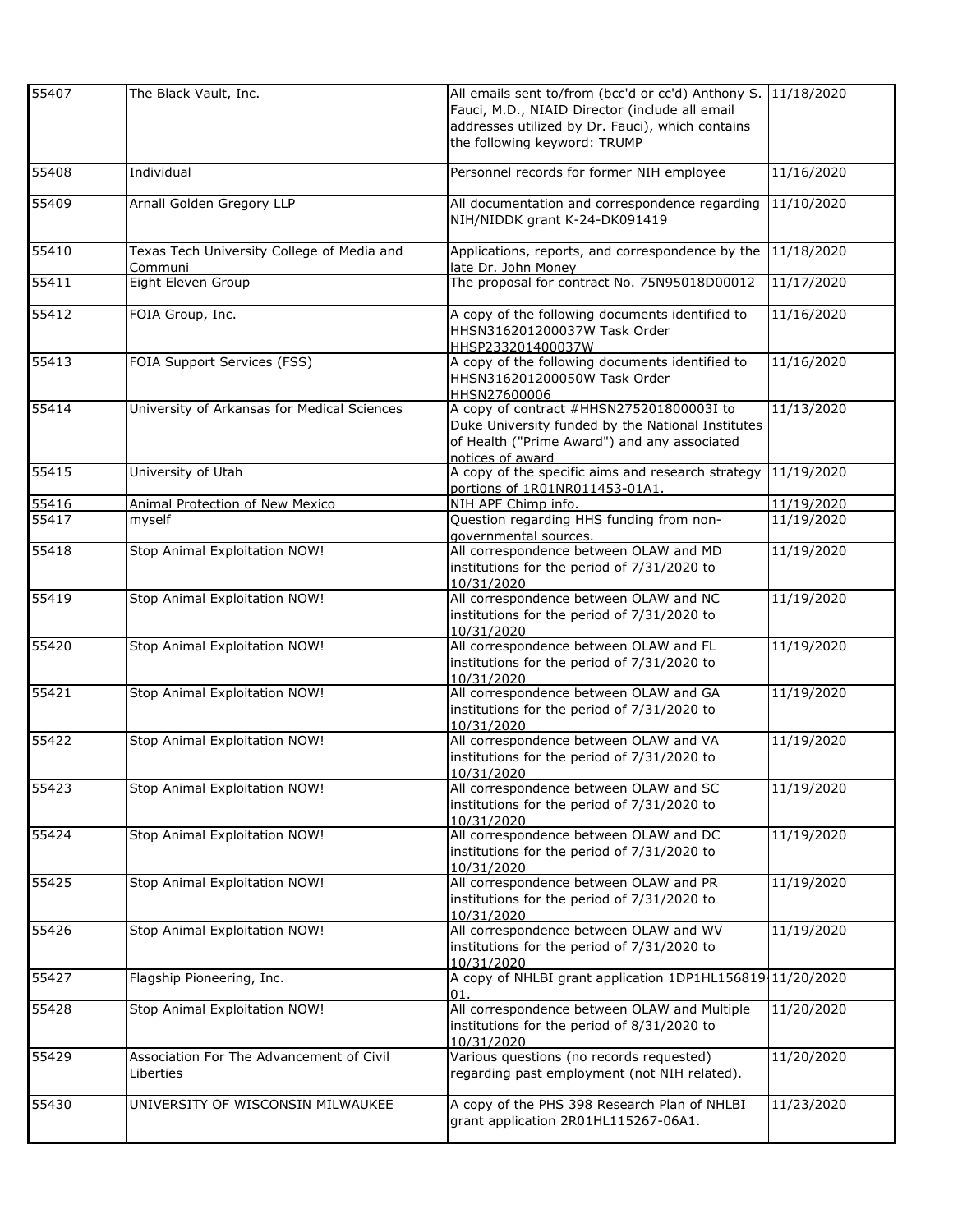| 55431 | Janian Investment Advisers, LLC             | A copy of all references to Fluidigm Corporation's 11/23/2020 |            |
|-------|---------------------------------------------|---------------------------------------------------------------|------------|
|       |                                             | submissions to NIH regarding the RADx program,                |            |
|       |                                             | NIH's discussions thereof, and contract no.                   |            |
|       |                                             | 75N92020C00009. (Date Range for Record                        |            |
|       |                                             | Search: From 01/01/2020 To 11/19/2020)                        |            |
|       |                                             |                                                               |            |
|       |                                             |                                                               |            |
| 55432 | Stop Animal Exploitation NOW!               | All correspondence between OLAW and IL                        | 11/23/2020 |
|       |                                             | institutions for the period of 8/15/2020 to                   |            |
|       |                                             | 11/15/2020                                                    |            |
| 55433 | Stop Animal Exploitation NOW!               | All correspondence between OLAW and WI                        | 11/23/2020 |
|       |                                             | institutions for the period of 8/15/2020 to<br>11/15/2020     |            |
| 55434 | Stop Animal Exploitation NOW!               | All correspondence between OLAW and MO                        | 11/23/2020 |
|       |                                             | institutions for the period of 8/15/2020 to                   |            |
|       |                                             | 11/15/2020                                                    |            |
| 55435 | Stop Animal Exploitation NOW!               | All correspondence between OLAW and MN                        | 11/23/2020 |
|       |                                             | institutions for the period of 8/15/2020 to                   |            |
|       |                                             | 11/15/2020                                                    |            |
| 55436 | Stop Animal Exploitation NOW!               | All correspondence between OLAW and KY                        | 11/23/2020 |
|       |                                             | institutions for the period of 8/15/2020 to                   |            |
|       |                                             | 11/15/2020                                                    |            |
| 55437 | Stop Animal Exploitation NOW!               | All correspondence between OLAW and IA                        | 11/23/2020 |
|       |                                             | institutions for the period of 8/15/2020 to                   |            |
|       |                                             | 11/15/2020                                                    |            |
| 55438 | Stop Animal Exploitation NOW!               | All correspondence between OLAW and NE                        | 11/23/2020 |
|       |                                             | institutions for the period of 8/15/2020 to                   |            |
|       |                                             | 11/15/2020                                                    |            |
| 55439 | Stop Animal Exploitation NOW!               | All correspondence between OLAW and SD                        | 11/23/2020 |
|       |                                             | institutions for the period of 8/15/2020 to                   |            |
|       |                                             | 11/15/2020                                                    |            |
| 55440 | Stop Animal Exploitation NOW!               | All correspondence between OLAW and KS                        | 11/23/2020 |
|       |                                             | institutions for the period of 8/15/2020 to                   |            |
|       |                                             | 11/15/2020                                                    |            |
| 55441 | Stop Animal Exploitation NOW!               | All correspondence between OLAW and ND                        | 11/23/2020 |
|       |                                             | institutions for the period of 8/15/2020 to                   |            |
|       |                                             | 11/15/2020                                                    |            |
| 55442 | Individual                                  | who donate to the department and how much                     | 11/23/2020 |
|       |                                             | (Date Range for Record Search: From                           |            |
|       |                                             | 01/01/2009 To 11/19/2020)                                     |            |
| 55443 | Individual                                  | A copy of the server log (i.e. IP address log) for            | 12/17/2020 |
|       |                                             | https://pubchem.ncbi.nlm.nih.gov/* over the                   |            |
|       |                                             | past week.                                                    |            |
| 55444 | People for the Ethical Treatment of Animals | A copy of page 9 containing the subsections D.1,              | 11/24/2020 |
|       | (PETA)                                      | D.2.a, and D.2.b of the most recent progress                  |            |
|       |                                             | report for project 5R01NS094705-05.                           |            |
|       |                                             |                                                               |            |
| 55445 | University of Texas, Arlington              | A title for the record is "INNOVATIVE PERSONAL                | 11/13/2020 |
|       |                                             | MONITORING APPROACHES TO CHARACTERIZE                         |            |
|       |                                             | ULTRAFINE AND FINE PARTICULATE MATTER                         |            |
|       |                                             | AND RESPIRATORY HEALTH EFFECTS" PI is                         |            |
|       |                                             | Seung-Hyun Cho. Project number:                               |            |
|       |                                             | 1R21ES030142-01A1                                             |            |
|       |                                             |                                                               |            |
| 55446 | Northwestern University                     | A copy of the grant application for                           | 11/25/2020 |
|       |                                             | 5R61AT010712-02.                                              |            |
| 55447 | OST Inc.                                    | list of all current contractor placements under               | 12/4/2020  |
|       |                                             | STOPS 12i with misc information.                              |            |
| 55448 | Bellwether Medical Writing, Ltd.            | A copy of: 1) 1R01HL135359-01A1, 2)                           | 11/27/2020 |
|       |                                             | 1R01HL136769-01A1, and 3) 1K01HL151668-01                     |            |
|       |                                             |                                                               |            |
| 55449 | Bellwether Medical Writing, Ltd.            | A copy of 1K01LM012439-01.                                    | 11/27/2020 |
| 55450 | Bellwether Medical Writing, Ltd.            | Copy of 1K01MH118477-01 (Valeri)                              | 11/27/2020 |
| 55451 | <b>NA</b>                                   | requests information about grants                             | 11/27/2020 |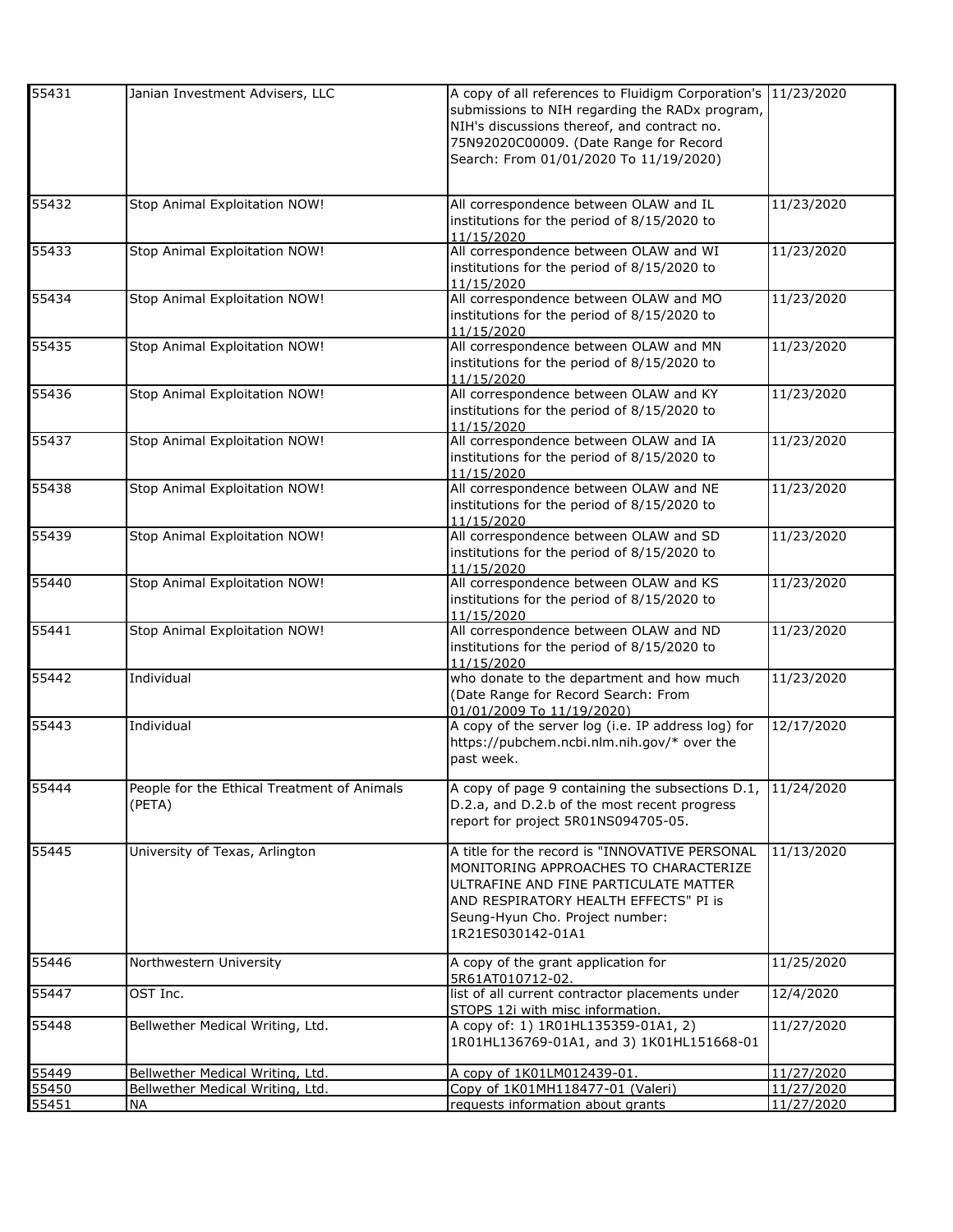| 55452          | Sense Therapeutics                                                                                                                                                                          | Copies of the following grant applications:<br>4K00CA222736-03 and 5P01CA101937-16.                                                                                                                                   | 11/27/2020 |
|----------------|---------------------------------------------------------------------------------------------------------------------------------------------------------------------------------------------|-----------------------------------------------------------------------------------------------------------------------------------------------------------------------------------------------------------------------|------------|
| 55453          | WVU                                                                                                                                                                                         | For four contracts: 1) a copy of the awarded<br>contractor's response to the solicitation (all<br>individual documents submitted in response to<br>the solicitation), and 2) the contractor's                         | 11/27/2020 |
|                |                                                                                                                                                                                             | subcontracting information and plan, if applicable                                                                                                                                                                    |            |
| 55454          | <b>WVU</b>                                                                                                                                                                                  | Information for HHSN316201200027W.                                                                                                                                                                                    | 11/27/2020 |
| 55455          | WVU                                                                                                                                                                                         | A copy of information about                                                                                                                                                                                           | 11/27/2020 |
|                |                                                                                                                                                                                             | HHSN316201200107W, HHSN316201200188W.                                                                                                                                                                                 |            |
| 55456          | <b>Rutgers University</b>                                                                                                                                                                   | Copies of multiple grants as examples                                                                                                                                                                                 | 11/30/2020 |
| 55457          | George Washington University Law School                                                                                                                                                     | All documents, including without limitation<br>meeting agenda, power point slides, transcripts,<br>papers, meeting notes, and any and all other<br>documents concerning that Dec. 5, 2019, NCATS<br>meetina.          | 11/30/2020 |
| 55458          | Student                                                                                                                                                                                     | Information about HHSN316201200018W.                                                                                                                                                                                  | 11/30/2020 |
| 55459          | Student                                                                                                                                                                                     | Information regarding HHSN316201200002W.                                                                                                                                                                              | 11/30/2020 |
| 55460          | grants involved research of Acrylamide and<br>Ethylene Oxide. The publishing of papers in 1985<br>and 1986 regarding Acrylamide, and in 1993<br>regarding Ethylene Oxide followed research. | Cancer Research NIEHS funded, in terms of the<br>responsibilities of Grant Contractors                                                                                                                                | 11/20/2020 |
| 55461          | Stop Animal Exploitation NOW!                                                                                                                                                               | All correspondence between OLAW and TX<br>institutions for the period of 8/31/2020 to<br>11/30/2020                                                                                                                   | 12/1/2020  |
| 55462          | Stop Animal Exploitation NOW!                                                                                                                                                               | All correspondence between OLAW and TN<br>institutions for the period of 8/31/2020 to<br>11/30/2020                                                                                                                   | 12/1/2020  |
| 55463          | Stop Animal Exploitation NOW!                                                                                                                                                               | All correspondence between OLAW and LA<br>institutions for the period of 8/31/2020 to<br>11/30/2020                                                                                                                   | 12/1/2020  |
| 55464          | Stop Animal Exploitation NOW!                                                                                                                                                               | All correspondence between OLAW and AL<br>institutions for the period of 8/31/2020 to<br>11/30/2020                                                                                                                   | 12/1/2020  |
| 55465          | Stop Animal Exploitation NOW!                                                                                                                                                               | All correspondence between OLAW and AR<br>institutions for the period of 8/31/2020 to<br>11/30/2020                                                                                                                   | 12/1/2020  |
| 55466          | Stop Animal Exploitation NOW!                                                                                                                                                               | All correspondence between OLAW and OK<br>institutions for the period of 8/31/2020 to<br>11/30/2020                                                                                                                   | 12/1/2020  |
| 55467          | Stop Animal Exploitation NOW!                                                                                                                                                               | All correspondence between OLAW and MS<br>institutions for the period of 8/31/2020 to<br>11/30/2020                                                                                                                   | 12/1/2020  |
| 55468          | The Wall Street Journal                                                                                                                                                                     | All correspondence with or pertaining to the<br>Covid-19 Research Database.                                                                                                                                           | 12/10/2020 |
| 55469<br>55470 | The Wall Street Journal                                                                                                                                                                     | Copy of contracts with various entities.                                                                                                                                                                              | 12/1/2020  |
|                | The Wall Street Journal                                                                                                                                                                     | Copy of database provided by the Covid-19<br>Research Database.                                                                                                                                                       | 12/10/2020 |
| 55471          | Rise for Animals [formerly NEAVS]                                                                                                                                                           | All correspondence between OLAW and 8<br>institutions for the period of 11/30/2017 to<br>11/30/2020, as well as their most recent Annual<br>Report, Site Visit, and Assurance (sections 8, 10,<br>semi annual report) | 12/1/2020  |
| 55472          | Priscilla McMurry                                                                                                                                                                           | Information about: 1) HHSN3162012000188W,<br>2) HHSN316201200012W, 3)<br>HHSN316201200011W, and 4) 75N98119D00016<br>- 8a.                                                                                            | 12/1/2020  |
| 55473          | Priscilla McMurry                                                                                                                                                                           | Information about HHSN316201200012W.                                                                                                                                                                                  | 12/1/2020  |
| 55474          | Priscilla McMurry                                                                                                                                                                           | Information about HHSN316201200011W.                                                                                                                                                                                  | 12/1/2020  |
| 55475          | Priscilla McMurry                                                                                                                                                                           | Information about 75N98119D00016.                                                                                                                                                                                     | 12/1/2020  |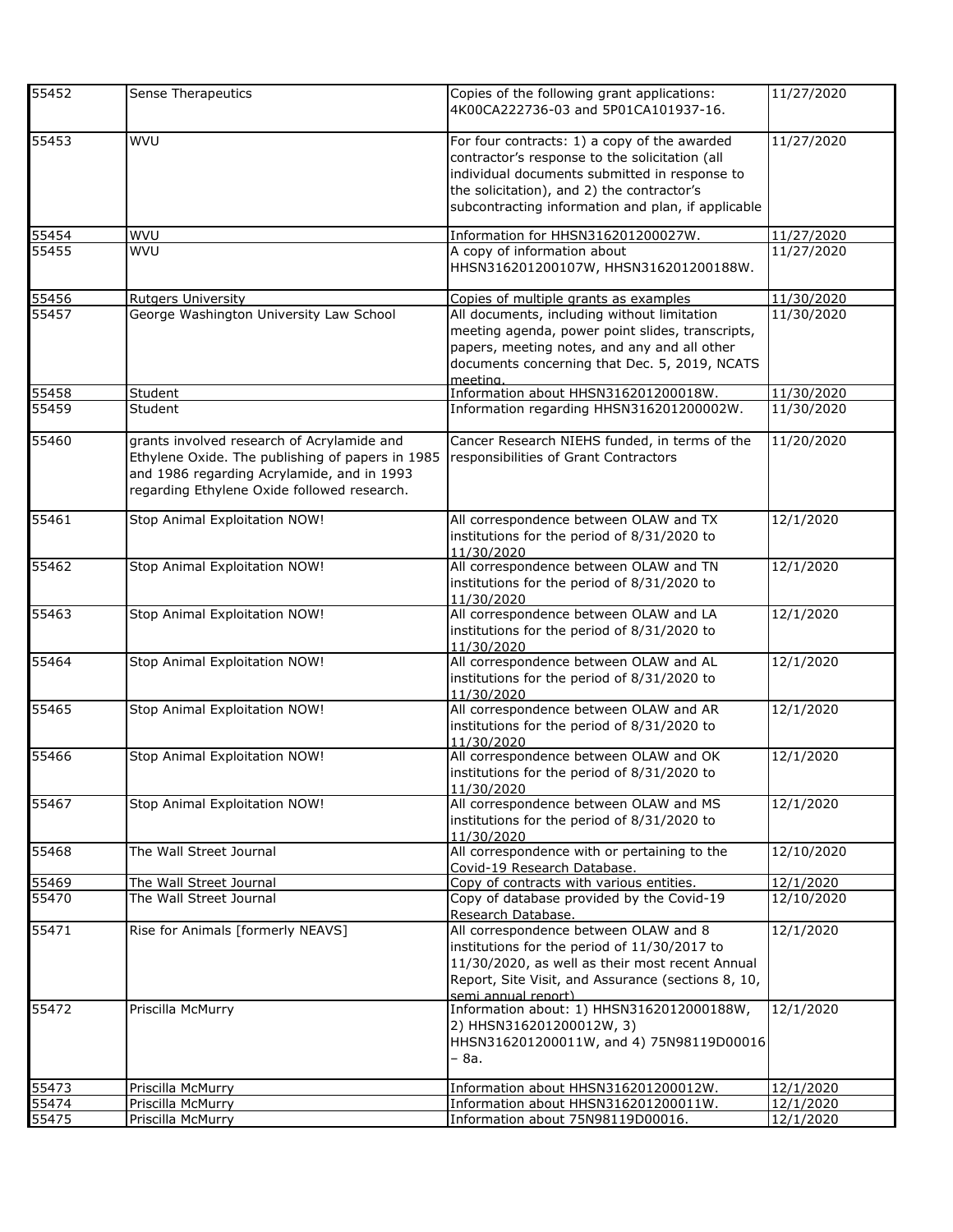| 55476 | Rise for Animals [formerly NEAVS]            | Videos and stills that formed the basis of the<br>paper "Intranasal oxytocin selectively modulates<br>the behavior of rhesus monkeys in an expression<br>matching task" by Taubert et al 2019.                                                                                               | 12/1/2020  |
|-------|----------------------------------------------|----------------------------------------------------------------------------------------------------------------------------------------------------------------------------------------------------------------------------------------------------------------------------------------------|------------|
| 55477 | Rise for Animals [formerly NEAVS]            | We are requesting the initial request letter,<br>response letter(s), and all documents released<br>regarding the following requests: 1) 52965, 2)<br>53014, 3) 53228, and 4)53318.                                                                                                           | 12/1/2020  |
| 55478 | Individual                                   | Vitamin B6 and Magnesium recommended<br>dosages per day for lifetime                                                                                                                                                                                                                         | 11/27/2020 |
| 55479 | Knobbe Martens LLP                           | A copy of NIGMS grant application<br>1R15GM036111-01A1 and any and all documents<br>related to its submission.                                                                                                                                                                               | 12/2/2020  |
| 55480 | Student                                      | Documents requested for Contract Name: VMD<br>CIO-SP3 GWAC                                                                                                                                                                                                                                   | 12/3/2020  |
| 55481 | <b>Individual</b>                            | Contract Number: HHSN316201200188W                                                                                                                                                                                                                                                           | 12/2/2020  |
| 55482 | Individual                                   | A copy of any emails sent between Anthony Fauci 12/3/2020<br>and Facebook staff (email domain: @fb.com)<br>over the past 2 years.                                                                                                                                                            |            |
| 55483 | <b>Gou Consulting</b>                        | Copy of NIAID grant R21AI141826.                                                                                                                                                                                                                                                             | 12/4/2020  |
| 55484 | Individual                                   | Documents requested for Contract Name:<br>DEVELOP DRUPAL 8 INSTALLATION PROFILE<br>Contract Number: HHSN316201200189W-<br>75N98019F00847                                                                                                                                                     | 12/7/2020  |
| 55485 | Choice MedWaste                              | All submitted original vendor solicitations for<br>RFQ75N98020Q00006 dating 8/1/20 - 12/1/20<br>and also the winning solicitation that was granted<br>for the same RFQ75N98020Q00006 dating<br>$11/7/20 - 12/10/20.$                                                                         | 12/7/2020  |
| 55487 | National Association for Biomedical Research | Information released in response to Request ID $\#$ 12/8/2020<br>52947                                                                                                                                                                                                                       |            |
| 55488 | Individual                                   | a copy of the base contract including all sections<br>and any appendices, exhibits, or attachments and<br>I would like copies of any contract modifications.<br>I would also like copies of any contract task order<br>documents including all associated SOW docs,                          | 12/10/2020 |
| 55489 | The Academy Academic Council                 | statistics regarding NIH research and training<br>grants awarded to PIs with primary appointments<br>in departments of radiology at US medical<br>schools for FY20                                                                                                                           | 12/7/2020  |
| 55490 | Individual                                   | Statistics in the reports this year (2020) so far<br>for the following: suicide, suicide attempts, drug<br>related death, domestic violence cases & murder<br>rates for the entire US                                                                                                        | 12/7/2020  |
| 55491 | Individual                                   | Contract information for HHSF223201510046I-<br>HHSF22301047T, HHSF223-15-SOL-1142795,<br>HHSF223201510002B-HHSF22317005,<br>:HHSF223201210044I-HHSF22301076T,<br>:HHSF223201510002B-HHSF22317005,<br>HHSF223201610002B-HHSF22317002,<br>HHSF223201510028B-75F40119F19024,<br><b>HHSF2232</b> | 12/8/2020  |
| 55492 | Full Measure with Sharyl Attkisson           | all emails Dr. Fauci sent or received, including<br>but not limited to emails on which he was a<br>group recipient and/or blind copied. (Date Range<br>for Record Search: From 01/15/2020 To<br>01/15/2020)                                                                                  | 12/8/2020  |
| 55493 | Animal Wellness Action                       | Various records and correspondence regarding 5<br>NIAID grants.                                                                                                                                                                                                                              | 12/8/2020  |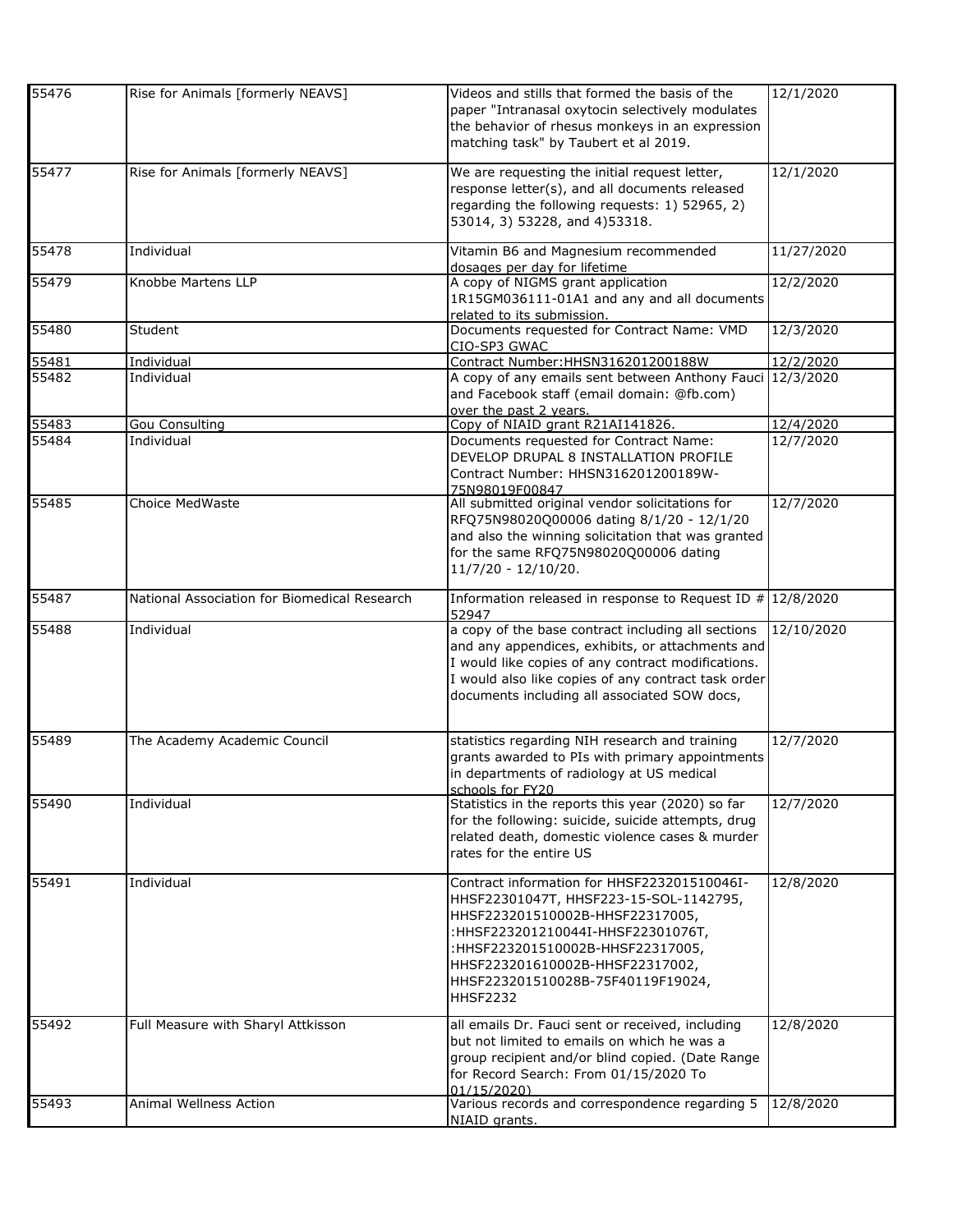| 55494          | Individual                       | A copy of NIDDK SBIR grant application<br>1R41DK121625-01A1.  | 12/8/2020              |
|----------------|----------------------------------|---------------------------------------------------------------|------------------------|
| 55495          | <b>Individual</b>                | A copy of 5R00NR015106-05.                                    | 12/8/2020              |
| 55496          | Individual                       | Grant 1R43HD085665-01A1                                       | 12/8/2020              |
| 55497          | Individual                       | Grant 1R43HD103530-01.                                        | 12/8/2020              |
| 55498          | Lightoller LLC                   | Salary information for certain NCI employees.                 | 12/9/2020              |
|                |                                  |                                                               |                        |
| 55499          | Lightoller LLC                   | Salary data for NEI postdocs.                                 | 12/9/2020              |
| 55500          | Lightoller LLC                   | Salaries of postdocs.                                         | 12/9/2020              |
| 55501          | Lightoller LLC                   | Postdoc info.                                                 | 12/9/2020              |
| 55502          | Lightoller LLC                   | Postdoc info.                                                 | 12/9/2020              |
| 55503          | Lightoller LLC                   | Copy of salary data for NIAAA postdocs.                       | 12/9/2020              |
| 55504          | Lightoller LLC                   | Salary information for all full-time PhD or MD-               | 12/9/2020              |
|                |                                  | holding postdoctoral employees and fellows, and               |                        |
|                |                                  | employees under any titles that encompass                     |                        |
|                |                                  | postdoctoral research roles                                   |                        |
| 55505          | Lightoller LLC                   | Postdoc info.                                                 | 12/9/2020              |
| 55506          | Lightoller LLC                   | Postdoc info.                                                 | 12/9/2020              |
| 55507          | Lightoller LLC                   | The annualized salaries of all full-time PhD or MD- 12/9/2020 |                        |
|                |                                  | holding postdoctoral employees and fellows.                   |                        |
| 55508          | Lightoller LLC                   | Request for Intramural Personnel Data                         | 12/9/2020              |
| 55509          | Lightoller LLC                   | Postdoc info.                                                 | 12/9/2020              |
| 55510          | Lightoller LLC                   | Postdoc info.                                                 | 12/9/2020              |
| 55511          | Lightoller LLC                   | Postdoc info.                                                 | 12/9/2020              |
| 55512          | Lightoller LLC                   | all full-time PhD or MD-holding postdoctoral                  | 12/9/2020              |
|                |                                  | employees and fellows, and employees under any                |                        |
|                |                                  | titles that encompass postdoctoral research roles             |                        |
| 55513          |                                  |                                                               |                        |
|                | Lightoller LLC                   | Postdoc info.                                                 | 12/9/2020              |
| 55514          | Lightoller LLC                   | Postdoc Info                                                  | 1/7/2021               |
| 55515          | Lightoller LLC                   | Postdoc info                                                  | 12/9/2020              |
| 55516<br>55517 | Lightoller LLC                   | Postdoc info                                                  | 12/9/2020              |
|                | Lightoller LLC<br>Lightoller LLC | Postdoc info<br>Postdoc Info                                  | 12/9/2020<br>12/9/2020 |
| 55518<br>55519 | Lightoller LLC                   | Postdoc info                                                  | 12/9/2020              |
| 55520          | Lightoller LLC                   | Postdoc Info                                                  | 12/9/2020              |
| 55521          | Lightoller LLC                   | Postdoc info                                                  | 12/9/2020              |
| 55522          | Lightoller LLC                   | The annualized salaries                                       | 12/9/2020              |
| 55523          | Lightoller LLC                   | Legal text which prevents the National Institutes             | 12/9/2020              |
|                |                                  | of Health from awarding National Research                     |                        |
|                |                                  | Service Awards (e.g. T32, F32) to applicants who              |                        |
|                |                                  |                                                               |                        |
|                |                                  | are neither U.S.citizens nor U.S. Permanent                   |                        |
|                |                                  | Residents.                                                    |                        |
| 55524          | Lightoller LLC                   | The legal text which prevents the National                    | 12/9/2020              |
|                |                                  | Institutes of Health from awarding National                   |                        |
|                |                                  | Research Service Awards (e.g. T32, F32) to                    |                        |
|                |                                  | applicants who are neither U.S. citizens nor U.S.             |                        |
|                |                                  | Permanent Residents.                                          |                        |
|                |                                  |                                                               |                        |
| 55525          | Lightoller LLC                   | the legal text which prevents the National                    | 12/9/2020              |
|                |                                  | Institutes of Health from awarding National                   |                        |
|                |                                  | Research Service Awards (e.g. T32, F32) to                    |                        |
|                |                                  | applicants who are neither U.S. citizens nor U.S.             |                        |
|                |                                  | Permanent Residents.                                          |                        |
|                |                                  |                                                               |                        |
| 55526          | FEDinform LLC                    | Information about 75N92018F00220.                             | 12/9/2020              |
| 55527          | Georgetown University            | Improper request, asking a question.                          | 12/9/2020              |
| 55528          | Cogency Global                   | A copy of the Statement of Work / Performance                 | 12/9/2020              |
|                |                                  | Work Statement (SOW/PWS) for the following                    |                        |
|                |                                  | contracts: Task Order No.: 75N98020F00001                     |                        |
|                |                                  | (awarded to Deloitte LLP) and BPA Call No.:                   |                        |
|                |                                  | 75N98020F00001 (awarded to Guidehouse LLP).                   |                        |
|                |                                  |                                                               |                        |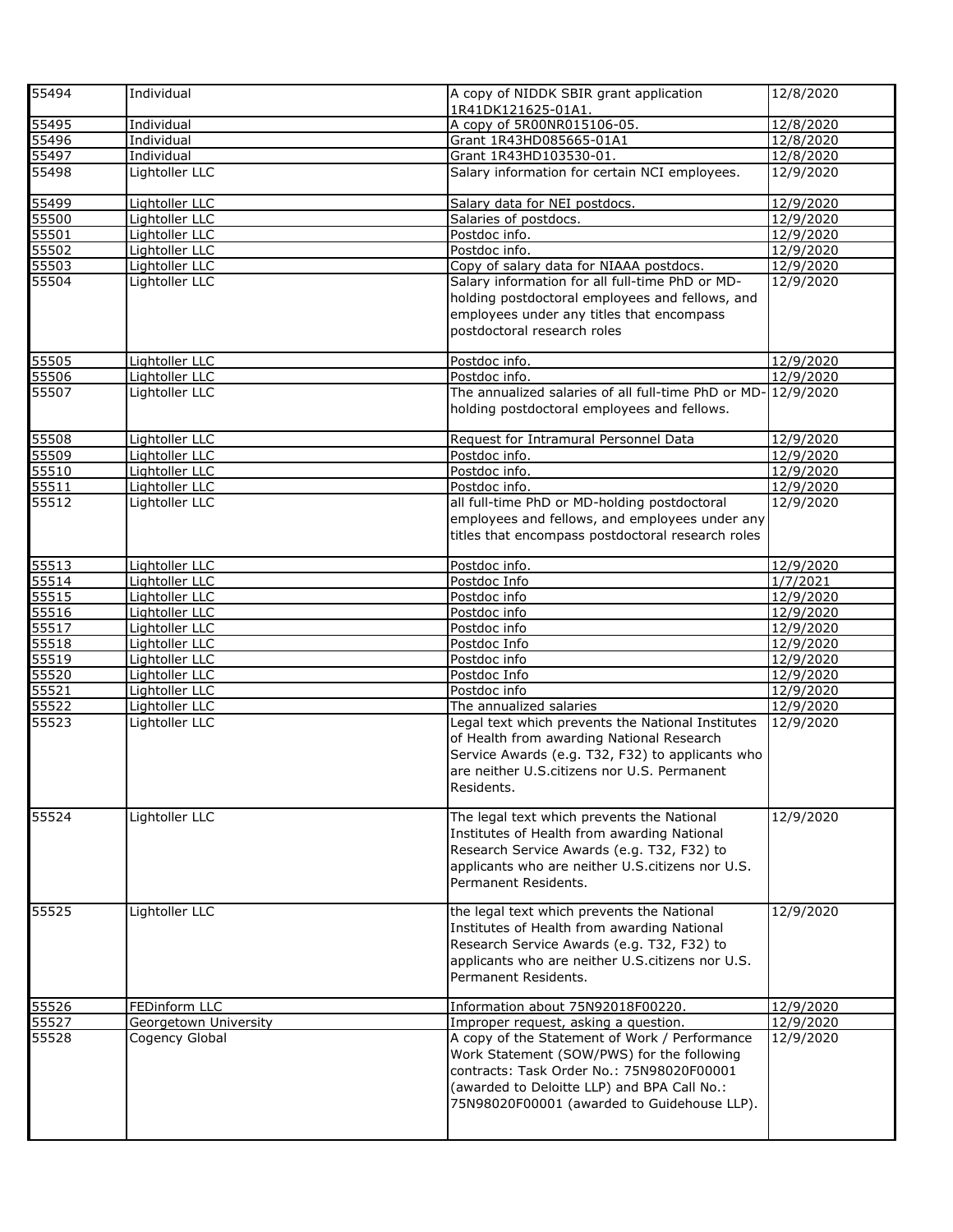| 55529 | Rise for Animals [formerly NEAVS]                                      | All correspondence between OLAW and 8<br>institutions for the period of 12/10/2017 to                                        | 12/10/2020               |
|-------|------------------------------------------------------------------------|------------------------------------------------------------------------------------------------------------------------------|--------------------------|
|       |                                                                        | 12/10/2020, as well as their most recent Annual<br>Report, Site Visit, and Assurance (sections 8, 10,<br>semi annual report) |                          |
| 55530 | AIMSIB / LNPLV                                                         | all emails between any NIH employee /                                                                                        | 12/11/2020               |
|       |                                                                        | contractor and Alberto Ascherio or any other                                                                                 |                          |
|       |                                                                        | Harvard Employee related to the following FOIA                                                                               |                          |
|       |                                                                        | requests: 54460, 54461, 54498, 55198                                                                                         |                          |
| 55531 | Cogency Global                                                         | Requests a copy of the Statement of Work (SOW) 12/11/2020                                                                    |                          |
|       |                                                                        | or the Performance Work Statement (PWS) for                                                                                  |                          |
|       |                                                                        | the following business information services<br>contract, Contract #75N98020F00664                                            |                          |
|       |                                                                        |                                                                                                                              |                          |
| 55532 | <b>UCLA</b>                                                            | A copy of NINDS SBIR grant application<br>1R44NS107108-01A1.                                                                 | 12/11/2020               |
| 55533 | <b>UCLA</b>                                                            | A copy of NHLBI SBIR grant application                                                                                       | 12/11/2020               |
|       |                                                                        | 1R44HL151032-01.                                                                                                             |                          |
| 55534 | Rise for Animals [formerly NEAVS]                                      | We request the complete agendas and minutes<br>for the four most recent meetings of the Non-                                 | 3/12/2021                |
|       |                                                                        | Human Primate Scientific Review Committee at                                                                                 |                          |
|       |                                                                        | the NCI Center for Cancer Research.                                                                                          |                          |
| 55535 | Rise for Animals [formerly NEAVS]                                      | The complete agendas and minutes for the four                                                                                | 12/14/2020               |
|       |                                                                        | most recent meetings of any committee devoted                                                                                |                          |
|       |                                                                        | to primate research at NIAID, including any                                                                                  |                          |
|       |                                                                        | individual component(s) thereof.                                                                                             |                          |
| 55536 | Rise for Animals [formerly NEAVS]                                      | Ctte documents                                                                                                               | 12/14/2020               |
| 55537 | Rise for Animals [formerly NEAVS]                                      | Copy of agendas and minutes for NEI committees 12/14/2020                                                                    |                          |
|       |                                                                        | devoted to animal experimentation (other than                                                                                |                          |
| 55538 |                                                                        | the IACUC).                                                                                                                  |                          |
| 55539 | Rise for Animals [formerly NEAVS]<br>Rise for Animals [formerly NEAVS] | Four most recent meeting records for NIA.<br>Meeting records from NIDA.                                                      | 12/14/2020<br>12/14/2020 |
| 55540 | Rise for Animals [formerly NEAVS]                                      | Meeting records from NINDS.                                                                                                  | 12/14/2020               |
| 55541 | Rise for Animals [formerly NEAVS]                                      | Meeting records from NHLBI.                                                                                                  | 12/14/2020               |
| 55542 | Rise for Animals [formerly NEAVS]                                      | the final report, closing memo, closing letter, and 12/14/2020                                                               |                          |
|       |                                                                        | site visit reports from the Boards of Scientific<br>Counselors' most recent review of P.I. Elisabeth                         |                          |
|       |                                                                        | Murray, Ph.D.                                                                                                                |                          |
|       |                                                                        |                                                                                                                              |                          |
| 55543 | Individual                                                             | contract Task Order 75N92020F00001                                                                                           | 12/14/2020               |
| 55544 | The Black Vault, Inc.                                                  | We further request the Scientific Director's<br>report/memo/letter of these findings to the NIH                              | 12/15/2020               |
|       |                                                                        | Deputy Director for Intramural Research (DDIR)                                                                               |                          |
|       |                                                                        | and the Institute Council.                                                                                                   |                          |
| 55545 | <b>MuckRock News</b>                                                   |                                                                                                                              | 12/14/2020               |
|       |                                                                        | Any and all emails or other agency<br>communications, including memorandums or                                               |                          |
|       |                                                                        | reports, from 2017 to the present date, referring                                                                            |                          |
|       |                                                                        | to or mentioning the website Lymescience.org                                                                                 |                          |
|       |                                                                        | and/or the federal lawsuit filed in Texas,                                                                                   |                          |
|       |                                                                        | captioned Torrey vs. IDSA.                                                                                                   |                          |
| 55546 | Alchemy365network                                                      | A copy of the full IND 18905, which was                                                                                      | 1/28/2021                |
|       |                                                                        | submitted by NCI to the FDA on June 24, 1981.                                                                                |                          |
| 55547 | Individual                                                             | Records related to contract 75N94019F00199.                                                                                  | 12/15/2020               |
| 55549 | Stop Animal Exploitation NOW!                                          | All correspondence between OLAW and WA                                                                                       |                          |
|       |                                                                        | institutions for the period of 9/15/2020 to                                                                                  | 12/16/2020               |
|       |                                                                        | 12/15/2020                                                                                                                   |                          |
| 55550 | Stop Animal Exploitation NOW!                                          | All correspondence between OLAW and OR                                                                                       | 12/16/2020               |
|       |                                                                        | institutions for the period of 9/15/2020 to                                                                                  |                          |
|       |                                                                        | 12/15/2020                                                                                                                   |                          |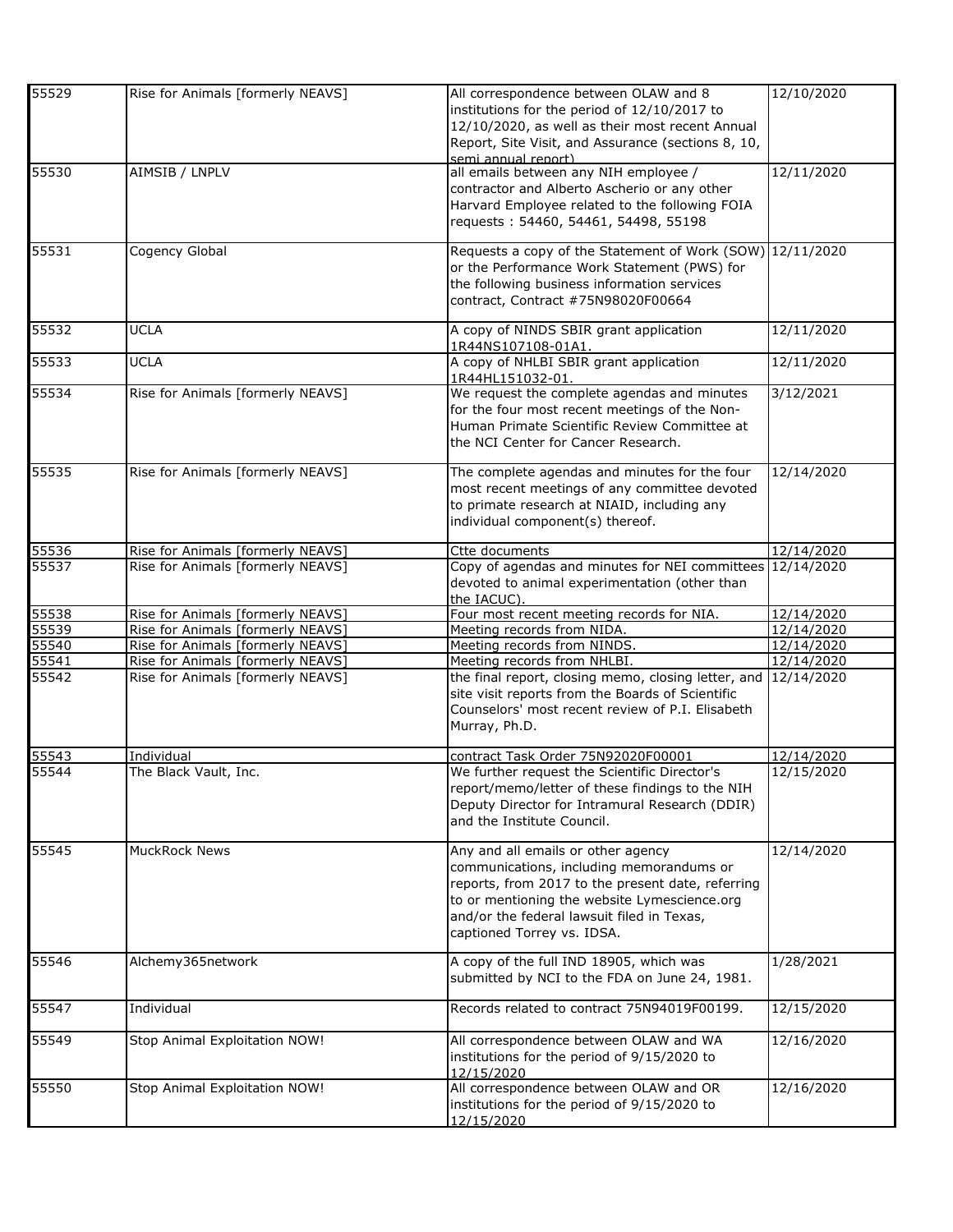| 55551          | Stop Animal Exploitation NOW!                | All correspondence between OLAW and ID<br>institutions for the period of 9/15/2020 to<br>12/15/2050                                                                                                                                                                                                        | 12/16/2020               |
|----------------|----------------------------------------------|------------------------------------------------------------------------------------------------------------------------------------------------------------------------------------------------------------------------------------------------------------------------------------------------------------|--------------------------|
| 55552          | Stop Animal Exploitation NOW!                | All correspondence between OLAW and MT<br>institutions for the period of 9/15/2020 to<br>12/15/2020                                                                                                                                                                                                        | 12/16/2020               |
| 55553          | Stop Animal Exploitation NOW!                | All correspondence between OLAW and AK<br>institutions for the period of 9/15/2020 to<br>12/15/2020                                                                                                                                                                                                        | 12/16/2020               |
| 55554          | Stop Animal Exploitation NOW!                | All correspondence between OLAW and WY<br>institutions for the period of 9/15/2020 to<br>12/15/2020                                                                                                                                                                                                        | 12/16/2020               |
| 55555          | FOIA Group, Inc.                             | Copy of contract, 3 task orders, mods and labor<br>rates/categories                                                                                                                                                                                                                                        | 11/16/2020               |
| 55556          | FOIA Group, Inc.                             | Copy of contract 75N95018D00012, mods and all 11/16/2020<br>purchase orders.                                                                                                                                                                                                                               |                          |
| 55557          | FOIA Group, Inc.                             | Copy of contract 75N95018D00012, all pricing<br>incl labor rates, agency evaluation scores for top<br>5 ranked vendors who submitted bid, and<br>proposal from Kelly Services.                                                                                                                             | 11/17/2020               |
| 55558          | Individual                                   | The solicitation RFQ document for contract<br>#HHSN261201100007I.                                                                                                                                                                                                                                          | 12/16/2020               |
| 55559          | Ohio State University                        | Data related to approximately 74 clinical trials.                                                                                                                                                                                                                                                          | 12/16/2020               |
| 55560          | Bellwether Medical Writing, Ltd.             | A copy of the following NIBIB grant applications:<br>1) 1R01EB029207-01, 2) 1R01EB030125-01, and<br>3) 1R01EB024330-01.                                                                                                                                                                                    | 12/17/2020               |
| 55561          | Bellwether Medical Writing, Ltd.             | A copy of NIDDK grant application<br>1R01DK123445-01A1.                                                                                                                                                                                                                                                    | 12/17/2020               |
| 55562          | Rutgers Cancer Institute of NJ               | A copy of Gant# 1R37CA253279-01                                                                                                                                                                                                                                                                            | 12/17/2020               |
| 55563          | Rutgers Cancer Institute of NJ               | A copy of NCI grant #1R01CA246590-01A1.                                                                                                                                                                                                                                                                    | 12/17/2020               |
| 55564          | Rutgers Cancer Institute of NJ               | A copy of Grant# 5R01CA242849-02                                                                                                                                                                                                                                                                           | 12/17/2020               |
| 55565          | Rutgers Cancer Institute of NJ               | Grant R01HD102279-01A1.                                                                                                                                                                                                                                                                                    | 12/17/2020               |
| 55566          | Rutgers Cancer Institute of NJ               | A copy of NCI grant #1R01CA240481-01A1.                                                                                                                                                                                                                                                                    | 12/17/2020               |
| 55567<br>55568 | Rutgers Cancer Institute of NJ<br>Individual | A copy of 1R01HL146644-01A1.<br>Dr. Fauci's employment records, any five year<br>national security background checks, all of his<br>assessments, his credentials as they appear in<br>official government records, personal calendar, a<br>list of his contacts, and his GS rating and payroll<br>records. | 12/17/2020<br>10/30/2020 |
| 55569          | US Right to Know                             | Documents related to EcoHealth Alliance Grants                                                                                                                                                                                                                                                             | 12/18/2020               |
| 55570          | US Right to Know                             | A copy of records of all grants to EcoHealth<br>Alliance, Inc. administered by FIC. We specifically<br>request records of all the grant applications,<br>progress reports, agreements between recipient<br>and sub-recipient(s), and communications about<br>funding.                                      | 12/18/2020               |
| 55571          | Individual                                   | All records.                                                                                                                                                                                                                                                                                               | 12/21/2020               |
| 55572          | FOIA Group, Inc.                             | Request a copy of the following documents<br>identified to HHSN316201200008W Task Order<br>75N98119F00012                                                                                                                                                                                                  | 12/21/2020               |
| 55573          | FOIA Support Services (FSS)                  | Request of copy of documents related to<br>HHSN316201200013W Task Order<br>HHSN31600002                                                                                                                                                                                                                    | 12/21/2020               |
| 55574          | UC San Diego                                 | K awardees in Otolaryngoloty departments                                                                                                                                                                                                                                                                   | 12/29/2020               |
| 55575          | Hankuk University of Foreign Studies         | Seeking statistics on human samples held by NIH<br>NeuroBioBank.                                                                                                                                                                                                                                           | $\sqrt{12}/4/2020$       |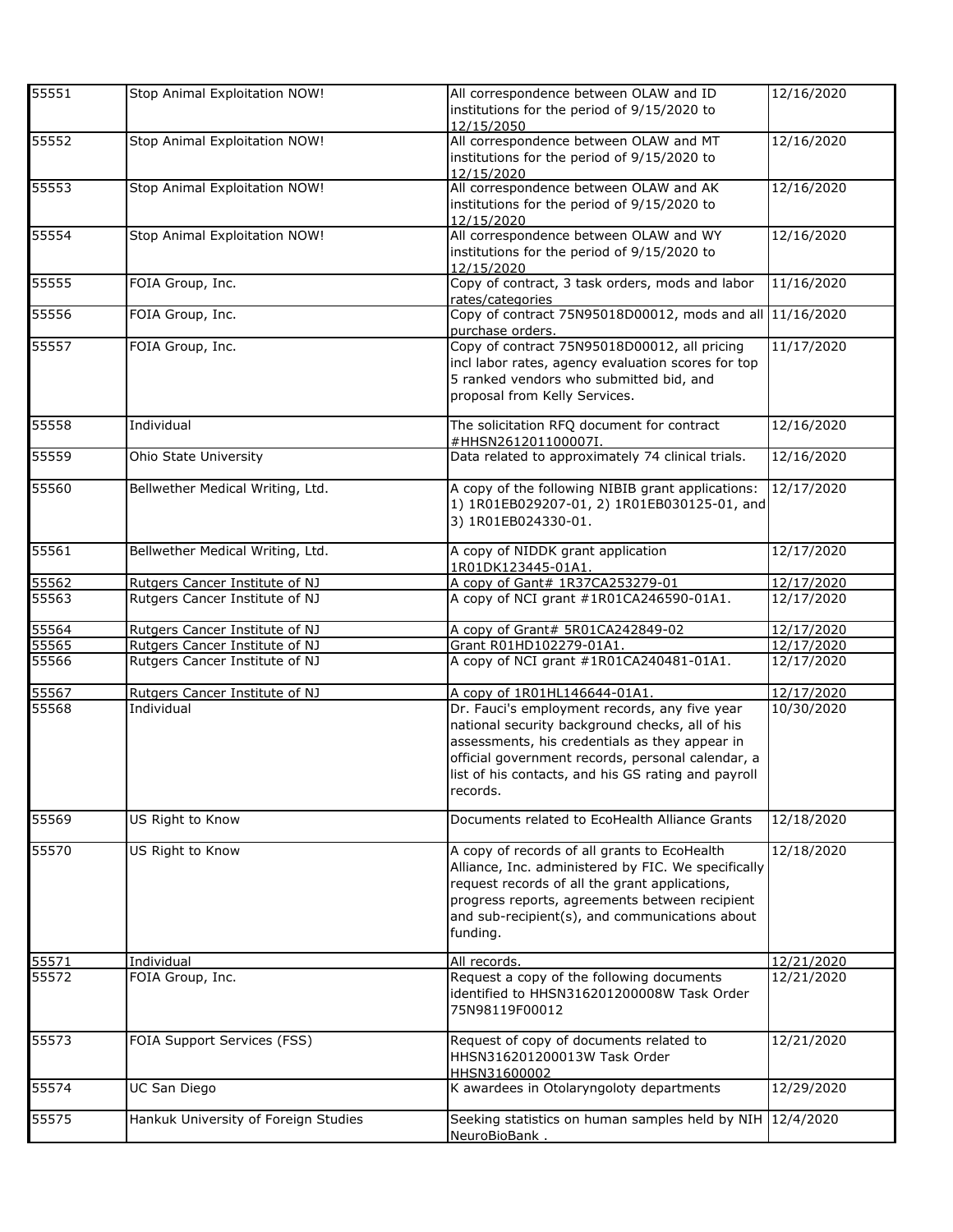| 55576 | <b>MuckRock News</b>                        |                                                               | 12/21/2020 |
|-------|---------------------------------------------|---------------------------------------------------------------|------------|
|       |                                             | all emails or other agency communications,                    |            |
|       |                                             | including memorandums or reports, from 2017 to                |            |
|       |                                             | the present date, referring to or mentioning the              |            |
|       |                                             | website Lymescience.org and/or the federal                    |            |
|       |                                             | lawsuit filed in Texas, captioned Torrey vs. IDSA.            |            |
|       |                                             |                                                               |            |
| 55577 | People for the Ethical Treatment of Animals | All correspondence between OLAW and the                       | 12/22/2020 |
|       |                                             | Cleveland Clinic for the period of 1/1/2020 to                |            |
|       |                                             |                                                               |            |
|       |                                             | 12/21/2020, as well as their most recent                      |            |
|       |                                             | assurance                                                     |            |
| 55578 | The Noble Law Firm, PLLC                    | Copy of records related to a PI and                           | 12/22/2020 |
|       |                                             | communications between NIH and Duke                           |            |
|       |                                             | University between January 1, 2020 and the                    |            |
|       |                                             | present that discuss or refer to three active                 |            |
|       |                                             | grants.                                                       |            |
| 55579 | Self                                        | EEOC ADR evidentiary documentation, eMail                     | 12/23/2020 |
|       |                                             | messages for Leia Butler, Office of Human                     |            |
|       |                                             | Resources, and Chris Long, NIEHS, from 4/1/19                 |            |
|       |                                             | to 12/31/20                                                   |            |
| 55580 | Bellwether Medical Writing, Ltd.            | Copies of four NCI grants.                                    | 12/23/2020 |
| 55581 | Humane Society of the United States         | Records related to planned or proposed RFIs, and 12/23/2020   |            |
|       |                                             | records discussing potential RFIs, whether or not             |            |
|       |                                             |                                                               |            |
|       |                                             | the RFI occurred and was made public. HSUS is                 |            |
|       |                                             | not seeking comments or information submitted                 |            |
|       |                                             | in response to these RFIs;                                    |            |
|       |                                             |                                                               |            |
| 55582 | McNeill Baur                                | Documents related to clinical trial NCT03049449.              | 12/28/2020 |
| 55583 | Rise for Animals [formerly NEAVS]           | All correspondence between OLAW and 8                         | 12/28/2020 |
|       |                                             | institution for the period of 12/24/2017 to                   |            |
|       |                                             |                                                               |            |
|       |                                             | 12/24/2020 as well as the most recent Assurance               |            |
|       |                                             | (sections 8, 10, semi annual report), Annual                  |            |
|       |                                             | report, and site visit.                                       |            |
| 55584 | People for the Ethical Treatment of Animals | correspondence between the National Institutes                | 12/28/2020 |
|       |                                             | of Health Intramural Research Program (NIH;                   |            |
|       |                                             | PHS Assurance # D16-00602, A4149-01)                          |            |
|       |                                             | documenting noncompliance items.                              |            |
| 55585 | <b>Gou Consulting</b>                       | Grant #R01CA240417, awarded by NCI.                           | 12/28/2020 |
| 55586 | Individual                                  | documents relating to Anthony Fauci, particularly, 12/28/2020 |            |
|       |                                             | his public Covid-19 vaccination.                              |            |
| 55587 |                                             |                                                               | 12/29/2020 |
|       | Individual                                  | A copy of 1R24MH106075-01 (Desimone).                         |            |
| 55588 | Individual                                  | Various questions about contracts                             | 12/29/2020 |
|       |                                             | 75N93020C00055 and HHSN272201300017C                          |            |
| 55589 | Individual                                  | The identity of the person or persons who filed a             | 12/29/2020 |
|       |                                             | research complaint. If the complainant filed it               |            |
|       |                                             | anonymously, then a copy of the correspondence                |            |
|       |                                             | that the NIH received from the anonymous                      |            |
|       |                                             |                                                               |            |
|       |                                             | person. (Date Range for Record Search: From                   |            |
|       |                                             | 09/01/2020)                                                   |            |
| 55590 | Individual                                  | Several NIH correspondence letters and reports                | 12/28/2020 |
|       |                                             | related to EcoHealth Alliance/Peter Daszak.                   |            |
|       |                                             |                                                               |            |
| 55591 | <b>UCSF</b>                                 | A copy of grant #5P01CA116087-13 awarded by                   | 12/30/2020 |
|       |                                             | NCI.                                                          |            |
| 55592 | Individual                                  | Communications between NICHD OD and                           | 12/31/2020 |
|       |                                             | Children's Hospital of LA/SC CTSI.                            |            |
| 55593 | N/A                                         | 1K99EB028840-01A1                                             | 1/4/2021   |
| 55594 | N/A                                         | 1K99EB024600-01A1                                             | 1/4/2021   |
| 55595 | N/A                                         | 1K99EB021173-01A1                                             | 1/4/2021   |
| 55596 | N/A                                         | 1K99EB028325-01                                               | 1/4/2021   |
| 55597 | N/A                                         | 1K99EB023990-01                                               | 1/4/2021   |
| 55598 | N/A                                         | 1K99EB021030-01                                               | 1/4/2021   |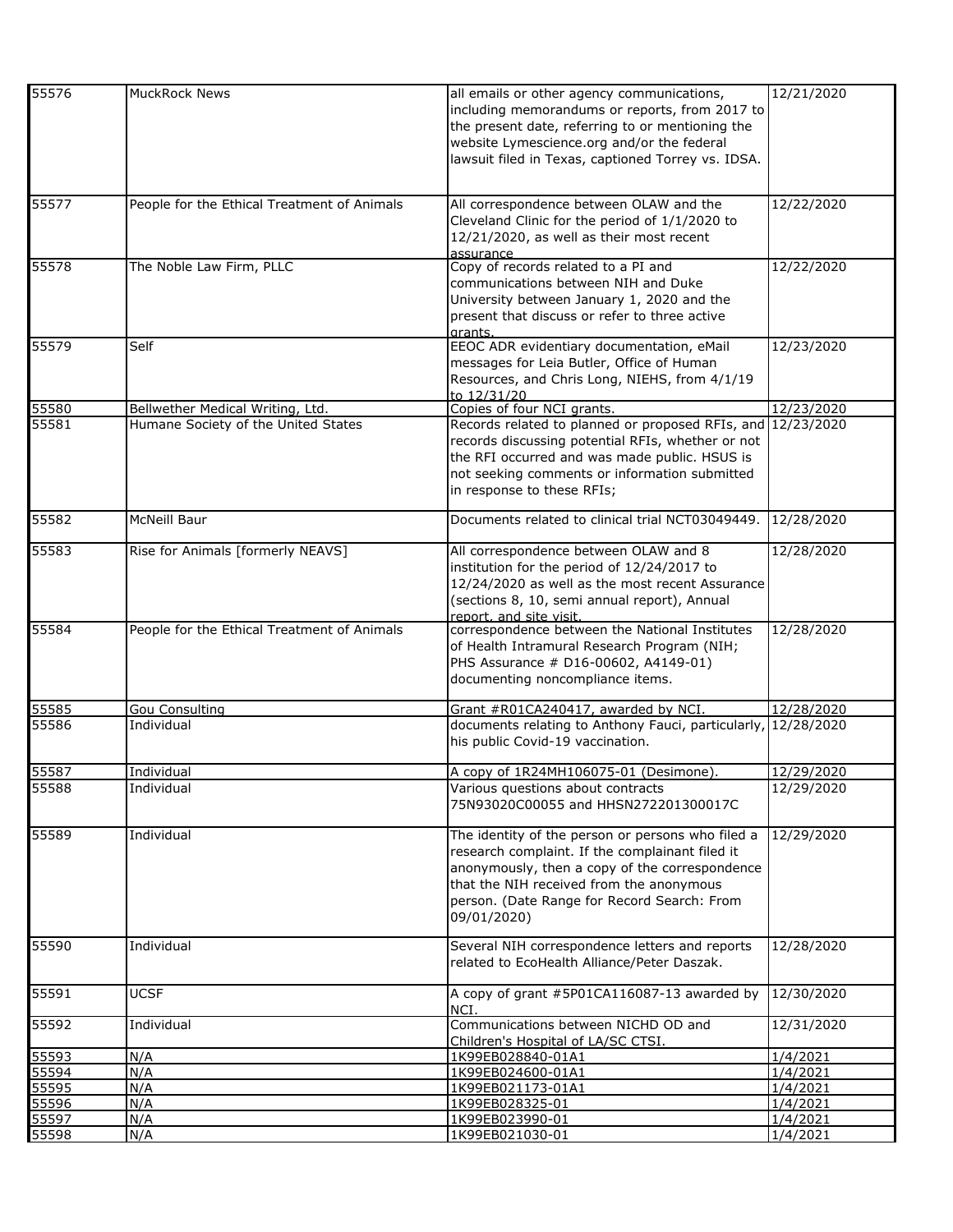| 55599 | N/A | 1K99EB020075-01                                 | 1/4/2021           |
|-------|-----|-------------------------------------------------|--------------------|
| 55600 | N/A | 1K99EB009096-01A1                               | 1/4/2021           |
| 55601 | N/A | 1K99EB014879-01A1                               | 1/4/2021           |
| 55602 | N/A | 1K99EB013630-01                                 | 1/4/2021           |
| 55603 | N/A | 1K99EB019501-01A1                               | 1/4/2021           |
| 55604 | N/A | 1K99GM126277-01                                 | 1/4/2021           |
| 55605 | N/A | A copy of 1K99NS116122-01                       | 1/4/2021           |
| 55606 | N/A | A copy of 1K99NS112599-01                       | 1/4/2021           |
| 55607 | N/A | A copy of 1K99NS100986-01                       | 1/4/2021           |
| 55608 | N/A | A copy of 1K99NS097620-01A1                     | 1/4/2021           |
| 55609 | N/A | A copy of 1K99NS089938-01A1                     | 1/4/2021           |
| 55610 | N/A | A copy of 1K99NS089428-01A1                     | 1/4/2021           |
| 55611 | N/A | A copy of 1K99NS101127-01                       | 1/4/2021           |
| 55612 | N/A | A copy of the K99 grant application for project | 1/4/2021           |
|       |     | number 1K99AG065495-01.                         |                    |
| 55613 | N/A | A copy of the K99 grant application for project | $\frac{1}{4}/2021$ |
|       |     | number 1K99AG068425-01.                         |                    |
| 55614 | N/A | a copy of grant 1K99HL151670-01                 | 1/4/2021           |
| 55615 | N/A | a copy of grant 1K25HL148386-01A1               | 1/4/2021           |
| 55616 | N/A | a copy of grant 1K99HL129068-01A1               | 1/4/2021           |
| 55617 | N/A | a copy of grant 1K99HL134823-01A1               | 1/4/2021           |
| 55618 | N/A | a copy of grant 1K99HL136701-01A1               | 1/4/2021           |
| 55619 | N/A | Grant F30HD084201-01                            | 1/4/2021           |
| 55620 | N/A | A copy of Project Number 1R21CA133519-01        | 1/4/2021           |
|       |     |                                                 |                    |
| 55621 | N/A | Copy of grant application R21EY028747-01.       | 1/4/2021           |
| 55622 | N/A | Copy of grant application R01EY023173-01.       | 1/4/2021           |
| 55623 | N/A | grant 1R01HL153857-01                           | 1/4/2021           |
| 55624 | N/A | 1DP1EB025835-01                                 | 1/4/2021           |
| 55625 | N/A | 1U18EB021793-01                                 | 1/4/2021           |
| 55626 | N/A | 1R01EB026572-01A1                               | 1/4/2021           |
| 55627 | N/A | 1DP2EB022358-01                                 | 1/4/2021           |
| 55628 | N/A | 1R01EB019337-01                                 | 1/4/2021           |
| 55629 | N/A | 1R03EB028928-01                                 | 1/4/2021           |
| 55630 | N/A | 1R21EB020811-01                                 | 1/4/2021           |
| 55631 | N/A | 1R21EB026175-01                                 | 1/4/2021           |
| 55632 | N/A | 1R21EB027303-01A1                               | 1/4/2021           |
| 55633 | N/A | 1U01EB025138-01                                 | 1/4/2021           |
| 55634 | N/A | 1R01EB024261-01                                 | 1/4/2021           |
| 55635 | N/A | 1R01GM125737-01                                 | 1/4/2021           |
| 55636 | N/A | 1R01GM128142-01                                 | 1/4/2021           |
| 55637 | N/A | project number 1R01MH099647-01                  | 1/4/2021           |
| 55638 | N/A | 1R01MH086373-01                                 | 1/4/2021           |
| 55639 | N/A | 1K08MH071315-01                                 | 1/4/2021           |
| 55640 | N/A | 1R01MH111872-01                                 | 1/4/2021           |
| 55641 | N/A | 1R01MH114031-01                                 | 1/4/2021           |
| 55642 | N/A | 1RF1MH124606-01                                 | 1/4/2021           |
| 55643 | N/A | 1RF1MH124606-01                                 | 1/4/2021           |
| 55644 | N/A | A copy of 1DP2NS101488-01                       | 1/4/2021           |
| 55645 | N/A | 1R01NS102917-01                                 | 1/4/2021           |
| 55646 | N/A | 1RC2NS069350-01                                 | 1/4/2021           |
| 55647 | N/A | 1DP2NS082125-01                                 | 1/4/2021           |
| 55648 | N/A | 1K99NS057906-01                                 | 1/4/2021           |
| 55649 | N/A | 1R01NS115576-01                                 | 1/4/2021           |
| 55650 | N/A | 1R01NS086804-01A1                               | 1/4/2021           |
| 55651 | N/A | 1R01NS081707-01                                 | 1/4/2021           |
| 55652 | N/A | 1U01NS099697-01                                 | 1/4/2021           |
| 55653 | N/A | A copy of 1R21NS095250-01.                      | 1/4/2021           |
| 55654 | N/A | A copy of 1U01NS115587-01.                      | 1/4/2021           |
| 55655 | N/A | A copy of 1U01NS113252-01.                      | 1/4/2021           |
| 55656 | N/A | A copy of 1DP1NS087724-01.                      | 1/4/2021           |
| 55657 | N/A | A copy of 1R01NS075421-01.                      | 1/4/2021           |
| 55658 | N/A | A copy of 1R01NS102727-01.                      | 1/4/2021           |
| 55659 | N/A | A copy of 1RF1NS113287-01.                      | 1/4/2021           |
| 55660 | N/A | A copy of 1U01NS115588-01.                      | 1/4/2021           |
|       |     |                                                 |                    |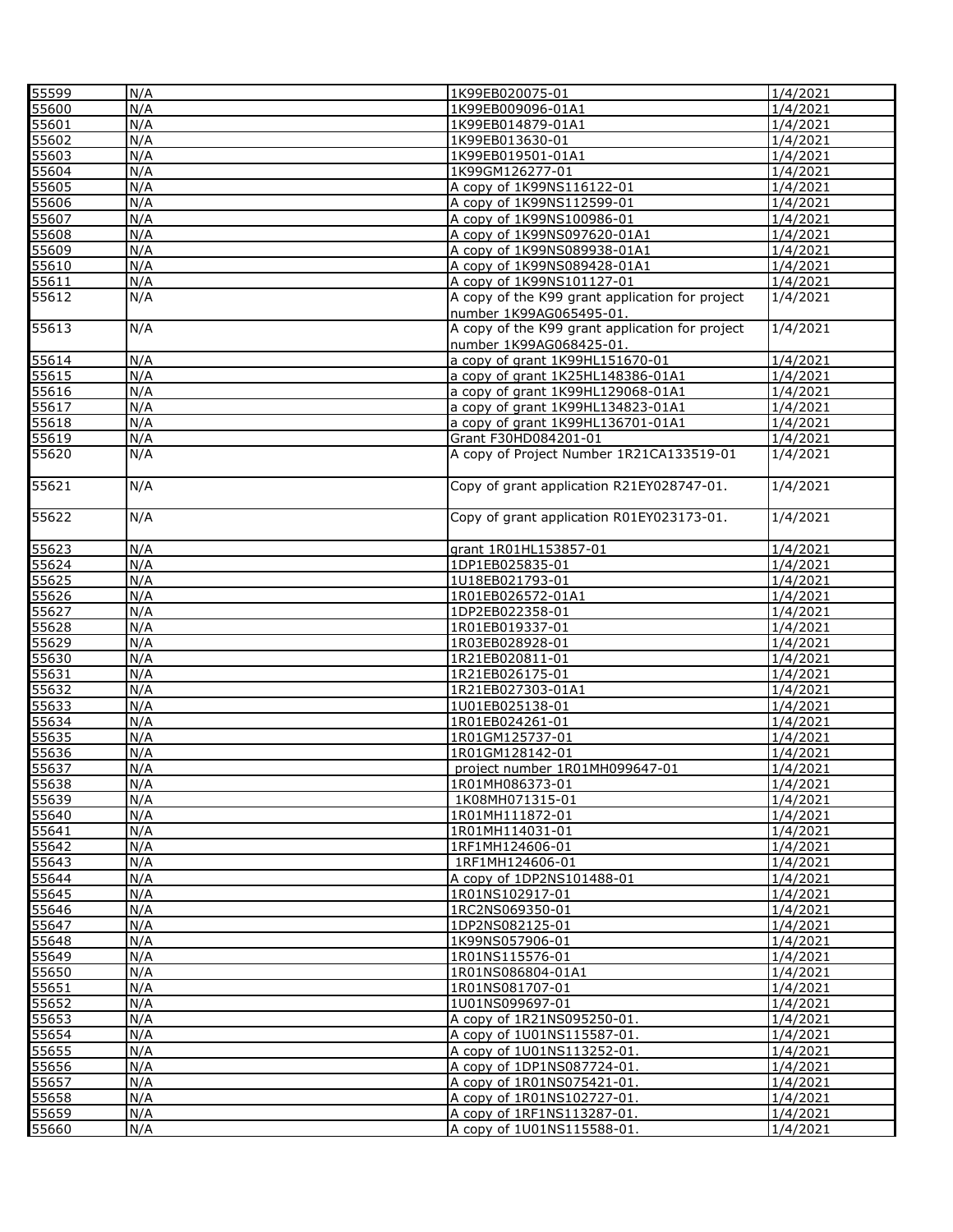| 55661             | N/A                                                | A copy of the grant application for project<br>number 1R01AG063418-01. | 1/4/2021 |
|-------------------|----------------------------------------------------|------------------------------------------------------------------------|----------|
| 55662             | N/A                                                | A copy of the grant application for project                            | 1/4/2021 |
|                   |                                                    | number 1R56AG069192-01.                                                |          |
| 55663             | N/A                                                | A copy of grant application for project number                         | 1/4/2021 |
|                   |                                                    | 1R21DA043985-01 by principal investigator                              |          |
|                   |                                                    | LIEBER, CHARLES M.                                                     |          |
| 55664             | N/A                                                | A copy of grant application for project number                         | 1/4/2021 |
|                   |                                                    | 1R37DA035377-01 by principal investigator                              |          |
|                   |                                                    | DEISSEROTH, KARL A.                                                    |          |
| 55665             | N/A                                                | A copy of grant application for project number                         | 1/4/2021 |
|                   |                                                    | 1R01DA029639-01 by principal investigator                              |          |
|                   |                                                    | BOYDEN, EDWARD S.                                                      |          |
| 55666             | N/A                                                | A copy of grant application 1R01DA045549-01 by 1/4/2021                |          |
|                   |                                                    | principal investigator BOYDEN, EDWARD S.                               |          |
|                   |                                                    |                                                                        |          |
| 55667             | N/A                                                | Study; 1R01HL146644-01A1;                                              | 1/4/2021 |
| 55668             | N/A                                                | Fauci's employment records and any five year                           | 1/4/2021 |
|                   |                                                    | national security background checks                                    |          |
| 55669             | N/A                                                | the grant application for project number                               | 1/4/2021 |
|                   |                                                    | 1DP2OD002002-01 by principal investigator                              |          |
|                   |                                                    | BOYDEN, EDWARD S. with title 'NOVEL TOOLS                              |          |
|                   |                                                    | AND PRINCIPLES FOR PRECISELY CONTROLLING                               |          |
|                   |                                                    | BRAIN ACTIVITY', starting on 09/30/2007 and                            |          |
|                   |                                                    | ending on 08/31/2012                                                   |          |
| 55670             |                                                    | A copy of the K99 grant application for project                        | 1/4/2021 |
|                   | N/A                                                | number 1K99AG056636-01.                                                |          |
| 55671             | Rise for Animals [formerly NEAVS]                  | Request letter, final response letter, and released                    | 1/4/2021 |
|                   |                                                    | documents from case 53368.                                             |          |
| 55672             | Rise for Animals [formerly NEAVS]                  | All emails received by olawdpe@mail.nih.gov                            | 1/4/2021 |
|                   |                                                    | from November 5, 2020, to November 21, 2020                            |          |
|                   |                                                    |                                                                        |          |
| 55673             | Rise for Animals [formerly NEAVS]                  | Animal records.                                                        | 1/4/2021 |
| 55674             | Rutgers University, Institute for Health, Health C | Copies of three grants awarded by NCI.                                 | 1/4/2021 |
|                   |                                                    |                                                                        |          |
| $\overline{5567}$ | Rutgers University, Institute for Health, Health C | A copy of 5R21DE028063-02.                                             | 1/4/2021 |
|                   |                                                    |                                                                        |          |
| 55676             | Rise for Animals [formerly NEAVS]                  | All photographs and videos associated with                             | 1/4/2021 |
|                   |                                                    | fourteen (14) animal-use protocols at NIAID                            |          |
|                   |                                                    | Rocky Mountain Laboratories.                                           |          |
| 55677             | N/A                                                | A copy of 1K99NS112412-01A1.                                           | 1/4/2021 |
| 55678             | N/A                                                | A copy of 1K99DA050662-01.                                             | 1/4/2021 |
| 55679             | N/A                                                | Copy of grant application K99EY029759-01A1.                            | 1/4/2021 |
| 55680             | N/A                                                | A copy of 1K99NS104215-01A1.                                           | 1/4/2021 |
| 55681             | N/A                                                | project number 1K99MH106649-01                                         | 1/4/2021 |
| 55682             | N/A                                                | project number 1K99MH103479-01                                         | 1/4/2021 |
| 55683             | N/A                                                | project number 1K99MH120279-01                                         | 1/4/2021 |
| 55684             | N/A                                                | project number 1K99MH112840-01A1                                       | 1/4/2021 |
| 55685             | N/A                                                | project number 1K99MH117226-01                                         | 1/4/2021 |
| 55686             | N/A                                                | A copy of the K99 grant application for project                        | 1/4/2021 |
|                   |                                                    | number 1K99AG062746-01.                                                |          |
| 55687             | N/A                                                | A copy of the K99 grant application for project                        | 1/4/2021 |
|                   |                                                    | number 1K99AG062746-01.                                                |          |
| 55688             | N/A                                                | project number 1K99MH085946-01                                         | 1/4/2021 |
| 55689             | FOIA Group, Inc.                                   | Records related to HHSN268201800009B.                                  | 1/4/2021 |
| 55690             | FOIA Group, Inc.                                   | Proposals submitted for RFPNIHJT2010001.                               | 1/4/2021 |
| 55691             | N/A                                                | project number 1K99MH097822-01                                         | 1/4/2021 |
| 55692             | individual                                         | Correspondence for NINDS.                                              | 1/4/2021 |
| 55693             | Sec. Logistics Intelligence Construction Eng.      | Contract #HHSN261200800016C.                                           | 2/3/2021 |
|                   | Comp                                               |                                                                        |          |
| 55694             | individual                                         | A digital/electronic copy of the transition briefing                   | 1/4/2021 |
|                   |                                                    | document(s) (late 2020) prepared by NIH for the                        |          |
|                   |                                                    | incoming Biden Administration.                                         |          |
|                   |                                                    |                                                                        |          |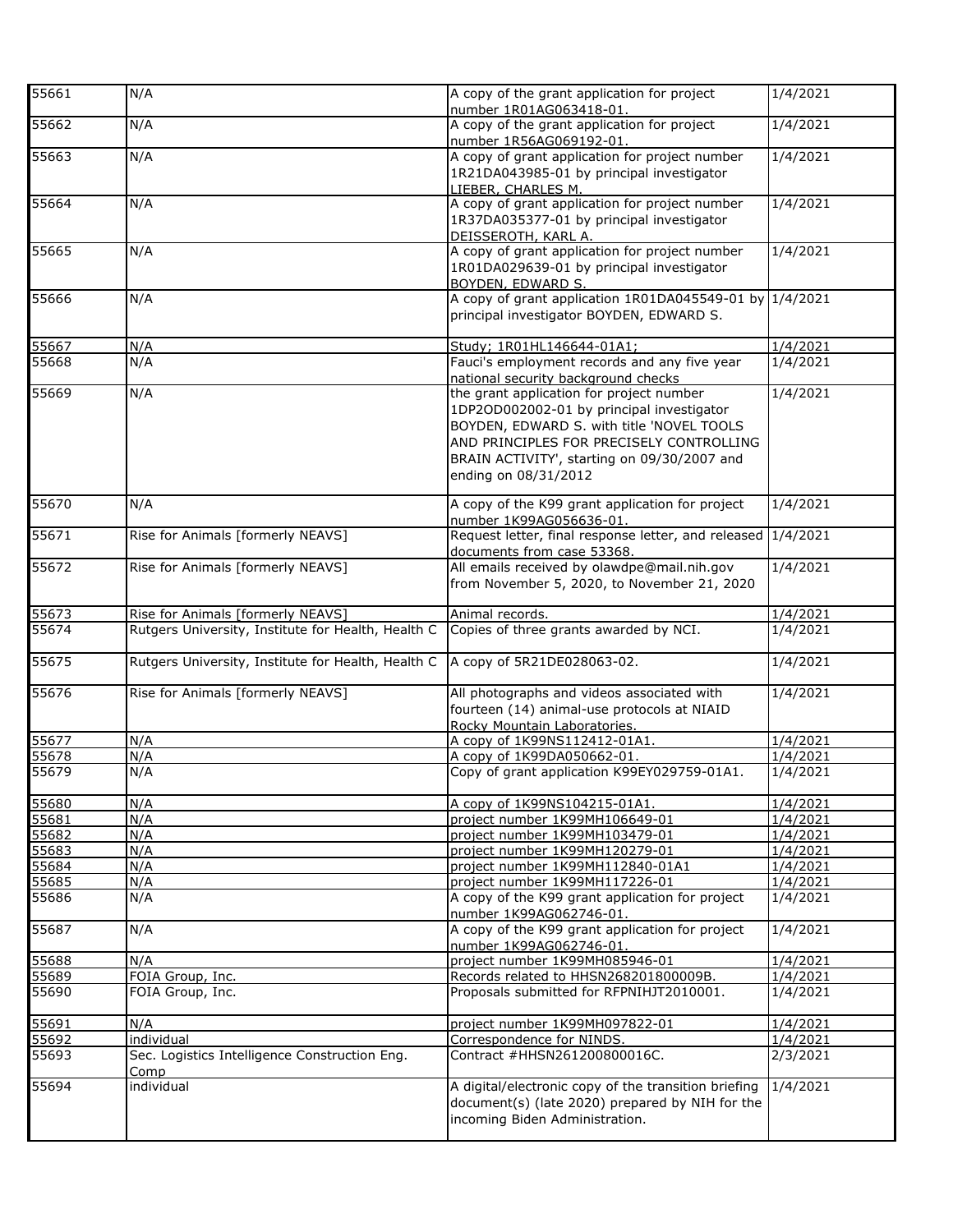| 55695 | Rise for Animals [formerly NEAVS]       | All correspondence between OLAW and 8<br>institutions for the period of 1/4/2018 to<br>1/4/2021, as well as their most recent PHS<br>Assurance (sections 8, 10, semi annual report),<br>annual report, and site visit.   | 1/5/2021  |
|-------|-----------------------------------------|--------------------------------------------------------------------------------------------------------------------------------------------------------------------------------------------------------------------------|-----------|
| 55696 | N/A                                     | Emails from multiple NIAID employees related to<br>use of Ivermectin to treat COVID-19                                                                                                                                   | 1/5/2021  |
| 55697 | Mesirow & Associates, PLLC              | Mr. Joseph Gilmore who was injured in a road<br>accident in Montgomery County, MD on<br>1/26/2020.                                                                                                                       | 1/4/2021  |
| 55698 | <b>FOIA Support Services (FSS)</b>      | Documents related to HHSN316201200023W<br>Task Order 75N98121F00001                                                                                                                                                      | 1/5/2021  |
| 55699 | University of California Berkeley       | A copy of 1R43OD024879-01.                                                                                                                                                                                               | 1/5/2021  |
| 55700 | University of California Berkeley       | A copy of 2R44HL103079-02.                                                                                                                                                                                               | 1/5/2021  |
| 55701 | individual                              | All emails and attachments sent or received by<br>Dr. Fauci containing the keywords "British" and<br>"variant."                                                                                                          | 1/6/2021  |
| 55702 | MuckRock News                           | Records relating to project #2R01AI110964-06<br>"UNDERSTANDING THE RISK OF BAT<br>CORONAVIRUS EMERGENCE" and related NIAID-<br>funded research on coronavirus.                                                           | 1/8/2021  |
| 55703 | individual                              | Various records related to contracts<br>75N93019D00023, 75N93019D00024,<br>75N93019D00025, 75N93019D00026, and<br>75N93019D00027.                                                                                        | 1/8/2021  |
| 55704 | individual                              | Communications related to an employee.                                                                                                                                                                                   | 1/8/2021  |
| 55705 | University of Pittsburgh Medical Center | List of grantees and awardees that received<br>specific awards.                                                                                                                                                          | 1/8/2021  |
| 55706 | Bellwether Medical Writing, Ltd.        | A copy of 1R01EB027895-01.                                                                                                                                                                                               | 1/11/2021 |
| 55707 | Bellwether Medical Writing, Ltd.        | Request for two NICHD P01 Grants.                                                                                                                                                                                        | 1/11/2021 |
| 55708 | Bellwether Medical Writing, Ltd.        | A copy of the following NIGMS grant applications: 1/11/2021<br>1) 1R01GM121750-01A1 and 2) 1R01GM125715-<br>01A1.                                                                                                        |           |
| 55709 | Bellwether Medical Writing, Ltd.        | Request for grant R21HD097545-01.                                                                                                                                                                                        | 1/11/2021 |
| 55710 | $\overline{N}/A$                        | Request for grant 1F30HD084201-01.                                                                                                                                                                                       | 1/11/2021 |
| 55711 | N/A                                     | A copy of one grant awarded by NCI.                                                                                                                                                                                      | 1/11/2021 |
| 55712 | N/A                                     | Copy of grant applications R21EY028747-01,<br>R01EY023173-01, and K99EY029759-01A1.                                                                                                                                      | 1/11/2021 |
| 55713 | N/A                                     | A copy of the following: 1) 1K99HL129068-01A1, 1/11/2021<br>2) 1R01HL153857-01, and 3) 1K99HL134823-<br>01A1.                                                                                                            |           |
| 55714 | N/A                                     | A copy of the following: 1) 1DP1EB025835-01, 2) 1/11/2021<br>1R21EB027303-01A1, and 3) 1K99EB028840-<br>01A1.                                                                                                            |           |
| 55715 | N/A                                     | Seeking applications for two R01s and one K99.                                                                                                                                                                           | 1/11/2021 |
| 55716 | N/A                                     | A copy of: 1) 1K99NS116122-01, 2)<br>1K99NS112599-01, and 3) 1K99NS097620-<br>01A1.                                                                                                                                      | 1/11/2021 |
| 55717 | N/A                                     | A copy of: 1) 1R01AG063418-01, 2)<br>1K99AG056636-01, and 3) 1K99AG065495-01.                                                                                                                                            | 1/11/2021 |
| 55718 | N/A                                     | A copy of: 1) 1R21DA043985-01, 2)<br>1R37DA035377-01, and 3) 1K99DA050662-01.                                                                                                                                            | 1/11/2021 |
| 55719 | Rise for Animals [formerly NEAVS]       | All correspondence between OLAW and 8<br>institutions for the period of 1/11/2018 to<br>1/11/2021, as well as their most recent PHS<br>Assurance (sections 8, 10, semi annual report),<br>annual report, and site visit. | 1/12/2021 |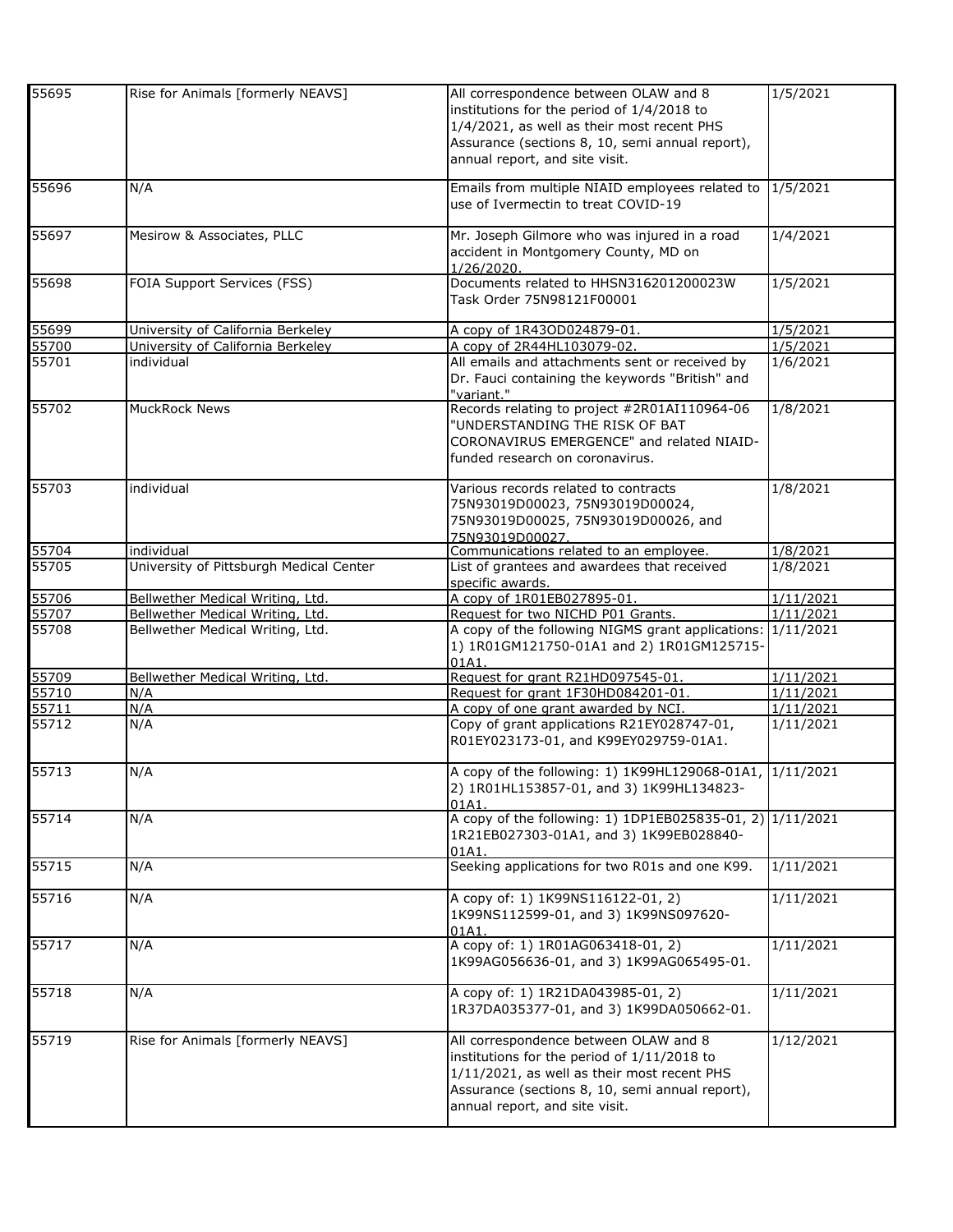| 55720 | Rise for Animals [formerly NEAVS]          | the request letter, final response letter, and all<br>released documents for request 47752                                                                                                           | 1/12/2021 |
|-------|--------------------------------------------|------------------------------------------------------------------------------------------------------------------------------------------------------------------------------------------------------|-----------|
| 55721 | Rise for Animals [formerly NEAVS]          | Primate mortality reports.                                                                                                                                                                           | 1/12/2021 |
| 55722 | Rise for Animals [formerly NEAVS]          | Photos and videos for animal use.                                                                                                                                                                    | 8/2/2021  |
| 55723 | Virtual Scalpel, Inc.                      | Meeting agenda, National Institutes of Health<br>COVID-19 Treat-ment Guidelines Panel, January<br>6.2021                                                                                             | 1/12/2021 |
| 55724 | <b>Union Correctional Institution</b>      | All new and up to date information on prostate<br>cancer.                                                                                                                                            | 1/12/2021 |
| 55725 | Knowledge Ecology International            | A copy of grant documents related to the gene<br>therapy marketed as Zolgensma.                                                                                                                      | 1/13/2021 |
| 55726 | Knowledge Ecology International            | Grant documents for: 1) HL 03960, 2) HL 48347,<br>3) HL 51818.                                                                                                                                       | 1/13/2021 |
| 55727 | Knowledge Ecology International            | Copy of grant application, progress, final, and<br>other reports R21EY018491-01, -02.                                                                                                                | 1/13/2021 |
| 55728 | Knowledge Ecology International            | Records related to HD06058 or HD006058,<br>HD060586 or HD0060586, and 5K12HD001097-<br>17.                                                                                                           | 1/26/2021 |
| 55729 | Children's Heath Defense                   | Request all email correspondence, to/from Dr.<br>Coleen Boyle and Dr. William Thompson.                                                                                                              | 1/13/2021 |
| 55730 | <b>BETAH Associates</b>                    | THE RFP/Q, CONTRACTS, SOWS AND TASK<br>ORDERS ISSUED FOR: Task Order No.<br>GS23F0270L-HHSN275201800046U                                                                                             | 1/14/2021 |
| 55731 | <b>BETAH Associates</b>                    | RFP and all contracts, and task order documents<br>for HHAN275201600301U.                                                                                                                            | 1/14/2021 |
| 55732 | <b>BETAH Associates</b>                    | ALL RFP, SOWS AND CONTRACTS FOR<br>CONTRACT NUMBER: 75N98020A00061                                                                                                                                   | 1/14/2021 |
| 55733 | <b>BETAH Associates</b>                    | ALL RFP/Q, SOWS, TASK ORDERS AND<br>CONTRACTS for 75N94019C00004.                                                                                                                                    | 1/14/2021 |
| 55734 | <b>BETAH Associates</b>                    | A copy of all preceding RFP/Q SOWS and<br>contracts related to the anticipated March 2021<br>8a solicitation of 75N95020R00021.                                                                      | 1/14/2021 |
| 55735 | <b>BETAH Associates</b>                    | ALL DOCUMENTS RELATED TO TORP RFQ/P<br>SOWS, CONTRACTS, TASK ORDERS                                                                                                                                  | 1/14/2021 |
| 55736 | Knowledge Ecology International            | Copy of grant application, progress, final, and<br>other reports U10EY013729-01, -05;<br>R01EY011123-10, -11, -12, -13, -14, -15;<br>R01EY006855-33, -34; R01EY013132-05, -06, -<br>$07.$ and $-08.$ | 1/14/2021 |
| 55737 | Knowledge Ecology International            | Records related to grant NS036302.                                                                                                                                                                   | 1/14/2021 |
| 55738 | Knowledge Ecology International            | Records relating to two grants awarded by NCI:<br>CA65823 and CA32737.                                                                                                                               | 1/14/2021 |
| 55739 | Knowledge Ecology International (KEI)      | All records related to NCI grant number<br>R21CA117152.                                                                                                                                              | 1/14/2021 |
| 55740 | Knowledge Ecology International (KEI)      | All records related to NIAID grant number<br>R01AI044628 from 01/01/1995 to 01/01/2010.                                                                                                              | 1/14/2021 |
| 55741 | Knowledge Ecology International (KEI)      | All records related to NIAID grant number<br>U01AI054334 from 01/01/2000 to 01/01/2015.                                                                                                              | 1/14/2021 |
| 55742 | Sensal Health                              | A copy of grant 1R44DA049629-01.                                                                                                                                                                     | 1/14/2021 |
| 55743 | Sensal Health                              | A copy of the grant 1R44DK123978-01.                                                                                                                                                                 | 1/14/2021 |
| 55744 | AIMSIB / LNPLV                             | all records related to the FOIA request 55198,<br>including all correspondences / emails between<br>any NIH employee/contractor and Harvard staff.<br>From 10/01/2020 To 01/14/2021                  | 1/15/2021 |
| 55745 | College of Pharmacy, University of Houston | Copies of three NIA grants: 5T32AG000221-29,<br>1R01AG068450-01 and 1R43AG056219-01A1.                                                                                                               | 1/15/2021 |
| 55746 | College of Pharmacy, University of Houston | A copy of the NIA grant 1R01AG068450-01.                                                                                                                                                             | 1/15/2021 |
| 55747 | College of Pharmacy, University of Houston | A copy of the NIA grant 1R43AG056219-01A1.                                                                                                                                                           | 1/15/2021 |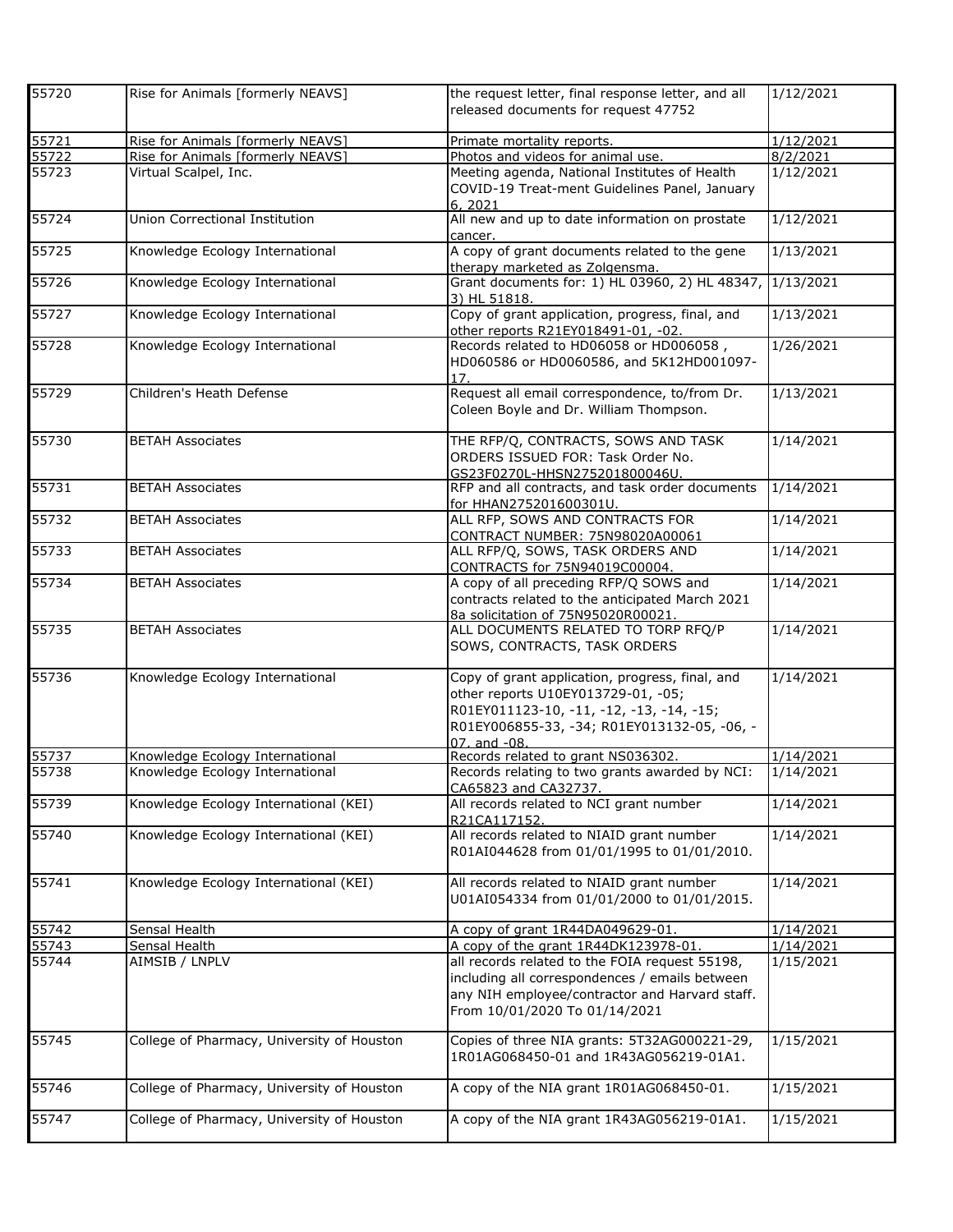| 55748 | Buzzfeed Inc.                    | Emails between NCI FOIA and several<br>organizations                                                                                                                                                              | 1/15/2021 |
|-------|----------------------------------|-------------------------------------------------------------------------------------------------------------------------------------------------------------------------------------------------------------------|-----------|
| 55750 | Buzzfeed Inc.                    | Copy of email correspondence between NIAAA<br>and various alcohol industry domains.                                                                                                                               | 1/15/2021 |
| 55751 | Environmental Health Trust       | emails related to the updating of this page on cell 1/15/2021<br>phone radiation: https://www.cancer.gov/about-<br>cancer/causes-prevention/risk/radiation/cell-<br>phones-fact-sheet                             |           |
| 55752 | University of York               | Copy of email correspondence between George<br>Koob and Peggy Murray of NIAAA and various<br>alcohol industry domains 2014-2020.                                                                                  | 1/15/2021 |
| 55753 | SCOTT+SCOTT Attorneys at Law LLP | A copy of communications and/or documents<br>about Vaxart from April 1, 2020 to present.                                                                                                                          | 1/15/2021 |
| 55754 | Bohm Law Group                   | A copy of all assurances signed by the University<br>of California, Irvine between January 1, 2007 and<br>December 31, 2012.                                                                                      | 1/15/2021 |
| 55755 | na                               | 1) A copy of the contracting officer's<br>contemplation letter/solicitation for Drinabant<br>manufacturing services, and 2) a copy of the<br>award, made under IDIQ contract<br>HHSN271201700020I, to Irisys LLC. | 1/18/2021 |
| 55756 | Stop Animal Exploitation NOW!    | All correspondence between OLAW and CA<br>institutions for the period of 9/30/2020 to<br>12/31/2020                                                                                                               | 1/18/2021 |
| 55757 | Stop Animal Exploitation NOW!    | All correspondence between OLAW and CO<br>institutions for the period of 9/30/2020 to<br>12/31/2020                                                                                                               | 1/18/2021 |
| 55758 | Stop Animal Exploitation NOW!    | All correspondence between OLAW and AZ<br>institutions for the period of 9/30/2020 to<br>12/31/2020                                                                                                               | 1/18/2021 |
| 55760 | Stop Animal Exploitation NOW!    | All correspondence between OLAW and NM<br>institutions for the period of 9/30/2020 to<br>12/31/2020                                                                                                               | 1/18/2021 |
| 55761 | Stop Animal Exploitation NOW!    | All correspondence between OLAW and NV<br>institutions for the period of 9/30/2020 to<br>12/31/2020                                                                                                               | 1/18/2021 |
| 55762 | Stop Animal Exploitation NOW!    | All correspondence between OLAW and UT<br>institutions for the period of 9/30/2020 to<br>12/31/2020                                                                                                               | 1/18/2021 |
| 55763 | Stop Animal Exploitation NOW!    | All correspondence between OLAW and HI<br>institutions for the period of 9/30/2020 to<br>12/31/2020                                                                                                               | 1/18/2021 |
| 55764 | Stop Animal Exploitation NOW!    | All correspondence between OLAW and multiple<br>institutions for the period of 10/31/2020 to<br>12/31/2020                                                                                                        | 1/18/2021 |
| 55765 | Penn State University            | A copy of 1R01HL142665-01.                                                                                                                                                                                        | 1/19/2021 |
| 55766 | Stop Animal Exploitation NOW!    | All correspondence between OLAW and NY<br>institutions for the period of 10/15/2020 to<br>1/15/2021                                                                                                               | 1/19/2021 |
| 55767 | Stop Animal Exploitation NOW!    | All correspondence between OLAW and MA<br>institutions for the period of 10/15/2020 to<br>1/15/2021                                                                                                               | 1/19/2021 |
| 55768 | Stop Animal Exploitation NOW!    | All correspondence between OLAW and PA<br>institutions for the period of 10/15/2020 and<br>1/15/2021                                                                                                              | 1/19/2021 |
| 55769 | Stop Animal Exploitation NOW!    | All correspondence between OLAW and OH<br>institutions for the period of 10/15/2020 to<br>1/15/2021                                                                                                               | 1/19/2021 |
| 55770 | Stop Animal Exploitation NOW!    | All correspondence between OLAW and NJ<br>institutions for the period of 10/15/2020 to<br>1/15/2020                                                                                                               | 1/19/2021 |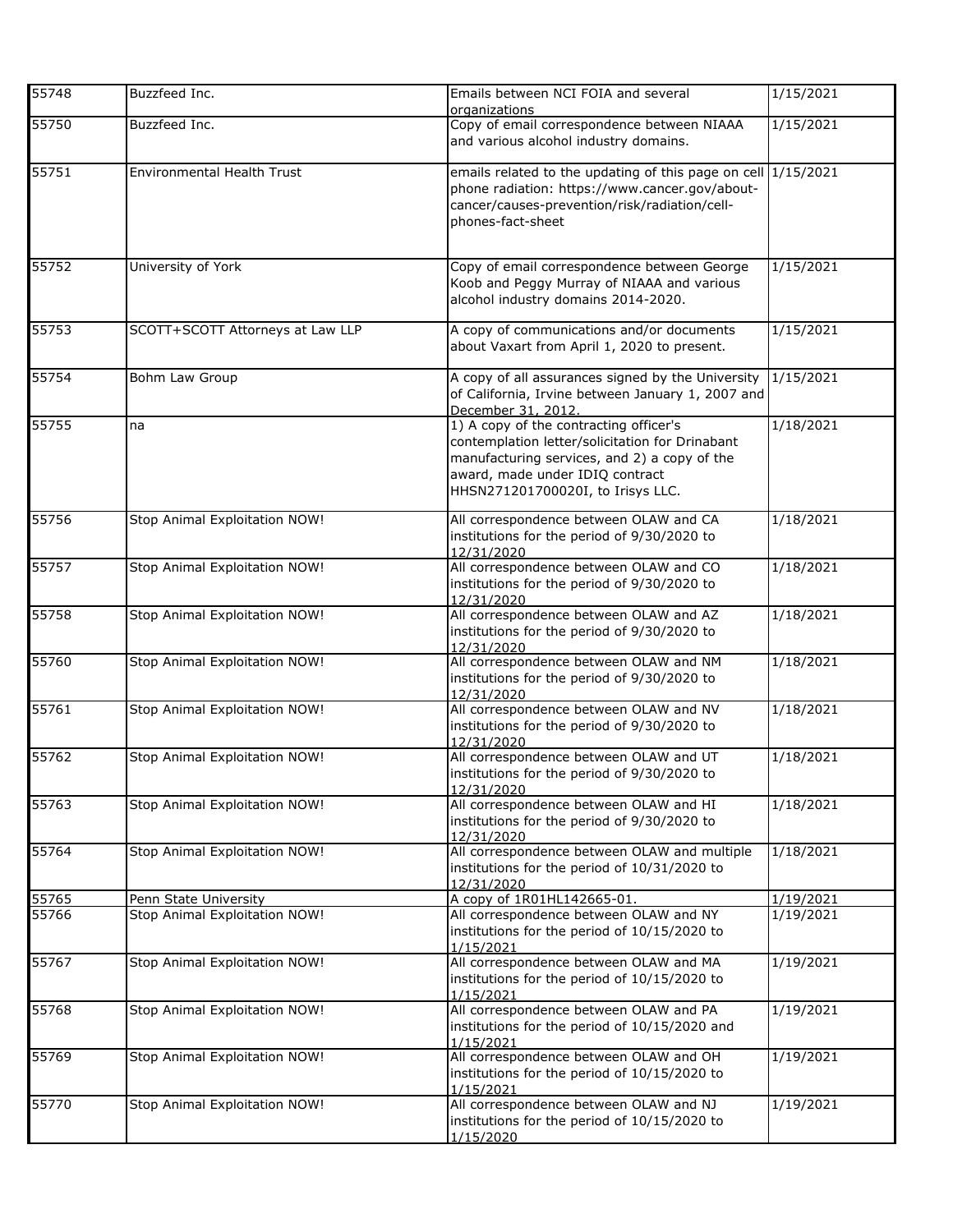| 55771 | Stop Animal Exploitation NOW! | All correspondence between OLAW and MI<br>institutions for the period of 10/15/2020 to<br>1/15/2020                                                                                                                                      | 1/19/2021 |
|-------|-------------------------------|------------------------------------------------------------------------------------------------------------------------------------------------------------------------------------------------------------------------------------------|-----------|
| 55772 | Stop Animal Exploitation NOW! | All correspondence between OLAW and IN<br>institutions for the period of 10/15/2020 to                                                                                                                                                   | 1/19/2021 |
| 55773 | Stop Animal Exploitation NOW! | 1/15/2021<br>All correspondence between OLAW and CT<br>institutions for the period of 10/15/2020 to                                                                                                                                      | 1/19/2021 |
| 55774 | Stop Animal Exploitation NOW! | 1/15/2021<br>All correspondence between OLAW and ME<br>institutions for the period of 10/15/2020 to                                                                                                                                      | 1/19/2021 |
| 55775 | Stop Animal Exploitation NOW! | 1/15/2021<br>All correspondence between OLAW and RI<br>institutions for the period of 10/15/2020 to<br>1/15/2021                                                                                                                         | 1/19/2021 |
| 55776 | Stop Animal Exploitation NOW! | All correspondence between OLAW and NH<br>institutions for the period of 10/15/2020 to<br>1/15/2021                                                                                                                                      | 1/19/2021 |
| 55777 | Stop Animal Exploitation NOW! | All correspondence between OLAW and VT<br>institutions for the period of 10/15/2020 to<br>1/15/2021                                                                                                                                      | 1/19/2021 |
| 55778 | Stop Animal Exploitation NOW! | All correspondence between OLAW and DE<br>institutions for the period of 10/15/2020 to<br>1/15/2021                                                                                                                                      | 1/19/2021 |
| 55779 | Randall Stephens              | Assorted NIDCD Clearing house contract<br>documents.                                                                                                                                                                                     | 1/19/2021 |
| 55780 | Individual                    | Records related to HHSN271201700063C.                                                                                                                                                                                                    | 1/19/2021 |
| 55781 | <b>Fisher BioServices</b>     | Copies of the Leidos Biomedical Research, Inc.<br>Frederick National Laboratory for Cancer<br>Research, Annual Report 2017-2018 and Annual<br>Report 2018-2019                                                                           | 2/5/2021  |
| 55782 | PETA                          | September 01, 2014 to December 31, 2015, all<br>internal correspondence regarding the National<br>Institutes of Health program for scientific merit<br>review (SMRP) and scientific merit review<br>committees (SMRCs).                  | 1/19/2021 |
| 55783 | White Coat Waste Project      | Copies of 3 NINDS grants 5R01NS054898,<br>2R01NS089521 and 5R01NS045962 including: 1)<br>grant applications, renewals and amendments, 2)<br>correspondence and attachments, 3) progress<br>reports and 4) records of grant disbursement. | 1/19/2021 |
| 55784 | White Coat Waste Project      | WCW requests a copy of documents related to<br>NIH grant 3P51OD011132 to Emory University<br>(January 1, 2015 - present).                                                                                                                | 1/19/2021 |
| 55785 | White Coat Waste Project      | Documents (January 1, 2015-present) related to<br>NIH grants 5R01MH096274 and 5R01MH107620.                                                                                                                                              | 1/19/2021 |
| 55786 | White Coat Waste Project      | Copies of documents related to NIH grant<br>5R01DE019807 including: 1) grant applications,<br>renewals and amendments, 2) correspondence<br>and attachments, 3) progress reports and 4)<br>records of grant disbursement.                | 1/19/2021 |
| 55787 | White Coat Waste Project      | Copy of grant application, progress reports, and<br>correspondence R01AA013983-13, -14, -15, -16,<br>$-17$ , and $-18$ .                                                                                                                 | 1/21/2021 |
| 55788 | White Coat Waste Project      | Copies of documents related to NIH grant<br>5R01DA034022 including: 1) grant applications,<br>renewals and amendments, 2) correspondence<br>and attachments, 3) progress reports and 4)<br>records of grant disbursement.                | 1/21/2021 |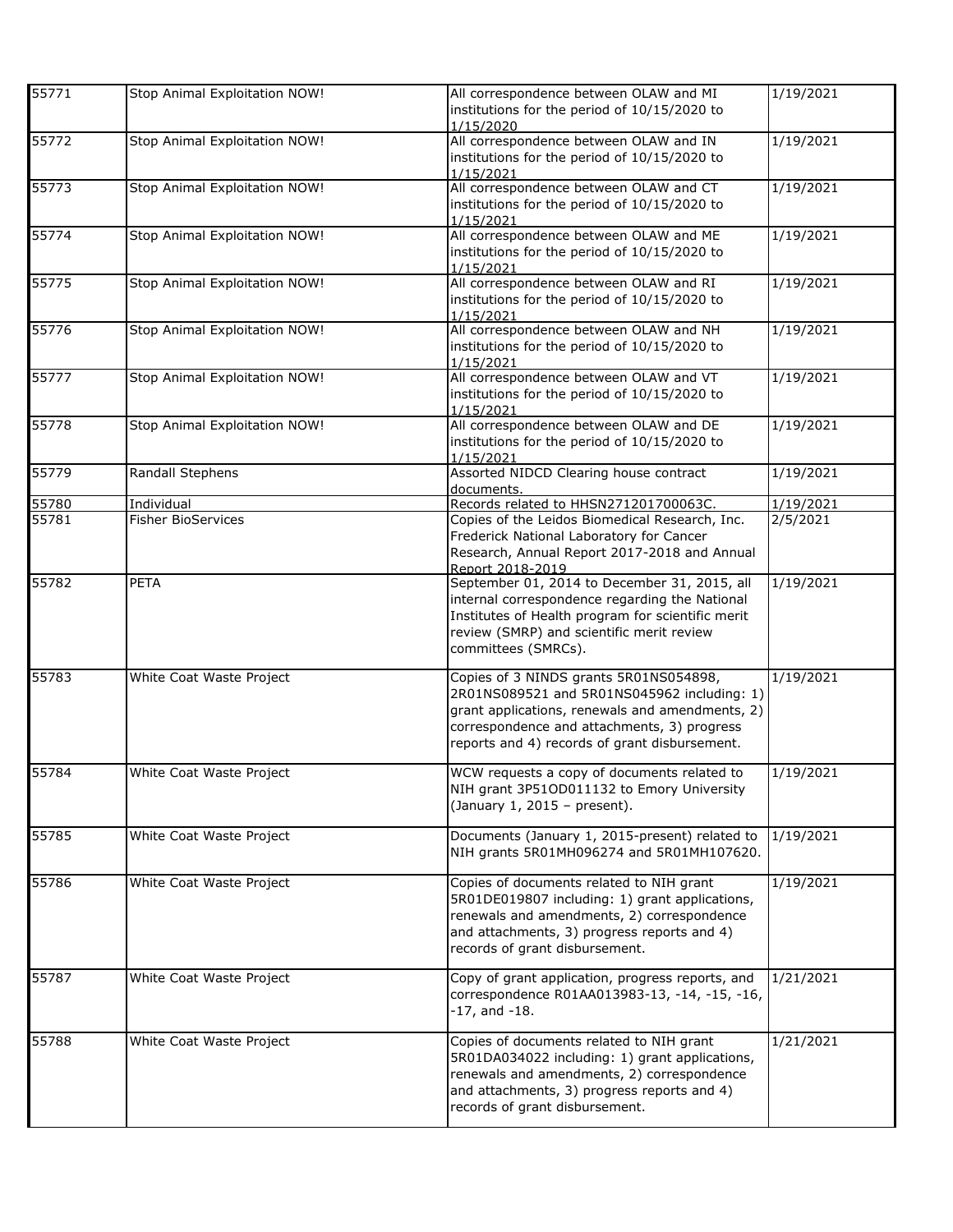| 55789 | SafetySpect Inc                               | A copy of: 1) 2R44DK094625-02A1, and 2)<br>1R43DK102244-01A1.                                                                                                                                                                                | 1/21/2021          |
|-------|-----------------------------------------------|----------------------------------------------------------------------------------------------------------------------------------------------------------------------------------------------------------------------------------------------|--------------------|
| 55790 | SafetySpect Inc                               | A copy of 1R43DK102244-01A1                                                                                                                                                                                                                  | 1/21/2021          |
| 55791 | Health Rising                                 | I request - under the Freedom of Information Act 1/21/2021<br>(FOIA) - that the number of applications<br>submitted to the CFS Special Emphasis Panel<br>(ZRG1 CFS-J 80) meetings during 2020 - broken<br>out by each meeting - be provided. |                    |
| 55792 | Washington Post                               | requesting contracts documents for<br>75N98020F00002 and 75N98020F00006                                                                                                                                                                      | 1/21/2021          |
| 55793 | Americans for Medical Progress                | copy of all requests sent to your office between<br>December 1, 2020 and December 31, 2020<br>where the requestor is seeking information from<br>the Office of Animal Laboratory Welfare<br>pertaining to extramural research.               | 1/21/2021          |
| 55795 | Rise for Animals                              | referral from USDA regarding OLAW records                                                                                                                                                                                                    | 11/19/2020         |
| 55796 | Rise for Animals                              | Referral from APHIS regarding OLAW records.                                                                                                                                                                                                  | 10/22/2020         |
| 55797 | Individual                                    | Information.                                                                                                                                                                                                                                 | 2/1/2021           |
| 55798 | Physicians Committee for Responsible Medicine | communications between members of the Office<br>of the NIH Director and Dr. M. Roy Wilson,<br>president of Wayne State University from<br>01/01/2018 to 01/22/2021                                                                           | 1/25/2021          |
| 55799 | Rise for Animals [formerly NEAVS]             | the most recent AAALAC Program Description<br>(including all appendices) for every component of<br>NIH that is accredited by the AAALAC                                                                                                      | 1/25/2021          |
| 55800 | Rise for Animals [formerly NEAVS]             | Photos and videos from 14 animal-use protocols.                                                                                                                                                                                              | 1/25/2021          |
| 55801 | Rise for Animals [formerly NEAVS]             | All photographs and videos associated with 6<br>animal-use protocols.                                                                                                                                                                        | 1/25/2021          |
| 55802 | Individual                                    | copies of all NIH Office of Laboratory Animal<br>Welfare (OLAW) Cases concerning the University<br>of Wisconsin, Madison (Animal Welfare Assurance<br>A3368-01)                                                                              | 1/25/2021          |
| 55803 | Rise for Animals [formerly NEAVS]             | We request all photographs and videos<br>associated with the following 11 (eleven) animal-<br>use protocols at the National Institute of<br><b>Environmental Health Sciences</b>                                                             | 2/1/2021           |
| 55804 | Bellwether Medical Writing, Ltd.              | A copy of grant 3R01HD094629-04S1.                                                                                                                                                                                                           | 1/25/2021          |
| 55805 | Bellwether Medical Writing, Ltd.              | Copies of two supplements.                                                                                                                                                                                                                   | $\sqrt{2/10/2021}$ |
| 55806 | Virtual Scalpel, Inc.                         | Question regarding COVID-19 Guidelines Panel<br>recommendation.                                                                                                                                                                              | 1/25/2021          |
| 55807 | FOI Services, Inc.                            | A copy of 1R01DA051002-01A1.                                                                                                                                                                                                                 | 1/25/2021          |
| 55808 | Private Citizen                               | A copy of the contract 75N95021F00001<br>including any and all corresponding Limited<br>Source Justification(s), Statement(s) of Work,<br>Performance Work Statement(s) and all other<br>attachments and modifications.                      | 1/25/2021          |
| 55809 | Individual                                    | Request for search of Dr. Fauci emails for records 1/26/2021<br>related to Patricia Conrad.                                                                                                                                                  |                    |
| 55810 | Aldabra Partners LLC                          | information be provided to me: any active,<br>inactive, or draft contract between Smartsheet<br>Inc. and the organization(s) under your purview.                                                                                             | 1/25/2021          |
| 55811 | Rise for Animals [formerly NEAVS]             | All correspondence between OLAW and 8<br>institutions for the period of 1/26/2018 to<br>present, as well as the most recent PHS<br>Assurance (Sections 8, 10, Semi annual report),<br>Annual Report, and Site Visit.                         | 1/26/2021          |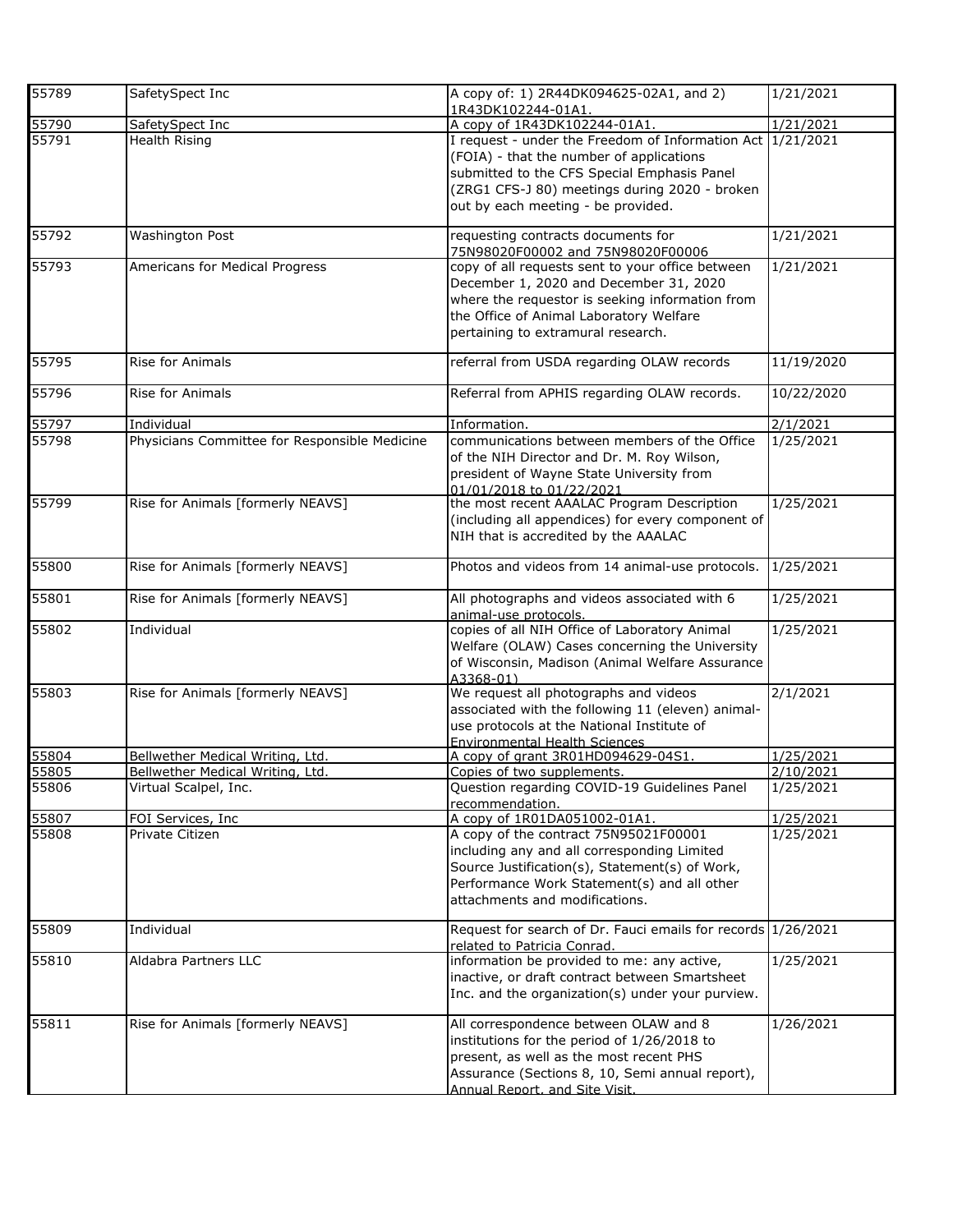| 55812 | Individual                                  | A copy of (1) the CY 2020 PMAP and (2) the<br>Position Descriptions (PD) of the GS 15                                                                                                                                                                                                                                                                                                                          | 1/27/2021 |
|-------|---------------------------------------------|----------------------------------------------------------------------------------------------------------------------------------------------------------------------------------------------------------------------------------------------------------------------------------------------------------------------------------------------------------------------------------------------------------------|-----------|
|       |                                             | employees (FTEs) of Division of Biomedical                                                                                                                                                                                                                                                                                                                                                                     |           |
|       |                                             | Research Workforce (DBRW) within the Office of<br><b>Extramural Research.</b>                                                                                                                                                                                                                                                                                                                                  |           |
| 55813 | Ardent Technologies Inc                     | A copy of the following, for                                                                                                                                                                                                                                                                                                                                                                                   | 1/27/2021 |
|       |                                             | HHSN271201700032C: 1) the PWS/SOW, and 2)<br>names of various roles for the contract.                                                                                                                                                                                                                                                                                                                          |           |
| 55814 | The New York Times Company                  | Copies of Department of Defense contracts to<br>ATI.                                                                                                                                                                                                                                                                                                                                                           | 1/27/2021 |
| 55815 | Northwestern University Medill News Service | A copy of: 1) 5R01DA039293-05, 2)<br>5R01DA048860-02, and 3) 5R21DA049729-02.                                                                                                                                                                                                                                                                                                                                  | 1/28/2021 |
| 55816 | Northwestern University Medill News Service | Data, documents from study on "IMPACT OF<br>MEDICAL AND RECREATIONAL MARIJUANA LAWS<br>ON CANNABIS, OPIOIDS AND PSYCHIATRIC<br>MEDICATIONS: NATIONAL STUDY OF VA<br>PATIENTS, 2000 - 2024." Project number<br>5R01DA048860-02, Deborah S. Hasin NEW YORK<br><b>STATE PSYCHIATRIC INS</b>                                                                                                                       | 1/28/2021 |
| 55817 | Northwestern University Medill News Service | Data, documents from study on<br>"UNDERSTANDING INTERGENERATIONAL<br>TRANSMISSION OF DRUG USE IN THE CONTEXT<br>OF CANNABIS LEGALIZATION" Project number<br>5R21DA049729-02, HEINZE, JUSTIN EDWARD<br>(Date Range for Record Search: From<br>06/01/2019 To 05/31/2021)                                                                                                                                         | 1/28/2021 |
| 55818 | Individual                                  | Records related to NCI contract #<br>HHSN261201500002B                                                                                                                                                                                                                                                                                                                                                         | 1/28/2021 |
| 55819 | Forbes                                      | Copies of all statements from purchases by p-<br>cards, credit cards, or any other electronic/credit<br>means by Dr. Anthony Fauci.                                                                                                                                                                                                                                                                            | 1/28/2021 |
| 55820 | <b>Associated Press</b>                     | CDC referral: 67 pages referred to NIAID re:<br>CDC internal emails regarding coronavirus cases<br>in the US.                                                                                                                                                                                                                                                                                                  | 1/28/2021 |
| 55821 | Individual                                  | Administrative records related to the requester.                                                                                                                                                                                                                                                                                                                                                               | 1/29/2021 |
| 55822 | Virtual Scalpel, Inc.                       | All updates to the Coronavirus Disease 2019<br>(COVID-19) Treatment Guidelines that were<br>endorsed by a vote of the Panel                                                                                                                                                                                                                                                                                    | 1/29/2021 |
| 55823 | Individual                                  | Records related to the requester's transfer.                                                                                                                                                                                                                                                                                                                                                                   | 1/29/2021 |
| 55824 | <b>FOIA.Services</b>                        | all records (e.g. project planning, budget reports,<br>travel reports, peer reviews and status reports)<br>for the following grants: 5P51RR000164-47 - Sub-<br>project 6444, 5P51RR000164-43 - Sub-project<br>0164, 5P51RR000164-44 - Sub-project 0164,<br>5P51RR000164-43 - Sub-project 0137,<br>5P51RR000164-44 - Sub-project 0137,<br>5R01HL080211-01, 5R01HL080211-02,<br>5R01HL080211-03, 5R01HL080211-04 | 1/29/2021 |
| 55825 | Individual                                  | All of the transcripts, minutes and recordings of<br>the meetings of the NIH COVID-19 Treatment<br>Guidelines Panel from 2020 and 2021.                                                                                                                                                                                                                                                                        | 1/29/2021 |
| 55826 | Student                                     | A copy of the contract HHSF223201510046I-<br>HHSF22301047T and corresponding winning<br>proposal.                                                                                                                                                                                                                                                                                                              | 1/29/2021 |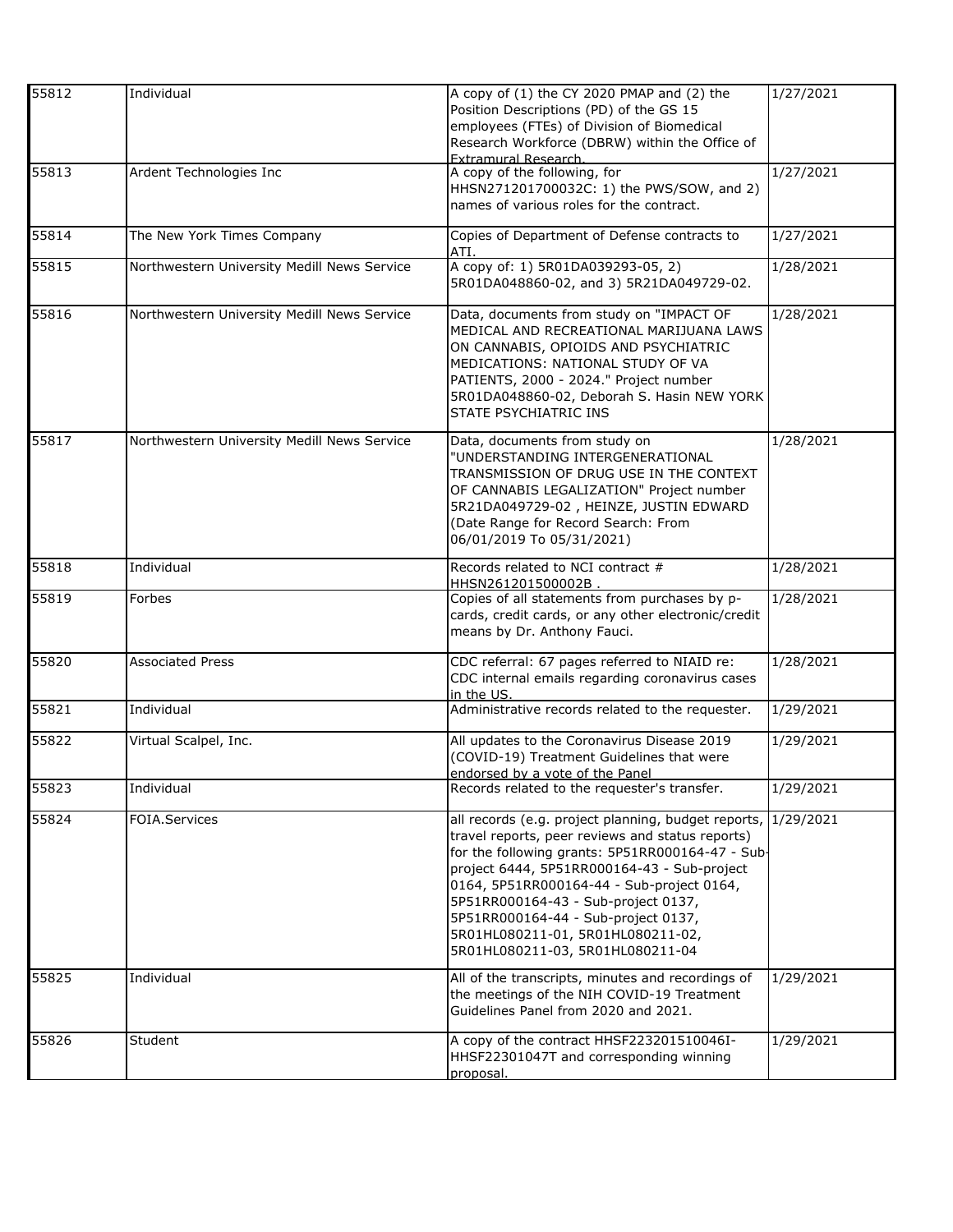| 55827          | Siri & Glimstad                   | All emails sent to or from Patricia Conrad, Andrea 1/29/2021<br>Lerner, Hugh Auchincloss and/or Cristina Cassetti<br>between November 1, 2019 and date of search<br>containing any of the following terms: vaccin! OR<br>immuniz!                                           |                        |
|----------------|-----------------------------------|-----------------------------------------------------------------------------------------------------------------------------------------------------------------------------------------------------------------------------------------------------------------------------|------------------------|
| 55828          | Fox chase Cancer Center           | documents regarding project #2R44CA200174                                                                                                                                                                                                                                   | 2/1/2021               |
| 55829          | Americans for Medical Progress    | all records requests sent to your office between<br>January 1, 2021 and January 31, 2021 where the<br>requestor is seeking information from the Office<br>of Animal Laboratory Welfare pertaining to<br>extramural research. The requests themselves,<br>not the responses. | 2/1/2021               |
| 55830          | IMMAD                             | A copy of 1R01DA049800-01A1.                                                                                                                                                                                                                                                | 2/1/2021               |
| 55831          | <b>IMMAD</b>                      | A copy of all progress reports for R44DA041225.                                                                                                                                                                                                                             | 2/1/2021               |
| 55832          | Stop Animal Exploitation NOW!     | All correspondence between OLAW and MD<br>institutions for the period of 10/31/2020 to<br>1/31/2021                                                                                                                                                                         | 2/2/2021               |
| 55833          | Stop Animal Exploitation NOW!     | All correspondence between OLAW and NC<br>institutions for the period of 10/31/2020 to<br>1/31/2021                                                                                                                                                                         | 2/2/2021               |
| 55834          | Stop Animal Exploitation NOW!     | All correspondence between OLAW and FL<br>institutions for the period of 10/31/2020 to<br>1/31/2021                                                                                                                                                                         | 2/2/2021               |
| 55835          | Stop Animal Exploitation NOW!     | All correspondence between OLAW and GA<br>institutions for the period of 10/31/2020 to<br>1/31/2021                                                                                                                                                                         | 2/2/2021               |
| 55836          | Stop Animal Exploitation NOW!     | All correspondence between OLAW and VA<br>institutions for the period of 10/31/2020 to<br>1/31/2021                                                                                                                                                                         | 2/2/2021               |
| 55837          | Stop Animal Exploitation NOW!     | All correspondence between OLAW and SC<br>institutions for the period of 10/31/2020 to<br>1/31/2021                                                                                                                                                                         | 2/2/2021               |
| 55838          | Stop Animal Exploitation NOW!     | All correspondence between OLAW and SC<br>institutions for the period of 10/31/2020 to<br>1/31/2021                                                                                                                                                                         | 2/2/2021               |
| 55839          | Stop Animal Exploitation NOW!     | All correspondence between OLAW and PR<br>institutions for the period of 10/31/2020 to<br>1/31/2021                                                                                                                                                                         | 2/2/2021               |
| 55840          | Stop Animal Exploitation NOW!     | All correspondence between OLAW and WV<br>institutions for the period of 10/31/2020 to<br>1/31/2021                                                                                                                                                                         | 2/2/2021               |
| 55841          | Student                           | Information about Nexplanon.                                                                                                                                                                                                                                                | 2/2/2021               |
| 55842          | Rise for Animals [formerly NEAVS] | All correspondence between OLAW and 8<br>institutions for the period of 2/3/2018 and<br>2/3/2021, as well as their most recent PHS<br>Assurance (sections 8, 10, semi annual report),<br>site visit, and annual report.                                                     | 2/3/2021               |
| 55843          | PostEra                           | Information on 10K plus grants.                                                                                                                                                                                                                                             | 2/5/2021               |
| 55844          | Student                           | Copy of the contract and technical proposal for<br>HHSN275201300069U.                                                                                                                                                                                                       | 2/4/2021               |
| 55846          | Xavier University of Louisiana    | A copy of 1U54DK127823-01.                                                                                                                                                                                                                                                  | 2/4/2021               |
| 55847          | Forbes                            | All employment contracts with Dr. Fauci                                                                                                                                                                                                                                     | 2/4/2021               |
| 55848          | <b>CNN</b>                        | All the financial forms submitted by seemingly all<br>employees of NIH                                                                                                                                                                                                      | 1/21/2021              |
| 55849          | <b>Hinckley Allen</b>             | Records regarding NYU and other entities.                                                                                                                                                                                                                                   | 2/10/2021              |
| 55850<br>55851 | <b>CNN</b><br>BD                  | Fauci's financial records<br>List of All Biolegend Research Reagents<br>purchased at NIH for CY 2019 (Jan 2019- Dec<br>2019). Please provide the detailed item # and<br>description.                                                                                        | 1/21/2021<br>1/25/2021 |
| 55852          | Siri & Glimstad LLP               | Various lists/records related to NIAID's Data<br>Safety Monitoring Board (DSMB) for COVID-19<br>vaccines                                                                                                                                                                    | 2/5/2021               |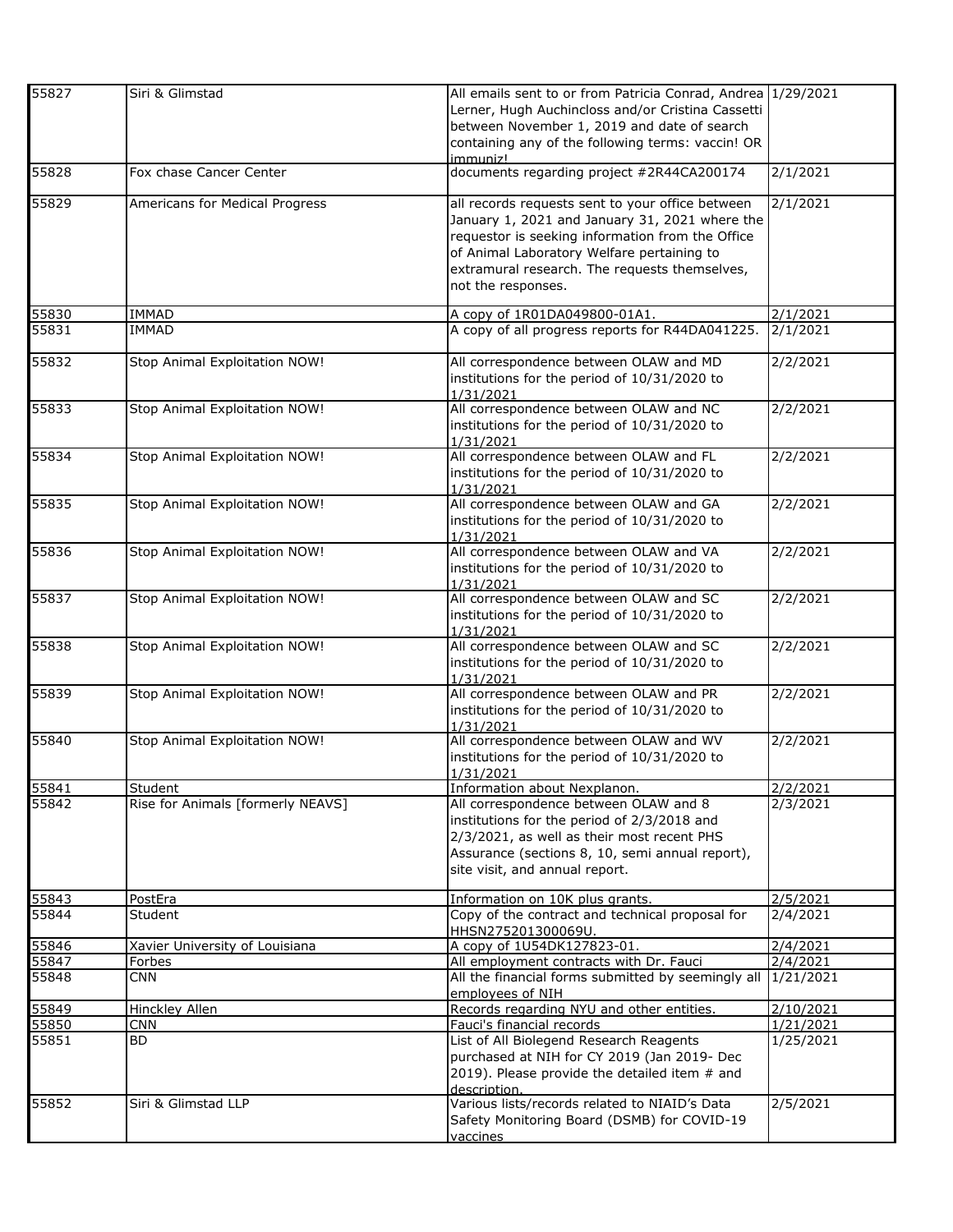| 55853          | UC San Diego Health                 | Records relating to clinical trials                             | 2/5/2021  |
|----------------|-------------------------------------|-----------------------------------------------------------------|-----------|
| 55854          | University of California Berkeley   | the Phase 1 SBIR grant proposal for the                         | 2/5/2021  |
|                |                                     | application as well as any reviewer comments for                |           |
|                |                                     | 1R43OD024879-01 Agency Tracking Number:                         |           |
|                |                                     | R430D024879                                                     |           |
| 55855          | Morgan, Lewis & Bockius LLP         | Various records related to NIH's                                | 2/5/2021  |
|                |                                     | involvement/use/purchase of the drug Daraprim                   |           |
|                |                                     | From 01/01/2010 To 02/05/2021.                                  |           |
|                |                                     |                                                                 |           |
| 55856          | UC San Diego Health                 | Records relating to clinical trial data                         | 2/5/2021  |
| 55857          | Miner Siddall LLP                   | All records in the grant files for Grant                        | 2/5/2021  |
|                |                                     | ##R01CA195534, R01CA 203552,                                    |           |
|                |                                     | R01CA210560.                                                    |           |
| 55858          | US Right to Know                    | Information about Genbank Accession #:                          | 2/25/2021 |
|                |                                     | MN908947.                                                       |           |
| 55859          | Miner Siddall LLP                   | All documents relating to NCI grants                            | 2/5/2021  |
|                |                                     | R01CA195534, R01CA203552, and                                   |           |
|                |                                     | R01C1210560                                                     |           |
| 55860          | Individual                          | all contracts that New York University submitted                | 1/28/2021 |
|                |                                     | in relation to cooperative agreement:                           |           |
|                |                                     | UL1TR001445; and UH3OD023305.                                   |           |
|                |                                     |                                                                 |           |
| 55861          | Washington University Sch of Med    | 1R01CA240496-01A1                                               | 2/8/2021  |
| 55862          | Individual                          | all emails, notes, documents, meeting                           | 2/8/2021  |
|                |                                     | information about me that is with NIH/Civil                     |           |
|                |                                     | program (Feb 2016 to present) all emails, notes,                |           |
|                |                                     | documents, meeting information that is related to               |           |
|                |                                     | my mentioning NIH and Chinese American                          |           |
|                |                                     | scientists (Dec 2020 to present)                                |           |
|                |                                     |                                                                 |           |
| 55863          | University of British Columbia      | PI demographic info.                                            | 2/8/2021  |
| 55864          | Individual                          | Travel records for Dr. Fauci.                                   | 2/8/2021  |
| 55865<br>55866 | University of Houston - Houston, TX | A copy of 1R01AG062277-01.                                      | 2/8/2021  |
|                | Washington Post                     | Documents related to                                            | 2/8/2021  |
|                | University of Houston - Houston, TX | CONT IDV 75N98020A00034 7529                                    | 2/8/2021  |
| 55867<br>55868 | notapplicable                       | A copy of 5R01DK107552-02.<br>A copy of: 1) 2R44HL125001-02, 2) | 2/8/2021  |
|                |                                     | 4R44HL140669-02, and 3) 4R44HL145941-02.                        |           |
|                |                                     |                                                                 |           |
| 55869          | Individual                          | Investigation reports and subsequent reports.                   | 2/8/2021  |
|                |                                     |                                                                 |           |
| 55870          | DATIRIUM, LLC                       | Copy of the FY 2019 mailing list and email                      | 2/9/2021  |
|                |                                     | addresses of PI's supported by NIH Extramural                   |           |
|                |                                     | Grants.                                                         |           |
| 55871          | DATIRIUM, LLC                       | contact information for NIH PIs here:                           | 2/9/2021  |
|                |                                     | https://www.nih.gov/institutes-nih/nih-office-                  |           |
|                |                                     | director/office-communications-public-                          |           |
|                |                                     | liaison/freedom-information-act-office/contact-                 |           |
|                |                                     | information-nih-supported-pis similar information               |           |
|                |                                     | for FY2020                                                      |           |
| 55872          | notapplicable                       | SBIR grant application 4R44HL140669-02                          | 2/9/2021  |
| 55873          | notapplicable                       | SBIR grant application 4R44HL145941-02                          | 2/9/2021  |
| 55874          | White Coat Waste Project            | Documents related to several NIH Procurement                    | 2/9/2021  |
|                |                                     | contracts.                                                      |           |
| 55875          | White Coat Waste Project            | Delivery orders and specified records associated                | 2/9/2021  |
|                |                                     | with indefinite delivery contract                               |           |
|                |                                     | 75N95018G00019                                                  |           |
| 55876          | White Coat Waste Project            | Documents related to NIH's award                                | 2/9/2021  |
|                |                                     | #75N93020F00003 (Parent IDV                                     |           |
|                |                                     | HHSN272201700035I) for dog experiments.                         |           |
|                |                                     |                                                                 |           |
| 55877          | White Coat Waste Project            | Various records for 75N92021F00001 (Parent                      | 2/9/2021  |
|                |                                     | IDV 75N92019D00041)                                             |           |
| 55878          | White Coat Waste Project            | Various records related to contracts for dog                    | 2/9/2021  |
|                |                                     | experiments                                                     |           |
| 55879          | White Coat Waste Project            | Various records for 75N92019P00413 (Parent                      | 2/9/2021  |
|                |                                     | IDV unavailable)                                                |           |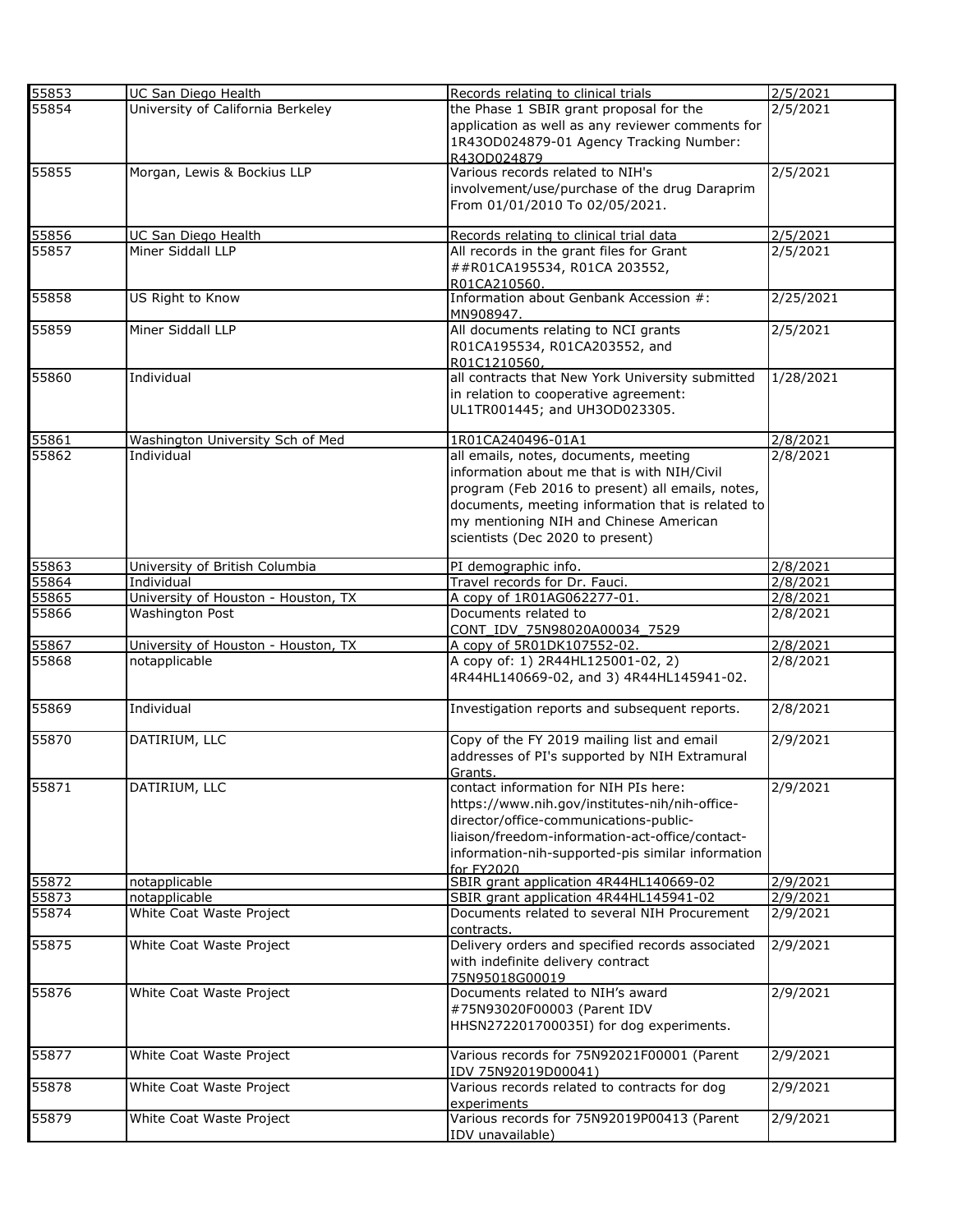| 55880 | White Coat Waste Project                              | Delivery orders and specified records associated<br>with indefinite delivery contract<br>HHSN271201700016I and 4) NCATS purchase                                                                                                                               | 2/9/2021           |
|-------|-------------------------------------------------------|----------------------------------------------------------------------------------------------------------------------------------------------------------------------------------------------------------------------------------------------------------------|--------------------|
|       |                                                       | orders 75N95021P00012, 75N95020P00647, and<br>75N95020P00077 and specified records<br>associated with those awards                                                                                                                                             |                    |
| 55881 | University of Texas Health Sciences Center at<br>Hous | A copy of the specific aims and research strategy<br>sections of NIDDK grant application<br>2R01DK117675-02.                                                                                                                                                   | 2/10/2021          |
| 55882 | Judicial Watch                                        | ny and all records and communications<br>concerning, regarding, or relating to a December<br>8, 2020 Senate Homeland Security and<br>Government Affairs Committee hearing                                                                                      | 2/10/2021          |
| 55883 | University of Kansas                                  | the following projects: Project number:<br>3K23DC013583-05S1 (PI: UHLER, KRISTIN<br>MICHELLE) - NIDCD Project number:<br>1R15MH122935-01 (PI: HAIGH, SARAH M) -<br><b>NIMH</b>                                                                                 | 2/10/2021          |
| 55884 | The Wall Street Journal                               | Documents related to PIIDs 75N98020F00001<br>and 75N98020F00002                                                                                                                                                                                                | 2/10/2021          |
| 55885 | The Wall Street Journal                               | all emails that include the words "Project Sawyer" 2/10/2021<br>sent between email addresses ending in<br>@hhs.gov and email addresses ending @bcg.com<br>between January 1, 2020 and December 31,<br>2020                                                     |                    |
| 55886 | Individual                                            | Various records related to NIAID grant<br>R01AI110964.                                                                                                                                                                                                         | 2/11/2021          |
| 55887 | Kansas State University                               | Project number 1C060D030087-01; Project<br>number 1C06OD028370-01                                                                                                                                                                                              | 1/28/2021          |
| 55888 | Individual                                            | Any documents be provided to me concerning the 12/4/2020<br>isolation, purification, amplification and absolute<br>identification of the CORONAVIRUS {Covid-19}                                                                                                |                    |
| 55889 | Individual                                            | CIT/OCIO Climate Assessment Review in 2017                                                                                                                                                                                                                     | 2/11/2021          |
| 55890 | N/A                                                   | Copies of all information and documentation of<br>programs, experimentation, and projects on non<br>consensual American Minority subjects. (Date<br>Range for Record Search: From 02/04/1900 To<br>02/04/2021).                                                | 2/12/2021          |
| 55891 | Rise for Animals [formerly NEAVS]                     | Sections 8 and 10 and appended IACUC semi-<br>annual reports in current domestic Assurances;<br>(2) the OLAW site visit letters; (3) OLAW<br>correspondence; and (4) current annual reports<br>for several institutions from February 11, 2018,<br>to present. | 2/12/2021          |
| 55892 | Precision Methodologies, LLC                          | Records relating to the most recent/current AIM-<br>NIVO protocol.                                                                                                                                                                                             | 2/12/2021          |
| 55893 | Individual                                            | I respectfully request a copy of the unredacted<br>versions of Annual Report, 2017-2018 and<br>Annual Report 2018-2019.                                                                                                                                        | 2/12/2021          |
| 55894 | University of Arkansas for Medical Sciences           | A copy of the research portion of the following<br>NIDA grants: 1) R21DA044946 and 2)<br>R21DA045851/R33DA045851                                                                                                                                               | 2/12/2021          |
| 55895 | University of Arkansas for Medical Sciences           | A copy of the research portion of the following<br>NIA grants: 1) R21AG057291 and<br>2)R21AG059207                                                                                                                                                             | 2/12/2021          |
| 55896 | University of Arkansas for Medical Sciences           | A copy of the research portion for grant<br>R21DA045851/R33DA045851                                                                                                                                                                                            | 2/12/2021          |
| 55897 | University of Arkansas for Medical Sciences           | A copy of R21AG059207                                                                                                                                                                                                                                          | $\sqrt{2}/12/2021$ |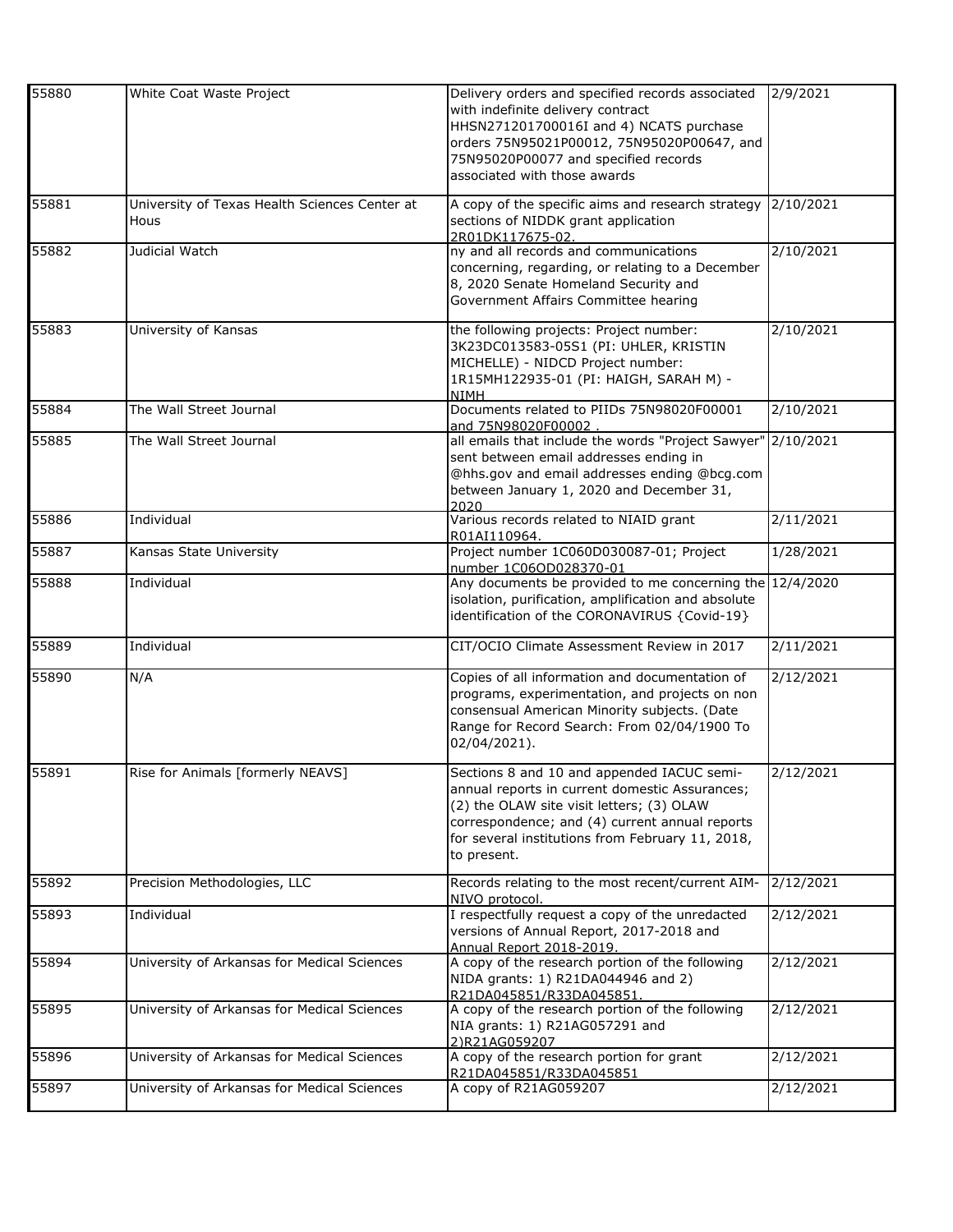| 55898          | <b>MuckRock News</b>                            | Documentation, drawings, specifications and/or,                        | 2/12/2021             |
|----------------|-------------------------------------------------|------------------------------------------------------------------------|-----------------------|
|                |                                                 | photographs of signage used to indicate                                |                       |
|                |                                                 | dangerous chemical, radioactive, and biological                        |                       |
|                |                                                 | hazards before 1970 (when standard symbols                             |                       |
|                |                                                 | began to proliferate).                                                 |                       |
| 55899          | Nikon Instruments, Inc                          | Records related to Stadtman program                                    | 2/16/2021             |
| 55900          | Rise for Animals [formerly NEAVS]               | OLAW site visits for the period of 3/1/2020 to                         | 2/12/2021             |
|                |                                                 | 2/12/2021                                                              |                       |
| 55901          | Stop Animal Exploitation NOW!                   | All correspondence between OLAW and IL                                 | 2/15/2021             |
|                |                                                 | institutions for the period of 11/15/2020 to                           |                       |
|                |                                                 | 2/15/2021                                                              |                       |
| 55902          | Stop Animal Exploitation NOW!                   | All correspondence between OLAW and WI                                 | 2/15/2021             |
|                |                                                 | institutions for the period of 11/15/2020 to                           |                       |
|                |                                                 | 2/15/2021                                                              |                       |
| 55903          | Stop Animal Exploitation NOW!                   | All correspondence between OLAW and MO                                 | 2/15/2021             |
|                |                                                 | institutions for the period of 11/15/2020 to                           |                       |
|                |                                                 | 2/15/2021                                                              |                       |
| 55904          | Stop Animal Exploitation NOW!                   | All correspondence between OLAW and MN                                 | 2/15/2021             |
|                |                                                 | institutions for the period of 11/15/2020 to                           |                       |
| 55905          | Stop Animal Exploitation NOW!                   | 2/15/2021<br>All correspondence between OLAW and KY                    | 2/15/2021             |
|                |                                                 | institutions for the period of 11/15/2020 to                           |                       |
|                |                                                 | 2/15/2021                                                              |                       |
| 55906          | Stop Animal Exploitation NOW!                   | All correspondence between OLAW and IA                                 | 2/15/2021             |
|                |                                                 | institutions for the period of 11/15/2020 to                           |                       |
|                |                                                 | 2/15/2021                                                              |                       |
| 55907          | Stop Animal Exploitation NOW!                   | All correspondence between OLAW and NE                                 | 2/15/2021             |
|                |                                                 | institutions for the period of 11/15/2020 to                           |                       |
|                |                                                 | 2/15/2021                                                              |                       |
| 55908          | Stop Animal Exploitation NOW!                   | All correspondence between OLAW and SD                                 | 2/15/2021             |
|                |                                                 | institutions for the period of 11/15/2020 to                           |                       |
|                |                                                 | 2/15/2021                                                              |                       |
| 55909          | Stop Animal Exploitation NOW!                   | All correspondence between OLAW and KS                                 | 2/15/2021             |
|                |                                                 | institutions for the period of 11/15/2020 to                           |                       |
|                |                                                 | 2/15/2021                                                              |                       |
| 55910          | Stop Animal Exploitation NOW!                   | All correspondence between OLAW and ND                                 | 2/15/2021             |
|                |                                                 | institutions for the period of 11/15/2020 to                           |                       |
|                |                                                 | 2/15/2021                                                              |                       |
| 55911          | none                                            | I want to know if I am in any clinical research                        | 2/15/2021             |
|                |                                                 | studies of any kind.                                                   |                       |
| 55912<br>55913 | <b>Emory Renal Division</b><br>FOIA Group, Inc. | Data on grants older than 1980.<br>A copy of the following, related to | 3/3/2021<br>2/24/2021 |
|                |                                                 | HHSN316201200012W Order HHSN27100001: 1)                               |                       |
|                |                                                 | the task order title page, and 2) the current                          |                       |
|                |                                                 | statement of work.                                                     |                       |
|                |                                                 |                                                                        |                       |
| 55914          | Fox News                                        | Records related to the review for GOF research.                        | 2/11/2021             |
|                |                                                 |                                                                        |                       |
| 55915          | Washington Post                                 | The full contract; requests for proposal; invoices;                    | 2/16/2021             |
|                |                                                 | and email communication with relevant                                  |                       |
|                |                                                 | consultants related to several OALM contracts                          |                       |
|                |                                                 |                                                                        |                       |
| 55916          | University of Arkansas for Medical Sciences     | A copy of R21DA045844.                                                 | 2/16/2021             |
|                |                                                 |                                                                        |                       |
| 55917          | Citizens for Alternatives to Animal Research    | Any and all records related to 5R01DA049147-                           | 2/16/2021             |
|                |                                                 | 02.                                                                    |                       |
| 55918          | FOIA Group, Inc.                                | Records relating to Task Order HHSN26100001                            | 2/16/2021             |
|                |                                                 | for Contract #HHSN316201200025W.                                       |                       |
| 55919          | Clemson University                              | A copy of the following NIAMS grant applications:                      | 2/16/2021             |
|                |                                                 | 1) 1R01AR069580-01 and 2) 1R01AR072721-                                |                       |
|                |                                                 | 01A1.                                                                  |                       |
| 55920          | Clemson University                              | A copy of the following NIGMS grant applications: 2/16/2021            |                       |
|                |                                                 | 1) 1R01GM132117-01A1 and 2) 1R01GM126189-                              |                       |
|                |                                                 | 01A1.                                                                  |                       |
| 55921          | Rutgers University                              | Project Number: 1R43CA224824-01 PI:ERMILOV, 2/17/2021                  |                       |
|                |                                                 | <b>SERGEY A</b>                                                        |                       |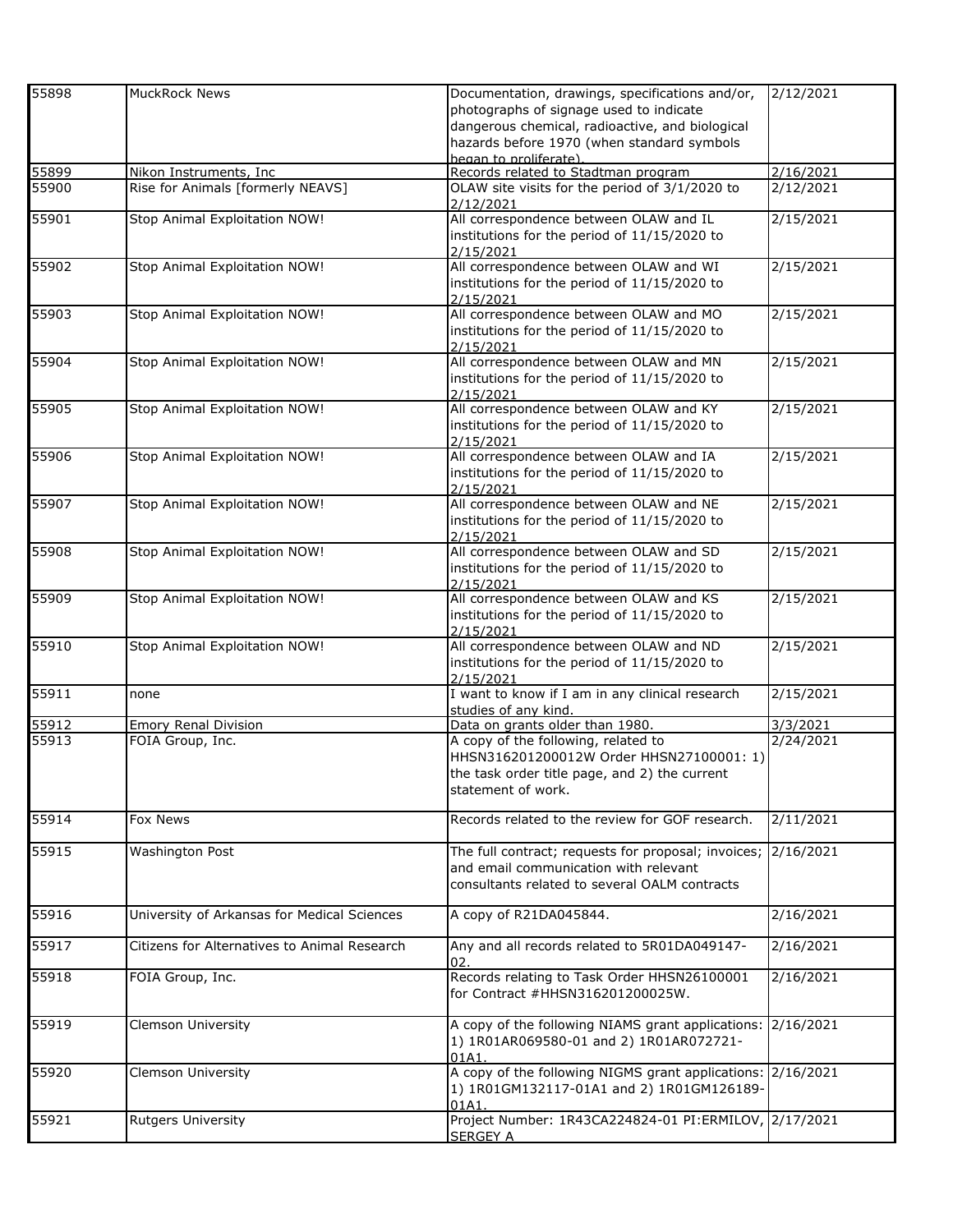| 55922 | University of Arkansas for Medical Sciences   | Portions of 1R43DA052916.                                                                                                                                                                                                                         | 2/17/2021  |
|-------|-----------------------------------------------|---------------------------------------------------------------------------------------------------------------------------------------------------------------------------------------------------------------------------------------------------|------------|
| 55923 | Payette                                       | Data: any tables, charts or information that<br>quantifies research space in which sponsored<br>activity is being conducted, pertaining to the<br>most recent F&A rate negotiation on record for<br>each school, with sixteen Schools of Medicine | 2/17/2021  |
| 55924 | FOIA Group, Inc.                              | Copies of records for HHSN316201200018W<br>Order 75N98119F00012                                                                                                                                                                                   | 2/17/2021  |
| 55925 | University of Kansas                          | Copy of NIAID grant 1R03AI153794-01A1.                                                                                                                                                                                                            | 2/17/2021  |
| 55926 | Niagara Services Inc                          | Seeking documents related to NIH-OLAO-OD3-<br>RFP19DPNIH                                                                                                                                                                                          | 2/18/2021  |
| 55927 | Niagara Services Inc                          | A copy of the last 10 invoices paid to Thibadeau<br>Mortuary Service, P.A. under Contract Award ID<br>ID 75N90020K20032 (Mortuary Services),<br>Solicitation ID 19-0155530.                                                                       | 2/18/2021  |
| 55928 | <b>ROSECOUNSEL</b>                            | Portions of application for R01 MH125160-01.                                                                                                                                                                                                      | 2/18/2021  |
| 55929 | Individual                                    | Referral from APHIS USDA (3 pages)                                                                                                                                                                                                                | 12/16/2020 |
| 55930 | Individual                                    | Referral from USDA APHIS (2 pages)                                                                                                                                                                                                                | 12/21/2020 |
| 55931 | Individual                                    | Referral from USDA APHIS (2 pages)                                                                                                                                                                                                                | 12/1/2020  |
| 55932 | Physicians Committee for Responsible Medicine | Referred records from USDA APHIS (3 pages)                                                                                                                                                                                                        | 12/31/2020 |
| 55933 | Individual                                    | Referred records from USDA APHIS (2 pages)                                                                                                                                                                                                        | 1/11/2021  |
| 55934 | Individual                                    | Referred documents from USDA APHIS                                                                                                                                                                                                                | 1/19/2021  |
| 55935 | Individual                                    | Referred documents from USDA APHIS                                                                                                                                                                                                                | 2/17/2021  |
| 55936 | retired                                       | Records related to Trinity Study                                                                                                                                                                                                                  | 2/19/2021  |
| 55937 | FOIA Group, Inc.                              | Copies of records of HHSN316201200009W<br>Order 75N98119F00012                                                                                                                                                                                    | 2/18/2021  |
| 55938 | N/A                                           | Copies of the research related sections of 3<br>NHLBI grants: 1) 1K25HL148386-01A1, 2)<br>1K99HL151670-01 and 3) 1K99HL136701-01A1.                                                                                                               | 2/22/2021  |
| 55939 | N/A                                           | Copies of the research related sections of 3<br>NIBIB grants: 1) 1DP2EB022358-01, 2)<br>1K99EB028325-01 and 3) 1K99EB014879-01A1.                                                                                                                 | 2/22/2021  |
| 55940 | N/A                                           | Copies of the research-related sections of 3<br>NIGMS grants: 1) 1R01GM125737-01, 2)<br>1R01GM128142-01 and 3) 1K99GM126277-01.                                                                                                                   | 2/22/2021  |
| 55941 | N/A                                           | Research Strategy sections of 3 NIMH-funded<br>grants.                                                                                                                                                                                            | 2/22/2021  |
| 55942 | N/A                                           | Copies of the research-related sections of 3<br>NINDS grants: 1) 1DP2NS101488-01, 2)<br>1R01NS102917-01 and 3) 1R01NS086804-01A1.                                                                                                                 | 2/22/2021  |
| 55943 | N/A                                           | Copies of the research-related sections of 3 NIA<br>grants: 1) 1K99AG068425-01, 2)1R56AG069192-<br>01 and 3) 1K99AG062746-01.                                                                                                                     | 2/22/2021  |
| 55944 | N/A                                           | Copies of the research-related sections of 2 NIDA 2/22/2021<br>grants: 1) 1R01DA029639-01 and 2)<br>1R01DA045549-01.                                                                                                                              |            |
| 55945 | Individual                                    | Copies of emails sent to two NIDDK staff.                                                                                                                                                                                                         | 2/22/2021  |
| 55946 | <b>SmartProcure</b>                           | Purchase order information for NCI for January 1, 2/22/2021<br>2020, through February 22, 2021.                                                                                                                                                   |            |
| 55947 | National Association for Biomedical Research  | a copy of the log of all incoming FOIA requests<br>for Fiscal Year 2020 as an excel spreadsheet.                                                                                                                                                  | 2/22/2021  |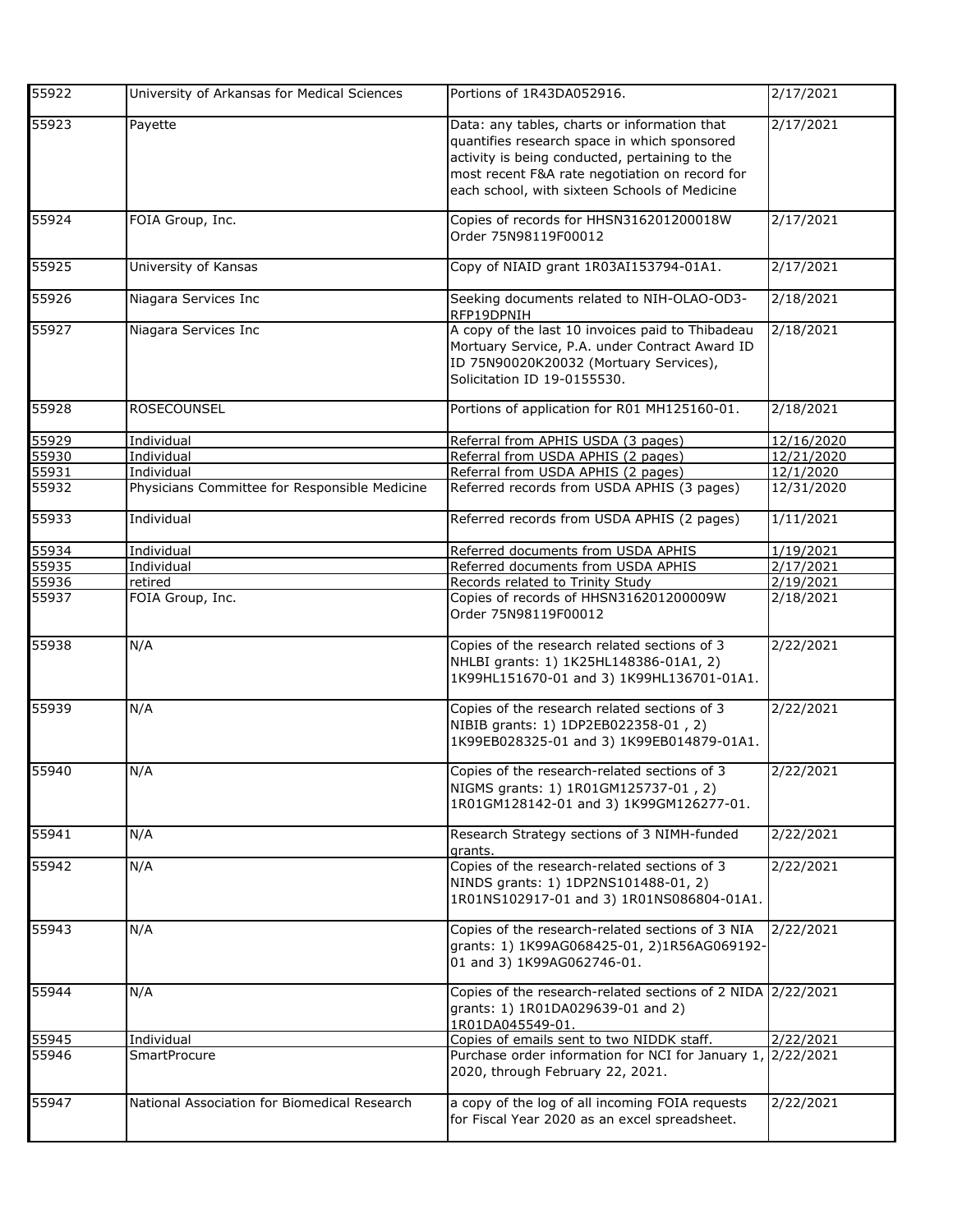| 55948 | Cogency Global                              | All documents with a focus on applications related 2/22/2021<br>to the following two NHGRI grants: 1)<br>1R44HG010558-01 and 2) 4R44HG010558-02.                                                                                                                               |           |
|-------|---------------------------------------------|--------------------------------------------------------------------------------------------------------------------------------------------------------------------------------------------------------------------------------------------------------------------------------|-----------|
| 55949 | <b>NIH SALES</b>                            | Equipment pages for 6 NIAID grants.                                                                                                                                                                                                                                            | 2/22/2021 |
| 55950 | University of Kansas                        | Application for 1R15MH122935-01 (Sarah Haigh)                                                                                                                                                                                                                                  | 2/22/2021 |
| 55951 | <b>NDRI</b>                                 | List of Mailing and Email Addresses of Principal<br>Investigators Supported by NIH Extramural<br>Grants for FY 2020                                                                                                                                                            | 2/23/2021 |
| 55952 | <b>NIH SALES</b>                            | The equipment pages of six grants awarded by<br>NCI.                                                                                                                                                                                                                           | 2/22/2021 |
| 55953 | MIT Technology Review                       | NIAID FOIA logs for the year 2020                                                                                                                                                                                                                                              | 2/23/2021 |
| 55954 | Treatment Advocacy Center                   | Emails and written memos between Director and<br>NIMH staff regarding estimates of the prevalence<br>of schizophrenia and the decision to change it on<br>our website                                                                                                          | 2/23/2021 |
| 55955 | Individual                                  | Communications between Dr. Fauci and Gov.<br>Cuomo regarding the nursing home advisory.                                                                                                                                                                                        | 2/23/2021 |
| 55956 | Individual                                  | Copies of the SF-424 awarded to EcoHealth<br>Alliance.                                                                                                                                                                                                                         | 2/23/2021 |
| 55957 | Rise for Animals [formerly NEAVS]           | All correspondence between OLAW and 8<br>institutions for the period of 2/23/2018 and<br>2/23/2021, as well as their most recent Annual<br>Report, Site Visit, and Assurance (sections 8, 10,<br>semi annual report)                                                           | 2/24/2021 |
| 55958 | Rise for Animals [formerly NEAVS]           | the 2020 materials (APHIS Form 7023 and<br>related materials) submitted by all NIH ICs.                                                                                                                                                                                        | 2/24/2021 |
| 55959 | Rise for Animals [formerly NEAVS]           | A copy of 1R01AR075836-01.                                                                                                                                                                                                                                                     | 2/24/2021 |
| 55960 | Waters Kraus & Paul                         | NIEHS/NTP Statement on the NASEM Peer review<br>of Draft NTP Monograph on the Systematic<br>Review of Fluoride Exposure and<br>Neurodevelopment and Cognitive Health Effects                                                                                                   | 2/24/2021 |
| 55961 | <b>NIH SALES</b>                            | Equipment pages for 7 NIGMS grants:<br>R00GM124461-02, R35GM131907-01<br>R01GM132713-01, P01GM061354-15,<br>R35GM118056-04, R25GM132964-01<br>U01GM098033-11                                                                                                                   | 2/22/2021 |
| 55962 | <b>FOIA Professional Services</b>           | A copy of 1R01LM013204-01A1.                                                                                                                                                                                                                                                   | 2/24/2021 |
| 55963 | FOIA Professional Services                  | A copy of 1R01GM137083-01.                                                                                                                                                                                                                                                     | 2/24/2021 |
| 55964 | <b>Cornell University</b>                   | Cornell's most recent Public Health Service (PHS)<br>Animal Welfare Assurance ("Assurance").<br>Cornell's most recent OLAW annual report. All<br>written correspondence (January 1, 2016 -<br>present) between any representative of Cornell<br>and NIH/OLAW for noncompliance | 2/24/2021 |
| 55965 | White Coat Waste Project                    | Delivery orders and specified records associated<br>with indefinite delivery contract<br>HHSN27120160006I.                                                                                                                                                                     | 2/9/2021  |
| 55966 | Individual                                  | Records responsive to Items 3, 4 & 7 of the<br>request                                                                                                                                                                                                                         | 3/31/2021 |
| 55967 | Individual                                  | A copy of P30DK065988.                                                                                                                                                                                                                                                         | 3/31/2021 |
| 55968 | FOIA Group, Inc.                            | Copies of records for NIH HHSN316201200025W                                                                                                                                                                                                                                    | 2/24/2021 |
| 55969 | Stop Animal Exploitation NOW!               | Copy of notices of grant award for R01EY031959-3/12/2021<br>01, R01EY026812-04, -05, R01EY019743-09,<br>and $-10$ .                                                                                                                                                            |           |
| 55970 | People for the Ethical Treatment of Animals | I am writing to request documents related to six<br>rhesus macaques used in Principal Investigator<br>(PI) Elisabeth Murray's laboratory.                                                                                                                                      | 2/25/2021 |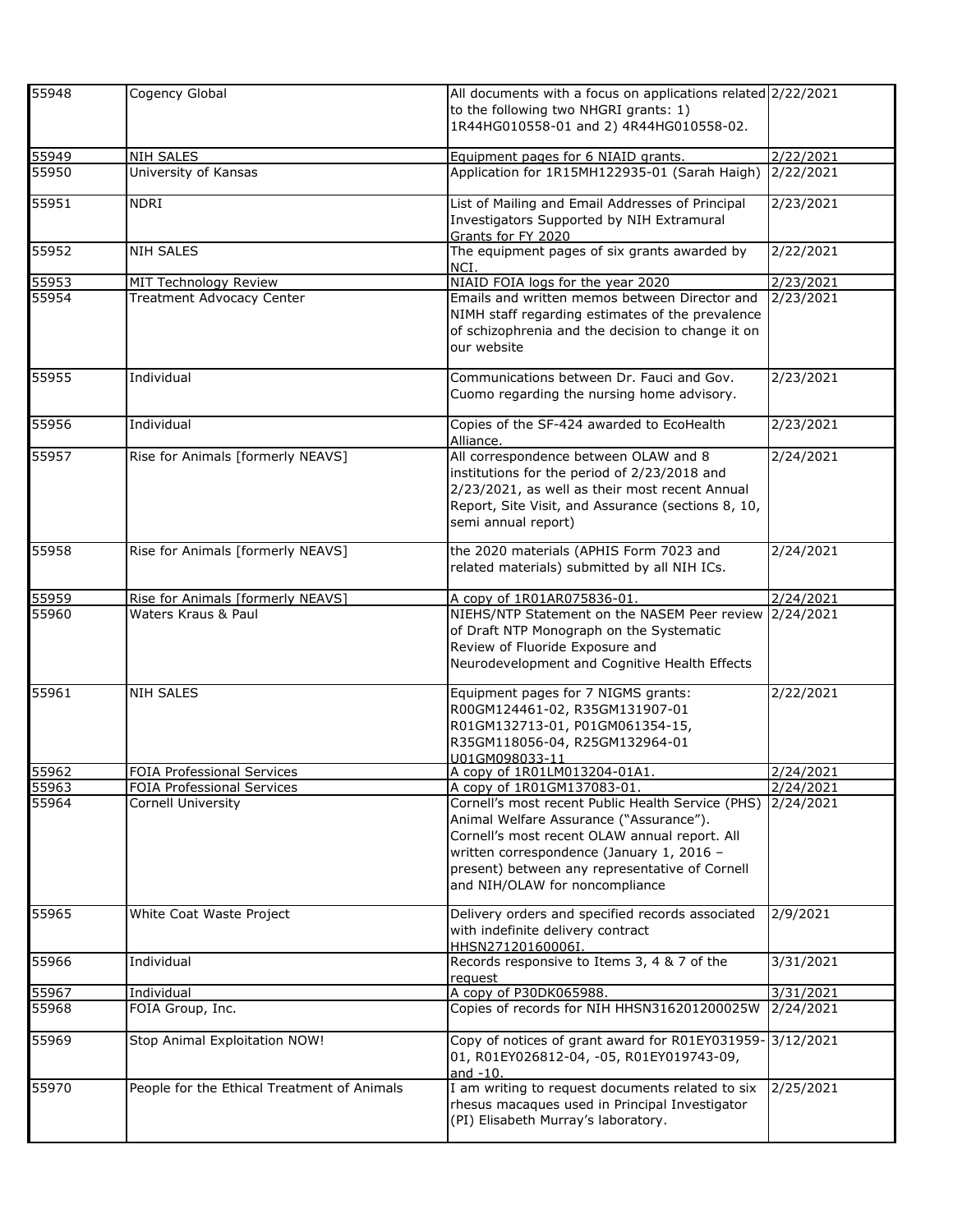| 55971 | Arnold & Porter Kaye Scholer LLP     | Records related to 75N92020C00034.                       | 2/25/2021 |
|-------|--------------------------------------|----------------------------------------------------------|-----------|
| 55972 | UT Southwestern Medical Center       | A copy of 5T32HL139438.                                  | 2/25/2021 |
| 55973 | Rise for Animals [formerly NEAVS]    | Copies of 75N93020D00008-0-759302000001-1,               | 2/25/2021 |
|       |                                      | 75N93020D00008-0 759302000002-1,                         |           |
|       |                                      | 75N93020D00008-0-759302000003-1 and                      |           |
|       |                                      | 75N93020D00008-0-759302000004-1.                         |           |
|       |                                      |                                                          |           |
| 55974 | <b>USA Today</b>                     | One page referral from CDC containing an email           | 2/25/2021 |
|       |                                      | from Dr. Fauci.                                          |           |
| 55975 | Niagara Services Inc                 | A copy of the invoices paid in 2020 to Thibadeau         | 2/25/2021 |
|       |                                      | Mortuary Service, P.A. under Contract Award ID           |           |
|       |                                      | 75N90020K20032 (Mortuary Services),                      |           |
|       |                                      | Solicitation ID 19-0155530.                              |           |
|       |                                      |                                                          |           |
| 55976 | Environmental Health Trust           | Records relating to the updating of NCI's cell           | 2/26/2021 |
|       |                                      | phone and cancer risk fact sheet web page.               |           |
|       |                                      |                                                          |           |
| 55977 | Environmental Health Trust           | Records to or from NCI scientists that possibly          | 2/25/2021 |
|       |                                      | provided information to the Government                   |           |
|       |                                      | Accountability Office regarding a GAO report.            |           |
|       |                                      |                                                          |           |
| 55978 | AIMSIB / LNPLV                       | all emails / correspondences between several             | 2/26/2021 |
|       |                                      | authors at Harvard and the authors of the latest         |           |
|       |                                      | meta-analyses related to this area of interest :         |           |
|       |                                      | "HEPATITIS B VACCINATION AND THE RISK OF                 |           |
|       |                                      | MULTIPLE SCLEROSIS"                                      |           |
|       |                                      |                                                          |           |
| 55979 | Trasir Therapeutics, Inc.            | A copy of NHLBI grant application 2R01HL128411-2/26/2021 |           |
|       |                                      | 06, including all reviewer comments.                     |           |
|       |                                      |                                                          |           |
| 55980 | Personal                             | Copies of any emails between NHLBI members               | 2/26/2021 |
|       |                                      | and the NIH's COVID-19 Treatment Guidelines              |           |
|       |                                      | Panel members that mention the keyword                   |           |
|       |                                      | Ivermectin. (Date Range for Record Search:               |           |
|       |                                      | From 11/01/2020 To 02/26/2021)                           |           |
|       |                                      |                                                          |           |
| 55981 | Waters Kraus & Paul                  | From September 1, 2020 to the Present, a copy            | 2/26/2021 |
|       |                                      | of Dr. Tabak's communications which include any          |           |
|       |                                      | of the following words: fluoride, flouride,              |           |
|       |                                      | fluoridation, or fluoridation, specifically that         |           |
|       |                                      | address the NTP's revised monograph* on                  |           |
|       |                                      | fluoride neurotoxicity.                                  |           |
|       |                                      |                                                          |           |
| 55982 | Beth Israel Deaconess Medical Center | The PDF version of every G.200 - SF 424 (R&R)            | 2/8/2021  |
|       |                                      | form received by the NIH between Jan. 1, 2010            |           |
|       |                                      | and Dec. 31, 2020. The PDF version of every              |           |
|       |                                      | corresponding Summary Statement document,                |           |
|       |                                      | where such statement exists                              |           |
|       |                                      |                                                          |           |
| 55983 | Stop Animal Exploitation NOW!        | All correspondence between OLAW and TX                   | 3/1/2021  |
|       |                                      | institutions for the period of 11/31/2020 to             |           |
|       |                                      | 2/28/2021                                                |           |
| 55984 | Stop Animal Exploitation NOW!        | All correspondence between OLAW and TN                   | 3/1/2021  |
|       |                                      | institutions for the period of 11/31/2020 to             |           |
|       |                                      | 2/28/2021                                                |           |
| 55985 | Stop Animal Exploitation NOW!        | All correspondence between OLAW and LA                   | 3/1/2021  |
|       |                                      | institutions for the period of 11/30/2020 and            |           |
|       |                                      | 2/28/2021                                                |           |
| 55986 | Stop Animal Exploitation NOW!        | All correspondence between OLAW and AL                   | 3/1/2021  |
|       |                                      | institutions for the period of 11/31/2020 to             |           |
| 55987 | Stop Animal Exploitation NOW!        | 2/28/2021<br>All correspondence between OLAW and AR      | 3/1/2021  |
|       |                                      | institutions for the period of 11/30/2020 to             |           |
|       |                                      | 2/28/2021                                                |           |
| 55988 | Stop Animal Exploitation NOW!        | All correspondence between OLAW and OK                   | 3/1/2021  |
|       |                                      |                                                          |           |
|       |                                      | institutions for the period of 11/31/2020 to             |           |
|       |                                      | 2/28/2021                                                |           |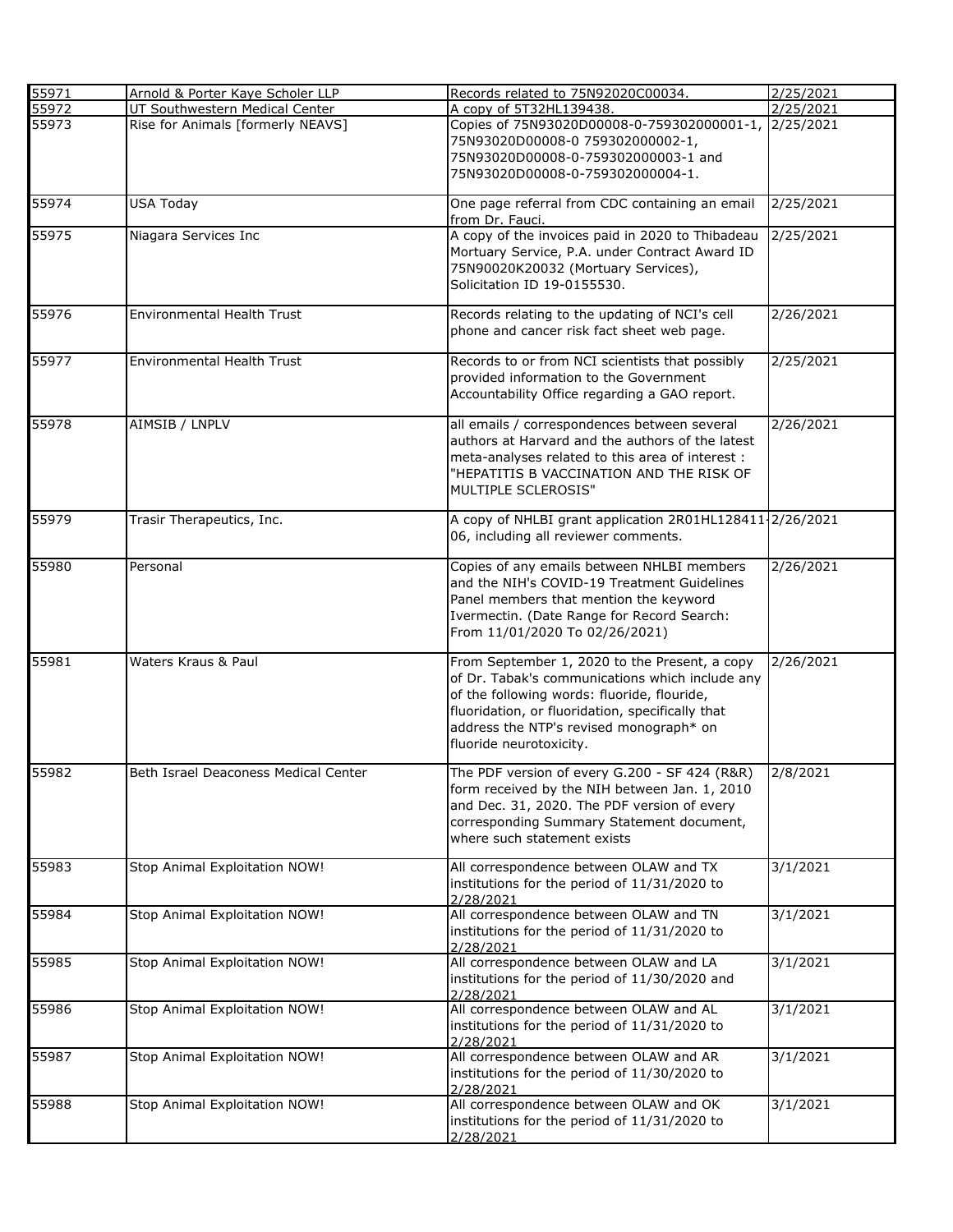| 55989 | Stop Animal Exploitation NOW!     | All correspondence between OLAW and MS<br>institutions for the period of 11/30/2020 to<br>2/28/2021                                                                                                                          | 3/1/2021 |
|-------|-----------------------------------|------------------------------------------------------------------------------------------------------------------------------------------------------------------------------------------------------------------------------|----------|
| 55990 | News USA                          | Copies of all contracts, invoices and results<br>reports for the last 3 years of contracts between<br>National Institute for Drug Abuse and Brandpoint.                                                                      | 3/1/2021 |
| 55991 | News USA                          | Copies of all contracts, invoices and results<br>reports for the last 3 years of contracts between<br>NIDDK and North American Precis Syndicate,<br>Inc.                                                                     | 3/1/2021 |
| 55992 | News USA                          | Copies of all contracts, invoices and results<br>reports for the last 3 years of contracts between<br>NHLBI and North American Precis Syndicate, Inc                                                                         | 3/1/2021 |
| 55993 | ProPublica                        | Emails between Marks and Collins regarding<br>convalescent plasma                                                                                                                                                            | 3/1/2021 |
| 55994 | Liberty Technologies LLC          | A copy of the first 15 pages of the Performance<br>Work Statement or Statement of Work for NIDA<br>contract #75N95020C00028 AND who is<br>currently assigned as: TM/POC, COR, CO/KO and<br>CS on the contract.               | 3/1/2021 |
| 55995 | <b>TRAFFIK Health</b>             | A copy of the contract for an RFQ for<br>Communications and Digital Support for NCI<br>Behavioral Initiatives (smoke-free.gov).                                                                                              | 3/1/2021 |
| 55996 | Americans for Medical Progress    | Copy of all OER requests for OLAW records for<br>the month of February 2021                                                                                                                                                  | 3/1/2021 |
| 55997 | <b>SmartProcure</b>               | Purchasing records.                                                                                                                                                                                                          | 3/2/2021 |
| 55998 | Cedars-Sinai                      | A copy of the most recent cancer center support<br>grant for the City of Hope/Beckman Research<br>Institute.                                                                                                                 | 3/3/2021 |
| 55999 | Cedars-Sinai                      | 2P30CA016042-44; UCLA most recent P30<br>Cancer Center Support Application (competing<br>renewal)                                                                                                                            | 3/3/2021 |
| 56000 | Rise for Animals [formerly NEAVS] | All correspondence between OLAW and 8<br>institutions for the period of 3/2/2018 to<br>3/2/2021, as well as their most recent Annual<br>Report, Site Visit, and Assurance (sections 8, 10,<br>semi annual report)            | 3/3/2021 |
| 56001 | Individual                        | Records relating to contract #<br>HHSN261201600004B.                                                                                                                                                                         | 3/3/2021 |
| 56003 | Student                           | Copy of NIAID contract GS00F187CA-<br>HHSN272201700371U.                                                                                                                                                                     | 3/5/2021 |
| 56004 | Student                           | A copy of the following NLM Contract:<br>75N97019A00001-75N97020F00004.<br>Specifically, 1) a copy of the signed contract.<br>Mods and amendments are not requested; and 2)<br>a copy of the winning proposal, if allowable. | 3/5/2021 |
| 56005 | University of Georgia             | Grant 2R25HD079352-06.                                                                                                                                                                                                       | 3/5/2021 |
| 56006 | Student                           | A copy of the following NLM Contract:<br>75N97019A00001-75N97020F00001.<br>Specifically, 1) a copy of the signed contract.<br>Mods and amendments are not requested; and 2)<br>a copy of the winning proposal, if allowable. | 3/5/2021 |
| 56007 | Student                           | Contract #: HHSF223201510028B-<br>75F40120F19066 Copy of the signed contract.<br>Mods and amendments are not requested. Copy<br>of the winning proposal if allowable.                                                        | 3/5/2021 |
| 56008 | Student                           | Copy of NIAAA contract GS23F0060M-<br>75N94019F00313.                                                                                                                                                                        | 3/5/2021 |
| 56009 | Student                           | A copy of contract, GS00F083CA-<br>HHSN268201800035U.                                                                                                                                                                        | 3/5/2021 |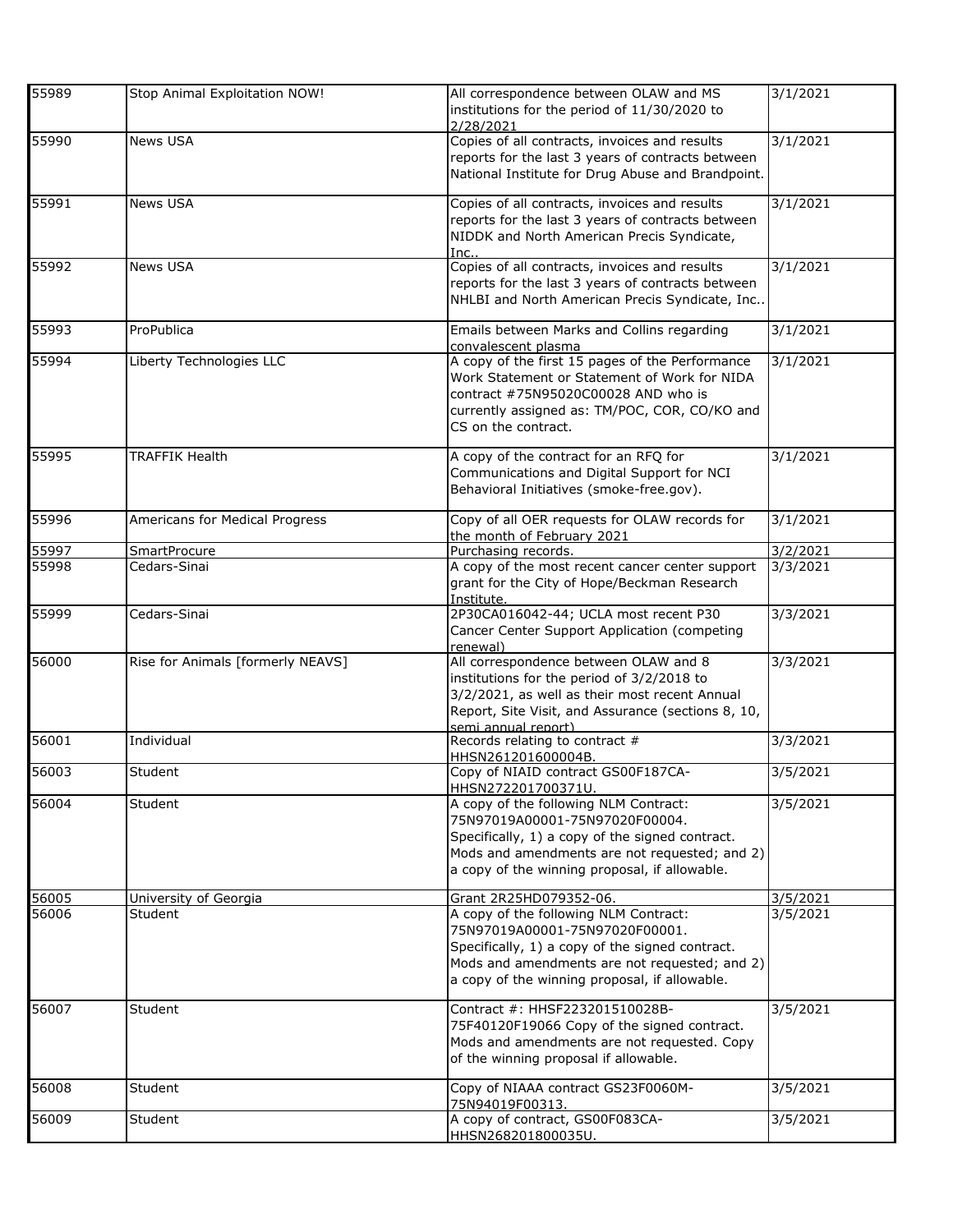| 56010 | US Right to Know                            | Documents and email correspondence - including 3/9/2021               |                   |
|-------|---------------------------------------------|-----------------------------------------------------------------------|-------------------|
|       |                                             | attachments, CC and BCC                                               |                   |
|       |                                             | communications-between NCBI and the authors                           |                   |
|       |                                             |                                                                       |                   |
|       |                                             | of the following GenBank dataset: Definition: Bat                     |                   |
|       |                                             | betacoronavirus isolate 7896 RNA-dependent                            |                   |
|       |                                             | RNA polymerase (RdRp)                                                 |                   |
| 56011 | Old Dominion University                     | Copy of grant application R15AA028637-01.                             | 3/9/2021          |
| 56012 | Old Dominion University                     | Copy of grant application R15AA026420-01A1.                           | 3/9/2021          |
|       |                                             |                                                                       |                   |
| 56013 | Old Dominion University                     | A copy of: 1)1R15DA045917-01A1,                                       | 3/9/2021          |
|       |                                             | 2)1R15DA045960-01A1, and 3) 1R15DA047606-                             |                   |
|       |                                             | 01.                                                                   |                   |
| 56014 | Old Dominion University                     | A copy of 1R15DA045960-01A1.                                          | 3/9/2021          |
| 56015 | Old Dominion University                     | A copy of 1R15DA045960-01A1.                                          | 3/9/2021          |
| 56016 | Old Dominion University                     | A copy of 1R15DA047606-01.                                            | 3/9/2021          |
| 56017 | Old Dominion University                     | Copy of grant application R15AA028910-01.                             | 3/9/2021          |
| 56018 | <b>NIH SALES</b>                            | Equipment pages for 6 NIGMS grants.                                   | 3/9/2021          |
| 56019 | Rise for Animals [formerly NEAVS]           | We request the agenda and the complete minutes 3/10/2021              |                   |
|       |                                             | for all meetings of the NIH Animal Research                           |                   |
|       |                                             | Advisory Committee from September 1, 2020, to                         |                   |
|       |                                             | present.                                                              |                   |
| 56020 | Siri & Glimstad                             | All emails sent or received by Lenora Johnson                         | 3/10/2021         |
|       |                                             | between January 1, 2018 and the date the search                       |                   |
|       |                                             | is conducted that include "@adcouncil.org" in any                     |                   |
|       |                                             | portion of an email address in the to, from, cc,                      |                   |
|       |                                             | and/or bcc fields or in the body of the email.                        |                   |
|       |                                             |                                                                       | 3/10/2021         |
| 56021 | Home<br>GPS Legal Services, LLC             | Records related to HHSN271201700063C.<br>Seeking documents related to |                   |
| 56022 |                                             |                                                                       | 3/10/2021         |
| 56023 | Liberty Technologies LLC                    | HHSN316201200034W<br>Records relating to Contract #GS10F171AA -       | 3/10/2021         |
|       |                                             | 75N91019F00002.                                                       |                   |
| 56024 | Columbia Law School                         | Various correspondence within NLM about Clinical 3/11/2021            |                   |
|       |                                             | Trials.gov functionality.                                             |                   |
| 56025 | Clemson University                          | A copy of NIAMS grant application                                     | 3/11/2021         |
|       |                                             | 1R01AR073225-01.                                                      |                   |
| 56026 | University of Missouri                      | Records of any allegations of fraud, waste,                           | 3/11/2021         |
|       |                                             | abuse, theft, misuse of funds, and other                              |                   |
|       |                                             | violations of laws, regulations, or grant terms and                   |                   |
|       |                                             | conditions pertaining to or received from the                         |                   |
|       |                                             | University of Missouri for the period of 9/11/2010                    |                   |
|       |                                             | to 3/11/2020                                                          |                   |
|       |                                             |                                                                       |                   |
| 56027 | People for the Ethical Treatment of Animals | All correspondence between OLAW and 7                                 | 3/12/2021         |
|       |                                             | institutions for the period of 6/14/2019 and                          |                   |
|       |                                             | 3/11/2021, as well as some other specific cases.                      |                   |
|       |                                             |                                                                       |                   |
| 56028 | UC San Diego Health                         | Clinical trial enrollment data.                                       | $\frac{12}{2021}$ |
| 56029 | <b>NIH SALES</b>                            | Copy of the equipment pages for 6 NIAID grants.                       | 3/12/2021         |
| 56030 | Sanctions Inc.                              | A copy of a two-page letter from the Office of                        | 3/15/2021         |
|       |                                             | Foreign Assets Control (OFAC) to NCI regarding                        |                   |
|       |                                             | an advisory opinion on Cuban-related activities.                      |                   |
|       |                                             |                                                                       |                   |
| 56031 | Public Citizen Health Research Group        | Correspondence between NHLBI and OHRP                                 | 3/15/2021         |
|       |                                             | regarding CLOVERS.                                                    |                   |
| 56032 | Individual                                  | Notes by Eric Lander related to gene editing                          | 3/15/2021         |
|       |                                             | (CRISPR-Cas9).                                                        |                   |
| 56033 | Rush University                             | A copy of NIA grant application 1R01AG067541-                         | 3/15/2021         |
|       |                                             | 01A1.                                                                 |                   |
| 56034 | Individual                                  | contract 75N91021A00001                                               | 3/15/2021         |
| 56035 | Private Citizen                             | Records related to 75N95020F00004.                                    | 3/16/2021         |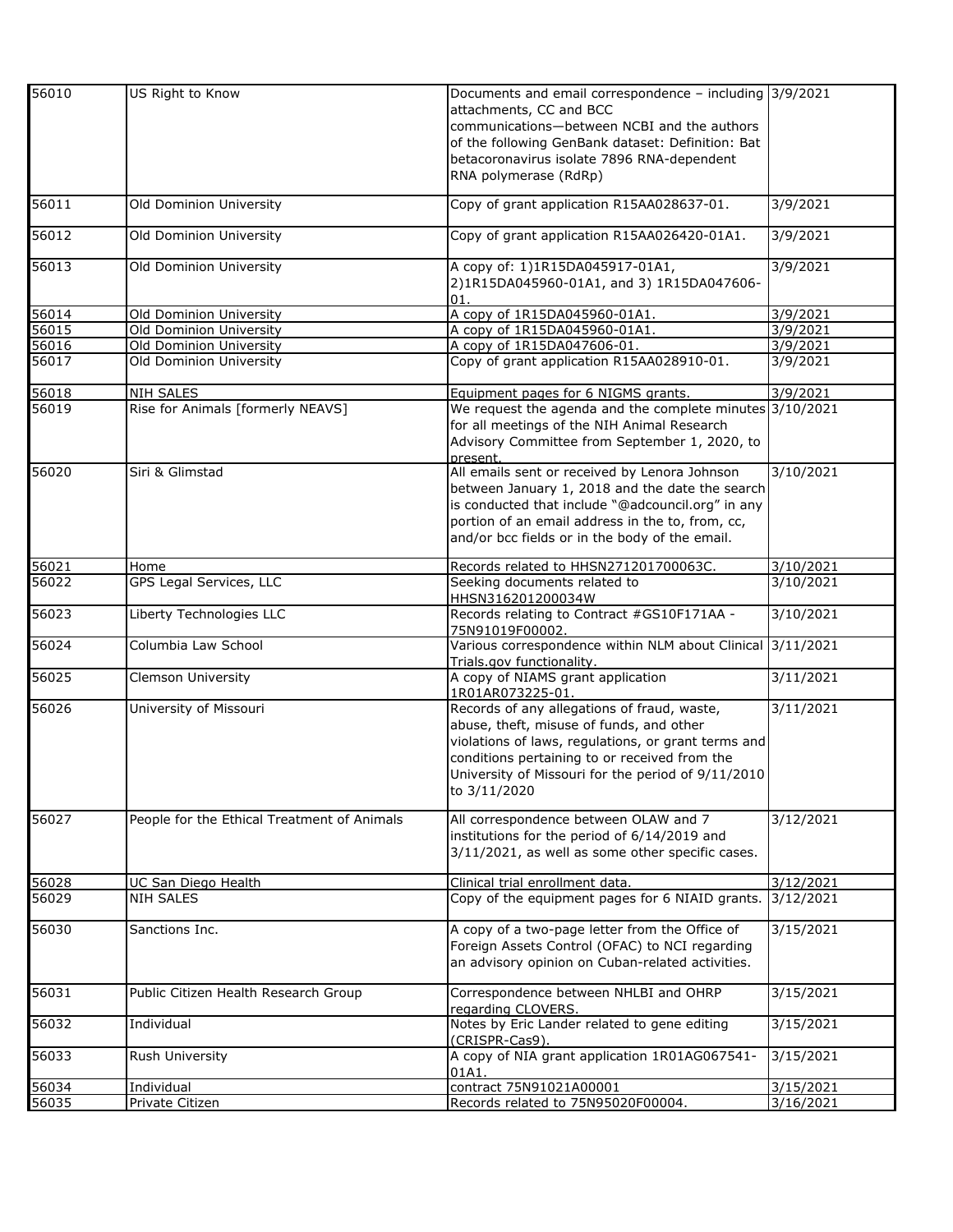| 56036 | <b>BD Biosciences</b>                       | A report of all purchases from the following<br>vendors: BD Bioscience, BD Biosciences, BD<br>Pharmingen, and Biolegend. Data to include:<br>product description, quantity ordered, unit price,<br>total price, ship to name, ship to address.                                  | 4/5/2021     |
|-------|---------------------------------------------|---------------------------------------------------------------------------------------------------------------------------------------------------------------------------------------------------------------------------------------------------------------------------------|--------------|
| 56037 | People for the Ethical Treatment of Animals | All correspondence between OLAW and 10<br>institutions between the period of 1/30/2019 to<br>3/16/2021, as well as some other specific cases.                                                                                                                                   | 3/17/2021    |
| 56038 | OD                                          | A copy of the investigation that was done by NIH<br>Civil into a complaint filed on an NIH employee.                                                                                                                                                                            | 3/17/2021    |
| 56039 | Saul Ewing Arnstein & Lehr LLP              | Correspondence related to grant 5G11HD092067-<br>04.                                                                                                                                                                                                                            | $-3/16/2021$ |
| 56040 | ProPublica                                  | Emails between director Francis Collins and Peter<br>Marks of the FDA                                                                                                                                                                                                           | 3/17/2021    |
| 56041 | Individual                                  | All contracts between NIH or CDC and Kannact<br>LLC                                                                                                                                                                                                                             | 3/18/2021    |
| 56042 | The Chronicle of Higher Education           | A copy of the contract between NIH and Stratton<br>Securities Inc with the AWARD ID of<br>"75N99019L00008" signed on June 14, 2019.                                                                                                                                             | 3/24/2021    |
| 56043 | Dragbike.com                                | Copies of the e-mails between Dr Anthony Fauci<br>and his correspondence with WHO, Bill Gates and<br>Gates Foundation for past 36 months. (Date<br>Range for Record Search: From 03/01/2018 To<br>03/19/2021)                                                                   | 3/19/2021    |
| 56044 | Individual                                  | all documents, including any affidavits,<br>statements and any other data used and<br>collected by Ramona Mann, Deputy Director,<br>Office of Equal Employment Opportunity,<br>Diversity and Inclusion from December 7, 2020-<br>March 12, 2021 concerning an individual        | 3/19/2021    |
| 56045 | Individual                                  | Comms from leadership re: ME/CFS                                                                                                                                                                                                                                                | 3/19/2021    |
| 56046 | The Daily Poster                            | the most recent financial disclosure form and any<br>2020-21 periodic transaction reports for Anthony<br>Fauci.                                                                                                                                                                 | 3/22/2021    |
| 56047 | Stop Animal Exploitation NOW!               | All correspondence between OLAW and WA<br>institutions for the period of 12/15/2020 to<br>3/15/2021                                                                                                                                                                             | 3/22/2021    |
| 56048 | Stop Animal Exploitation NOW!               | all correspondence in releasable format, including 3/22/2021<br>all related photos and videos, for the period<br>12/15/2020 to 3/15/2021 between the Office of<br>Laboratory Animal Welfare, Division of<br>Compliance Oversight and the following<br>Oregon (18) institutions: |              |
| 56049 | Stop Animal Exploitation NOW!               | All correspondence between OLAW and ID<br>institutions for the period of 12/15/2020 to<br>3/15/2021                                                                                                                                                                             | 3/22/2021    |
| 56050 | Stop Animal Exploitation NOW!               | All correspondence between OLAW and MT<br>institutions for the period of 12/15/2020 to<br>3/15/2021                                                                                                                                                                             | 3/22/2021    |
| 56051 | Stop Animal Exploitation NOW!               | All correspondence between OLAW and AK<br>institutions for the period of 12/15/2020 to<br>3/15/2021                                                                                                                                                                             | 3/22/2021    |
| 56052 | Stop Animal Exploitation NOW!               | All correspondence between OLAW and WY<br>institutions for the period of 12/15/2020 to<br>3/15/2021                                                                                                                                                                             | 3/22/2021    |
| 56053 | Stop Animal Exploitation NOW!               | All correspondence between OLAW and Multiple<br>institutions for the period of 12/31/2020 to<br>2/25/2021                                                                                                                                                                       | 3/22/2021    |
| 56054 | FOIA Group, Inc.                            | Records related to contract 75N94021F00014.                                                                                                                                                                                                                                     | 3/22/2021    |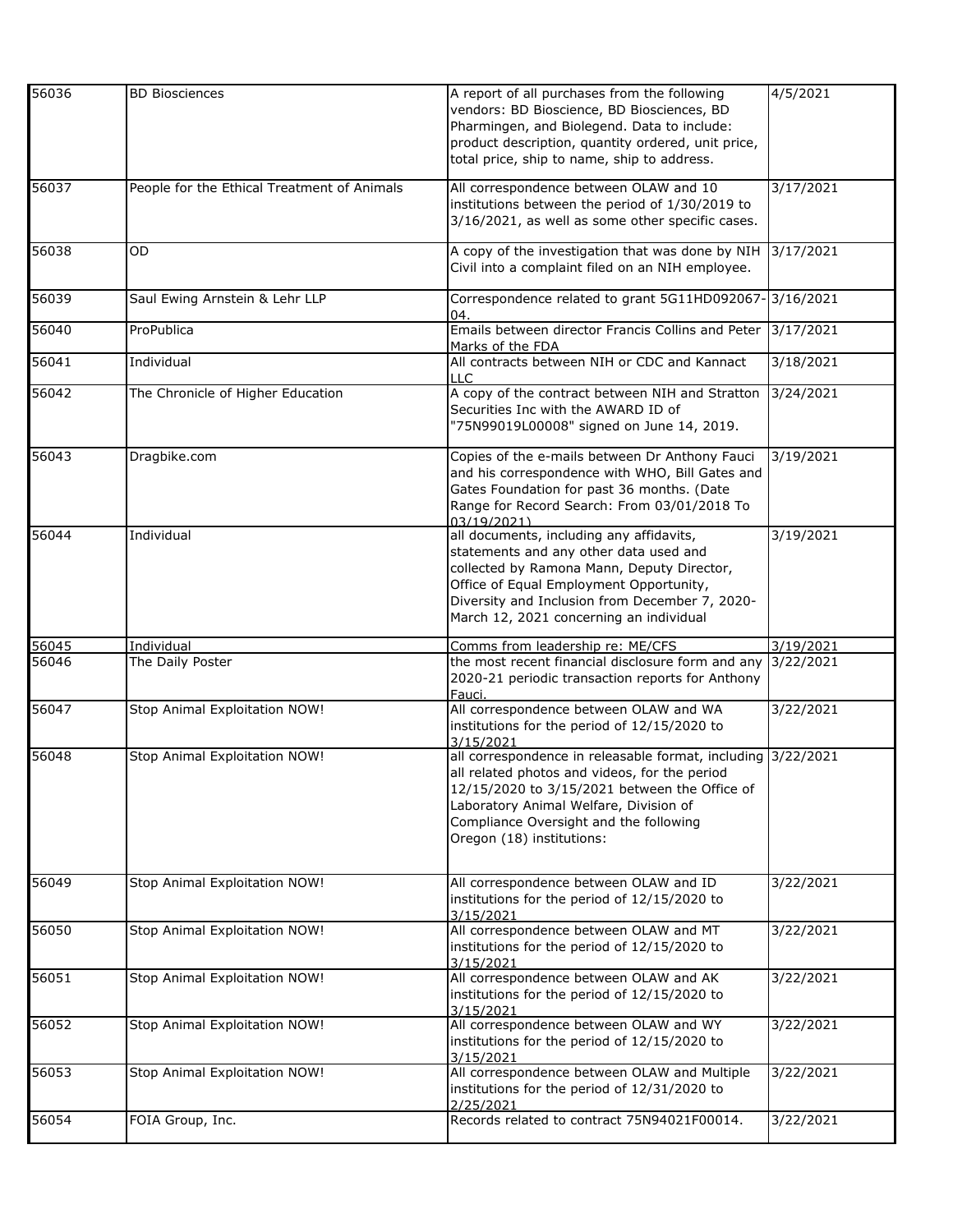| 56055 | Freelance                           | copies of any and all outside communications to<br>the NIH requesting information on grant<br>R01HD082554 entitled "The Impact of Early<br>Medical Treatment in Transgender Youth." July<br>2015 to present.                                                 | 3/22/2021 |
|-------|-------------------------------------|--------------------------------------------------------------------------------------------------------------------------------------------------------------------------------------------------------------------------------------------------------------|-----------|
| 56056 | <b>NIH SALES</b>                    | Equipment pages from: 1) R01HL143790-02, 2)<br>F31HL143987-02, 3) R01HL086694-09, 4)<br>R01HL139672-02, 5) R01HL135142-03, 6)<br>UM1HL098162-11.                                                                                                             | 3/22/2021 |
| 56057 | Minnesota State University, Mankato | Project # - 2R15HD067755-03A1                                                                                                                                                                                                                                | 3/22/2021 |
| 56058 | <b>NIH SALES</b>                    | Equipment pages for 6 NIDDK grants.                                                                                                                                                                                                                          | 3/22/2021 |
| 56059 | FOI Services, Inc                   | A copy of the disclosable portions of NIDA grant<br>application 1P50DA036114-01 and all its<br>attachments.                                                                                                                                                  | 3/22/2021 |
| 56060 | Holland & Knight LLP                | Various records related to nasal spray and COVID-3/23/2021<br>19                                                                                                                                                                                             |           |
| 56061 | Clinical Biosafety Services         | A copy of contact information relating to all<br>Institutional Biosafety Committees registered<br>with NIH/OSP as of the most recent possible date<br>(estimated to be 09-01-2020) in an Excel<br>spreadsheet.                                               | 3/23/2021 |
| 56062 | Individual                          | A copy of the BRAIN pamphlet list and the NINDS 3/22/2021<br>pamphlet list.                                                                                                                                                                                  |           |
| 56063 | <b>CBS</b>                          | a copy of the correspondence sent by the Data<br>and Safety Monitoring Board (DSMB) referred to<br>in this statement from NIAID<br>(https://www.nih.gov/news-events/news-<br>releases/niaid-statement-astrazeneca-vaccine)                                   | 3/23/2021 |
| 56064 | ProPublica                          | Dr. Anthony Fauci's emails from March 22, 2021<br>referencing the AstraZeneca vaccine (Date Range<br>for Record Search: From 03/22/2021 To<br>03/22/2021)                                                                                                    | 3/23/2021 |
| 56065 | <b>STAT</b>                         | 1. An e-mail received by Dr. Anthony Fauci that<br>was also sent to AstraZeneca that was referred to<br>by Dr. Fauci in an interview on Good Morning<br>America on March 23 as a "rather harsh note"<br>regarding AstraZeneca's March 22 press release.      | 3/23/2021 |
| 56066 | ProPublica                          | Dr. Anthony Fauci's emails from March 22, 2021<br>referencing the AstraZeneca vaccine (Date Range<br>for Record Search: From 03/22/2021 To<br>03/22/2021) (Date Range for Record Search:<br>From 03/22/2021 To 03/22/2021)                                   | 3/23/2021 |
| 56067 | <b>NIH SALES</b>                    | The equipment pages for several NCI grant<br>applications.                                                                                                                                                                                                   | 3/22/2021 |
| 56068 | <b>MuckRock News</b>                | Copies of the following grant applications:<br>2R44GM130185-02, 5R44CA203629-03,<br>1R43GM134752-01, 3R44CA203629-03S1,<br>1R43NS119141-01, 2R44GM123836-02A1                                                                                                | 7/8/2021  |
| 56069 | <b>BuzzFeed News</b>                | The letter sent 3/22/2021 to NIAID from the<br>Data Safety Monitoring Board of the Astra-<br>Zeneca Phase 3 clinical trial of a COVID-19<br>vaccine, regarding the efficacy numbers released<br>by the company and NIAID in a press release in<br>that week. | 3/23/2021 |
| 56070 | Vuetech Health Innovations          | A copy of: 1) 1R43AG069646-01, and 2)<br>5R44AG058354-03.                                                                                                                                                                                                    | 3/24/2021 |
| 56071 | Vuetech Health Innovations          | A copy of 1R43NR019556-01.                                                                                                                                                                                                                                   | 3/24/2021 |
| 56072 | <b>Endpoints News</b>               | A copy of the NIH warning letter claiming that<br>AstraZeneca's Monday press release on vaccine<br>efficacy ignored their advice to include more<br>current data on their Covid-19 vaccine                                                                   | 3/24/2021 |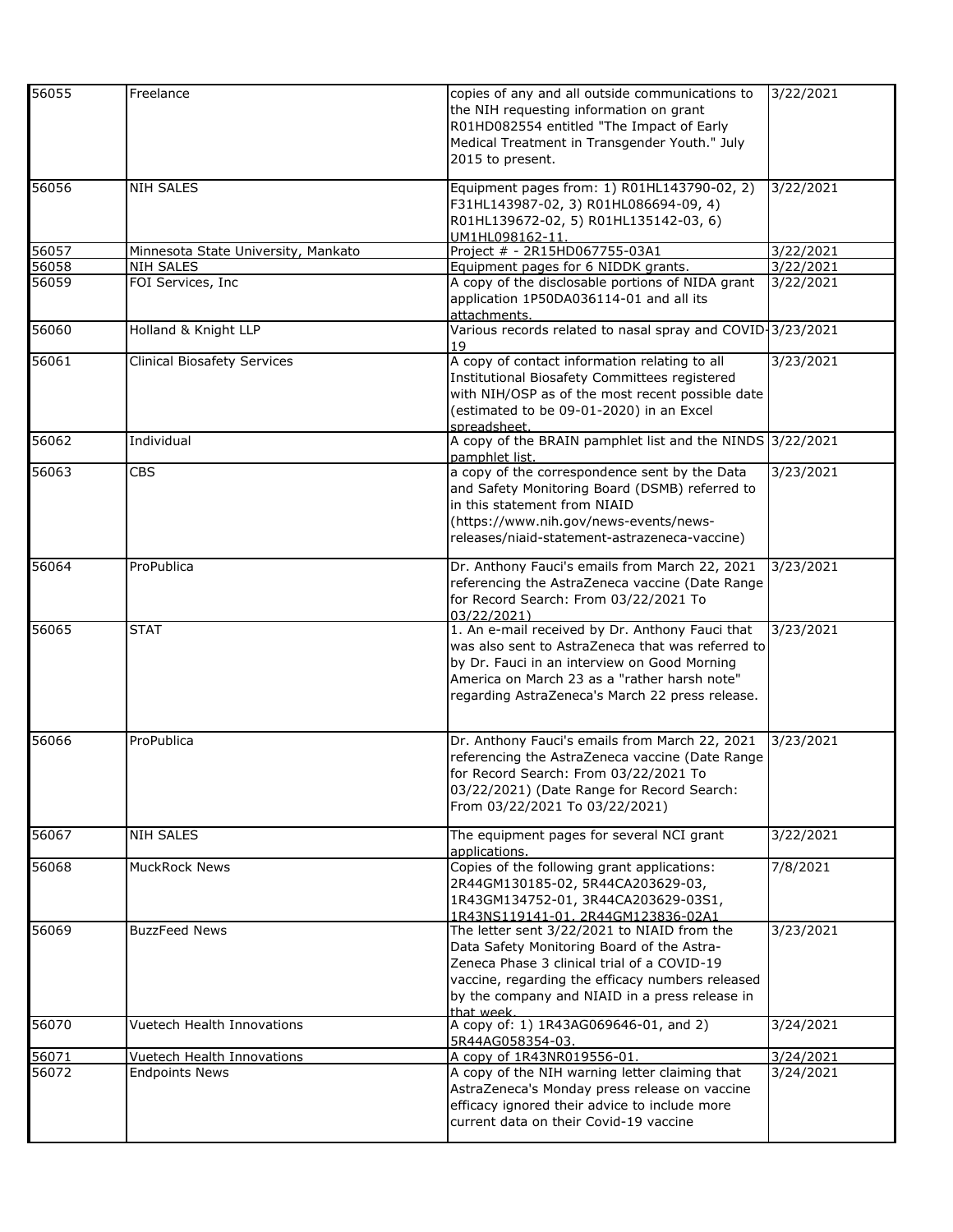| 56073             | Children's Health Defense                            | Records related to 1R01NS035624.                                                                                                                                                                                             | 3/24/2021              |
|-------------------|------------------------------------------------------|------------------------------------------------------------------------------------------------------------------------------------------------------------------------------------------------------------------------------|------------------------|
| $\frac{1}{56074}$ | FOIA Support Services (FSS)                          | Records related to HHSN316201200050W Task<br>Order HHSN27600003.                                                                                                                                                             | $3/24/20\overline{21}$ |
| 56075             | <b>Brown University</b>                              | Records related to COVID-19 DSMB.                                                                                                                                                                                            | 3/25/2021              |
| 56076             | FORTUNE MAGAZINE                                     | Names of COVID-19 DMSB members.                                                                                                                                                                                              | 3/25/2021              |
| 56077             | US Right to Know                                     | Emails to and from 2 named RML/DIR/NIAID<br>employees.                                                                                                                                                                       | 3/25/2021              |
| 56079             | US Right to Know                                     | All funded grant and contract documents with<br>federal agencies for bat pathogen                                                                                                                                            | 4/12/2021              |
| 56080             | <b>WRDW News 12</b>                                  | all public records generated from January 1,                                                                                                                                                                                 | 3/26/2021              |
|                   |                                                      | 2020 to the present (March 26, 2021) associated                                                                                                                                                                              |                        |
|                   |                                                      | with animal research at Augusta University.                                                                                                                                                                                  |                        |
| 56081             | Rutgers                                              | A copy of the NHLBI grant 1R03HL154272-01.                                                                                                                                                                                   | 3/26/2021              |
| 56082             | Rutgers                                              | A copy of the NIMHD grant 5R03MD013509-02.                                                                                                                                                                                   | 3/29/2021              |
| 56083             | Rutgers                                              | 5R03CA227044-02                                                                                                                                                                                                              | 3/29/2021              |
| 56084             | Rutgers                                              | Grant application R03HD094601-01A1.                                                                                                                                                                                          | 3/26/2021              |
| 56085             | Rutgers                                              | A copy of NIA grant application 1R21AG069801-<br>01.                                                                                                                                                                         | 3/26/2021              |
| 56086             | Rutgers                                              | A copy of the NINR grant 1R21NR019188-01A1.                                                                                                                                                                                  | 3/26/2021              |
| 56087             | Rutgers                                              | A copy of grant application 1R21CA219317-01A1                                                                                                                                                                                | 3/26/2021              |
| 56088             | <b>UCLA</b>                                          | A copy of the grant application for Project<br>Number 1U34DK112661-01.                                                                                                                                                       | 3/26/2021              |
| 56089             | White Coat Waste Project                             | Emails between Drs. Fauci and former CDC<br>Director Dr. Redfield.                                                                                                                                                           | 3/26/2021              |
| 56090             | Prosight                                             | A copy of 3R44AG060878-02S1.                                                                                                                                                                                                 | 3/29/2021              |
| 56091             | Bellwether Medical Writing, Ltd.                     | Records related to two NCI grants.                                                                                                                                                                                           | 3/29/2021              |
| 56092             | Bellwether Medical Writing, Ltd.                     | Copies of the applications for three grants<br>awarded by NCI.                                                                                                                                                               | 3/29/2021              |
| 56093             | Bellwether Medical Writing, Ltd.                     | A copy of: 1) 1R21GM140390-01, 2)<br>1R21GM140382-01, and 3) 1R21GM138808-01.                                                                                                                                                | 3/29/2021              |
| 56094             | People for the Ethical Treatment of Animals          | All correspondence between OLAW and 11<br>institutions for the period of 1/1/2019 to<br>3/28/2021                                                                                                                            | 3/29/2021              |
| 56095             | Promega                                              | The FOIA data for FY20.                                                                                                                                                                                                      | 4/1/2021               |
| 56096             | Arent Fox                                            | request a list of "Accountable Property" (i.e.,<br>property with an acquisition value of \$5,000 or<br>more, or flagged as a sensitive item)                                                                                 | 3/29/2021              |
| 56097             | FactCheck.org                                        | Request for Dr. Fauci's most recent 278.                                                                                                                                                                                     | 3/29/2021              |
| 56098             | Scientists Center for Animal Welfare                 | mailing list that has the complete NIH Assured<br>Institution's Institutional Officials, IACUC Chairs<br>and Veterinarians (Veterinarians if listed in the<br>information) to include complete mailing address<br>and email. | 3/30/2021              |
| 56099             | AUS Consultants, Inc.                                | Copy of Exhibit 4.51 form 20-F filed by ACAMBIS<br>PLC on 06/30/2005 (Referral from SEC).                                                                                                                                    | 3/29/2021              |
| 56100             | Drinker & Biddle & Reath, LLC                        | Info about 1U01NS086659-01, R01N5078337,<br>and R56N5078337.                                                                                                                                                                 | 3/30/2021              |
| 56101             | Korea Advance Institute of Science and<br>Technology | Proposals and project reports for multiple NIMH-<br>funded grants. Amended to only 3 grants (all<br>years).                                                                                                                  | 3/31/2021              |
| 56102             | Jacobs                                               | Records relating to contract #75N91019D00024.                                                                                                                                                                                | 3/29/2021              |
| 56103             | <b>Sidley Austin LLP</b>                             | Records related to 5R01AR067387.                                                                                                                                                                                             | 3/31/2021              |
| 56105             | primarynewssource                                    | Documents reflecting decision to pursue COVID<br>vaccine on Jan 10, 2020 (Date Range for Record<br>Search: From 01/04/2020 To 01/31/2020)                                                                                    | 3/31/2021              |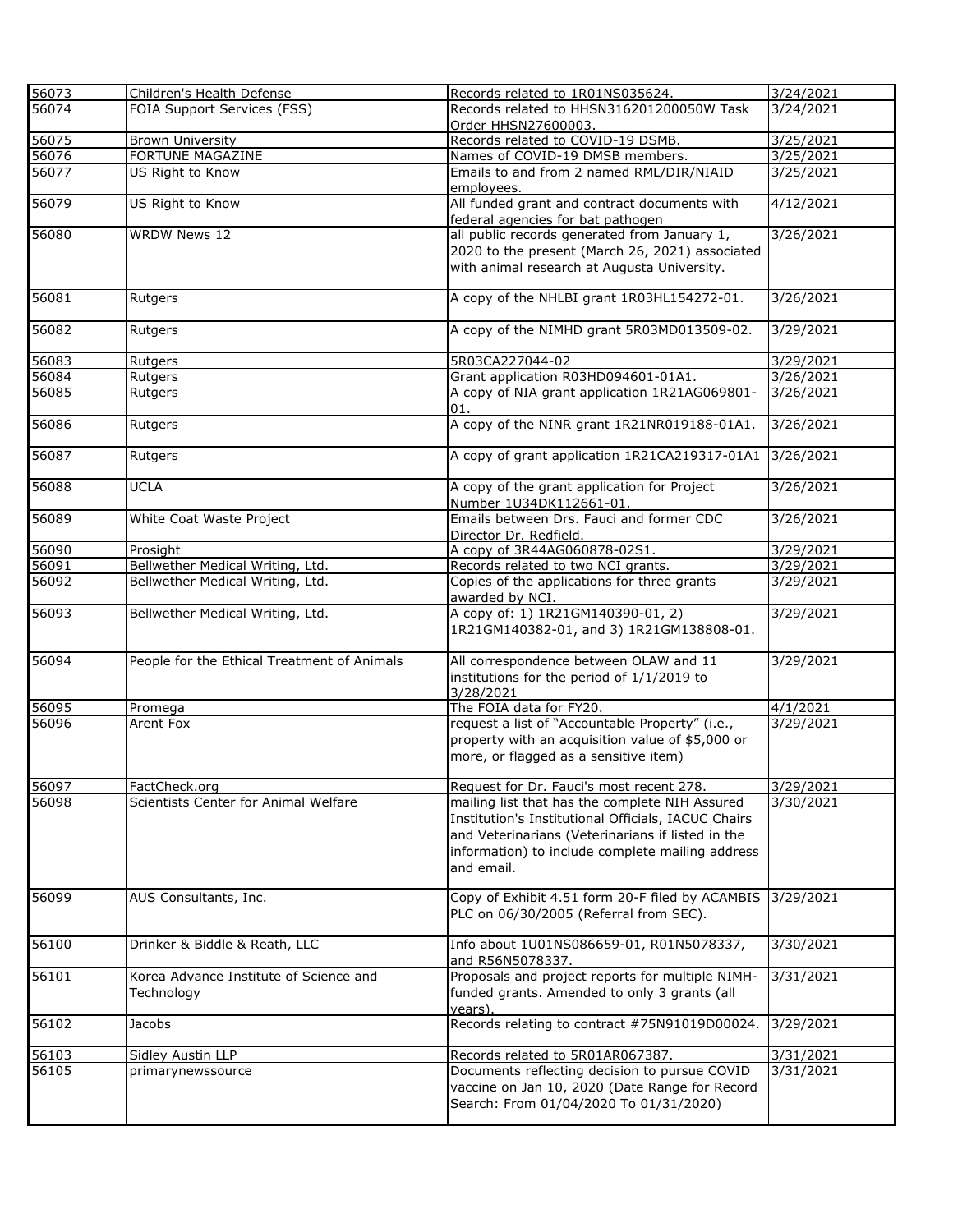| 56106 | Harper's Magazine                 | Documents related to agreements with Moderna.                                                                                                                                                                                             | 3/31/2021          |
|-------|-----------------------------------|-------------------------------------------------------------------------------------------------------------------------------------------------------------------------------------------------------------------------------------------|--------------------|
| 56107 | Browne, Jason                     | All emals to and from Dr. Fauci.                                                                                                                                                                                                          | 4/9/2021           |
| 56108 | <b>NIH SALES</b>                  | Equipment pages for grants R01HD085227,<br>P50HD096723 and K01HD091283.                                                                                                                                                                   | 4/1/2021           |
| 56109 | Siri & Glimstad LLP               | All documents regarding mRNA-1273.351<br>(including, but not limited to, all safety,<br>immunogenicity, and efficacy data from the<br>Phase I clinical trial conducted by the National<br>Institute of Allergy and Infectious Diseases).1 | 4/1/2021           |
| 56110 | <b>Affinity Biosensors</b>        | Documents related to NIAID grant<br>1R01AI116993-01                                                                                                                                                                                       | 4/1/2021           |
| 56111 | <b>NIH SALES</b>                  | Equipment pages from multiple (5) grants.                                                                                                                                                                                                 | 4/2/2021           |
| 56112 | Rise for Animals [formerly NEAVS] | All correspondence between OLAW and 8<br>institutions as well as their most recent PHS<br>Assurance (sec. 8 10 & semi annual report), Site<br>Visit, and Annual Report                                                                    | 4/2/2021           |
| 56113 | Under the Scope                   | Requester asked for "everything" for a 12 year<br>period.                                                                                                                                                                                 | 4/9/2021           |
| 56114 | Under the Scope                   | Everything                                                                                                                                                                                                                                | 4/2/2021           |
| 56115 | Rise for Animals [formerly NEAVS] | 3 pages referred from USDA                                                                                                                                                                                                                | 3/4/2021           |
| 56116 | Rise for Animals [formerly NEAVS] | 47 pages referred from USDA APHIS                                                                                                                                                                                                         | 3/1/2021           |
| 56117 | Campbell Conroy & O'Neil, P.C.    | The original funding application for the Health<br>Outcomes and Measures of the Environment<br>(HOME) Study.                                                                                                                              | 4/2/2021           |
| 56118 | <b>NIH SALES</b>                  | Equipment pages for 6 grants.                                                                                                                                                                                                             | 4/2/2021           |
| 56119 | Stop Animal Exploitation NOW!     | All correspondence between OLAW and CA<br>institutions for the period of 4/2/2021 to<br>4/5/2021                                                                                                                                          | $\frac{4}{5}/2021$ |
| 56120 | Stop Animal Exploitation NOW!     | All correspondence between OLAW and CO<br>institutions for the period of 12/31/2020 to<br>3/31/2021                                                                                                                                       | 4/5/2021           |
| 56121 | Stop Animal Exploitation NOW!     | All correspondence between OLAW and AZ<br>institutions for the period of 12/31/2020 to<br>3/31/2021                                                                                                                                       | 4/5/2021           |
| 56122 | Stop Animal Exploitation NOW!     | All correspondence between OLAW and NM<br>institutions for the period of 12/31/2020 to<br>3/31/2021                                                                                                                                       | 4/5/2021           |
| 56123 | Stop Animal Exploitation NOW!     | All correspondence between OLAW and NV<br>institutions for the period of 12/31/2020 to<br>3/31/2021                                                                                                                                       | 4/5/2021           |
| 56124 | Stop Animal Exploitation NOW!     | All correspondence between OLAW and UT<br>institutions for the period of 12/31/2020 to<br>3/31/2021                                                                                                                                       | 4/5/2021           |
| 56125 | Stop Animal Exploitation NOW!     | All correspondence between OLAW and HI<br>institutions for the period of 12/31/2020 to<br>3/31/2021                                                                                                                                       | 4/5/2021           |
| 56126 | Americans for Medical Progress    | Copy of all FOIA Requests regarding OLAW<br>records for the Month of March 2021.                                                                                                                                                          | 4/5/2021           |
| 56127 | Individual                        | Records of statements made regarding the<br>granting of Cancer Research, with regard to<br>dangers of corporate crime, and the informing of<br>Scientists of the dangers.                                                                 | 3/26/2021          |
| 56128 | Siri & Glimstad                   | Email communication to/from Wen-Ying Sylvia<br>Chou regarding "vaccine" and/or "immunization"                                                                                                                                             | 4/19/2021          |
| 56129 | <b>NIH SALES</b>                  | request Equipment pages for attached $#3$ & $#4$<br>NIHLBI grants/grantees                                                                                                                                                                | 4/6/2021           |
| 56130 | Dorman, Bell & Kramer, LLP        | Pursuant to the Freedom of Information Act, 5<br>U.S.C. § 552 et seq., I write to request a copy of<br>information for all full time employees.                                                                                           | 4/6/2021           |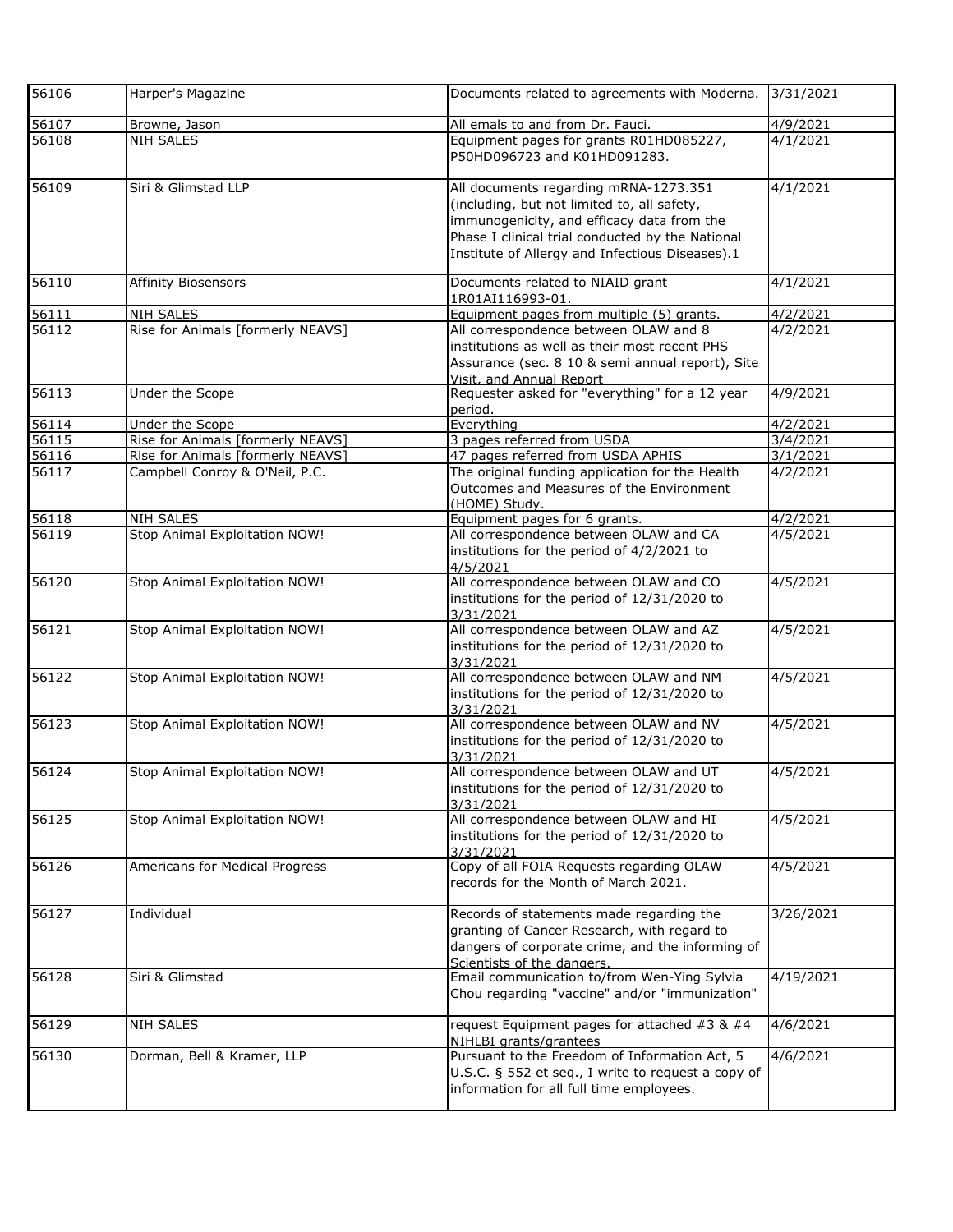| 56131              | Bellwether Medical Writing, Ltd.                      | A copy of the following NIAMS grant applications: 4/7/2021<br>1) 1DP2AR079173-01, 2) 1R01AR075412-01,<br>and 3) 1DP2AR075321-01.                                                                                                         |                    |
|--------------------|-------------------------------------------------------|------------------------------------------------------------------------------------------------------------------------------------------------------------------------------------------------------------------------------------------|--------------------|
| 56132              | Liberty Technologies LLC                              | Requesting information on existing contract #<br>75N97018C00004                                                                                                                                                                          | 4/7/2021           |
| 56133              | FOIA Group, Inc.                                      | A copy of grant 3R44AG060878-02S1.                                                                                                                                                                                                       | 4/7/2021           |
| 56134              | Scopia                                                | 2 page referral from CDC containing an email<br>from Dr. Fauci.                                                                                                                                                                          | 4/7/2021           |
| 56135              | Individual                                            | Dr. Fauci's financials.                                                                                                                                                                                                                  | 4/7/2021           |
| 56136<br>56137     | UTHealth                                              | Copy of R01MH123165.                                                                                                                                                                                                                     | 4/16/2021          |
|                    | University of Pennsylvania                            | Records from research consortium related to<br>PCORI grants.                                                                                                                                                                             | 4/21/2021          |
| 56138              | Rise for Animals                                      | 73 pages referred from USDA APHIS                                                                                                                                                                                                        | 2/8/2021           |
| 56139              | Rise for Animals                                      | 64 pages referred from the USDA APHIS                                                                                                                                                                                                    | 2/10/2021          |
| 56140              | Individual                                            | 14 pages referred from USDA APHIS                                                                                                                                                                                                        | 2/18/2021          |
| 56141              | <b>BD</b>                                             | Influenza vaccine information.                                                                                                                                                                                                           | 4/19/2021          |
| 56142              | FOI Services, Inc                                     | Communications between the FDA and several<br>CDC employees. Twenty-four pages of records<br>were referred from CDC to NCI for direct<br>response.                                                                                       | 4/9/2021           |
| 56143              | Arrive LLC                                            | A copy of the following NIA grant applications<br>and progress reports: 1) 1R44AG053131-01, 2)<br>4R44AG053131-02, 3) 5R44AG053131-03, and<br>4) 5R44AG053131-04.                                                                        | 4/9/2021           |
| $\overline{56144}$ | People for the Ethical Treatment of Animals<br>(PETA) | A copy of the most recently funded complete<br>grant application for project number<br>R21NS121504.                                                                                                                                      | 4/9/2021           |
| 56145              | Individual                                            | 12 page referral from CDC.                                                                                                                                                                                                               | 4/9/2021           |
| 56146              | Individual                                            | Letter from Gretchen Wood to Dr. Collins.                                                                                                                                                                                                | 4/9/2021           |
| 56147              | PreDxion Bio, Inc.                                    | Copy of grant application U01AA029324-01.                                                                                                                                                                                                | 4/12/2021          |
| 56148              | University of Houston - Houston, TX                   | The project number is 5R03CA227331-02. The<br>title of the study is "Economic evaluation of<br>strategies to address the significant cervical<br>cancer burden in Malawi".                                                               | 4/12/2021          |
| 56149              | University of Houston - Houston, TX                   | A copy of: 1) 2P30DA040500-06A1, 2)<br>5R01DA047994-02, 3) 7K01DA043421-05, 4)<br>5R01DA046721-03, and 5) 1R21DA047902-<br>01A1.                                                                                                         | 4/12/2021          |
|                    | University of Houston - Houston, TX                   | Seeking copy of F30MH122300.                                                                                                                                                                                                             | 4/16/2021          |
| 56150<br>56151     | University of Houston - Houston, TX                   | Copy of NIAID grant 3R01AI042006-24S1.                                                                                                                                                                                                   | 4/12/2021          |
| 56152              | University of Houston - Houston, TX                   | A copy of NHLBI grant application 1R01HL146625-4/12/2021<br>01, minus letters of support and biosketches.                                                                                                                                |                    |
| 56153              | University of Houston - Houston, TX                   | A copy of 5R01DA047994-02                                                                                                                                                                                                                | 4/12/2021          |
| 56154              | University of Houston - Houston, TX                   | A copy of 1R21DA047902-01A1.                                                                                                                                                                                                             | 4/12/2021          |
| 56155              | University of Houston - Houston, TX                   | A copy of 7K01DA043421-05                                                                                                                                                                                                                | 4/12/2021          |
| 56156              | University of Houston - Houston, TX                   | A copy of 5R01DA046721-03                                                                                                                                                                                                                | 4/12/2021          |
| 56157              | Xavier University of Louisiana                        | A copy of a grant awarded by NCI.                                                                                                                                                                                                        | 4/12/2021          |
| 56158              | NIH SALES                                             | we would like all Equipment Pages for all<br>grants/grantees for all US & foreign locations                                                                                                                                              | $\sqrt{4}/12/2021$ |
| 56159              | Daily Caller News Foundation                          | Records related to EcoHealth Alliance grant,<br>P3CO, and Potential Pandemic Pathogens                                                                                                                                                   | 4/12/2021          |
| 56160              | Holman Schiavone LLC                                  | Records relating to clinical trial NCT01355939<br>and Grant KM1CA156708                                                                                                                                                                  | 4/12/2021          |
| 56161              | University of Texas Southwestern                      | need the number of applications (all that applied,<br>regardless of funding status) per specialty listed<br>(general surgery, neurosurgery, urology,<br>obstetrics and gynecology, plastic surgery, and<br>orthopedic surgery) by gender | 4/14/2021          |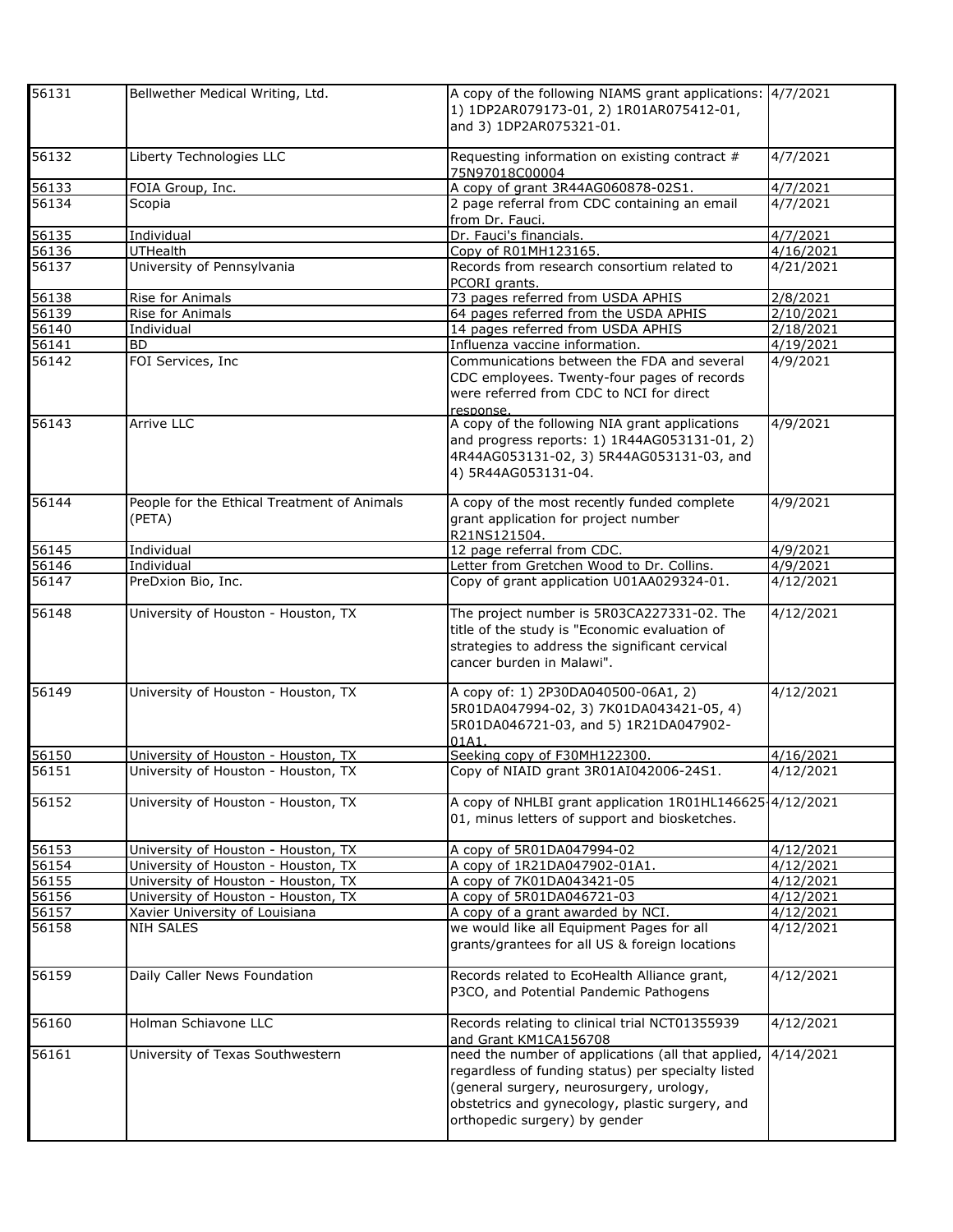| 56162          | Stop Animal Exploitation NOW!                                 | All correspondence between OLAW and NY<br>institutions for the period of 1/15/2021 to<br>4/15/2021                                                                                                                                                           | 4/13/2021              |
|----------------|---------------------------------------------------------------|--------------------------------------------------------------------------------------------------------------------------------------------------------------------------------------------------------------------------------------------------------------|------------------------|
| 56163          | Stop Animal Exploitation NOW!                                 | All correspondence between OLAW and MA<br>institutions for the period of 1/15/2021 to<br>4/15/2021                                                                                                                                                           | 4/13/2021              |
| 56164          | Stop Animal Exploitation NOW!                                 | All correspondence between OLAW and PA<br>institutions for the period of 1/15/2021 to<br>4/15/2021                                                                                                                                                           | 4/13/2021              |
| 56165          | Stop Animal Exploitation NOW!                                 | All correspondence between OLAW and OH<br>institutions for the period of 1/15/2021 to<br>4/15/2021                                                                                                                                                           | 4/13/2021              |
| 56166          | Stop Animal Exploitation NOW!                                 | All correspondence between OLAW and NJ<br>institutions for the period of 1/15/2021 to<br>4/15/2021                                                                                                                                                           | 4/13/2021              |
| 56167          | Stop Animal Exploitation NOW!                                 | All correspondence between OLAW and MI<br>institutions for the period of 1/15/2021 to<br>4/15/2021                                                                                                                                                           | 4/13/2021              |
| 56168          | Stop Animal Exploitation NOW!                                 | All correspondence between OLAW and IN<br>institutions for the period of 1/15/2021 to<br>4/15/2021                                                                                                                                                           | 4/13/2021              |
| 56169          | Stop Animal Exploitation NOW!                                 | All correspondence between OLAW and CT<br>institutions for the period of 1/15/2021 to<br>4/15/2021                                                                                                                                                           | 4/13/2021              |
| 56170          | Stop Animal Exploitation NOW!                                 | All correspondence between OLAW and ME<br>institutions for the period of 1/15/2021 to<br>4/15/2021                                                                                                                                                           | 4/13/2021              |
| 56171          | Stop Animal Exploitation NOW!                                 | All correspondence between OLAW and RI<br>institutions for the period of 1/15/2021 to<br>4/15/2021                                                                                                                                                           | 4/13/2021              |
| 56172          | Stop Animal Exploitation NOW!                                 | All correspondence between OLAW and NH<br>institutions for the period of 1/15/2021 to<br>4/15/2021                                                                                                                                                           | 4/13/2021              |
| 56173          | Stop Animal Exploitation NOW!                                 | All correspondence between OLAW and VT<br>institutions for the period of 4/12/2021 to<br>4/13/2021                                                                                                                                                           | 4/13/2021              |
| 56174          | Stop Animal Exploitation NOW!                                 | All correspondence between OLAW and DE<br>institutions for the period of 1/15/2021 to<br>4/15/2021                                                                                                                                                           | 4/13/2021              |
| 56175          | Lawyers' Committee for Civil Rights Under Law                 | Seeking information about ads on Facebook<br>related to COVID-19.                                                                                                                                                                                            | 4/13/2021              |
| 56176          | <b>FOIA Professional Services</b>                             | A copy of: 1) 1R01HL155149-01, and 2)<br>1R01HL148248-01.                                                                                                                                                                                                    | $\sqrt{4}/13/2021$     |
| 56177<br>56178 | <b>FOIA Professional Services</b><br>Johns Hopkins University | A copy of 1R01HL148248-01.<br>Records about an initiative announced in 1992.                                                                                                                                                                                 | 4/13/2021<br>4/14/2021 |
| 56179          | ProPublica                                                    | Copies of all email communications sent or<br>received by Anne Schuchat, Principal Deputy<br>Director of CDC, between January 1, 2020 and<br>January 31, 2020 containing any of the following<br>terms: China, Chinese, Wuhan, Hubei                         | 4/12/2021              |
| 56180          | Gou Consulting                                                | full-text grants for the following 1 grant:<br>R21DC018389                                                                                                                                                                                                   | 4/14/2021              |
| 56181          | PanzaMaurer                                                   | Correspondence with NIH and PI for DE018774<br>and DE015573, as well as other correspondence<br>with Dr. Murrav.                                                                                                                                             | 4/14/2021              |
| 56182          | Stop Lying in Politics.org                                    | Earliest recorded information on Covid-19 being<br>more lethal/dangerous/damaging than a normal<br>flu/Seasonal flu.                                                                                                                                         | 4/14/2021              |
| 56183          | Judicial Watch                                                | Any and all records of communication between<br>Dr. Anthony Fauci and any other individual or<br>entity regarding, concerning, or related to the<br>U.S. Government's recommended pause in the<br>use of the Johnson and Johnson COVID-19<br><i>r</i> accine | 4/14/2021              |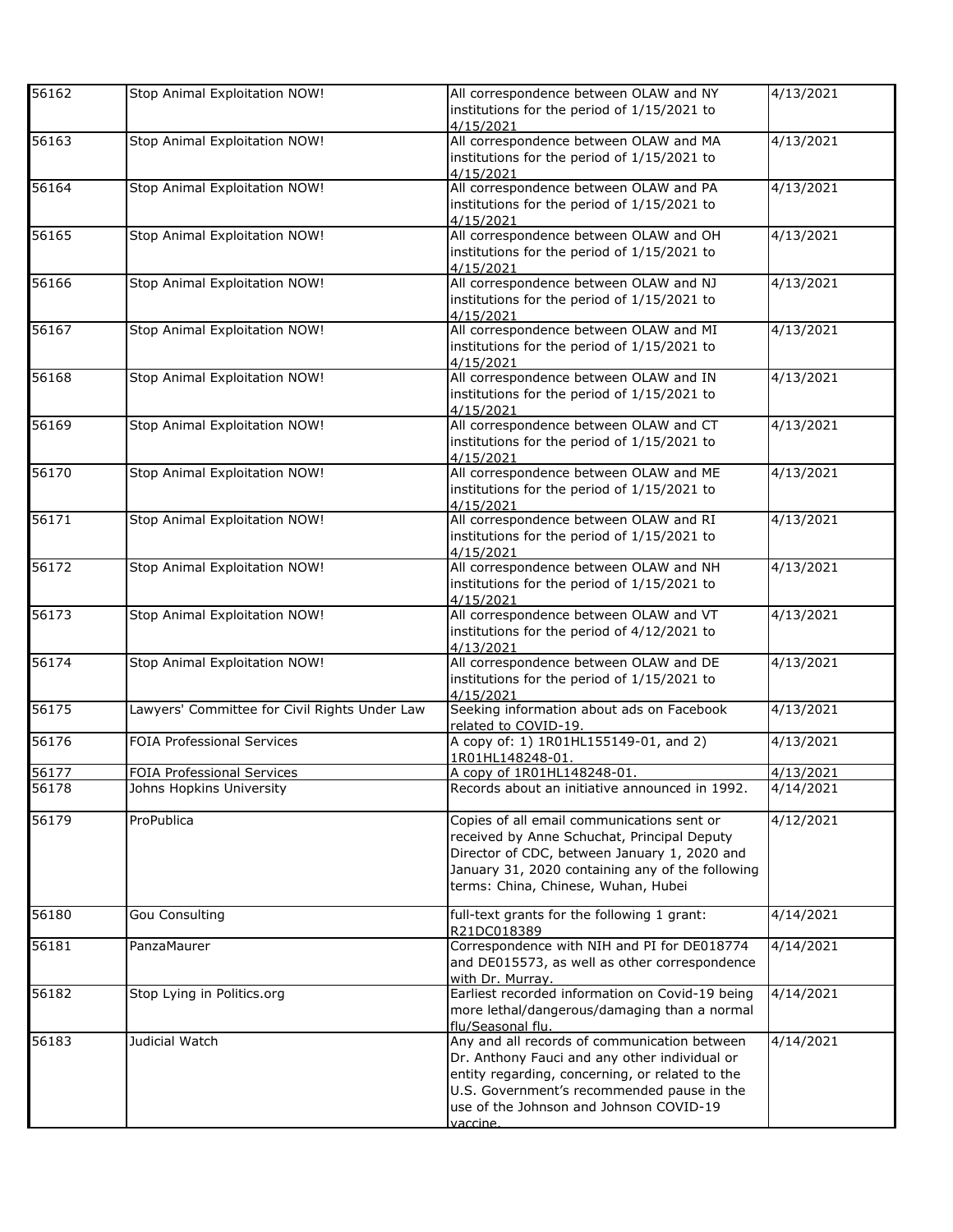| 56184 | Rise for Animals [formerly NEAVS]    | A copy of grant 1R21TR003191-01 (including all<br>appendices, annexes, and attachments).                                                                                                                                                                                       | 4/15/2021 |
|-------|--------------------------------------|--------------------------------------------------------------------------------------------------------------------------------------------------------------------------------------------------------------------------------------------------------------------------------|-----------|
| 56185 | Rise for Animals [formerly NEAVS]    | Copy of NIAID grant 1U19AI142785-01<br>SUBPROJECT 8189.                                                                                                                                                                                                                        | 4/15/2021 |
| 56186 | Rise for Animals [formerly NEAVS]    | A copy of grant 5R01HG010168-01 including the<br>notice of award (including all appendices,<br>annexes, and attachments).                                                                                                                                                      | 4/15/2021 |
| 56187 | University of California Los Angeles | Copies of project numbers: 1K99CA248720-01A1 4/15/2021<br>and 1K99CA246058-01                                                                                                                                                                                                  |           |
| 56188 | University of California Los Angeles | A copy of grant 1K99AG070274-01.                                                                                                                                                                                                                                               | 4/15/2021 |
| 56189 | University of California Los Angeles | Requested the full proposal of funded project<br>1K99MH122663-01A1.                                                                                                                                                                                                            | 4/15/2021 |
| 56190 | University of California Los Angeles | Full proposal for 5K99HD101657.                                                                                                                                                                                                                                                | 4/15/2021 |
| 56191 | <b>NIH SALES</b>                     | Equipment pages for K01HD091283 and<br>P01HD078233.                                                                                                                                                                                                                            | 4/15/2021 |
| 56192 | Individual                           | Copy of the security camera recording of that<br>moment.                                                                                                                                                                                                                       | 4/6/2021  |
| 56193 | White Coat Waste Project             | Various records and communications related to<br>NIAID grant 2R01AI110964 awarded to<br>EcoHealth Alliance.                                                                                                                                                                    | 4/16/2021 |
| 56194 | White Coat Waste Project             | EcoHealth Alliance records                                                                                                                                                                                                                                                     | 4/21/2021 |
| 56195 | Owl Health Works LLC                 | Copies of numerous documents identifying grant<br>proposals more or less likely to be funded.                                                                                                                                                                                  | 4/19/2021 |
| 56196 | Penn State College of Medicine       | Copies of Applications, Progress Reports, and<br>Final Report for R43/44 4 NS043830 and R44<br>MH073359 (same project) (Date Range for<br>Record Search: From 01/01/2001 To<br>12/31/2006)                                                                                     | 4/22/2021 |
| 56197 | Republican National Committee        | "Schedules or records reflecting Dr. Anthony<br>Fauci's activities between 1/20/21 to present,<br>including any schedules arranged, noted, or<br>otherwise recorded or created by Dr. Anthony<br>Fauci, or by any other person, computer<br>program, or entity." (Date Range f | 4/19/2021 |
| 56198 | Republican National Committee        | "Any Communication between Dr. Anthony Fauci<br>and Ron Klain between 1/20/21 to present<br>containing any of the following terms: "Talking<br>Points" "Messaging" "surrogate" "Tv Hit" and<br>"appearance" (Date Range for Record Search:<br>From 04/19/2021 To 04/19/2021)   | 4/19/2021 |
| 56199 | Republican National Committee        | "Any Communication between Dr. Anthony Fauci<br>and Anita Dunn between 1/20/21 to present<br>containing any of the following terms: "Talking<br>Points" "Messaging" "surrogate" "Tv Hit" and<br>"appearance" (Date Range for Record Search:<br>From 04/19/2021 To 04/19/2021)  | 4/19/2021 |
| 56200 | Republican National Committee        | "Any Communication between Dr. Anthony Fauci<br>and Kate Bedingfield between 1/20/21 to present<br>containing any of the following terms: "Talking<br>Points" "Messaging" "surrogate" "Tv Hit" and<br>"appearance" (Date Range for Record Search:<br>From 04/19/2021 To 04/19/ | 4/19/2021 |
| 56201 | Republican National Committee        | "Any Communication between Dr. Anthony Fauci<br>and Jennifer O'Malley Dillon between 1/20/21 to<br>present containing any of the following terms:<br>"Talking Points" "Messaging" "surrogate" "Tv Hit"<br>and "appearance" (Date Range for Record<br>Search: From 04/19/2021   | 4/19/2021 |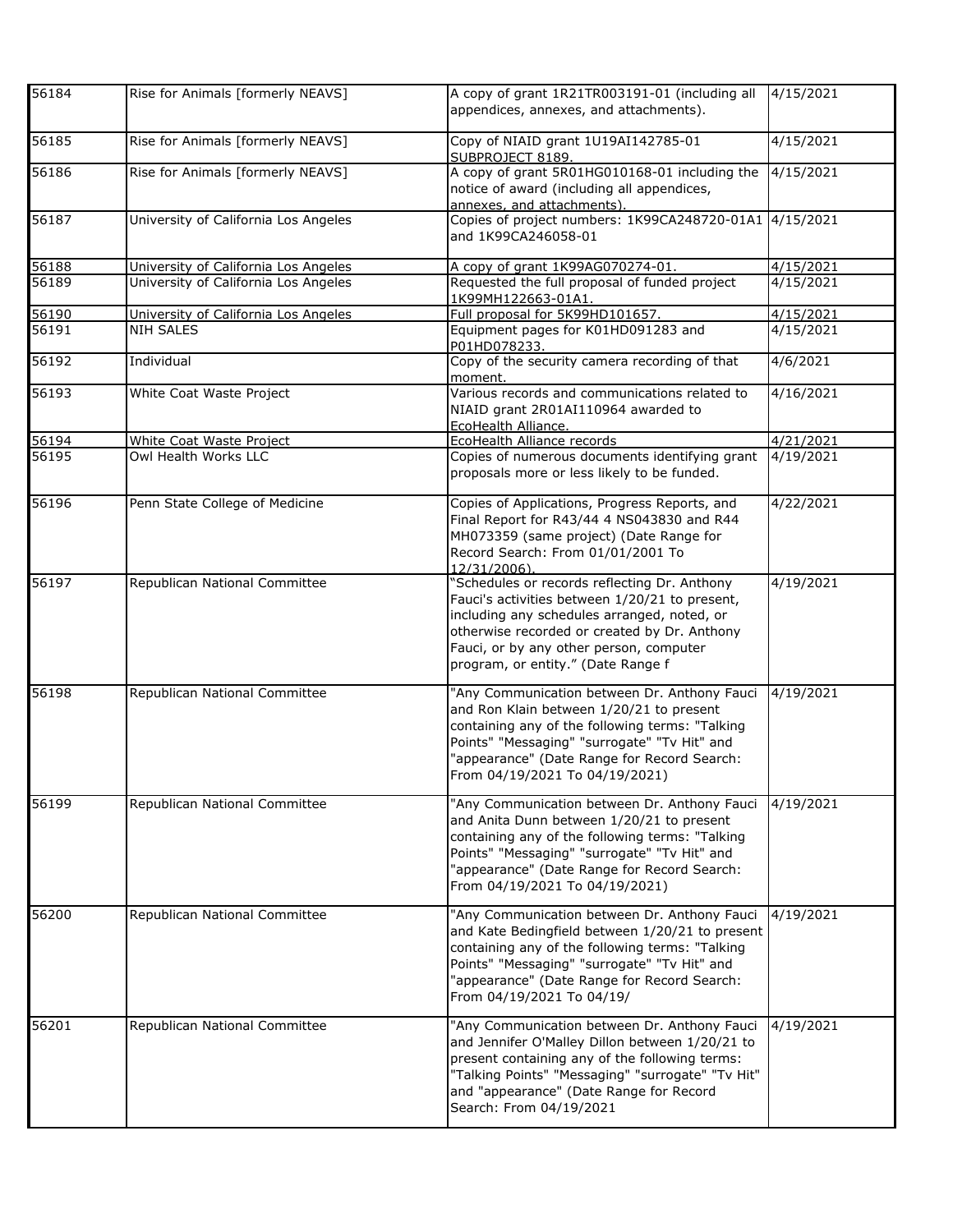| 56202 | Republican National Committee       | "Any Communication between Dr. Anthony Fauci                | 4/19/2021           |
|-------|-------------------------------------|-------------------------------------------------------------|---------------------|
|       |                                     | and Susan Rice between 1/20/21 to present                   |                     |
|       |                                     | containing any of the following terms: "Talking             |                     |
|       |                                     |                                                             |                     |
|       |                                     | Points" "Messaging" "surrogate" "Tv Hit" and                |                     |
|       |                                     | "appearance" (Date Range for Record Search:                 |                     |
|       |                                     | From 04/19/2021 To 04/19/2021)                              |                     |
|       |                                     |                                                             |                     |
| 56204 | <b>NAFV</b>                         | Names and phone numbers of all NIH                          | 4/16/2021           |
|       |                                     | veterinarians.                                              |                     |
| 56205 | <b>Business Owner</b>               | a copy of my birth certificate, or if necessary I           | 4/20/2021           |
|       |                                     | would like to file a FOIA requesting a copy of my           |                     |
|       |                                     |                                                             |                     |
|       |                                     | birth certificate and my SSN number.                        |                     |
| 56206 | FOIA Group, Inc.                    |                                                             | 4/20/2021           |
|       |                                     | (1) Task order title page (1st page only) and (2)           |                     |
|       |                                     | the Task Order's CURRENT Statement of                       |                     |
|       |                                     | Work/Performance Work Statement (SOW/PWS)                   |                     |
|       |                                     | for HHSN316201200028W Order                                 |                     |
|       |                                     | HHSN27600001.                                               |                     |
|       |                                     |                                                             |                     |
| 56207 | Knowledge Ecology International     | NIH OD staff correspondence with five                       | 4/20/2021           |
|       |                                     | individuals.                                                |                     |
|       |                                     | (NIDCD) for any and all purchasing records from             |                     |
| 56208 | <b>SmartProcure</b>                 |                                                             | 5/5/2021            |
|       |                                     | Mar 26, 2020 12:00 AM to current.                           |                     |
|       |                                     |                                                             |                     |
| 56210 | FZata                               | Grant U01HD083493-01                                        | 4/21/2021           |
| 56211 | UC San Diego Health                 | Clinical trial enrollment data from 2000 through            | 4/21/2021           |
|       |                                     | 2020.                                                       |                     |
| 56212 | US Right to Know                    | A copy of all email correspondence to or from Dr. 4/21/2021 |                     |
|       |                                     | Lauer-- including attachments, CC and BCC --                |                     |
|       |                                     | and several email addresses.                                |                     |
|       |                                     |                                                             |                     |
| 56213 | <b>UMBC</b>                         | A copy of 5R01EB025241-02.                                  | $\frac{4}{21}/2021$ |
|       |                                     |                                                             |                     |
| 56214 | Just the News                       | Any and all emails between any employees of the 4/22/2021   |                     |
|       |                                     | National Institute of Allergy and Infectious                |                     |
|       |                                     | Disease and Peter Daszak. (Date Range for                   |                     |
|       |                                     | Record Search: From 01/01/2014 To                           |                     |
|       |                                     | 01/01/2021)                                                 |                     |
| 56215 | Just the News                       | Any and all emails between Anthony Fauci and                | 4/22/2021           |
|       |                                     | Peter Daszak. (Date Range for Record Search:                |                     |
|       |                                     |                                                             |                     |
|       |                                     | From 01/01/2014 To 01/01/2021)                              |                     |
|       |                                     |                                                             |                     |
| 56216 | Rise for Animals [formerly NEAVS]   | Documents that memorialize this guidance to                 | 4/22/2021           |
|       |                                     | requlated entities                                          |                     |
| 56217 | Society of Interventional Radiology | Statistical data for funded vs. unfunded grants             | 4/22/2021           |
|       |                                     | from FY 2005-2020                                           |                     |
| 56218 | FOIA Group, Inc.                    | (1) Task order title page (1st page only) and (2)           | 4/22/2021           |
|       |                                     | the Task Order's CURRENT Statement of                       |                     |
|       |                                     | Work/Performance Work Statement (SOW/PWS)                   |                     |
|       |                                     | for HHSN316201200037W Order                                 |                     |
|       |                                     |                                                             |                     |
|       |                                     | HHSN27100006.                                               |                     |
|       |                                     |                                                             |                     |
| 56219 | FOIA Group, Inc.                    | (1) Copy of the Task Order's title page (1st page           | 4/22/2021           |
|       |                                     | only) and (2) copy of the Task Order's CURRENT              |                     |
|       |                                     | Statement of Work/Performance Work Statement                |                     |
|       |                                     | (SOW/PWS) forHHSN316201200001W Task                         |                     |
|       |                                     | Order 75N97019F00065.                                       |                     |
|       |                                     |                                                             |                     |
| 56220 | Morris, Manning & Martin            | A complete copy of Task Order No.                           | 4/22/2021           |
|       |                                     | 75N91019F00129 (the "Task Order"), including                |                     |
|       |                                     |                                                             |                     |
|       |                                     | attachments, and all modifications and                      |                     |
|       |                                     | amendments thereto as awarded to Booz Allen                 |                     |
|       |                                     | Hamilton, Inc. under Contract No.                           |                     |
|       |                                     | 75N98019D00018. The Task Order is                           |                     |
|       |                                     | 75N98019D00018                                              |                     |
| 56221 | n/a                                 | Any communications between Governor Sununu                  | 4/23/2021           |
|       |                                     | and Dr. Fauci.                                              |                     |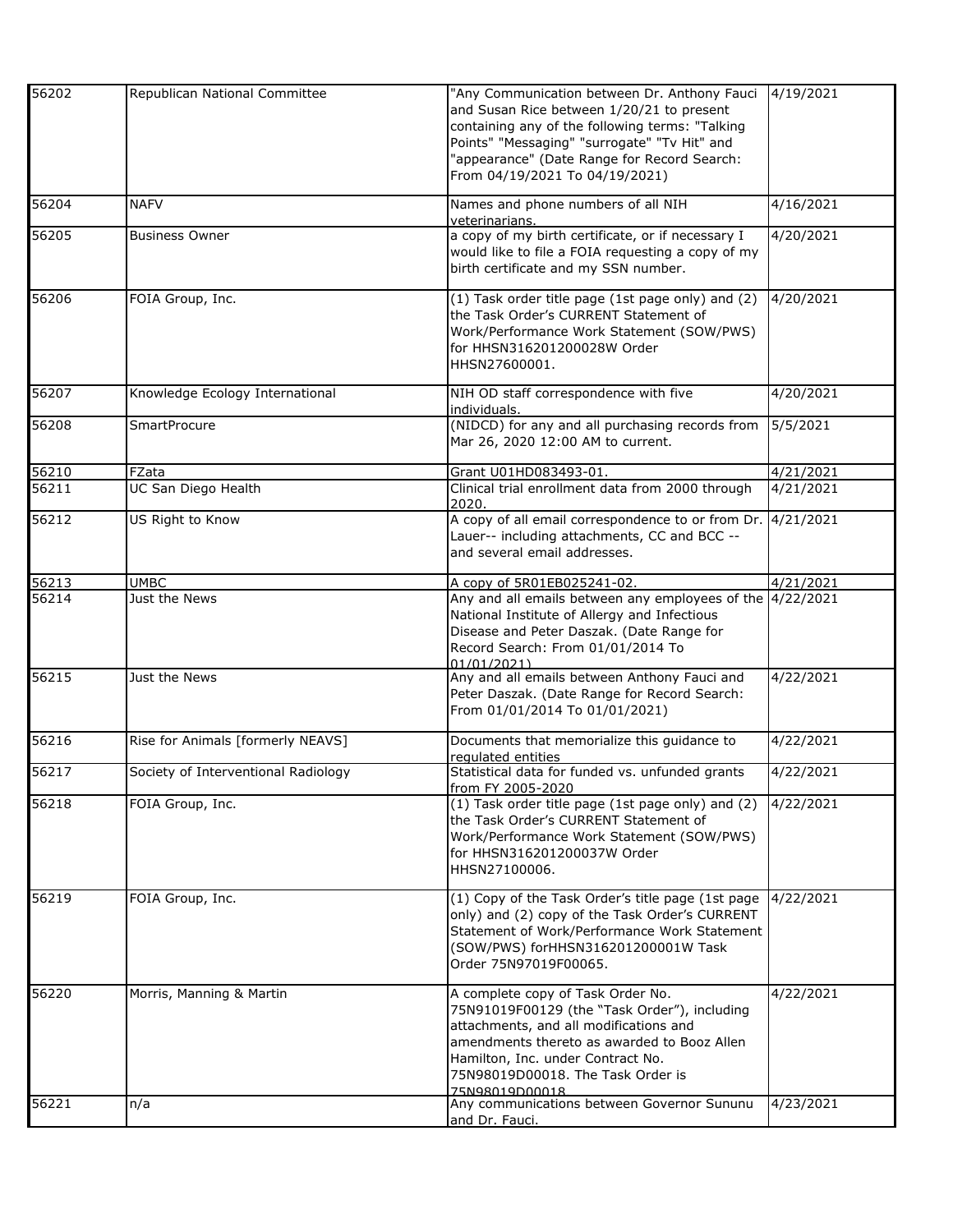| 56222 | Sectilis                                    | copies of the following agreements, based on the 4/19/2021<br>File No. 333-194606 - CF#30870 - Exhibit 10.13,<br>10.14, 10.15, and 10.16 to Form S-1 filed on<br>03/17/2014 by Globeimmune Inc Exhibit Title:<br>Patent License Agreement - Exclusive                          |                    |
|-------|---------------------------------------------|--------------------------------------------------------------------------------------------------------------------------------------------------------------------------------------------------------------------------------------------------------------------------------|--------------------|
| 56223 | Judicial Watch, Inc.                        | Educational materials, and policy records related<br>to rain water, ground water, and live water.                                                                                                                                                                              | 4/23/2021          |
| 56225 | <b>Sectilis</b>                             | copies of the following agreements, based on the<br>File No. 333-194606 - CF#30870 and FOIA Logs:<br>17-02085-E, 20-00722-E, 20-06204-E                                                                                                                                        | 4/15/2021          |
| 56226 | Daily Mail                                  | All reports of investigations into financial<br>disclosures by NIH staff that could have<br>contravened government guidelines since January<br>2020.                                                                                                                           | 4/23/2021          |
| 56227 | OD                                          | Information on race of summer interns                                                                                                                                                                                                                                          | 4/26/2021          |
| 56228 | Self                                        | a screenshot of all keywords that are blocked on<br>the National Institutes of Health (NIH) Facebook<br>page                                                                                                                                                                   | 4/26/2021          |
| 56229 | Self                                        | the list of keywords that are blocked on the<br>@nihgov Instagram account.                                                                                                                                                                                                     | 4/26/2021          |
| 56230 | Four Winds Biotherapeutics, Inc.            | A copy of 1R21NS072086-01                                                                                                                                                                                                                                                      | 4/26/2021          |
| 56231 | US Right to Know                            | Correspondence between NHLBI employees<br>regarding NSABB.                                                                                                                                                                                                                     | 4/26/2021          |
| 56232 | University of Houston - Houston, TX         | A copy of specific aims and research strategy<br>from 1R21AG068901.                                                                                                                                                                                                            | 4/26/2021          |
| 56233 | University of Houston - Houston, TX         | Copy of research plan from grant applications<br>R01AA022656-01A1 and R21AA020522-01.                                                                                                                                                                                          | 4/27/2021          |
| 56234 | University of Houston - Houston, TX         | A copy of specific aims and research strategy<br>from R01DA043631.                                                                                                                                                                                                             | 4/26/2021          |
| 56235 | Apple, Inc.                                 | GenBank submissions for MT394202,<br>SRR11119760, SRR11119761, and MN312671.                                                                                                                                                                                                   | $\sqrt{4}/26/2021$ |
| 56236 | Individual                                  | Documents from Dr. Fauci recommending<br>lockdowns.                                                                                                                                                                                                                            | 4/26/2021          |
| 56237 | Student and Columbia Journalism School      | Information about teen overdose.                                                                                                                                                                                                                                               | 4/26/2021          |
| 56238 | US Right to Know                            | CDC referral: Records from CDC and NIH<br>leadership to White House Covid response team                                                                                                                                                                                        | 4/22/2021          |
| 56239 | FOIA Support Services (FSS)                 | HHSN316201200013W Order 75N97019F00066                                                                                                                                                                                                                                         | 4/26/2021          |
| 56240 | The Chronicle of Higher Education           | Records of any compliance reviews, audits or<br>investigations of Jeffrey T. Parsons, former<br>director of the Center for HIV Educational Studies<br>& Training (CHEST) at the City University of New<br>York Hunter College, conducted or completed<br>from $5/1/18$ to now. | 4/26/2021          |
| 56241 | People for the Ethical Treatment of Animals | All correspondence between OLAW and 10<br>institutions for the period of 1/1/2019 to<br>4/19/2021                                                                                                                                                                              | 4/27/2021          |
| 56242 | CAES                                        | Information about genetics.                                                                                                                                                                                                                                                    | 5/5/2021           |
| 56243 | NIH SALES                                   | Equipment pages for: 1) R61HL141791-02, 2)<br>R00HL123638-05, 3) K01HL146980-01, 4)<br>R01HL105704-08, 5) R01HL134894-03, and 6)<br>K99HL136865-02.                                                                                                                            | 4/27/2021          |
| 56244 | University of Central Florida               | A copy of: 1) 1R01DE026742-01, and 2)<br>1I01HX002037-01A1                                                                                                                                                                                                                     | 4/27/2021          |
| 56245 | None                                        | NIH Project Document "Gain of Function"<br>1R01AI110964.                                                                                                                                                                                                                       | 4/28/2021          |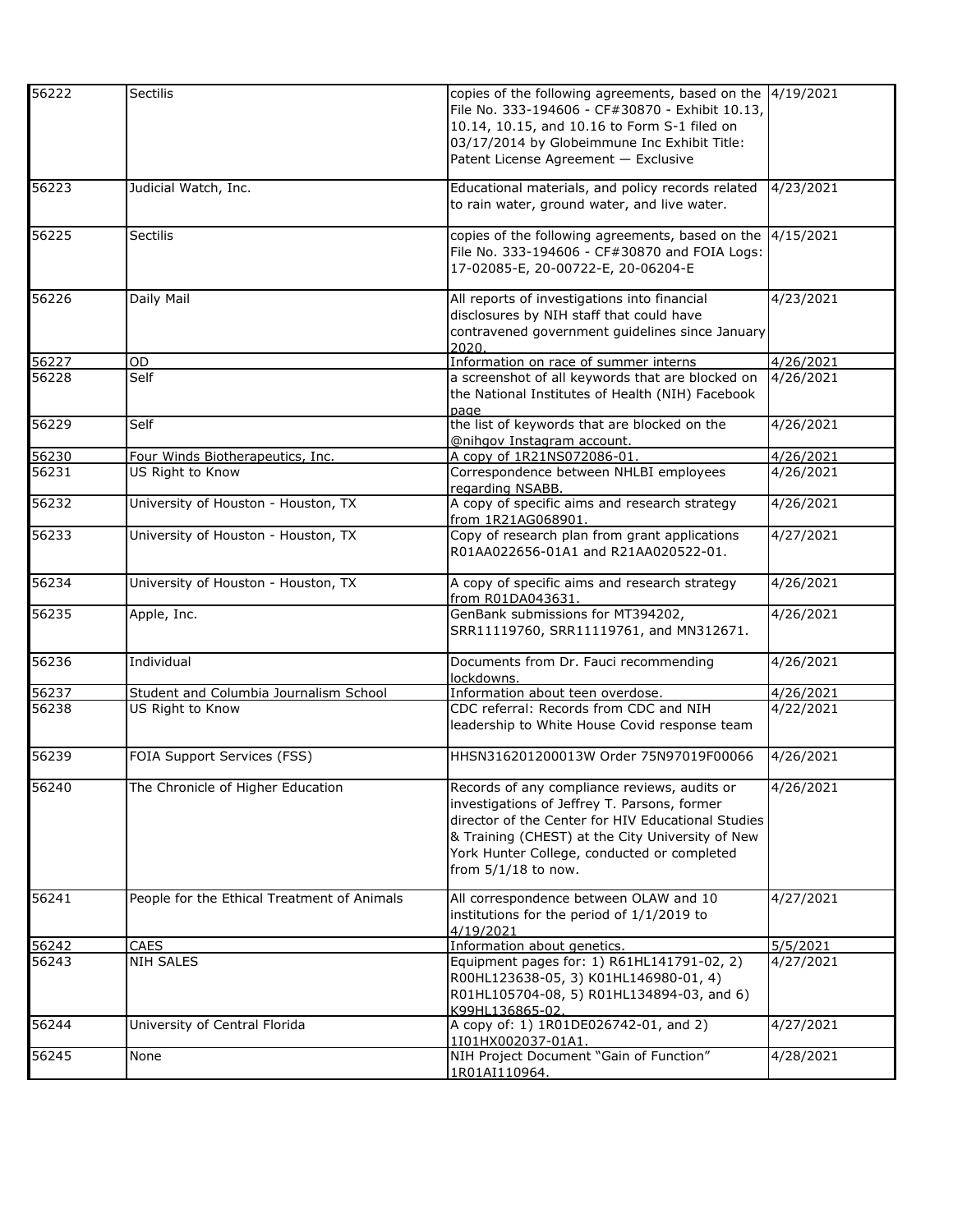| 56246 | Personal                          | email communications between panel co-chairs               | 4/29/2021 |
|-------|-----------------------------------|------------------------------------------------------------|-----------|
|       |                                   |                                                            |           |
|       |                                   | Clifford Lane and Henry Masur that mention the             |           |
|       |                                   | key word "Ivermectin." (Date Range for Record              |           |
|       |                                   | Search: From 12/01/2020 To 02/28/2021)                     |           |
| 56247 | US Right to Know                  | All records from CSR about R01AI110964.                    | 5/3/2021  |
| 56248 | UH                                | Improper FOIA request.                                     | 4/29/2021 |
| 56249 | UH                                | A copy of Specific Aims, Research Strategy and             | 4/29/2021 |
|       |                                   | References for 1R43AG063685.                               |           |
| 56250 | Judicial Watch                    | All emails and text messages sent to and from              | 4/29/2021 |
|       |                                   | NIH Office of Science Policy officials regarding the       |           |
|       |                                   | creation, acquisition, purchase and/or research            |           |
|       |                                   | involving human-animal chimeras at any stage of            |           |
|       |                                   | development and/or the funding of human-animal             |           |
|       |                                   | chimeric                                                   |           |
| 56251 | Judicial Watch                    | Any and all emails and text messages sent to and 4/29/2021 |           |
|       |                                   | from NIH Director Francis Collins regarding                |           |
|       |                                   | vaccines for SARS-CoV-2 (alternately, COVID-               |           |
|       |                                   | 19), masks and/or lockdowns                                |           |
| 56252 | n/a                               | communications between Governor Christopher                | 4/29/2021 |
|       |                                   | Sununu of New Hampshire, or his Office, or                 |           |
|       |                                   | representatives thereof, and the Office of the             |           |
|       |                                   | Director, or representatives thereof, dated                |           |
|       |                                   | between January 5, 2017 and the present.                   |           |
| 56253 | <b>UH</b>                         | A copy of Specific Aims, Research Strategy and             | 4/29/2021 |
|       |                                   | References for 1R43HL124809.                               |           |
| 56254 | Rise for Animals [formerly NEAVS] | (1) Sections 8 and 10 and appended IACUC semi- 4/30/2021   |           |
|       |                                   | annual reports in current domestic Assurances;             |           |
|       |                                   | (2) OLAW site visit letters from April 30, 2018, to        |           |
|       |                                   |                                                            |           |
|       |                                   | present; (3) OLAW correspondence from April 30,            |           |
|       |                                   | 2018, to present; (4) most recent annual report            |           |
|       |                                   | for institutes                                             |           |
| 56255 | Nature                            | A list of all projects that received funding of 14.1       | 5/3/2021  |
|       |                                   | million dollars across 21 NIH grants that went to          |           |
|       |                                   | support research on firearm violence.                      |           |
| 56256 | Stop Animal Exploitation NOW!     | All correspondence between OLAW and MD                     | 5/3/2021  |
|       |                                   | institutions for the period of 1/31/2021 to                |           |
|       |                                   | 4/30/2021                                                  |           |
| 56257 | Stop Animal Exploitation NOW!     | All correspondence between OLAW and NC                     | 5/3/2021  |
|       |                                   | institutions for the period of 1/31/2021 to                |           |
|       |                                   | 4/30/2021                                                  |           |
| 56258 | Stop Animal Exploitation NOW!     | All correspondence between OLAW and FL                     | 5/3/2021  |
|       |                                   | institutions for the period of 1/31/2021 to                |           |
|       |                                   | 4/30/2021                                                  |           |
| 56259 | MuckRock News                     | A copy of the following grants: 1)                         | 3/23/2021 |
|       |                                   | 2R44GM130185-02, 2) 1R43GM134752-01, and                   |           |
|       |                                   | 3) 2R44GM123836-02A1, all historical projects              |           |
|       |                                   | associated with each project #, the                        |           |
|       |                                   | corresponding SS with the expert opinion of the            |           |
|       |                                   | reviewers for each application, & the NoA.                 |           |
|       |                                   |                                                            |           |
| 56260 | Stop Animal Exploitation NOW!     | All correspondence between OLAW and GA                     | 5/3/2021  |
|       |                                   | institutions for the period of 1/31/2021 to                |           |
|       |                                   | 4/30/2021                                                  |           |
| 56261 | Stop Animal Exploitation NOW!     | All correspondence between OLAW and VA                     | 5/3/2021  |
|       |                                   | institutions for the period of 1/31/2021 to                |           |
|       |                                   | 4/30/2021                                                  |           |
| 56262 | Stop Animal Exploitation NOW!     | All correspondence between OLAW and SC                     | 5/3/2021  |
|       |                                   | institutions for the period of 1/31/2021 to                |           |
|       |                                   | 4/30/2021                                                  |           |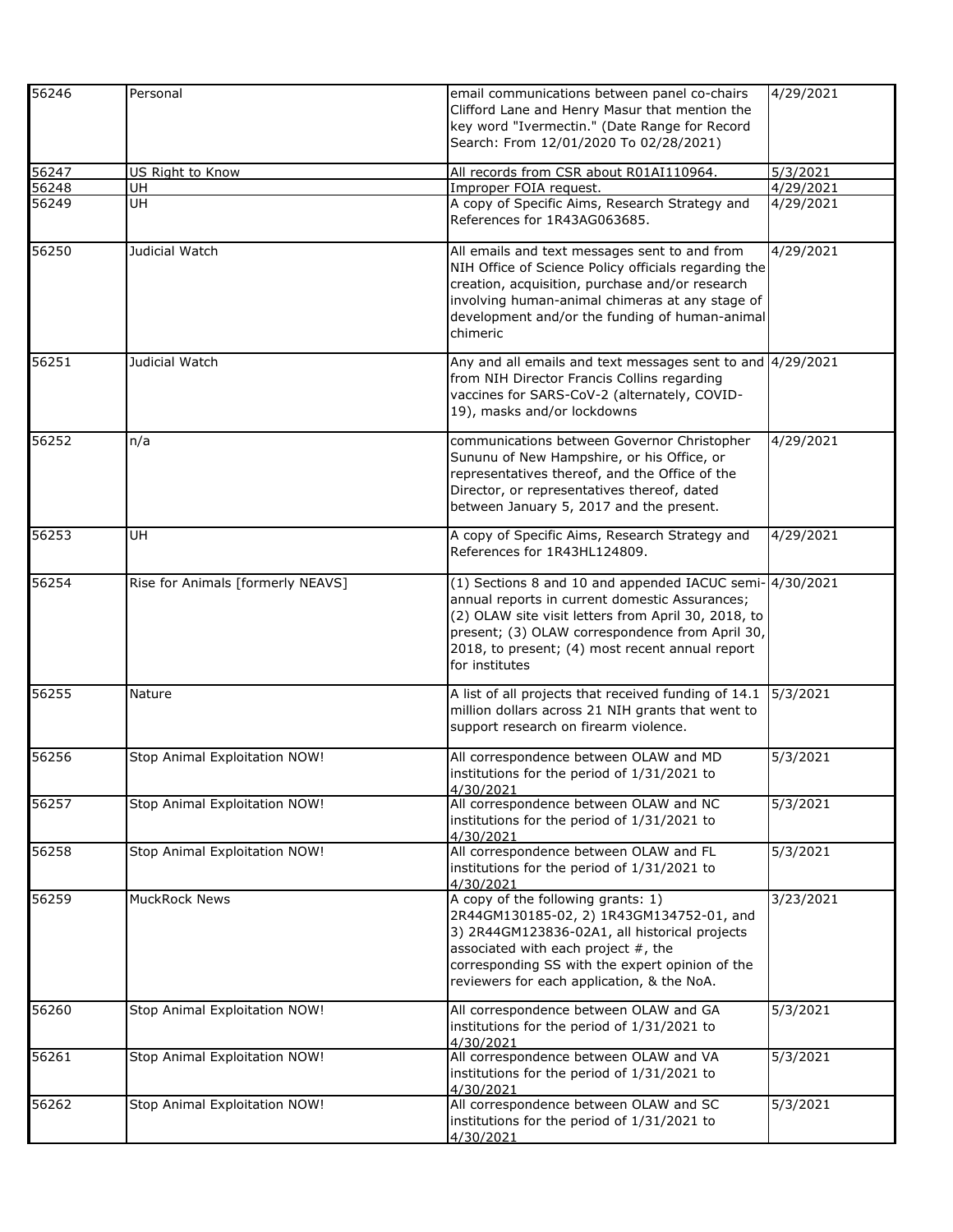| 56263 | Stop Animal Exploitation NOW!                         | All correspondence between OLAW and DC<br>institutions for the period of 1/31/2021 to<br>4/30/2021                                                                                                                                         | 5/3/2021  |
|-------|-------------------------------------------------------|--------------------------------------------------------------------------------------------------------------------------------------------------------------------------------------------------------------------------------------------|-----------|
| 56264 | <b>MuckRock News</b>                                  | A copy of the following NINDS grant:<br>1R43NS119141-01, all historical projects<br>associated with the project, the corresponding SS<br>with the expert opinion of the reviewers for the<br>application, & the NoA.                       | 3/23/2021 |
| 56265 | Stop Animal Exploitation NOW!                         | All correspondence between OLAW and PR<br>institutions for the period of 1/31/2021 to<br>4/30/2021                                                                                                                                         | 5/3/2021  |
| 56266 | Stop Animal Exploitation NOW!                         | All correspondence between OLAW and WV<br>institutions for the period of 1/31/2021 to<br>4/30/2021                                                                                                                                         | 5/3/2021  |
| 56267 | Yale Law School Media Freedom & Information<br>Access | NIH FOIA Office records related to GLOMAR<br>requests.                                                                                                                                                                                     | 5/3/2021  |
| 56268 | Bellwether Medical Writing, Ltd.                      | A copy of 1R03HL154243-01.                                                                                                                                                                                                                 | 5/3/2021  |
| 56269 | Bellwether Medical Writing, Ltd.                      | A copy of 1SC3GM125546-01.                                                                                                                                                                                                                 | 5/3/2021  |
| 56270 | Americans for Medical Progress                        | a copy of all records requests sent to your office<br>between April 1, 2021 and April 30, 2021 where<br>the requestor is seeking information from the<br>Office of Animal Laboratory Welfare pertaining to<br>extramural research          | 5/3/2021  |
| 56271 | People for the Ethical Treatment of Animals           | All correspondence between OLAW and 17<br>Charles River institutions for the period of<br>1/1/2018 to 5/3/2021                                                                                                                             | 5/3/2021  |
| 56272 | n/a                                                   | Any communications between Governor<br>Christopher Sununu of New Hampshire, or his<br>Office, or representatives thereof, and the Office<br>of the Director, or representatives thereof, dated<br>between January 5, 2017 and the present. | 5/4/2021  |
| 56273 | University of California, Irvine                      | A copy of U01NS077179.                                                                                                                                                                                                                     | 5/4/2021  |
| 56274 | <b>Clemson University</b>                             | A copy of 5R01EB024570-0303.                                                                                                                                                                                                               | 5/4/2021  |
| 56275 | <b>Clemson University</b>                             | A copy of 5R44AG057267-02.                                                                                                                                                                                                                 | 5/4/2021  |
| 56276 | Clemson University                                    | 5R01CA183962-05 (Date Range for Record<br>Search: From 01/01/2019 To 01/01/2020)                                                                                                                                                           | 5/4/2021  |
| 56277 | Clemson University                                    | Copy of 5R01MH1-21478-02. Amended to the<br>research strategy for originally funded application<br>$(-01 \text{ year})$                                                                                                                    | 6/7/2021  |
| 56278 | <b>NIH SALES</b>                                      | Equipment pages from six NCI grants.                                                                                                                                                                                                       | 5/4/2021  |
| 56279 | Individual                                            | Dr. Fauci's emails to NY Government officials<br>regarding Gov. Andrew Cuomo's March 25, 2020<br>nursing home advisory.                                                                                                                    | 5/5/2021  |
| 56280 | Bryn Mawr College                                     | 5T R01 MH115502 OnTrack Chile for First<br>Episode Psychosis (PI: Alvarado) (Date range<br>05/05/2021). Amended to Specific Aims and<br>research Strategy for -01 year.                                                                    | 6/7/2021  |
| 56281 | Judicial Watch, Inc.                                  | The FOIA log listing all FOIA requests submitted<br>to the National Institutes of Health between<br>January 1, 2021 and the present                                                                                                        | 5/5/2021  |
| 56282 | The Chronicle of Higher Education                     | Records related to FOIA Case No. 55058.                                                                                                                                                                                                    | 5/6/2021  |
| 56283 | Stop Animal Exploitation NOW!                         | All site visit reports for visits made to Battelle<br>Memorial Institute, D16-00021 (A3034-01),<br>relevant to NIAID contracts for the period<br>8/31/2020 - 4/30/2021, including all related<br>photos and videos.                        | 5/7/2021  |
| 56284 | Stop Animal Exploitation NOW!                         | All site visit reports for visits made to University<br>of Texas Medical Branch, D16-00202 (A3314-01),<br>relevant to NIAID contracts for the period<br>8/31/2020 - 4/30/2021, including all related<br>photos and videos.                 | 5/7/2021  |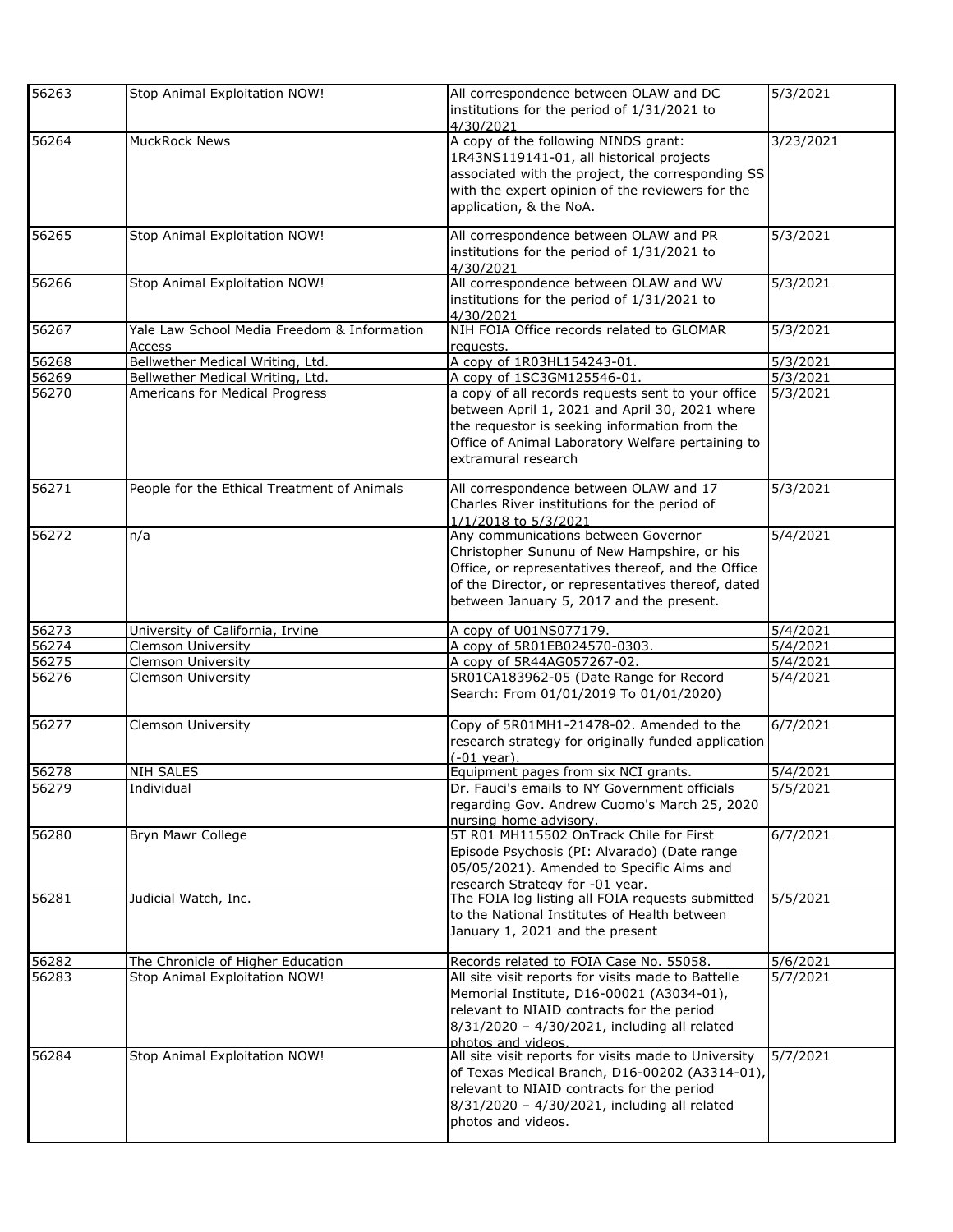| 56285 | Stop Animal Exploitation NOW!                         | All progress reports, quarterly reports, annual<br>reports, site visit reports, etc. filed by Alpha<br>Genesis, D16-00387(A3645-01), relevant to all<br>PHS NIAID grants and/or contracts for the period<br>8/31/2020 - 4/30/2021, including all related<br>photos and videos. | 5/7/2021  |
|-------|-------------------------------------------------------|--------------------------------------------------------------------------------------------------------------------------------------------------------------------------------------------------------------------------------------------------------------------------------|-----------|
| 56286 | Stop Animal Exploitation NOW!                         | copies of all grant or contract progress reports,<br>quarterly reports, annual reports, site visit<br>reports, etc. filed by Alpha Genesis, D16-<br>00387(A3645-01).                                                                                                           | 5/7/2021  |
| 56287 | Stop Animal Exploitation NOW!                         | All correspondence between OLAW and multiple<br>institutions for the period of 2/28/2021 to<br>4/30/2021                                                                                                                                                                       | 5/7/2021  |
| 56288 | Public Citizen Health Research Group                  | Consent documents, sample letters, and sample<br>documents associated with the Established Status<br>Epilepticus Treatment Trial (ESETT) and<br>supported by NINDS grant 1U01NS088034.                                                                                         | 5/7/2021  |
| 56289 | <b>NIH SALES</b>                                      | Copies of Equipment pages for grants<br>1)5R01HL136363-02; 2) 5R01HL105756-08; 3)<br>5R01HL133135-03; 4) 5R01HL118979-06; 5)<br>5P01HL062426-19; 6) 1P01HL146358-01                                                                                                            | 5/7/2021  |
| 56290 | University of South Carolina                          | A copy of NIDA project R01DA044282.                                                                                                                                                                                                                                            | 5/7/2021  |
| 56291 | University of South Carolina                          | A copy of the following NHLBI projects: 1)<br>K23HL141639 and 2) R01HL136659.                                                                                                                                                                                                  | 5/7/2021  |
| 56292 | University of South Carolina                          | A copy of Grant Proposal 1K08CA252635-01A1                                                                                                                                                                                                                                     | 5/7/2021  |
| 56293 | n/a                                                   | Communications to and from Dr. Fauci or the<br>NIAID Legislative Affairs and Public Inquiries<br>branch and 7 domains.                                                                                                                                                         | 5/7/2021  |
| 56294 | Individual                                            | Any information regarding Dr. Fauci's<br>involvement with the Wuhan Institute of Virology.                                                                                                                                                                                     | 5/10/2021 |
| 56295 | AUS Consultants, Inc.                                 | SEC referral - L-068-2013 belongs to NCI                                                                                                                                                                                                                                       | 6/22/2021 |
| 56296 | University of Miami Leonard M. Miller School of<br>Me | Copies of the originally funded grant applications:<br>1) 1T32HL149645-01, 2) 1T32HL007227-01 and<br>3) 1T32HL069766-01.                                                                                                                                                       | 5/10/2021 |
| 56297 | Individual                                            | states where Dr.s Collins and Fauci are MD<br>licensed.                                                                                                                                                                                                                        | 5/10/2021 |
| 56298 | FOI Services, Inc.                                    | CDC referral of ZELLER, Mitch, J.D<br>correspondence with NIH leadership                                                                                                                                                                                                       | 5/7/2021  |
| 56299 | People for the Ethical Treatment of Animals           | All correspondence between OLAW and 8<br>institutions for the period of 1/1/2018 to<br>5/10/2021                                                                                                                                                                               | 5/10/2021 |
| 56300 | Journalist, The Nation                                | all correspondence, including attached<br>documents, to/from Francis Collins and/or<br>to/from Gretchen Wood that mention several<br>keywords, like "gatesfoundation.org",<br>"gisaid.org", "GISAID", "pha4ge.org", etc from<br>January 1, 2020 to the present date.           | 5/11/2021 |
| 56301 | US Right to Know                                      | Emails from DMID employee Erik Stemmy.                                                                                                                                                                                                                                         | 5/11/2021 |
| 56302 | Stanford University                                   | A copy of the original grant application for: 1)<br>T32HL098049, 2) T32HL115505, and<br>3)T32HL007034.                                                                                                                                                                         | 5/19/2021 |
| 56303 | Stanford University                                   | The original applications for: 1) 5T32LM012417-<br>05, 2) 5T32DK007217-45, and 3)<br>3T32DK007217-45S1.                                                                                                                                                                        | 5/19/2021 |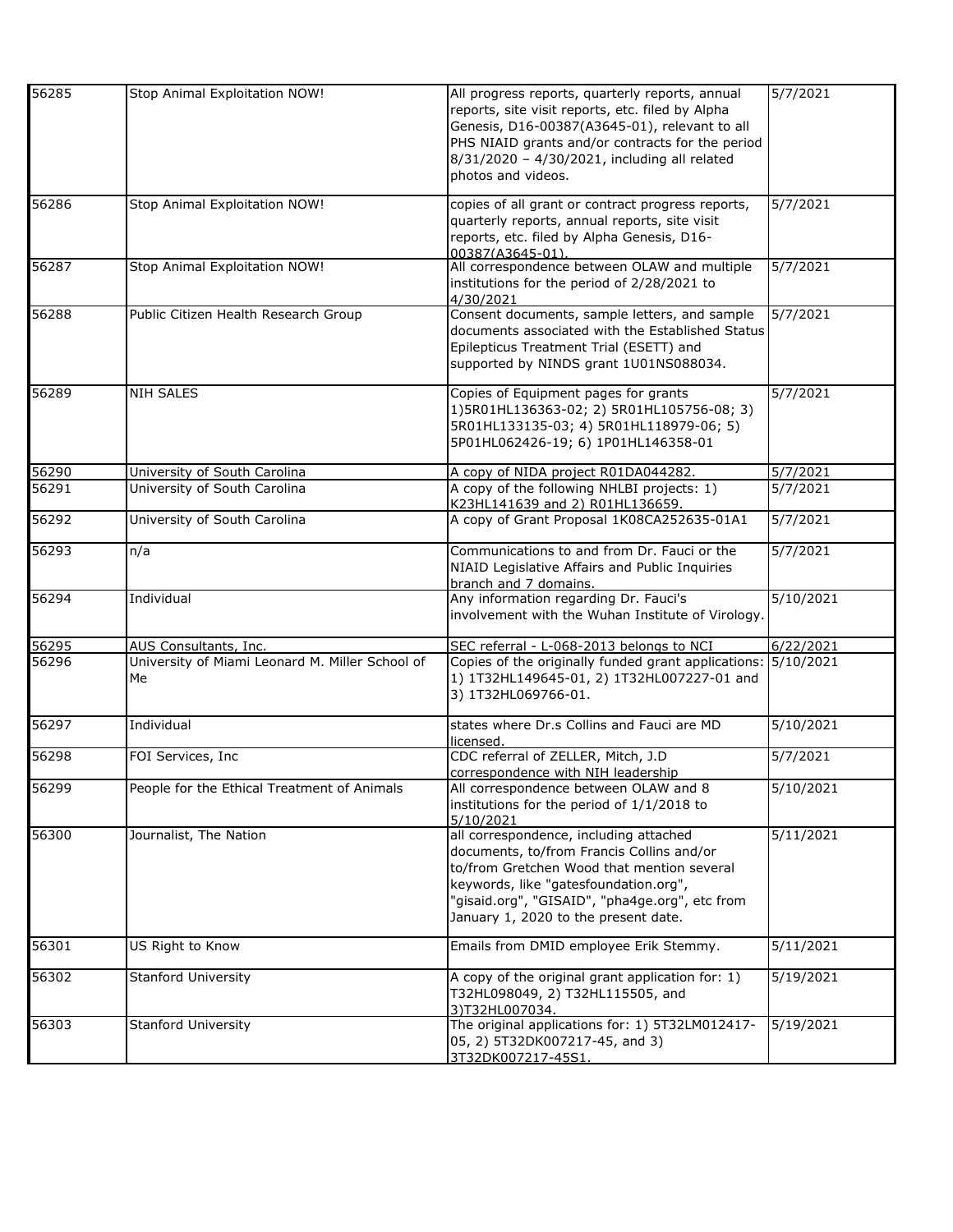| 56304              | Stanford University                | the original applications for the following two<br>grants: T32GM136624-01 Mathematical,<br>Computational and Systems Biology (PI Lander;<br>UC Irvine) 5T32GM087237-12 Graduate Training<br>in Computational and Systems Biology (PI Burge,<br>MIT)                                      | 5/19/2021              |
|--------------------|------------------------------------|------------------------------------------------------------------------------------------------------------------------------------------------------------------------------------------------------------------------------------------------------------------------------------------|------------------------|
| 56305<br>56306     | Individual<br>Schossau, Tom        | Information about NIH ME/CFS meetings.<br>a copy of, "records of any mission statements<br>and/or operations orders and/or assessment and<br>plan (A&P) to fight (and win) against the<br>coronavirus by the (1) NIAID, (2) NIH, and (3)<br>US Dept HHS since 1 Jan 2020.                | 5/11/2021<br>5/10/2021 |
| 56307              | Freelance Journalist               | Any written or electronic communications,<br>including any emails, letters, or email<br>attachments, sent or received by Michael Lauer<br>concerning any and all grants that have been<br>provided to the EcoHealth Alliance to study<br>coronaviruses in bats                           | 5/12/2021              |
| 56308              | Freelance Journalist               | Communications sent or received by Francis<br>Collins concerning any and all grants that have<br>been provided to the EcoHealth Alliance to study<br>coronaviruses in bats                                                                                                               | 5/12/2021              |
| 56309              | Independent scholar                | The T205 table on the NIH RePORT Success Rate<br>page: https://report.nih.gov/funding/nih-budget-<br>and-spending-data-past-fiscal-years/success-<br>rates presents data only for 2020 and doesn't<br>break it down by degree.                                                           | 5/12/2021              |
| 56310              | <b>Associated Press</b>            | : CDC DIRECT REFERRAL OF 2 PAGES TO NIH<br>(CDC FOIA 20-00747)                                                                                                                                                                                                                           | 5/12/2021              |
| 56311              | TCG, Inc.                          | Records relating to the source selection for IT<br>contract issued in relation to RFP<br>140D0420Q0237.                                                                                                                                                                                  | 5/12/2021              |
| 56312              | American Accountability Foundation | Fauci's financials, January 2000 to present                                                                                                                                                                                                                                              | 5/12/2021              |
| $\overline{56313}$ | Bellwether Medical Writing, Ltd.   | Grant application R01HD087082-01A1                                                                                                                                                                                                                                                       | 5/13/2021              |
| 56314              | Bellwether Medical Writing, Ltd.   | A copy of 1R01DK104371-01A1.                                                                                                                                                                                                                                                             | 5/13/2021              |
|                    | Bellwether Medical Writing, Ltd.   | A copy of 1R25TW011811-01.                                                                                                                                                                                                                                                               | 5/13/2021              |
| 56315              |                                    |                                                                                                                                                                                                                                                                                          |                        |
| 56316              | Bellwether Medical Writing, Ltd.   | A copy of NIMHD grant application<br>1K99MD012815-01.                                                                                                                                                                                                                                    | 5/13/2021              |
| 56317              | Individual                         | Emails to or from Fauci and Collins re: PCR,<br>Covid AND CT.                                                                                                                                                                                                                            | 5/13/2021              |
| 56318              | Rise for Animals [formerly NEAVS]  | (1) Sections 8 and 10 and appended IACUC semi- 5/13/2021<br>annual reports in current domestic Assurances;<br>(2) the OLAW site visit letters from 5/13/2018, to<br>present; (3) OLAW correspondence from<br>5/13/2018 to present and most recent annual<br>report on a few institutions |                        |
| 56319              | Wright, Constable & Skeen, LLP     | Records related to SOARS RFP HHS-NIH-NIDA-<br>SOL-2021-001.                                                                                                                                                                                                                              | 5/17/2021              |
| 56320              | Freelance Journalist               | any written and electronic communications sent<br>or received by Mr. Taback concerning NIH's<br>decision in 2020 to abruptly cancel a grant that<br>provided funding to the EcoHealth Alliance to<br>study coronaviruses in bats.                                                        | 5/13/2021              |
| 56321              | Freelance Journalist               | Any communications, including any emails,<br>letters, or email attachments, sent or received by<br>Chief of Staff Carrie Wolinetz concerning any and<br>all grants that have been provided to the<br>EcoHealth Alliance to study coronaviruses in bats.                                  | 5/13/2021              |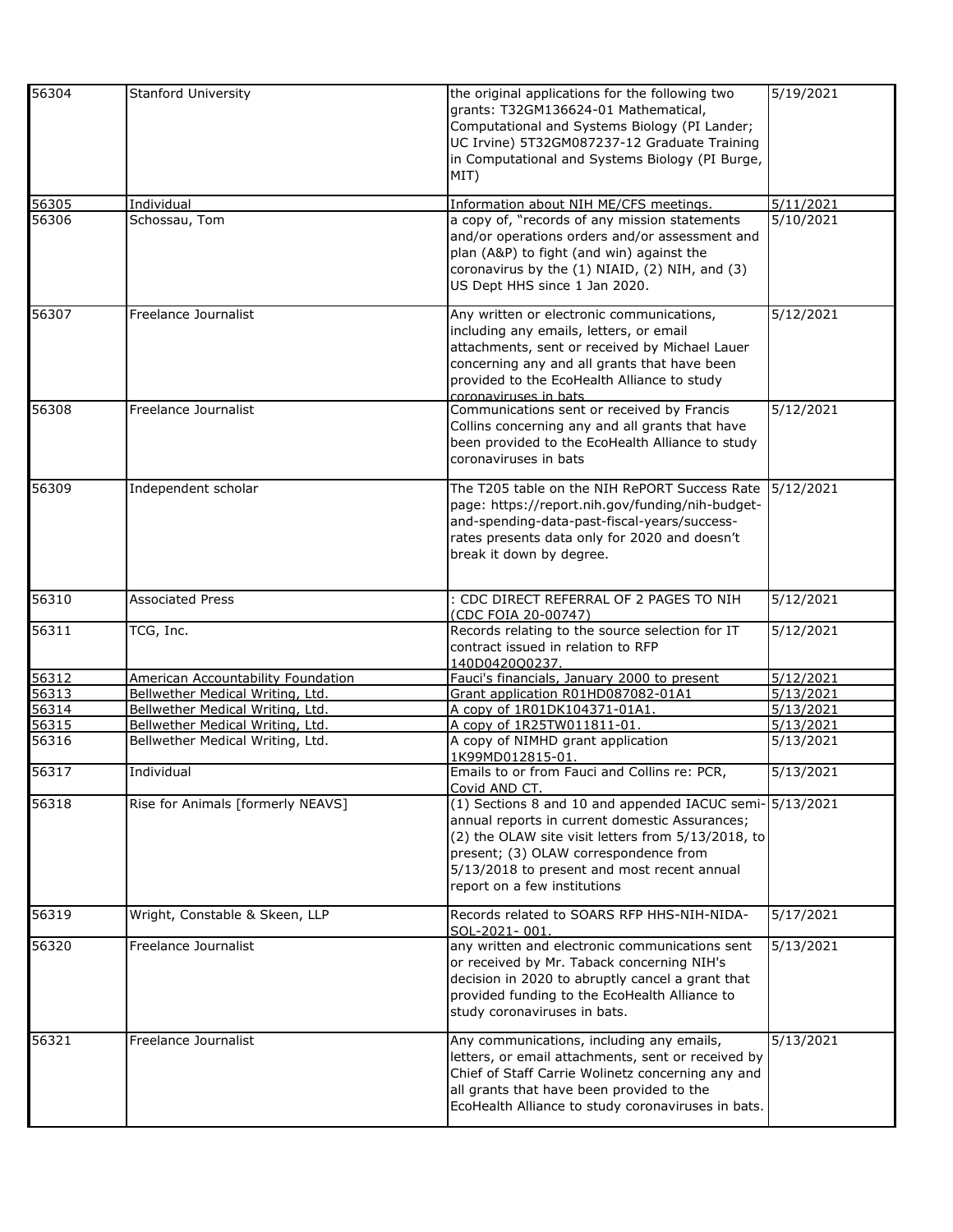| 56322 | Freelance Journalist          | Communications, including any emails, letters, or 5/13/2021<br>email attachments, sent or received by Deputy<br>Director James Anderson concerning any and all<br>grants that have been provided to the EcoHealth                                                                                                                                                                                                   |           |
|-------|-------------------------------|---------------------------------------------------------------------------------------------------------------------------------------------------------------------------------------------------------------------------------------------------------------------------------------------------------------------------------------------------------------------------------------------------------------------|-----------|
|       |                               | Alliance to study coronaviruses in bats.                                                                                                                                                                                                                                                                                                                                                                            |           |
| 56323 | Freelance Journalist          | email attachments, sent or received by Associate<br>Director John Burklow concerning any and all<br>grants that have been provided to the EcoHealth<br>Alliance to study coronaviruses in bats, including<br>grants to the EcoHealth Alliance that allowed for<br>gain-of-function research or other genetic<br>manipulation of viruses at labs in the United<br>States or alongside partner laboratories in China. | 5/13/2021 |
| 56324 | Freelance Journalist          | emails, letters, or email attachments, sent or<br>received by Associate Director Adrienne Hallett<br>concerning any and all grants that have been<br>provided to the EcoHealth Alliance                                                                                                                                                                                                                             | 5/13/2021 |
| 56325 | Freelance Journalist          | emails, letters, or email attachments, sent or<br>received by Alfred Johnson concerning any and<br>all grants that have been provided to the<br>EcoHealth Alliance to study coronaviruses in bats,<br>including grants to the EcoHealth Alliance that<br>allowed for gain-of-function                                                                                                                               | 5/13/2021 |
| 56326 | Freelance Journalist          | Any and all written or electronic communications,<br>including email attachments, sent or received by<br>Director Francis Collins (or his executive<br>assistants) that contains one or more of the<br>following words or phrases: "EcoHealth Alliance",<br>"EcoHealth", "Ecohealth", "Shi Shengli", "gain of<br>fuction", and/or "Daszak". This request seeks<br>records produced since March 1, 2020.             | 5/13/2021 |
| 56327 | <b>UCSF</b>                   | list of all the grant applications that have been<br>rejected by NIH in the last 5 years.                                                                                                                                                                                                                                                                                                                           | 5/14/2021 |
| 56328 | University of California      | all the information available about Case # 2021-<br>007, including the investigations by the DPI<br>and/or any other organization that the case may<br>have been referred to                                                                                                                                                                                                                                        | 5/14/2021 |
| 56329 | University of California      | my previous request just minutes ago is related<br>to CASE # 21-007                                                                                                                                                                                                                                                                                                                                                 | 5/14/2021 |
| 56330 | Stop Animal Exploitation NOW! | All correspondence between OLAW and IL<br>institutions for the period of 2/15/2021 and<br>5/15/2021                                                                                                                                                                                                                                                                                                                 | 5/14/2021 |
| 56331 | Stop Animal Exploitation NOW! | All correspondence between OLAW and WI<br>institutions for the period of 2/15/2021 to<br>5/15/2021                                                                                                                                                                                                                                                                                                                  | 5/14/2021 |
| 56332 | Stop Animal Exploitation NOW! | All correspondence between OLAW and MO<br>institutions for the period of 2/15/2021 to<br>5/15/2021                                                                                                                                                                                                                                                                                                                  | 5/14/2021 |
| 56333 | Stop Animal Exploitation NOW! | All correspondence between OLAW and MN<br>institutions for the period of 2/15/2021 to<br>5/15/2021                                                                                                                                                                                                                                                                                                                  | 5/14/2021 |
| 56334 | Stop Animal Exploitation NOW! | All correspondence between OLAW and KY<br>institutions for the period of 2/15/2021 to<br>5/15/2021                                                                                                                                                                                                                                                                                                                  | 5/14/2021 |
| 56335 | Stop Animal Exploitation NOW! | All correspondence between OLAW and IA<br>institutions for the period of 2/15/2021 to<br>5/15/2021                                                                                                                                                                                                                                                                                                                  | 5/14/2021 |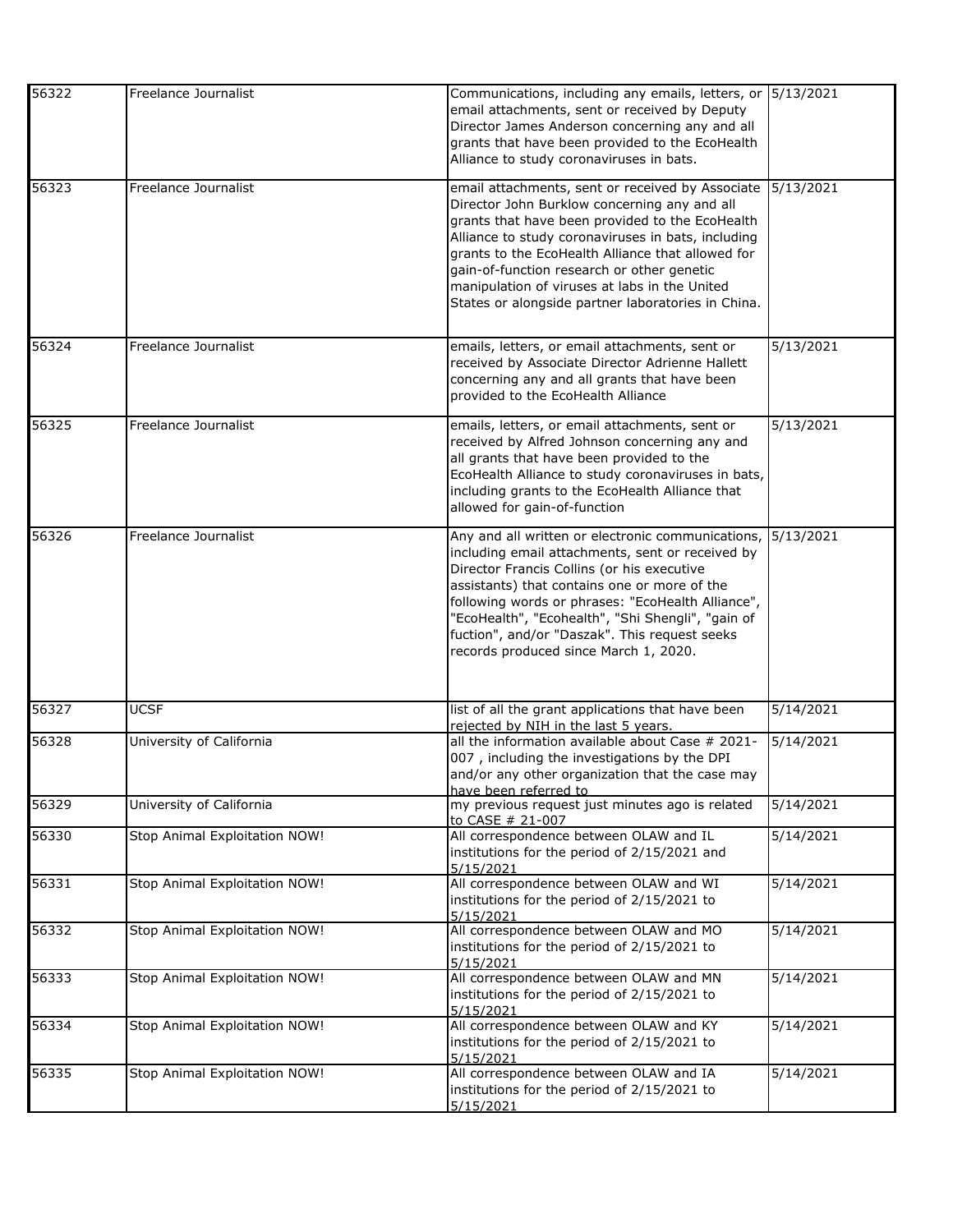| 56336 | Stop Animal Exploitation NOW!                  | All correspondence between OLAW and NE<br>institutions for the period of 2/15/2021 to<br>5/15/2021                                                                                                                                                       | 5/14/2021 |
|-------|------------------------------------------------|----------------------------------------------------------------------------------------------------------------------------------------------------------------------------------------------------------------------------------------------------------|-----------|
| 56337 | Stop Animal Exploitation NOW!                  | All correspondence between OLAW and SD<br>institutions for the period of 2/15/2021 to<br>5/15/2021                                                                                                                                                       | 5/14/2021 |
| 56338 | Stop Animal Exploitation NOW!                  | All correspondence between OLAW and KS<br>institutions for the period of 2/15/2021 to<br>5/15/2021                                                                                                                                                       | 5/14/2021 |
| 56339 | Stop Animal Exploitation NOW!                  | All correspondence between OLAW and ND<br>institutions for the period of 2/15/2021 to<br>5/15/2021                                                                                                                                                       | 5/14/2021 |
| 56340 | InfoBase Publishers, Inc.                      | Releasable or non-classified documents for<br>HHSN316201200068W                                                                                                                                                                                          | 5/13/2021 |
| 56341 | InfoBase Publishers, Inc.                      | Releasable or non-classified documents for<br>HHSN316201200200W                                                                                                                                                                                          | 5/13/2021 |
| 56342 | Self                                           | Please provide a master list of every petition ever 5/17/2021<br>filed to date for vaccine injury compensation<br>since the inception of the National Vaccine Injury<br>Compensation Program.                                                            |           |
| 56343 | <b>Evecxia Therapeutics</b>                    | Evecxia would like to request the fullest possible<br>study reports on both toxicology studies.                                                                                                                                                          | 5/17/2021 |
| 56344 | Direct Energy                                  | Solicitation# 75N99021R00015 Please provide<br>the name of the winning supplier. Provide the<br>winning supplier's Administrative fee,<br>\$/dekatherm. (Date Range for Record Search:<br>From 03/19/2021 To 05/17/2021)                                 | 5/17/2021 |
| 56345 | Penn State College of Medicine                 | Final report or info about a compound that failed<br>related to 9R44MH073359-03.                                                                                                                                                                         | 4/19/2021 |
| 56346 | Northfield Mount Hermon School                 | Please send me records of NIEHS policies wherein 5/17/2021<br>Grant Contractors directly warned Cancer<br>Research Scientists of possible corporate crime<br>by tobacco interests, due to the use of scientific<br>studies in the regulation of tobacco. |           |
| 56347 | Washington State University College of Nursing | A copy of the following NINR grant applications:<br>1) 1K23NR019101-01A1 and 2) 1K23NR018672-<br>01A1.                                                                                                                                                   | 5/17/2021 |
| 56348 | People for the Ethical Treatment of Animals    | All correspondence between OLAW and 10 Envigo 5/17/2021<br>institutions for the period of 1/1/2018 to<br>5/17/2021                                                                                                                                       |           |
| 56349 | Rise for Animals [formerly NEAVS]              | We request all of the P51 renewal "reviews" for<br>project # 2P51OD011133-23 in full, including all<br>appendices, annexes, attachments, and<br>accompanying documents. (Date Range for<br>Record Search: From 01/01/2019 To<br>05/17/2021               | 5/18/2021 |
| 56350 | Merrimack College                              | Grant # 5R21AI144823-02                                                                                                                                                                                                                                  | 5/18/2021 |
| 56351 | FOI Services, Inc                              | CDC/FDA correspondence71 pages of records<br>for review by NCI - direct response.                                                                                                                                                                        | 5/18/2021 |
| 56352 | Merrimack College                              | A copy of 5R21DK122258-02.                                                                                                                                                                                                                               | 5/18/2021 |
| 56353 | HyperE, LLC                                    | Records related to Grant# 1R01CA188743-01A1.                                                                                                                                                                                                             | 5/18/2021 |
| 56354 | <b>TRAFFIK</b>                                 | A copy of the contract for an RFQ for<br>Communications and Digital Support NCI<br>Behavioral Initiative (smoke-free.gov).                                                                                                                               | 5/18/2021 |
| 56355 | <b>OD</b>                                      | a copy of the approval (signature pages) of the<br>hiring/promotion Supervisory Civil Coordinator,<br>as well as emails between several NIH staff and<br>Dr. Tara Schwetz that include the requester's<br>name.                                          | 5/18/2021 |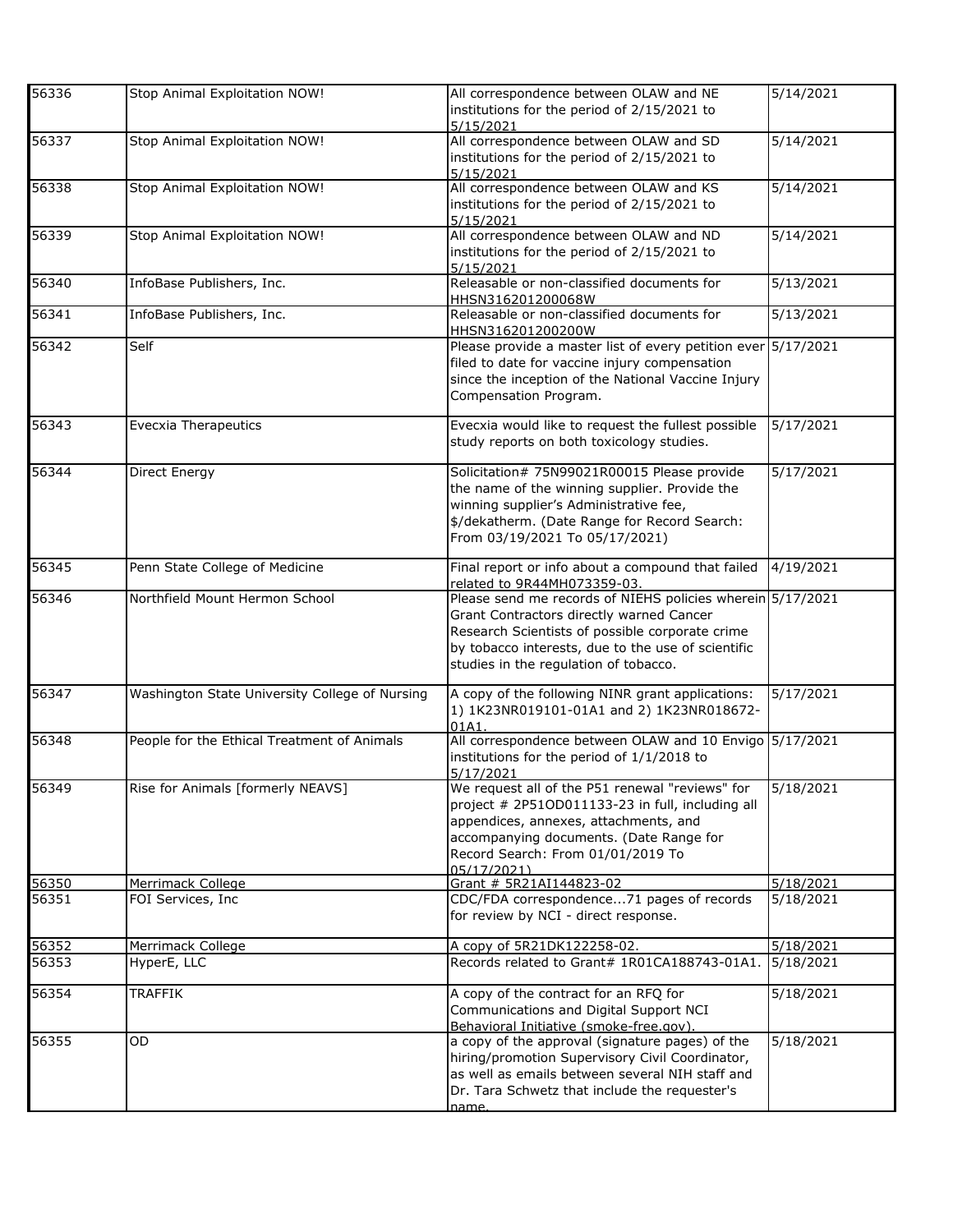| 56356 | Stop Animal Exploitation NOW!     | All site visit reports, progress reports, quarterly<br>reports, annual reports, etc., including all related<br>photos and videos, for SRI International, D16-<br>00012 (A3025-01), relevant to all PHS NIAID                                                                  | 5/19/2021 |
|-------|-----------------------------------|-------------------------------------------------------------------------------------------------------------------------------------------------------------------------------------------------------------------------------------------------------------------------------|-----------|
|       |                                   | grants and/or contracts for the period 1/1/2019 -<br>4/30/2021                                                                                                                                                                                                                |           |
| 56357 | <b>SmartProcure</b>               | Report of NEI purchasing records 2020-21.                                                                                                                                                                                                                                     | 5/19/2021 |
| 56358 | <b>OD</b>                         | copies of monetary (cash)awards, time-off<br>awards, special act of service awards that all<br>employees in Office of the Director Executive<br>Office employees in building 2 received between<br>7/1/19 and 5/19/21.                                                        | 5/19/2021 |
| 56359 | Individual                        | Copies of documents involving CDC, NIAID, gain<br>of function research and covid-19.                                                                                                                                                                                          | 5/19/2021 |
| 56360 | Washington State University       | some application numbers that correspond to the 5/19/2021<br>awards in NIH Data Book                                                                                                                                                                                          |           |
| 56361 | <b>Stanford University</b>        | A copy of the following NHLBI grant applications<br>in their entirety: 1) 2T32HL007457-36A1 and 2)<br>2T32HL007249-41A1.                                                                                                                                                      | 5/19/2021 |
| 56362 | Liberty Technologies LLC          | Documents related to contract GS06F0773Z /<br>75N98021F00020                                                                                                                                                                                                                  | 5/19/2021 |
| 56363 | Liberty Technologies LLC          | Documents related to contract GS06F1217Z /<br>75N98021F00094                                                                                                                                                                                                                  | 5/19/2021 |
| 56364 | US National Cancer Institute      | records related to correspondence with David<br>Wetter and NCI and NIH                                                                                                                                                                                                        | 5/20/2021 |
| 56365 | Rise for Animals [formerly NEAVS] | All correspondence between OLAW and 8<br>institutions for the period of 5/20/2018 to<br>5/20/2021 as well as their most recent annual<br>report, site visit, and assurance (sections 8, 10,<br>semi annual report).                                                           | 5/20/2021 |
| 56366 | White Coat Waste Project          | Documents related to the NIAID intramural<br>projects led by Emmie de Wit, Ph.D.                                                                                                                                                                                              | 5/20/2021 |
| 56367 | Siri & Glimstad LLP               | Documents sufficient to reflect the approximate<br>or exact quantity of SM-1021 that is in each dose<br>of Moderna's/NIAID's mRNA-1273.                                                                                                                                       | 5/20/2021 |
| 56368 | FEDinform LLC                     | A copy of solicitation documents for Contract ID:<br>HHSN27500001, including Section C (Statement<br>of Work), Section L (Instructions), and Section M<br>(Evaluation Criteria), and any attachments.                                                                         | 5/21/2021 |
| 56369 | Northfield Mount Hermon School    | Records related to NCI policies "regarding directly 5/21/2021<br>warning Scientists of crime caused by tobacco<br>interests."                                                                                                                                                 |           |
| 56370 | Individual                        | copies of all NIH Office of Laboratory Animal<br>Welfare (OLAW) Cases concerning the University<br>of Wisconsin, Madison (Animal Welfare Assurance<br>A3368-01)                                                                                                               | 5/24/2021 |
| 56371 | N/A                               | A copy of the "Research & Related Other Project<br>Information", "Specific Aims", "Research<br>Strategy", and "Bibliography & References Cited"<br>sections for NIBIB grant application<br>1U18EB029353-01, minus reference letters,<br>salaries, and other personal details. | 5/24/2021 |
| 56372 | Freelance Journalist              | Communications between Dr. Fauci and<br>employees with EcoHealth Alliance, including<br>Peter Daszak.                                                                                                                                                                         | 5/24/2021 |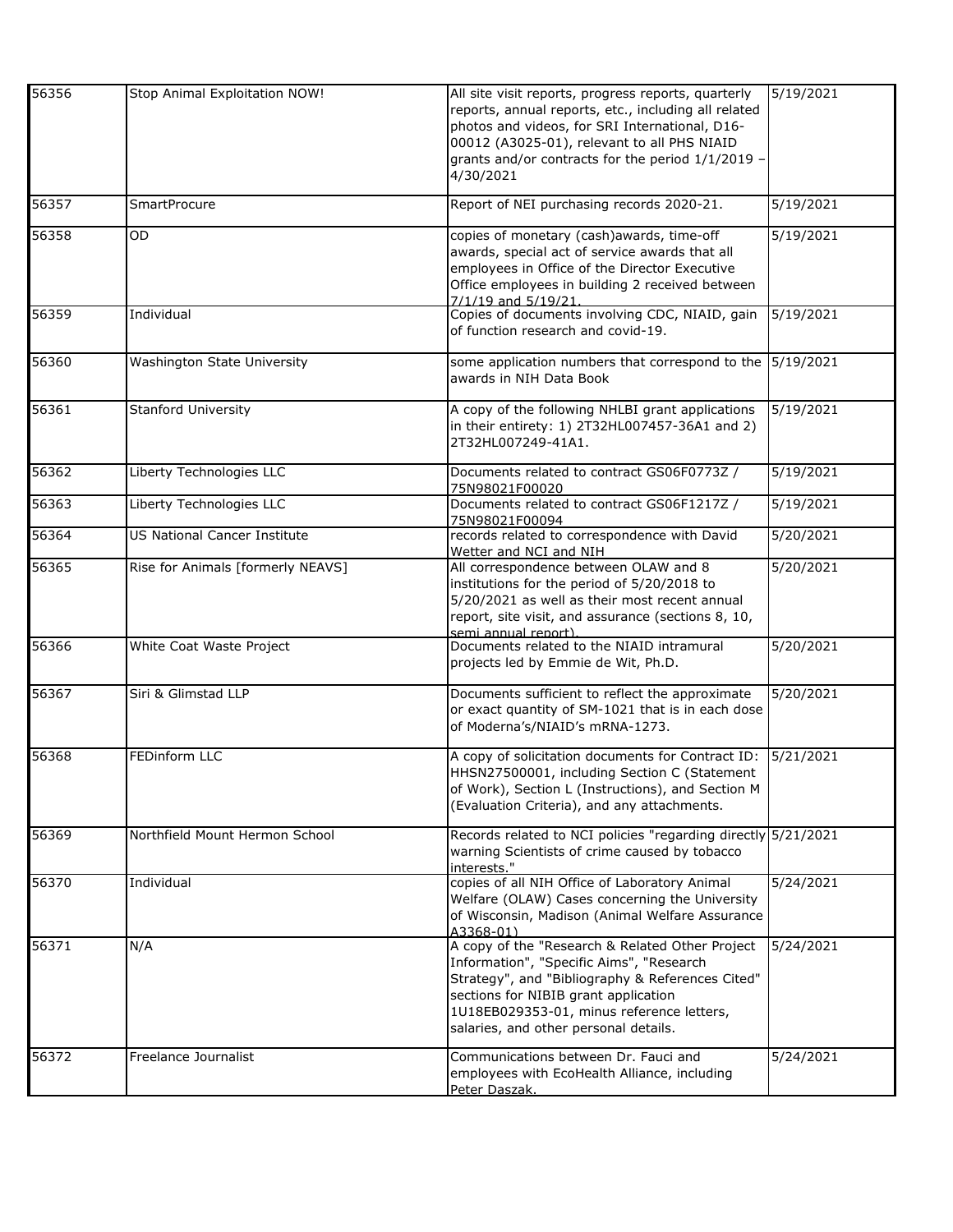| 56373 | People for the Ethical Treatment of Animals | January 1, 2018, to the present, I am writing to<br>request copies of all written correspondence<br>between several facilities and the Office of<br>Laboratory Animal Welfare documenting<br>noncompliance items. | 5/24/2021 |
|-------|---------------------------------------------|-------------------------------------------------------------------------------------------------------------------------------------------------------------------------------------------------------------------|-----------|
| 56374 | Thermo Fisher Scientific                    | The most recent info is only from 1Q20 (Jan -<br>March 2020) in these 3 categories                                                                                                                                | 5/25/2021 |
| 56375 | n/a                                         | a list of those researchers by name, in order to<br>be properly informed when reading published<br>research.                                                                                                      | 5/25/2021 |
| 56376 | The Nation                                  | Any and all written and electronic<br>communications, including email attachments,<br>between Dr. Michael Lauer and any staffers,<br>employees or officials with the EcoHealth Alliance                           | 5/25/2021 |
| 56377 | South China Morning Post                    | projects 1R01AI110964-01 and 2R01AI110964-<br>06.                                                                                                                                                                 | 5/26/2021 |
| 56378 | N/A                                         | Any and all research candidate intake<br>questionnaire forms for this study on<br>Levofloxacin.                                                                                                                   | 6/4/2021  |
| 56379 | Cogency Global                              | Records related to: 1) Task Order#<br>HHSN276201800019U (under Contract#<br>GS35F527AA), and 2) bridge Task Order#<br>75N97021F00029 (under Contract# GS35F527AA                                                  | 5/26/2021 |
| 56380 | Cogency Global                              | a copy of Contract# 75N98021A00016                                                                                                                                                                                | 5/27/2021 |
| 56381 | The Washington Post                         | Copies of all emails sent by Dr. Fauci.                                                                                                                                                                           | 5/26/2021 |
| 56382 | APP-PPE                                     | Contract No. 75N980-19-D-00029 is an IDIQC<br>was awarded to Life Science Products in the<br>amount of \$1,333,505.50. Please provide us with<br>a copy of the bid schedule showing the CLINS<br>and unit prices  | 5/27/2021 |
| 56383 | Americans for Public Trust                  | Emails and/or text messages sent and/or<br>received by NIAID Director Anthony Fauci, from<br>01/15/2021 - present, with Jeffrey D. Zients.                                                                        | 5/27/2021 |
| 56384 | America Rising                              | Seeking documents related to<br>75N98020F00017/75N98018D00029                                                                                                                                                     | 5/27/2021 |
| 56385 | America Rising                              | Seeking documents related to<br>75N98021F00030/75N98020D00086.                                                                                                                                                    | 5/27/2021 |
| 56386 | Rise for Animals [formerly NEAVS]           | All correspondence between OLAW and 8<br>institutions for the period of 5/28/2018 to<br>5/28/2021                                                                                                                 | 5/28/2021 |
| 56387 | Science Magazine                            | Copies of these two full grants, including<br>subcontracts: 2R01AI110964-06 and<br>5R01AI110964-05.                                                                                                               | 5/28/2021 |
| 56388 | Stop Animal Exploitation NOW!               | All correspondence between OLAW and TX<br>institutions for the period of 2/28/2021 to<br>5/31/2021                                                                                                                | 6/1/2021  |
| 56389 | Stop Animal Exploitation NOW!               | All correspondence between OLAW and TN<br>institutions for the period of 2/28/2021 to<br>5/31/2021                                                                                                                | 6/1/2021  |
| 56390 | Stop Animal Exploitation NOW!               | All correspondence between OLAW and LA<br>institutions for the period of 2/28/2021 to<br>5/31/2021                                                                                                                | 6/1/2021  |
| 56391 | Stop Animal Exploitation NOW!               | All correspondence between OLAW and AL<br>institutions for the period of 2/28/2021 to<br>5/31/2021                                                                                                                | 6/1/2021  |
| 56392 | Stop Animal Exploitation NOW!               | All correspondence between OLAW and AR<br>institutions for the period of 2/28/2021 to<br>5/31/2021                                                                                                                | 6/1/2021  |
| 56393 | Stop Animal Exploitation NOW!               | All correspondence between OLAW and OK<br>institutions for the period of 2/28/2021 to<br>5/31/2021                                                                                                                | 6/1/2021  |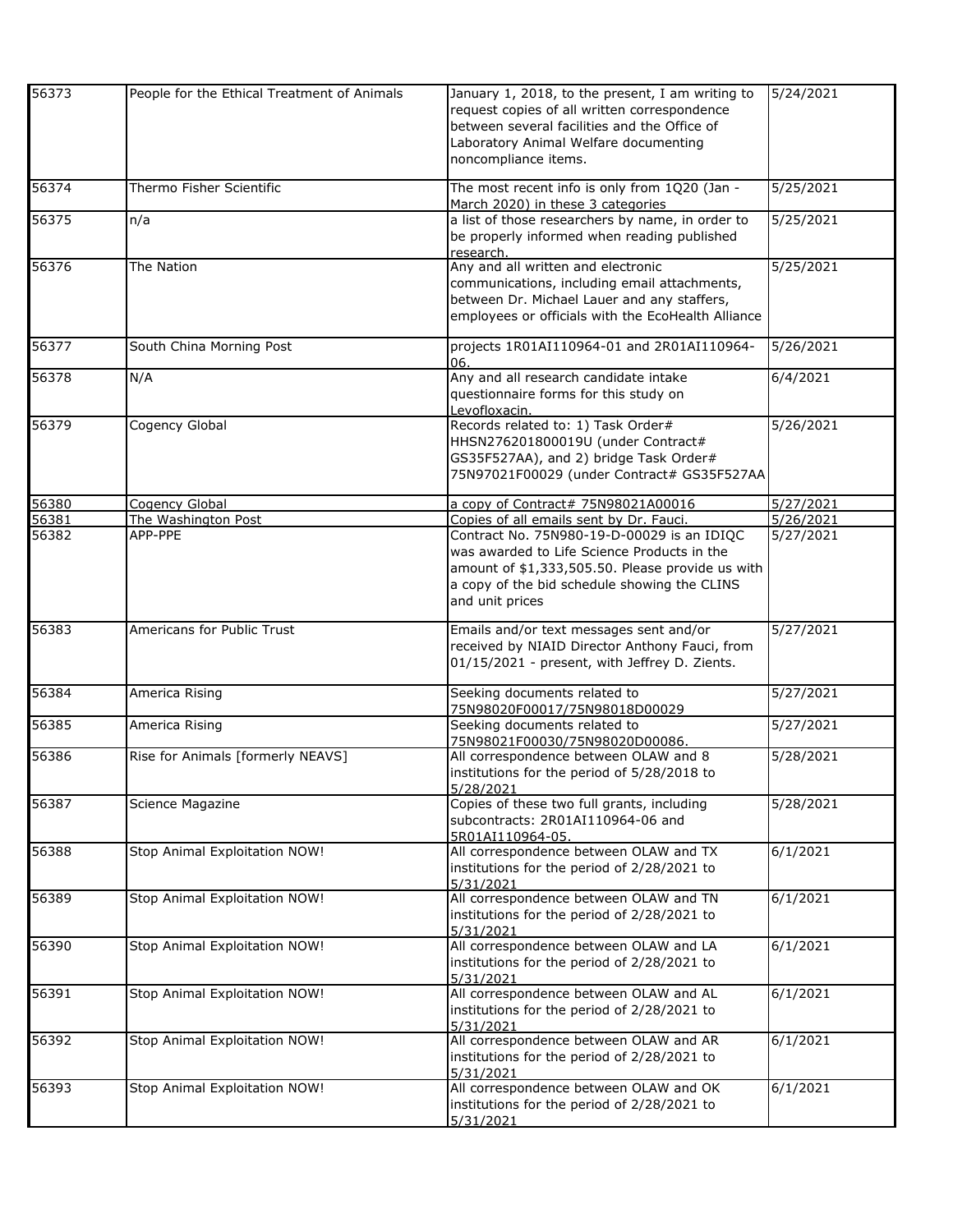| 56394 | Stop Animal Exploitation NOW!                | All correspondence between OLAW and MS<br>institutions for the period of 2/28/2021 to<br>5/31/2021                                                                                                                                                                                | 6/1/2021 |
|-------|----------------------------------------------|-----------------------------------------------------------------------------------------------------------------------------------------------------------------------------------------------------------------------------------------------------------------------------------|----------|
| 56395 | N/A                                          | Copy of research strategy for R21EY028397-01.                                                                                                                                                                                                                                     | 6/1/2021 |
| 56396 | Disability information request               | help finding resources.                                                                                                                                                                                                                                                           | 6/1/2021 |
| 56397 | Private Citizen                              | Years 1-6 for Grant 1R01AI110964 and related<br>documents.                                                                                                                                                                                                                        | 6/1/2021 |
| 56398 | Latham & Watkins LLP                         | Copy of AI031473-10, AI031473-11, AI031473-<br>12, AI031473-12S1, AI031473-13, and<br>AI031473-14.                                                                                                                                                                                | 6/1/2021 |
| 56399 | Fox News                                     | All emails and correspondence of Dr. Fauci from<br>March and April 2020.                                                                                                                                                                                                          | 6/1/2021 |
| 56400 | Republican National Committee                | Any records of communication between Dr. Fauci<br>and his Chief of Staff between 1/20/21 to present<br>containing any of the following terms: "Book"<br>"Deal" "Expect the Unexpected: Ten Lessons on<br>Truth, Service, and the Way Forward" or<br>"National Geographic."        | 6/1/2021 |
| 56401 | National Association for Biomedical Research | Copy of the FOIA log                                                                                                                                                                                                                                                              | 6/1/2021 |
| 56403 | Freelance Journalist                         | Any and all written and electronic<br>communications, including email attachments,<br>between Anthony Fauci and Kristian Andersen, an<br>associate professor at Scripps Research.                                                                                                 | 6/1/2021 |
| 56404 | Americans for Medical Progress               | Copy of all requests for OLAW records for the<br>month of May 2021                                                                                                                                                                                                                | 6/2/2021 |
| 56405 | Stop Animal Exploitation NOW!                | OIR-IRP-AAALAC-2021-05-31 (period ending)                                                                                                                                                                                                                                         | 6/2/2021 |
| 56406 | none                                         | Various records used in by the COVID Panel when 6/2/2021<br>reviewing ivermectin for COVID (decision<br>described here:<br>https://www.covid19treatmentguidelines.nih.gov/<br>antiviral-therapy/ivermectin/). (Date Range for<br>Record Search: From 09/01/2020 To<br>06/01/2021) |          |
| 56407 | The New York Times                           | Copy of records released to The Washington Post 6/2/2021<br>under FOIA case number 54803.                                                                                                                                                                                         |          |
| 56408 | The New York Times                           | Copy of records released to Buzzfeed under FOIA 6/2/2021<br>Case #53768.                                                                                                                                                                                                          |          |
| 56409 | <b>USA TODAY</b>                             | all emails sent by Dr. Anthony Fauci that mention 6/2/2021<br>or refer to Coronavirus/COVID-19, with the time<br>period remaining from February 1, 2020 to the<br>date the search is first run. Please note, this is<br>the exact language amended in request 53768               |          |
| 56410 | Freelance Journalist                         | Any and all written and electronic<br>communications, including email attachments,<br>between Anthony Fauci and Jeremy Farrar, the<br>director of the Wellcome Trust.                                                                                                             | 6/2/2021 |
| 56411 | Cogency Global                               | Copies of the Statement of Work/Performance<br>Work Statement (SOW/PWS). Also, we request<br>ALL releasable contract information associated to<br>the following vendor contacts: 1)<br>75N97019F00073, and 2) 75N97020A00002-<br>75N97020F00001.                                  | 6/2/2021 |
| 56412 | Freelance Journalist                         | Any and all written and electronic<br>communications, including email attachments,<br>between Hugh Auchincloss and Kristian Andersen,<br>an associate professor at Scripps Research.                                                                                              | 6/2/2021 |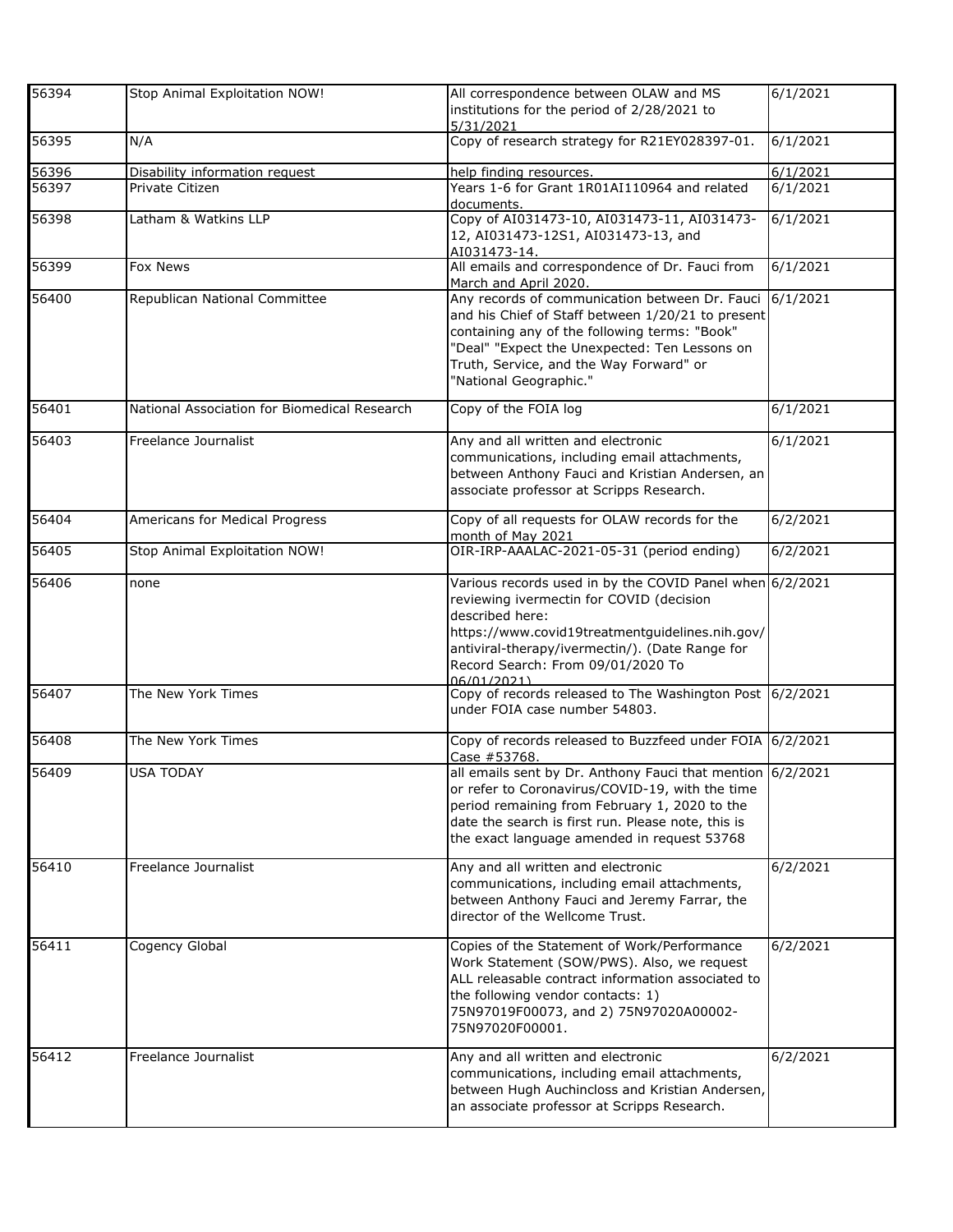| 56413             | Freelance Journalist                          | Any and all written and electronic<br>communications, including email attachments,<br>between Hugh Auchincloss and any staffers,<br>employees or officials with the EcoHealth<br>Alliance, including Peter Daszak. | 6/2/2021  |
|-------------------|-----------------------------------------------|--------------------------------------------------------------------------------------------------------------------------------------------------------------------------------------------------------------------|-----------|
| 56414             | None                                          | All e-mail correspondence to/from Hugh<br>Auchincloss from January 1, 2020 through May 1,<br>2020 containing the terms "gain of function" AND<br>(SARS or Covid).                                                  | 6/2/2021  |
| 56415             | The Hill newspaper                            | To whom it may concern: Under the Freedom of<br>Information Act, I request all documents<br>disclosed under NIH FOIA request 54803, a filing<br>made by The Washington Post on July 26, 2020.                      | 6/2/2021  |
| 56416             | Sheppard Mullin Richter & Hampton LLP         | Records related to Contract Number<br>GS35F0739M.                                                                                                                                                                  | 6/2/2021  |
| 56417             | Wall Street Journal                           | A copy of Dr. Fauci's emails released to the<br>Washington Post.                                                                                                                                                   | 6/2/2021  |
| 56419             | Politico                                      | Any text messages sent between the phone<br>belonging to Dr. Anthony Fauci and either:<br>Andrew Cuomo, Commissioner Howard Zucker,<br>Melissa DeRosa, Gareth Rhodes, Larry Schwartz                               | 6/2/2021  |
| 56420             | Judicial Watch                                | Records related to gain of function research.                                                                                                                                                                      | 6/2/2021  |
| 56421             | Cogency Global                                | We request copies of the Statement of<br>Work/Performance Work Statement (SOW/PWS).<br>Also, we request ALL releasable contract<br>information associated to the following vendor<br>contacts:                     | 6/2/2021  |
| 56422             | Cogency Global                                | request copies of the Statement of<br>Work/Performance Work Statement (SOW/PWS).<br>Also, we request ALL releasable contract<br>information associated to the following vendor<br>contacts:                        | 6/2/2021  |
| $\frac{1}{56423}$ | Individual                                    | All emails to and from Dr. Fauci from May 2020<br>through December 31, 2020.                                                                                                                                       | 6/2/2021  |
| 56424             | Freelance Journalist                          | Any and all written and electronic<br>communications, including email attachments,<br>between Hugh Auchincloss and Jeremy Farrar,<br>the director of the Wellcome Trust.                                           | 6/2/2021  |
| 56425             | Individual                                    | Communications related to use of Ivermectin.                                                                                                                                                                       | 6/2/2021  |
| 56426             | Physicians Committee for Responsible Medicine | all correspondence between OLAW and 4<br>institutions for the period of 7/8/2020 to<br>6/2/2021                                                                                                                    | 6/2/2021  |
| 56427             | <b>USA TODAY</b>                              | Fauci's communications in case 53768                                                                                                                                                                               | 6/2/2021  |
| 56428             | Voltican Inc.                                 | Several NIH and Non-NIH contracts.                                                                                                                                                                                 | 6/3/2021  |
| 56429             | Individual                                    | All email correspondence (both from and To) NIH<br>employee Dr. Maria Christina Gabriella Cassetti,<br>PhD at her official email address.                                                                          | 6/3/2021  |
| 56430             | Media                                         | electronic communications, including email<br>attachments, between Dr. James Anderson and<br>any staffers, employees or officials with the<br>EcoHealth Alliance, including Peter Daszak.                          | 6/3/2021  |
| 56431             | People for the Ethical Treatment of Animals   | All correspondence between OLAW and 81<br>institutions for the period of 3/1/2020 to<br>7/31/2020                                                                                                                  | 7/19/2021 |
| 56432             | J AND J Auto Brokers                          | a copy of the Fauci emails that were released to<br>Buzzfeed to the NIH FOIA Office                                                                                                                                | 6/3/2021  |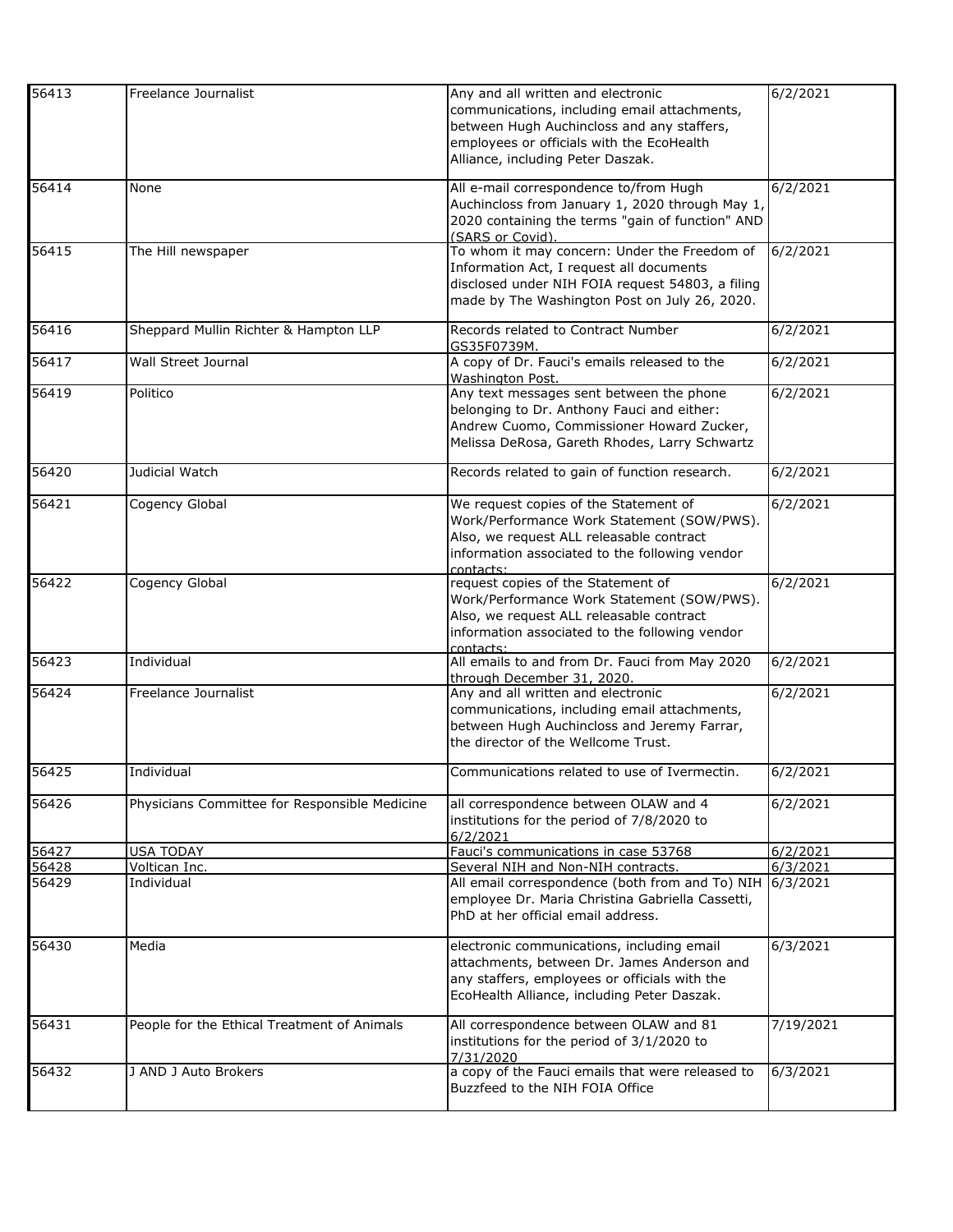| 56433 | Washington Free Beacon                 | all emails from Hugh Auchincloss with the words<br>'gain of function," "lab," and "China." I would<br>also like any and all corresponded Auchincloss<br>had with Peter Daszak and Dr. Ralph Baric.                                                                            | 6/3/2021 |
|-------|----------------------------------------|-------------------------------------------------------------------------------------------------------------------------------------------------------------------------------------------------------------------------------------------------------------------------------|----------|
| 56434 | DailyMail.com                          | All Dr. Anthony Fauci emails sent to Washington<br>Post All Dr. Anthony Fauci emails sent to<br>Buzzfeed; All Dr. Anthony Fauci emails containing<br>the terms "coronavirus or "covid-19" excluding<br>attachments from Jan. 1, 2021 to May 31, 2021                          | 6/3/2021 |
| 56435 | RedState                               | Documents from multiple custodians about topics 6/4/2021<br>related to covid-19 pandemic.                                                                                                                                                                                     |          |
| 56436 | <b>CBS News</b>                        | All email correspondence from Dr. Anthony<br>Fauci's NIH/NIAID email account during the time<br>period of March through April 2020. That includes<br>communications to senders/receivers who work<br>in both the public and private sectors. From<br>03/01/2020 To 04/30/2020 | 6/4/2021 |
| 56437 | Stop Animal Exploitation NOW!          | all correspondence between NIH OER and AAALAC 6/4/2021                                                                                                                                                                                                                        |          |
| 56438 | None                                   | all e-mail correspondence to/from Hugh<br>Auchincloss from November 1, 2019 through<br>November 1, 2020 containing the term "gain of<br>function."                                                                                                                            | 6/4/2021 |
| 56439 | Foundation For Fair Contracting        | A copy of all certified payroll records submitted<br>on behalf of access Demolition & Environmental<br>Services (subcontractor to Grunley) for<br>construction work performed at the Frederick<br>National Laboratory for Cancer Research at Ft.<br>Detrick.                  | 6/3/2021 |
| 56440 | statking consulting, inc.              | Records relating to Grant #3P30CA006927-55S4. 6/4/2021                                                                                                                                                                                                                        |          |
| 56441 | n/a                                    | Contact information for all funded PI's for FY19 & 6/4/2021<br><b>FY20</b>                                                                                                                                                                                                    |          |
| 56442 | Stop Animal Exploitation NOW!          | all correspondence between NIH OER and AAALAC 6/7/2021                                                                                                                                                                                                                        |          |
| 56443 | United States House of Representatives | Congressman Steube requested unredacted<br>copies of an email from Peter Daszak to Anthony<br>Fauci.                                                                                                                                                                          | 6/7/2021 |
| 56444 | None                                   | All e-mail correspondence between Anthony Fauci 6/7/2021<br>and Peter Daszak from October 1, 2019 through<br>May 30, 2020. (Date Range for Record Search:<br>From 10/01/2019 To 05/30/2020)                                                                                   |          |
| 56445 | None                                   | E-mail correspondence between Hugh<br>Auchincloss and Peter Daszak from October 1,<br>2019 through May 30, 2020. (Date Range for<br>Record Search: From 10/01/2019 To<br>05/30/2020)                                                                                          | 6/7/2021 |
| 56446 | None                                   | All email correspondence to/from Hugh<br>Auchincloss from October 1, 2019 through May<br>30, 2020 containing the term "gain of function".<br>(Date Range for Record Search: From<br>10/01/2019 To 05/30/2020)                                                                 | 6/7/2021 |
| 56447 | Individual                             | any records sent to or from OLAW and Virginia<br>Commonwealth University in Richmond, Virginia,<br>including any compliance reports, inspection<br>reports, violations, audits, or enforcement<br>actions. Dates From 01/01/2019 To 06/06/2021                                | 6/7/2021 |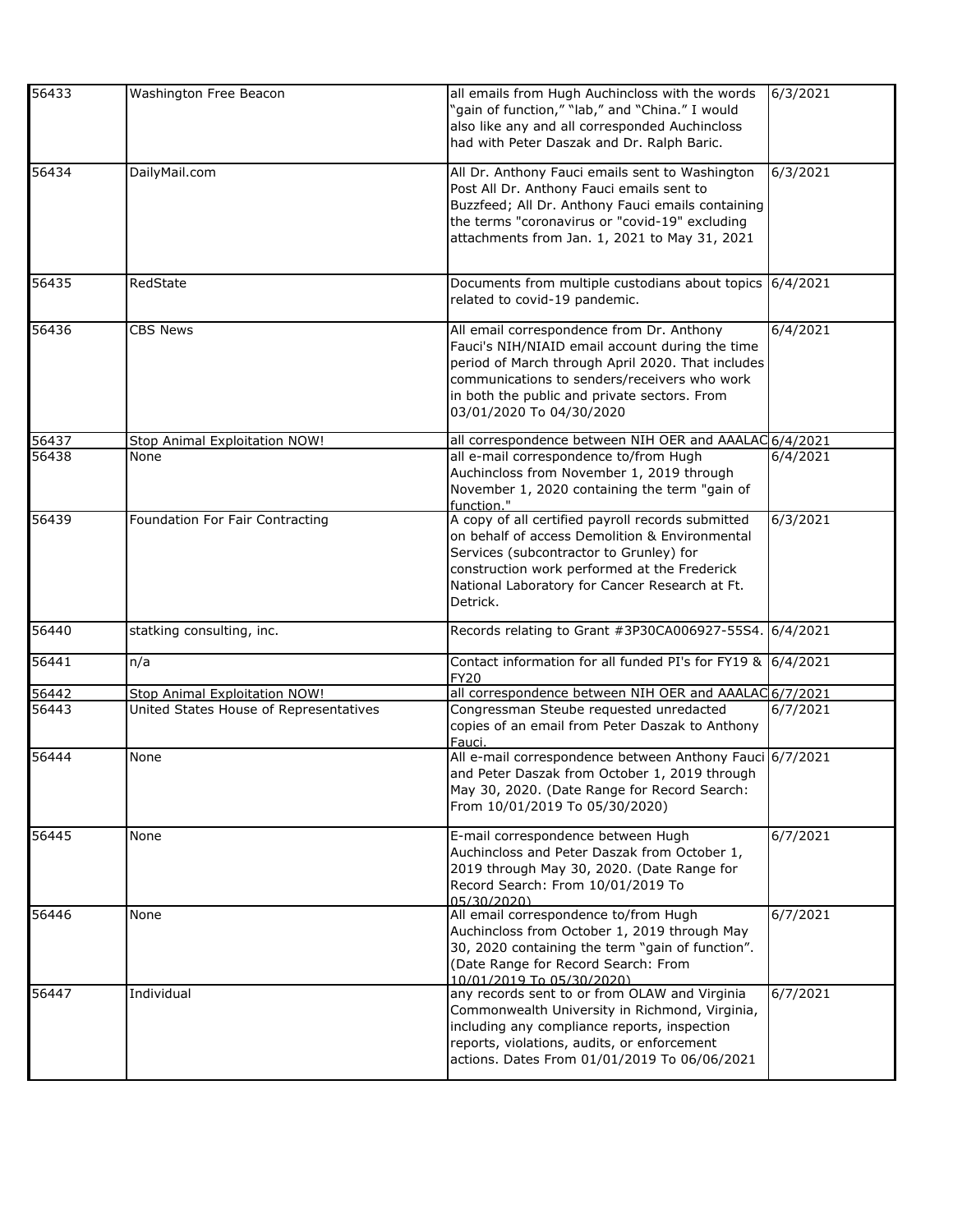| 56448 | CyclistAnons                                | Copy of all complaints submitted to the National<br>Institute of Allergy and Infectious Diseases about | 6/10/2021 |
|-------|---------------------------------------------|--------------------------------------------------------------------------------------------------------|-----------|
|       |                                             | the agencies' cafeteria. These include those                                                           |           |
|       |                                             | facilities used by employees in relation to those                                                      |           |
|       |                                             | located at NIAID offices and laboratories at both<br>campuses                                          |           |
|       |                                             |                                                                                                        |           |
| 56449 | U Mass Lowell                               | All documents pertaining to the change of PI from $6/7/2021$                                           |           |
|       |                                             | Stephen McCarthy to Bryan Buchholz for Project<br>Number 5U54HL143541.                                 |           |
|       |                                             |                                                                                                        |           |
| 56450 | FOIA Group, Inc.                            | Documents related to task Order                                                                        | 6/7/2021  |
|       |                                             | HHSN26300001, (issued under contract<br>HHSN316201200008W)                                             |           |
| 56451 | FOIA Group, Inc.                            | Documents related Task Order 75N98118F00001, 6/7/2021                                                  |           |
|       |                                             | (issued under contract HHSN316201200037W)                                                              |           |
| 56452 | FOIA Group, Inc.                            | Documents relevant to HHSN316201200004W                                                                | 6/7/2021  |
|       |                                             | Order HHSN31600001.                                                                                    |           |
| 56453 | FOIA Group, Inc.                            | Copy of the Task Order's title page and the Task                                                       | 6/7/2021  |
|       |                                             | Order's Statement of Work/Performance Work                                                             |           |
|       |                                             | Statement (SOW/PWS) for Task Order<br>HHSN316201200038W Task Order                                     |           |
|       |                                             | 75N94021F00001                                                                                         |           |
|       |                                             |                                                                                                        |           |
| 56454 | FOIA Group, Inc.                            | A copy of: 1) the Task Order's title page (1st<br>page only) and, 2) copy of the Task Order's          | 6/7/2021  |
|       |                                             | <b>CURRENT Statement of Work/Performance Work</b>                                                      |           |
|       |                                             | Statement (SOW/PWS) for 75N95021F00001.                                                                |           |
| 56455 | The national pulse                          | Emails between NIH staff from 1/1/2020 to                                                              | 6/7/2021  |
|       |                                             | 6/1/2020.                                                                                              |           |
| 56456 | The national pulse                          | All emails containing the word "wuhan" from the<br>email address of Dr. Anthony Fauci.                 | 6/7/2021  |
|       |                                             |                                                                                                        |           |
| 56457 | The national pulse                          | We would like any correspondence between                                                               | 6/7/2021  |
|       |                                             | NIAID officials - primarily Dr. Anthony Fauci -<br>and Wuhan Institute of Virology Researcher Shi      |           |
|       |                                             | Zhenali.                                                                                               |           |
| 56458 | FOIA Group, Inc.                            | Relevant to Task Order HHSN27300001, (issued                                                           | 6/7/2021  |
|       |                                             | under contract HHSN316201200054W)                                                                      |           |
| 56459 | Individual                                  | Emails between Anthony S. Fauci, M.D., NIAID                                                           | 6/7/2021  |
|       |                                             | Director and the Chief Executive Officer of                                                            |           |
|       |                                             | Facebook Mark Zuckerberg from January 1, 2017<br>- Present or time of request June 7, 2021.            |           |
|       |                                             |                                                                                                        |           |
| 56460 | American Center for Law & Justice           | records concerning blocking investigation of<br>origins of COVID 19                                    | 5/28/2021 |
| 56461 | People for the Ethical Treatment of Animals | All correspondence between OLAW and 8                                                                  | 6/7/2021  |
|       |                                             | institutions for the period of 1/1/2018 to                                                             |           |
| 56462 | Individual                                  | 6/7/2021<br>Emails between Dr. Fauci and anyone with an                                                | 6/7/2021  |
|       |                                             | email address from @facebook.com,                                                                      |           |
|       |                                             | @twitter.com and @voutube.com.                                                                         |           |
| 56463 | Protect the Public's Trust                  | Records related to Hatch Act training for Dr.<br>Anthony Fauci.                                        | 6/7/2021  |
| 56464 | n/a                                         | A copy of the internet search history from Dr.                                                         | 6/7/2021  |
|       |                                             | Fauci's work computer/laptop as far back as                                                            |           |
|       |                                             | records are maintained.<br>Records related to Grant Number:                                            | 6/8/2021  |
| 56465 | FOI Services, Inc.                          | 1R01CA260448-01.                                                                                       |           |
| 56466 | Protect the Public's Trust                  | Fauci's conversations about the Hatch Act                                                              | 6/7/2021  |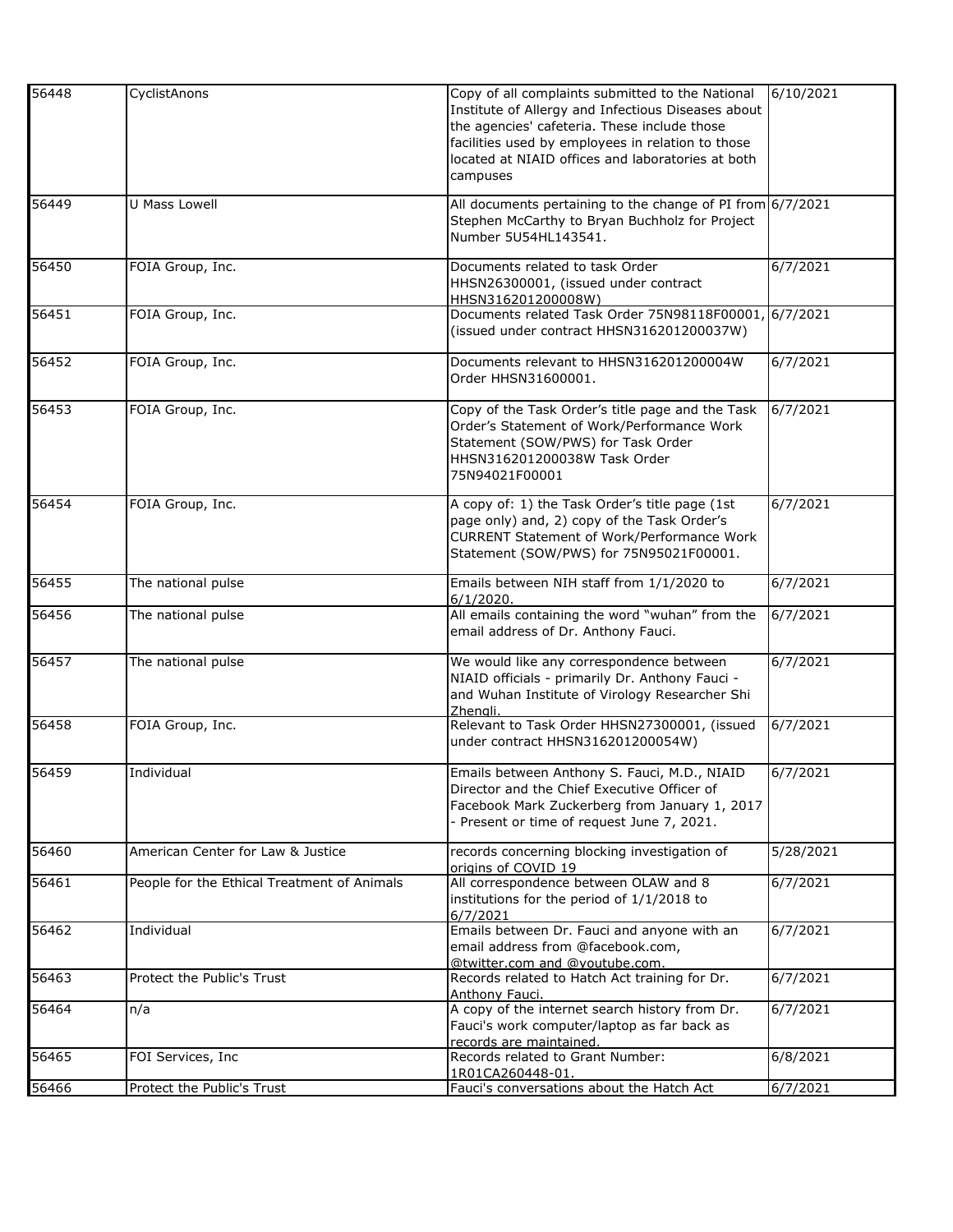| 56467 | <b>NUES LLC</b>              | Technical Resources International, Inc. response<br>to the 2014 solicitation NIAID-DMID-<br>NIHAI2014004 that led to the contractor awarded | 6/10/2021 |
|-------|------------------------------|---------------------------------------------------------------------------------------------------------------------------------------------|-----------|
|       |                              | of \$24.1 Million in June 2015.                                                                                                             |           |
| 56468 | Central University of Punjab | Copy of NIAID grant 1R03AI156522-01.                                                                                                        | 6/8/2021  |
| 56469 | Judicial Watch               | All biodistribution studies and data of Pfizer,                                                                                             | 6/8/2021  |
|       |                              | Moderna and Johnson & Johnson vaccines used to                                                                                              |           |
|       |                              | treat SARS-CoV-2 and/or COVID-19. (Date                                                                                                     |           |
|       |                              | Range for Record Search: From 01/01/2020 To                                                                                                 |           |
|       |                              | 06/07/2021)                                                                                                                                 |           |
| 56470 | University of North Carolina | The signed agreement between NIH and Medigen                                                                                                | 6/8/2021  |
|       |                              | Vaccine Biologics Inc on the development of an                                                                                              |           |
|       |                              | experimental COVID-19 vaccine.                                                                                                              |           |
| 56471 | Judicial Watch               | All emails sent to and from Director Francis                                                                                                | 6/8/2021  |
|       |                              | Collins related to "gain of function",                                                                                                      |           |
|       |                              | "hydroxychloroquine", "HCQ", and/or "Wuhan                                                                                                  |           |
| 56472 | RedState                     | Institute of Virology."<br>email communications between Dr. Anthony Fauci 6/8/2021                                                          |           |
|       |                              | and representatives of NIH with Bill or Melinda                                                                                             |           |
|       |                              | Gates and/or any other representatives of the Bill                                                                                          |           |
|       |                              | and Melinda Gates Foundation                                                                                                                |           |
| 56473 | Individual                   | Emails between Dr. Fauci, Peter Doszak and                                                                                                  | 6/8/2021  |
|       |                              | procurement regarding 5 grant awards.                                                                                                       |           |
| 56474 | Individual                   | Communications between Dr. Fauci, Gary Nabel                                                                                                | 6/8/2021  |
|       |                              | and Ian Lipkin regarding universal flu vaccine and                                                                                          |           |
|       |                              | vaccine development using RNA for SARS-Cov-1.                                                                                               |           |
| 56475 | Individual                   | Dr. Fauci's correspondence regarding Covid-19                                                                                               | 6/8/2021  |
|       |                              | therapeutics and vaccine development with 13                                                                                                |           |
|       |                              | Trump Administration officials.                                                                                                             |           |
| 56476 | Individual                   | Dr. Anthony Fauci correspondence from and to                                                                                                | 6/8/2021  |
|       |                              | Wellcome Trust's Victor Dzau and Jeremy Farrar                                                                                              |           |
|       |                              | on RNA and universal flu vaccines.                                                                                                          |           |
| 56477 | Individual                   | Dr. Anthony Fauci communication mentioning                                                                                                  | 6/8/2021  |
|       |                              | Chinese Center for Disease Control and                                                                                                      |           |
| 56478 | Individual                   | Prevention or George F. Gao.<br>Dr. Fauci's communications with Patricia Conrad                                                             | 6/8/2021  |
|       |                              | and Kimberly Barasch regarding remdesivir                                                                                                   |           |
|       |                              | shipment to China.                                                                                                                          |           |
| 56479 | Individual                   | Dr. Anthony Fauci communications about the                                                                                                  | 6/8/2021  |
|       |                              | World Health Organization approach with Ebola,                                                                                              |           |
|       |                              | SARS, MERS, or COVID-19.                                                                                                                    |           |
| 56480 | Individual                   | Dr. Anthony Fauci communication to CDC Dr.                                                                                                  | 6/8/2021  |
|       |                              | Jernigan, regarding Committee on Science, Space                                                                                             |           |
|       |                              | and Technology regarding November 20, 2019<br>hearing.                                                                                      |           |
| 56481 | Individual                   | Dr. Fauci's communications regarding HHS, OIG                                                                                               | 6/8/2021  |
|       |                              | report No. A-18-18-09350.                                                                                                                   |           |
| 56482 | Individual                   | Any communication between Dr. Fauci and Dr.<br>Messonnier (CDC) regarding a hearing on                                                      | 6/8/2021  |
|       |                              | December 4, 2019 on "Flu season: US Public                                                                                                  |           |
|       |                              | Preparedness and Response."                                                                                                                 |           |
|       |                              |                                                                                                                                             |           |
| 56483 | Individual                   | Any communication between Dr. Anthony Fauci                                                                                                 | 6/8/2021  |
|       |                              | between Robert Kadlec and Peter Marks                                                                                                       |           |
|       |                              | regarding a hearing on December 4, 2019.                                                                                                    |           |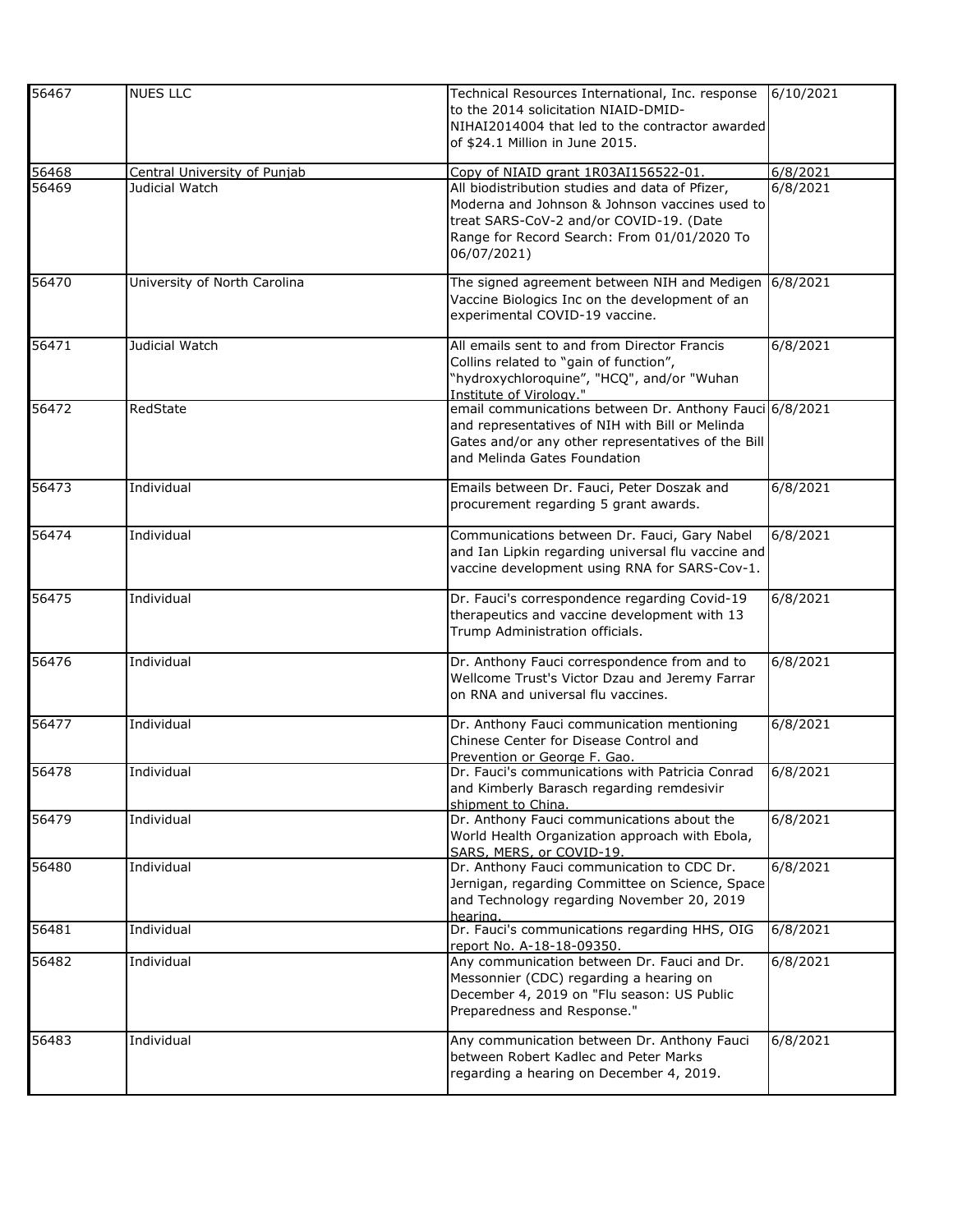| 56484 | Hanson Bridgett LLP    | Proposals for human biomonitoring and/or air<br>monitoring at, in, or around Hunters Point Naval<br>Shipyard, San Francisco, California                                                                                                                                                                                          | 6/8/2021 |
|-------|------------------------|----------------------------------------------------------------------------------------------------------------------------------------------------------------------------------------------------------------------------------------------------------------------------------------------------------------------------------|----------|
| 56485 | Sanford Burnham Prebys | I request the following information for all PIs who 6/8/2021<br>were awarded a competing R01 application by<br>either the NCI or NIGMS for the years 2017-18<br>and 2019-20: (1) ESI/NI status of PI(s) (2)<br>Race/ethnicity of PI(s) (3) Gender of PI(s) (4)<br>Number of previous awards received from the<br>same institute. |          |
| 56486 | Fox News               | All emails sent by Dr. Fauci related to<br>coronavirus.                                                                                                                                                                                                                                                                          | 6/8/2021 |
| 56487 | Fox News               | All emails sent by Dr. Fauci related to<br>coronavirus. Requester agreed to exclude<br>attachments.                                                                                                                                                                                                                              | 6/8/2021 |
| 56488 | Fox News               | All emails sent by Dr. Fauci related to<br>coronavirus. Requester has agreed to exclude<br>attachments.                                                                                                                                                                                                                          | 6/8/2021 |
| 56489 | Fox News               | All emails sent by Dr. Fauci related to<br>coronavirus. Requester has agreed to exclude<br>attachments.                                                                                                                                                                                                                          | 6/8/2021 |
| 56490 | Fox News               | All emails sent by Dr. Fauci related to<br>coronavirus. The requester has agreed to exclude<br>attachments.                                                                                                                                                                                                                      | 6/8/2021 |
| 56491 | <b>Fox News</b>        | All emails sent by Dr. Fauci related to<br>coronavirus. The requester has agreed to exclude<br>attachments.                                                                                                                                                                                                                      | 6/8/2021 |
| 56492 | Fox News               | All emails sent by Dr. Fauci related to<br>coronavirus. The requester has agreed to exclude<br>attachments.                                                                                                                                                                                                                      | 6/8/2021 |
| 56493 | Fox News               | All emails sent by Dr. Fauci related to<br>coronavirus. The requester has agreed to exclude<br>attachments.                                                                                                                                                                                                                      | 6/8/2021 |
| 56494 | Fox News               | All emails sent by Dr. Fauci related to<br>coronavirus. The requester has agreed to exclude<br>attachments.                                                                                                                                                                                                                      | 6/8/2021 |
| 56495 | Fox News               | All emails sent by Dr. Fauci related to coronavirus 6/8/2021<br>and excluding the attachments.                                                                                                                                                                                                                                   |          |
| 56496 | Fox News               | All emails sent by Dr. Fauci related to<br>coronavirus, excluding the attachments.                                                                                                                                                                                                                                               | 6/8/2021 |
| 56497 | <b>CNN</b>             | Emails sent by Dr. Anthony Fauci (NIAID<br>Director) between May 1, 2020 and July 31, 2020<br>related to coronavirus/Covid excluding<br>attachments.                                                                                                                                                                             | 6/9/2021 |
| 56498 | <b>CNN</b>             | Amended to emails sent by Dr. Anthony Fauci<br>(NIAID Director) between August 1, 2020 and<br>October 31, 2020 related to coronavirus/Covid<br>excluding attachments.                                                                                                                                                            | 6/9/2021 |
| 56499 | <b>CNN</b>             | Amended to emails sent by Dr. Anthony Fauci<br>(NIAID Director) between November 1, 2020 and<br>February 28, 2021 related to coronavirus/Covid<br>excluding attachments.                                                                                                                                                         | 6/9/2021 |
| 56500 | <b>CNN</b>             | emails sent or received by NIH Director Dr.<br>Collins related to coronavirus/Covid-19 with any<br>'@who.eop.gov" email addresses between<br>3/1/20 and 11/1/20. Not including attachments.<br>Not including mass daily briefing emails or "Invite<br>& Resources" emails.                                                       | 6/9/2021 |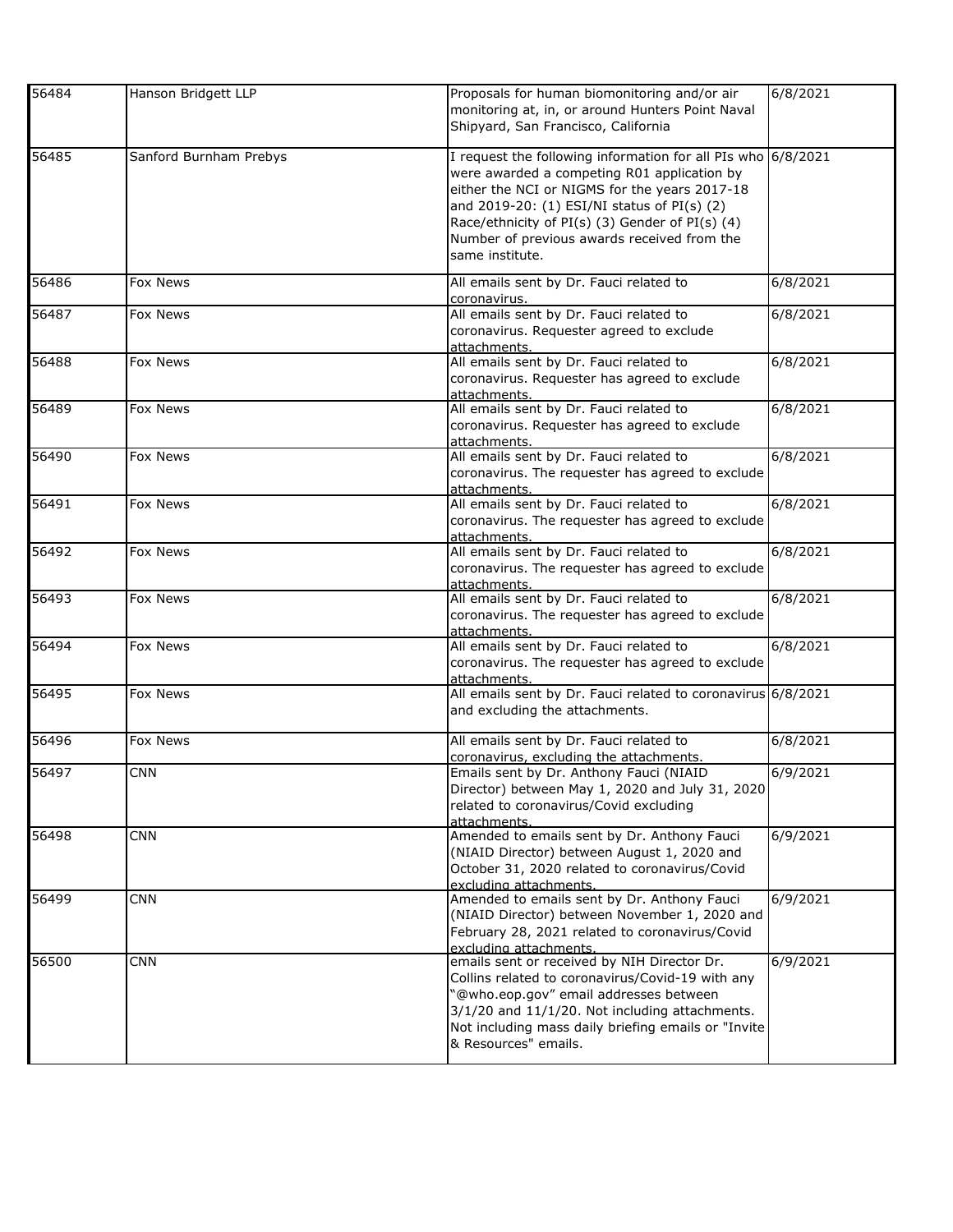| 56501 | Individual                                | Any records within the NIAID/NIH with the use of 6/9/2021                                              |                    |
|-------|-------------------------------------------|--------------------------------------------------------------------------------------------------------|--------------------|
|       |                                           | "cell-mediated immunity" and/or "T cells" in the                                                       |                    |
|       |                                           | assessment of (1) vaccines having been tested or                                                       |                    |
|       |                                           | being administered (ie, by Moderna, Pfizer, J&J)                                                       |                    |
|       |                                           | and (2) COVID-19 infected patients, if any                                                             |                    |
| 56502 | Rise for Animals [formerly NEAVS]         | All correspondence between OLAW and 8                                                                  | 6/10/2021          |
|       |                                           | institutions for the period of 6/9/2018 to                                                             |                    |
|       |                                           | 6/9/2021, as well as the most recent PHS                                                               |                    |
|       |                                           | assurance (sections 8, 10, semi annual report),                                                        |                    |
|       |                                           | annual report, and site visit                                                                          |                    |
| 56503 | Inari Medical                             | A copy of the clinical dataset fromthe NIH funded 6/10/2021<br>clinical trial NCT00790335.             |                    |
| 56504 | Siri & Glimstad LLP                       | Copies of all FOIA requests submitted to National                                                      | 6/11/2021          |
|       |                                           | Institutes of Health on or after January 1, 2019                                                       |                    |
|       |                                           | that include the word "Fauci" and any production                                                       |                    |
|       |                                           | made in response to each such FOIA request.                                                            |                    |
| 56505 | AIMSIB / LNPLV                            | Various records related to 1R01NS075308.                                                               | 6/11/2021          |
|       |                                           |                                                                                                        |                    |
| 56506 | Individual                                | A copy of the NIH Workplace Climate Survey<br>Summary Report for CIT.                                  | 6/11/2021          |
| 56507 | Leadership Connect                        | A current list of NIH Information Technology                                                           | 6/11/2021          |
|       |                                           | Acquisition and Assessment Center (NITAAC)                                                             |                    |
|       |                                           | employees. Specifically, please include the first                                                      |                    |
|       |                                           | and last name, title, and office for each                                                              |                    |
|       |                                           | employee. https://nitaac.nih.gov/about/who-we-                                                         |                    |
|       |                                           | are states NITAAC                                                                                      |                    |
| 56508 | <b>NIH SALES</b>                          | Equipment pages for NHLBI grants.                                                                      | 6/11/2021          |
| 56509 | Individual                                | A copy of contract award: 75N95019F00088                                                               | 6/11/2021          |
|       |                                           | between National Institute of Health and Palantir.                                                     |                    |
|       |                                           |                                                                                                        |                    |
| 56510 | American Transparency                     | complete list/database of all royalties paid by                                                        | 6/11/2021          |
|       |                                           | National Institutes of Health to scientists for their                                                  |                    |
|       |                                           | work. The list/database should include the royalty<br>recipient's name, the amount of the royalty, the |                    |
|       |                                           | work for which the royalty was paid and the date.                                                      |                    |
|       |                                           |                                                                                                        |                    |
| 56511 | living woman                              | signed/certified copy of the sworn oath of office                                                      | 6/14/2021          |
|       |                                           | for Director Francis S. Collins.                                                                       |                    |
| 56513 | ICIJ                                      | like to update it by requesting a copy of the                                                          | 6/14/2021          |
|       |                                           | documents containing the following information:                                                        |                    |
|       |                                           | 1) minutes of the Institutional Biosafety                                                              |                    |
|       |                                           | Committees (IBC) meetings of the laboratories                                                          |                    |
|       |                                           | under the supervision of (or sponsored by) the                                                         |                    |
|       |                                           | NIH Office of Biotechnolog                                                                             |                    |
| 56514 | University of Findlay College of Pharmacy | A copy of NCI Grant #5R44CA221487-02.                                                                  | 6/14/2021          |
| 56515 | University of Findlay College of Pharmacy | A copy of 1R15GM137449-01.                                                                             | 6/14/2021          |
| 56516 | University of Findlay College of Pharmacy | A copy of NINDS grant application<br>1R21NS113649-01.                                                  | 6/14/2021          |
| 56517 | POLITICO                                  | all docs in 54905 and 54906                                                                            | $\sqrt{6/14/2021}$ |
| 56518 | POLITICO                                  | All emails - including attachments - sent to and                                                       | 6/14/2021          |
|       |                                           | from Dr. Anthony Fauci from July 27, 2020, to                                                          |                    |
|       |                                           | <u>Jan. 22, 2021.</u>                                                                                  |                    |
| 56519 | Resolute Therapeutics, Inc.               | The 2014 and 2015 annual reports and/or the<br>final report for contract HHSN272201300018C             | 6/14/2021          |
|       |                                           | awarded to Trius Therapeutics, Inc. and                                                                |                    |
|       |                                           | performed by successor company Cubist                                                                  |                    |
|       |                                           | Pharmaceuticals (Date Range for Record Search:                                                         |                    |
|       |                                           | From 01/01/2014 To 12/31/2015)                                                                         |                    |
|       |                                           |                                                                                                        |                    |
| 56520 | POLITICO                                  | All documents provided in response to FOIA<br>request #54803, submitted on July 26, 2020, by           | 6/14/2021          |
|       |                                           | The Washington Post.                                                                                   |                    |
|       |                                           |                                                                                                        |                    |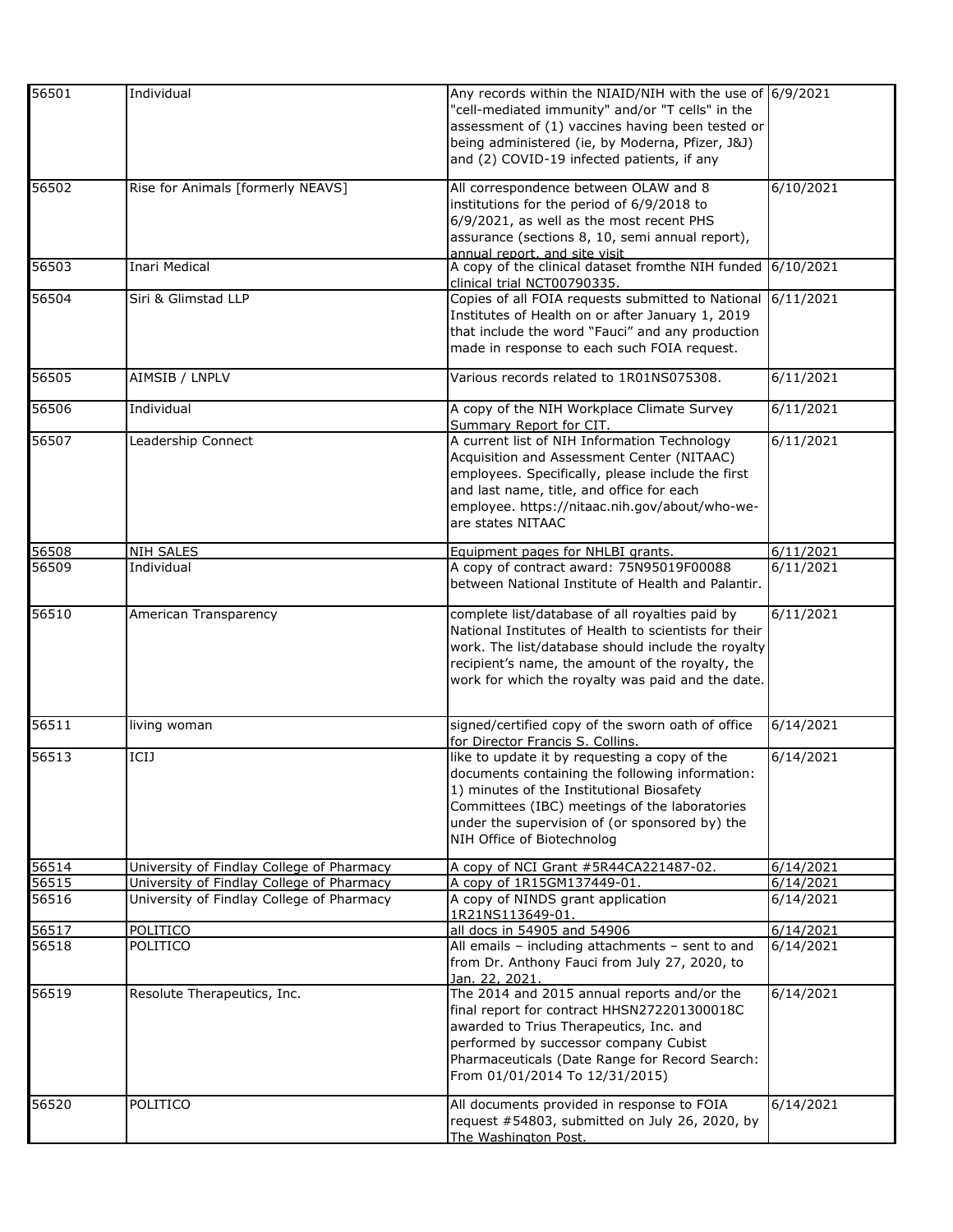| 56521 | People for the Ethical Treatment of Animals | All correspondence between OLAW and 8<br>institutions for the period of 1/1/2018 to<br>6/14/2021                                                                                                                                                                | 6/15/2021 |
|-------|---------------------------------------------|-----------------------------------------------------------------------------------------------------------------------------------------------------------------------------------------------------------------------------------------------------------------|-----------|
| 56522 | Illinois Institute of Technology            | The specific aims and research strategy used in<br>the grant application for project number<br>5R03TW007320-03.                                                                                                                                                 | 6/15/2021 |
| 56523 | Bellwether Medical Writing, Ltd.            | A copy of the following: 1) 1G11TW010338-01,<br>2) 1G11TW010348-01A1, 3) 1G11TW010948-<br>01A1, 4) 1G11TW011309-01, and 5)<br>1G11TW010941-01A1.                                                                                                                | 6/15/2021 |
| 56524 | None                                        | All e-mail correspondence to/from Hugh<br>Auchincloss containing the term "Daszak" from<br>October 1, 2019 through December 30, 2020.                                                                                                                           | 6/14/2021 |
| 56525 | Individual                                  | I would like a copy of the grant application for<br>UO1 AI11171-01-02. If there are any audit<br>reports, I would like a copy of those as well.                                                                                                                 | 6/15/2021 |
| 56526 | Individual                                  | I would like a copy of the grant application for<br>AI50440. If there are any audit reports, I would<br>like a copy of those as well.                                                                                                                           | 6/15/2021 |
| 56527 | Individual                                  | Seeking the grant application for NCT04119414.                                                                                                                                                                                                                  | 6/22/2021 |
| 56528 | University of Arizona                       | A copy of 1R01DK128862-01.                                                                                                                                                                                                                                      | 6/16/2021 |
| 56529 | Rise for Animals [formerly NEAVS]           | A copy of 1R01NS118466-01.                                                                                                                                                                                                                                      | 6/16/2021 |
| 56530 | primarynewssource                           | 1. A copy of all FOIA requests received by NIH<br>from January 1 through June 15, 2021 that<br>concern COVID-19. 2. A copy of all responses to<br>said requests, including any documents<br>produced. 3. A copy of all appeals regarding the<br>above requests. | 6/16/2021 |
| 56531 | <b>Brutus farms</b>                         | Project Number1U01CA248235-01                                                                                                                                                                                                                                   | 6/16/2021 |
| 56532 | Brutus farms                                | A copy of NCI grant #1U01CA253403-01.                                                                                                                                                                                                                           | 6/16/2021 |
| 56533 | <b>Brutus farms</b>                         | Project Number1U01CA253511-01                                                                                                                                                                                                                                   | 6/16/2021 |
| 56534 | <b>Brutus farms</b>                         | A copy of grant #1U01CA248226-01.                                                                                                                                                                                                                               | 9/14/2021 |
| 56535 | Brutus farms                                | Project Number 1U01CA231860-01A1                                                                                                                                                                                                                                | 8/27/2021 |
| 56536 | Brutus farms                                | A copy of grant #1U01CA242871-01.                                                                                                                                                                                                                               | 6/16/2021 |
| 56537 | Brutus farms                                | Project Number 1U01CA242954-01                                                                                                                                                                                                                                  | 6/16/2021 |
| 56538 | Brutus farms                                | Project Number5U01CA209936-03                                                                                                                                                                                                                                   | 8/20/2021 |
| 56539 | <b>Brutus farms</b>                         | Project Number 1U01CA242936-01                                                                                                                                                                                                                                  | 6/16/2021 |
| 56540 | <b>Brutus farms</b>                         | Project Number 1U01CA237711-01A1                                                                                                                                                                                                                                | 6/16/2021 |
| 56543 | <b>Brutus farms</b>                         | Project Number 1U01CA231782-01                                                                                                                                                                                                                                  | 6/16/2021 |
| 56544 | Individual                                  | Interview records from grant number AI050440                                                                                                                                                                                                                    | 6/16/2021 |
| 56545 | Siri & Glimstad LLP                         | Copies of all FOIA requests submitted to the<br>National Institutes of Health or any of its<br>institutes on or after January 1, 2019 that include<br>the word "EcoHealth" and any production made in<br>response to each such FOIA request.                    | 6/16/2021 |
| 56546 | Siri & Glimstad LLP                         | Copies of all FOIA requests submitted to the<br>National Institutes of Health or any of its<br>institutes on or after January 1, 2019 that include<br>the word "Daszak" and any production made in<br>response to each such FOIA request.                       | 6/16/2021 |
| 56547 | Siri & Glimstad LLP                         | Copies of all emails sent or received by Anthony<br>Fauci on or after January 1, 2011 that include<br>("Johnson & Johnson" or "J&J" or "Janssen") and<br>(fund* or grant or donat* or paid or money).                                                           | 6/16/2021 |
| 56548 | Siri & Glimstad LLP                         | Copies of all emails sent or received by Anthony<br>Fauci on or after January 1, 2011 that include the<br>words "Daszak" or "EcoHealth" or "Eco Health."                                                                                                        | 6/16/2021 |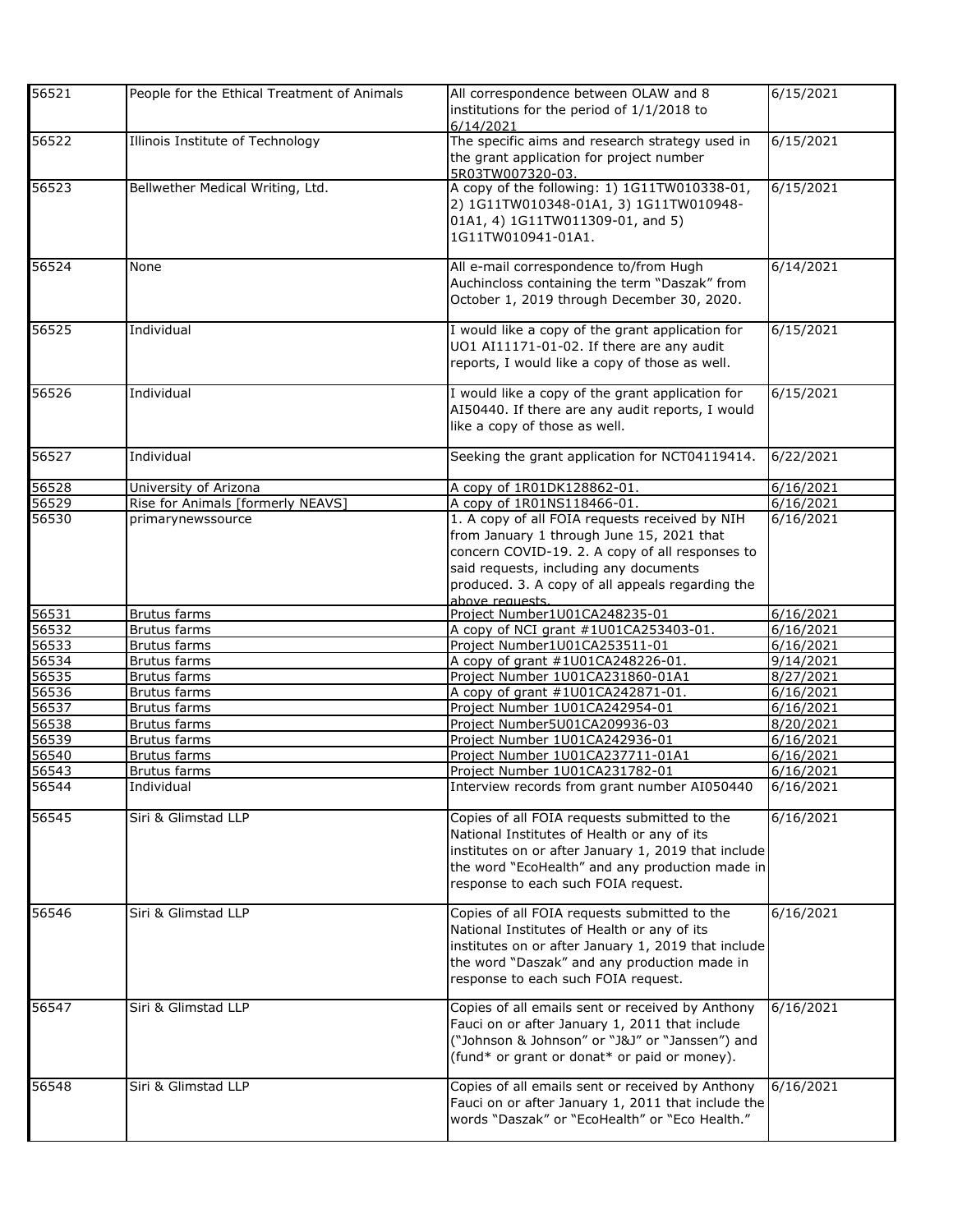| 56549 | Royal Law Firm, PLLC                        | patents that are currently existing under a named 6/16/2021          |           |
|-------|---------------------------------------------|----------------------------------------------------------------------|-----------|
|       |                                             | trust, including Licensing: Royalty history and/or<br>statements.    |           |
| 56550 | The University of Texas Medical Branch      | Three grants awarded by NCI.                                         | 6/16/2021 |
| 56551 | Private Citizen                             | Emails involving employment.                                         | 6/17/2021 |
| 56552 | Stop Animal Exploitation NOW!               | All correspondence between OLAW and WA                               | 6/17/2021 |
|       |                                             | institutions for the period of 3/15/2021 to<br>6/15/2021             |           |
| 56553 | Stop Animal Exploitation NOW!               | All correspondence between OLAW and OR                               | 6/17/2021 |
|       |                                             | institutions for the period of 3/15/2021 to                          |           |
| 56554 |                                             | 6/15/2021<br>All correspondence between OLAW and ID                  | 6/17/2021 |
|       | Stop Animal Exploitation NOW!               | institutions for the period of 3/15/2021 to                          |           |
|       |                                             | 6/15/2021                                                            |           |
| 56555 | Stop Animal Exploitation NOW!               | All correspondence between OLAW and MT                               | 6/17/2021 |
|       |                                             | institutions for the period of 3/15/2021 to                          |           |
| 56556 | Stop Animal Exploitation NOW!               | 6/15/2021<br>All correspondence between OLAW and AK                  | 6/17/2021 |
|       |                                             | institutions for the period of 3/15/2021 to                          |           |
|       |                                             | 6/15/2021                                                            |           |
| 56557 | Stop Animal Exploitation NOW!               | All correspondence between OLAW and WY                               | 6/17/2021 |
|       |                                             | institutions for the period of 3/15/2021 to                          |           |
|       |                                             | 6/15/2021                                                            |           |
| 56558 | Siri & Glimstad LLP                         | All emails sent or received by Anthony Fauci                         | 6/17/2021 |
|       |                                             | regarding the article entitled Antibodies to SARS-                   |           |
|       |                                             | CoV-2 in All Of Us Research Program Participants,                    |           |
|       |                                             | January 2-March 18, 20201 (Date Range for                            |           |
|       |                                             | Record Search: From 01/02/2021 To<br>03/18/2021)                     |           |
| 56559 | Siri & Glimstad LLP                         | All emails exchanged between Keri N. Althoff,                        | 6/17/2021 |
|       |                                             | Kelly A. Gebo, and Sheri D. Schully dated                            |           |
|       |                                             | between June 15, 2020 and June 15, 2021                              |           |
|       |                                             | regarding the article titled Antibodies to SARS-                     |           |
|       |                                             | CoV-2 in All Of Us Research Program Participants,                    |           |
|       |                                             | January 2-March 18, 2021                                             |           |
| 56560 | Siri & Glimstad LLP                         | All emails exchanged between Keri N. Althoff and                     | 6/17/2021 |
|       |                                             | David Schlueter dated between June 15, 2020                          |           |
|       |                                             | and June 15, 2021 regarding the article titled                       |           |
|       |                                             | Antibodies to SARS-CoV-2 in All Of Us Research                       |           |
|       |                                             | Program Participants, January 2-March 18, 2021                       |           |
|       |                                             |                                                                      |           |
| 56561 | M.J. Williams Law                           | A copy of 5R21AG063373-02.                                           | 6/17/2021 |
| 56562 | M.J. Williams Law                           | A copy of 5R21GM135849-02.                                           | 6/17/2021 |
| 56563 | M.J. Williams Law                           | A copy of 1R56AI104393-01A1.                                         | 6/17/2021 |
| 56564 | Law Office of Richard B. Fox                | All documents and records related to the                             | 6/17/2021 |
|       |                                             | selection and appointment of the NIH COVID-19                        |           |
|       |                                             | Treatment Guidelines Panel that was in place on<br>June 11, 2020.    |           |
| 56565 | Rise for Animals [formerly NEAVS]           | All correspondence between OLAW and 8                                | 6/18/2021 |
|       |                                             | institutions for the period of 6/18/2018 to                          |           |
|       |                                             | 6/15/2021                                                            |           |
| 56566 | <b>UCSF</b>                                 | A copy of NCI grant #1R44CA254692-01                                 | 6/21/2021 |
| 56567 | Xavier University of Louisiana              | 1R01HD084633 - An Integrative Omics Approach                         | 6/29/2021 |
|       |                                             | to Identify Biomarkers Related to Preeclampsia                       |           |
| 56568 | The University of Alabama                   | and Breast Cancer Risks<br>A copy of the grant application and grant | 6/21/2021 |
|       |                                             | summary statement from reviewers for                                 |           |
|       |                                             | 5R25MD007589-15.                                                     |           |
| 56569 | People for the Ethical Treatment of Animals | All correspondence between OLAW and 7                                | 6/22/2021 |
|       |                                             | institutions for the period of 56569                                 |           |
| 56570 | Individual                                  | All documents on an individual                                       | 6/17/2021 |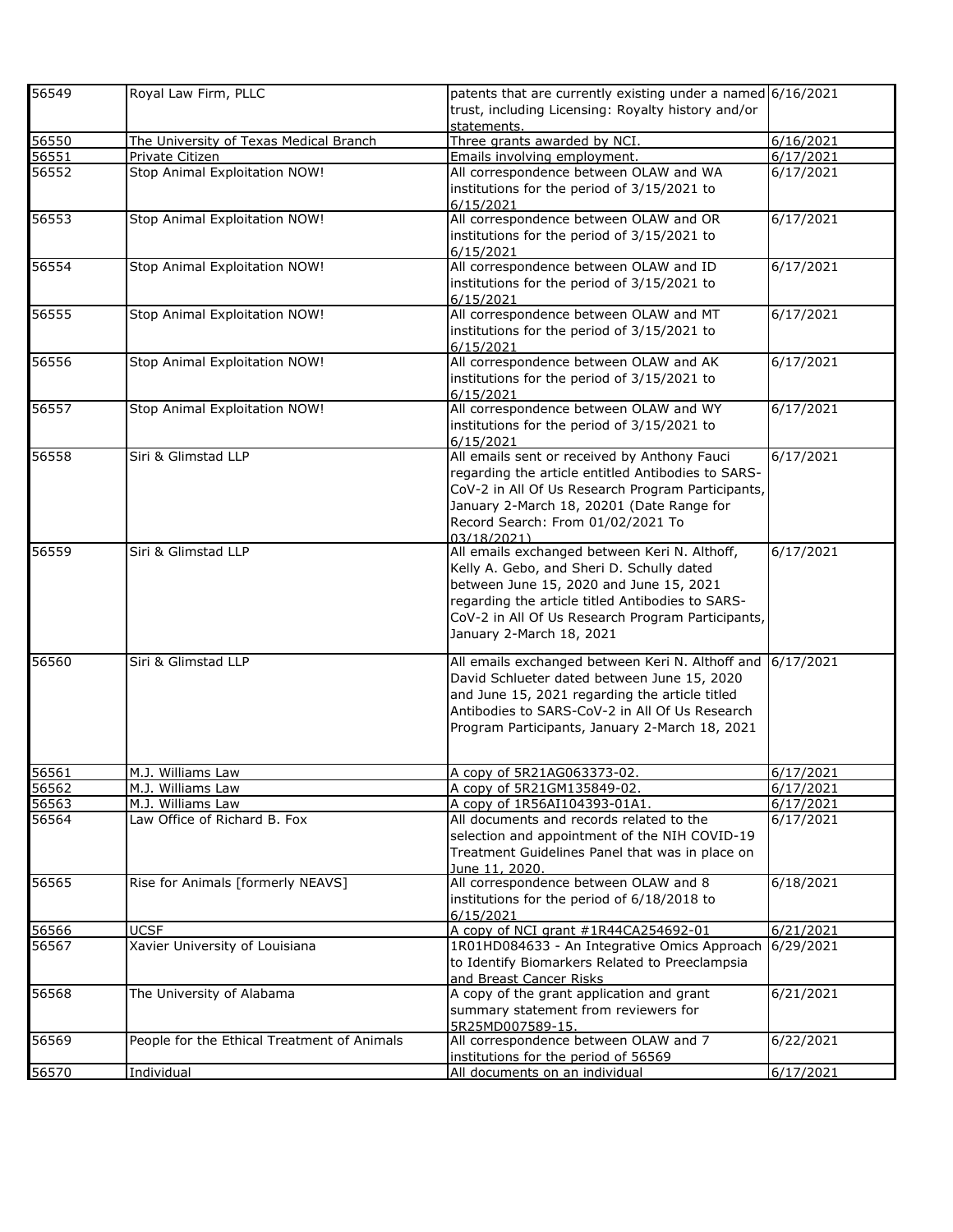| 56571 | White Coat Waste Project       | copies of the processing notes, incoming and<br>outgoing emails -including their attachments-,<br>text messages, memos, and letters related to two<br>Department of Program Integrity (DPI) cases.                                                                            | 6/22/2021 |
|-------|--------------------------------|-------------------------------------------------------------------------------------------------------------------------------------------------------------------------------------------------------------------------------------------------------------------------------|-----------|
| 56572 | Kaiser Health News             | Financial conflict of interest records, disclosures,<br>annual reports and other COI disclosure records<br>for Anupam Jena re: NIH Early Independence<br>Award, Grant 1DP5OD017897-01.                                                                                        | 6/22/2021 |
| 56573 | The national pulse             | all emails between Dr. Anthony Facui and<br>EcoHealth Alliance President Peter Daszak From<br>January 2019 to present day.                                                                                                                                                    | 6/22/2021 |
| 56574 | University of British Columbia | a copy of the consent form used in generating<br>the H9 (WA09) human embryonic stem cell<br>(hESC) line                                                                                                                                                                       | 6/22/2021 |
| 56575 | None                           | All emails from Dr. Fauci to George Gao and all<br>emails to Dr. Fauci from George Gao.                                                                                                                                                                                       | 6/22/2021 |
| 56576 | America Rising                 | a copy of contract 75N92021P00165 including: 1<br>Government's statement of work, performance<br>work statement, statement of objectives, and<br>"questions and answers" associated with the<br>attached contract. 2. Vendor's final approved<br>offer                        | 6/22/2021 |
| 56577 | OFT Law, PLLC                  | Copies of 2 pages of NLM email records.                                                                                                                                                                                                                                       | 6/22/2021 |
| 56578 | <b>Stat News</b>               | A copy of project number 1R01AG068268-01 and<br>any additional records including all papers cited<br>in their application.                                                                                                                                                    | 6/22/2021 |
| 56579 | Individual                     | 15 page referral from CDC.                                                                                                                                                                                                                                                    | 6/22/2021 |
| 56580 | N/a                            | Docs related to personnel.                                                                                                                                                                                                                                                    | 6/23/2021 |
| 56581 | N/a                            | Docs related to WIV.                                                                                                                                                                                                                                                          | 6/23/2021 |
| 56582 | <b>BuzzFeed News</b>           | All the communications regarding the deletion of<br>sequences from project PRJNA612766 from the<br>Sequence Read Archive (SRA).                                                                                                                                               | 6/23/2021 |
| 56583 | <b>BuzzFeed News</b>           | All requests to delete any sequence data from the 6/23/2021<br>Sequence Read Archive (SRA) (2018-present).                                                                                                                                                                    |           |
| 56584 | <b>BuzzFeed News</b>           | All requests to delete any sequence data from the 6/23/2021<br>Sequence Read Archive (SRA).                                                                                                                                                                                   |           |
| 56585 | FOIA Group, Inc.               | (1) Copy of the Task Order's title page (1st page<br>only) and (2) copy of the Task Order's CURRENT<br>Statement of Work/Performance Work Statement<br>(SOW/PWS) for HHSN316201200028W Order<br>75N97019F00066.                                                               | 6/21/2021 |
| 56586 | Channel 4 News                 | Records related to SRA project PRNJA612766.                                                                                                                                                                                                                                   | 6/23/2021 |
| 56587 | Science Magazine               | E-mail correspondence with researchers who<br>requested the following data removed from the<br><b>NCBI SRA Database</b>                                                                                                                                                       | 6/23/2021 |
| 56588 | White Coat Waste Project       | Emails from Wuhan University regarding SRA<br>deleted records.                                                                                                                                                                                                                | 6/23/2021 |
| 56589 | independent                    | Information about an individual being the subject<br>of human experimentation without their consent.                                                                                                                                                                          | 6/23/2021 |
| 56590 | FOIA Group, Inc.               | Documents related to HHSN316201200018W<br>Order 75N98120F00002                                                                                                                                                                                                                | 6/23/2021 |
| 56591 | The Washington Post            | a copy of the request to delete the information in<br>June 2020 in the Sequence Read Archive<br>concerning "BioProject PRJNA612766", including<br>the stated reasons, and I request any responses<br>by NIH, as well as any paperwork generated in<br>processing the request. | 6/23/2021 |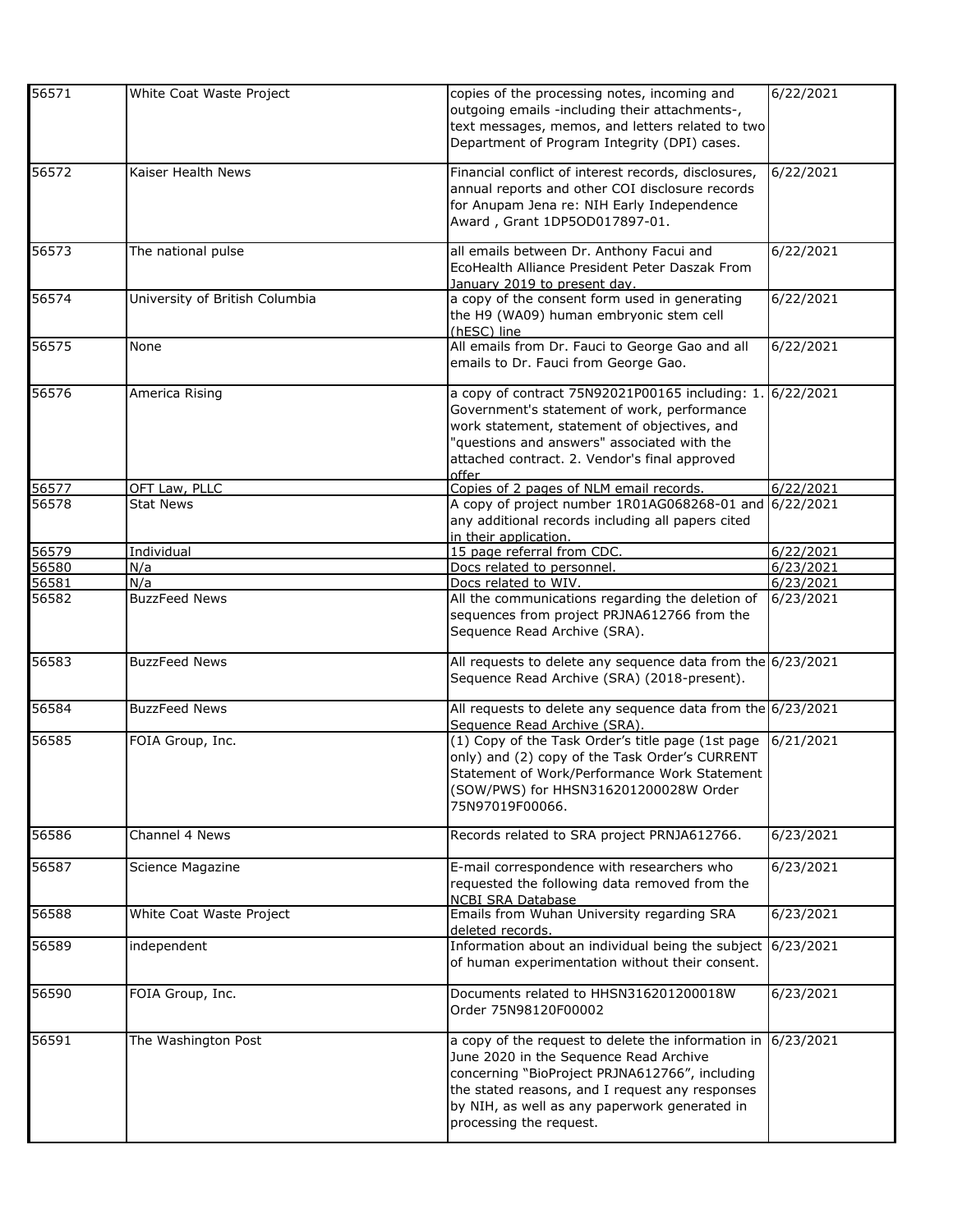| 56592 | Shook Hardy & Bacon LLP         | NTP's consideration, nomination, deferral of<br>nomination, de-listing, and/or withdrawal of talc<br>with respect to the 12th Report on Carcinogens.                                                                                                                           | 6/23/2021 |
|-------|---------------------------------|--------------------------------------------------------------------------------------------------------------------------------------------------------------------------------------------------------------------------------------------------------------------------------|-----------|
| 56593 | Knowledge Ecology International | A copy of the following: 1)<br>HHSN272201500009C, and 2)<br>HHSN272200800043C.                                                                                                                                                                                                 | 6/23/2021 |
| 56594 | AASCU                           | A copy of 5R25OD020198-02.                                                                                                                                                                                                                                                     | 6/23/2021 |
| 56595 | independent                     | All studies and/or reports in the possession,<br>custody or control of the National Institutes of<br>Health (NIH) describing the purification of any<br>"COVID-19 virus" (aka "SARS-COV-2" and<br>including "B.1.1.7", "B.1.351", "P.1" and any<br>other "variant") (via filtr | 6/24/2021 |
| 56596 | NIH SALES                       | Equipment pages.                                                                                                                                                                                                                                                               | 6/24/2021 |
| 56597 | independent                     | All studies and/or reports in the possession,<br>custody or control of the National Institute of<br>Allergy and Infectious Diseases (NIAID)<br>describing the purification of any "COVID-19<br>virus" (aka "SARS-COV-2" and including<br>"B.1.1.7", "B.1.351", "P.1" and any   | 6/24/2021 |
| 56598 | Self                            | Any NIH grant/funding applications submitted by<br>Pavan Bendapudi (R21, R01, or any others) and<br>the NIH decision (whether funded, rejected,<br>granted, denied, etc). All science may be<br>redacted as per NIH policy.                                                    | 6/24/2021 |
| 56599 | Siri & Glimstad LLP             | Agreements Under NIAID Ref. No. 2017-1179<br>and Documents Concerning NIAID and Moderna's<br>mRNA Coronavirus Vaccine Candidates<br>(IR#0517)                                                                                                                                  | 6/25/2021 |
| 56600 | Siri & Glimstad LLP             | Documents Concerning Dose Determination of<br>Moderna COVID-19 Vaccine (IR#0520)                                                                                                                                                                                               | 6/25/2021 |
| 56601 | Children's Health Defense       | 1. All internal NIAID communications, all<br>agreements, contracts and related documents<br>regarding the Wuhan Institute of Virology in<br>Wuhan, China.                                                                                                                      | 6/25/2021 |
| 56602 | South China Morning Post        | A list of all sequences deleted from the genetic<br>sequence database, GenBank, and all written<br>requests for deletions over the specified period.                                                                                                                           | 6/25/2021 |
| 56603 | University of Rhode Island      | A copy of the following: 1) 2P20GM113226-06,<br>2) 1P30GM118247-01, 3) 5P20GM130423, and<br>4) 1P20GM139768-01.                                                                                                                                                                | 6/25/2021 |
| 56604 | <b>Stanford University</b>      | A copy of NIA grant application 1R01AG067025-<br>01.                                                                                                                                                                                                                           | 6/25/2021 |
| 56605 | Cooper Law Firm                 | Various assorted research data primarily<br>involving "inhalation" and "dermal" research.                                                                                                                                                                                      | 6/28/2021 |
| 56606 | J.S. Held                       | I am only interested in one compound in the<br>lists: compound number 1550, which is listed in<br>the comprehensive index as "Mineral oil",<br>"Mineral oil, petroleum base" and/or "Mineral oil,<br>U.S.P." Not sure which section it will be in                              | 6/28/2021 |
| 56607 | none                            | article entitled "Safety, tolerability, and<br>pharmacokinetics of escalating high doses of<br>ivermectin in healthy adult subjects"                                                                                                                                           | 6/28/2021 |
| 56608 | None                            | Emails from NIAID employee.                                                                                                                                                                                                                                                    | 6/28/2021 |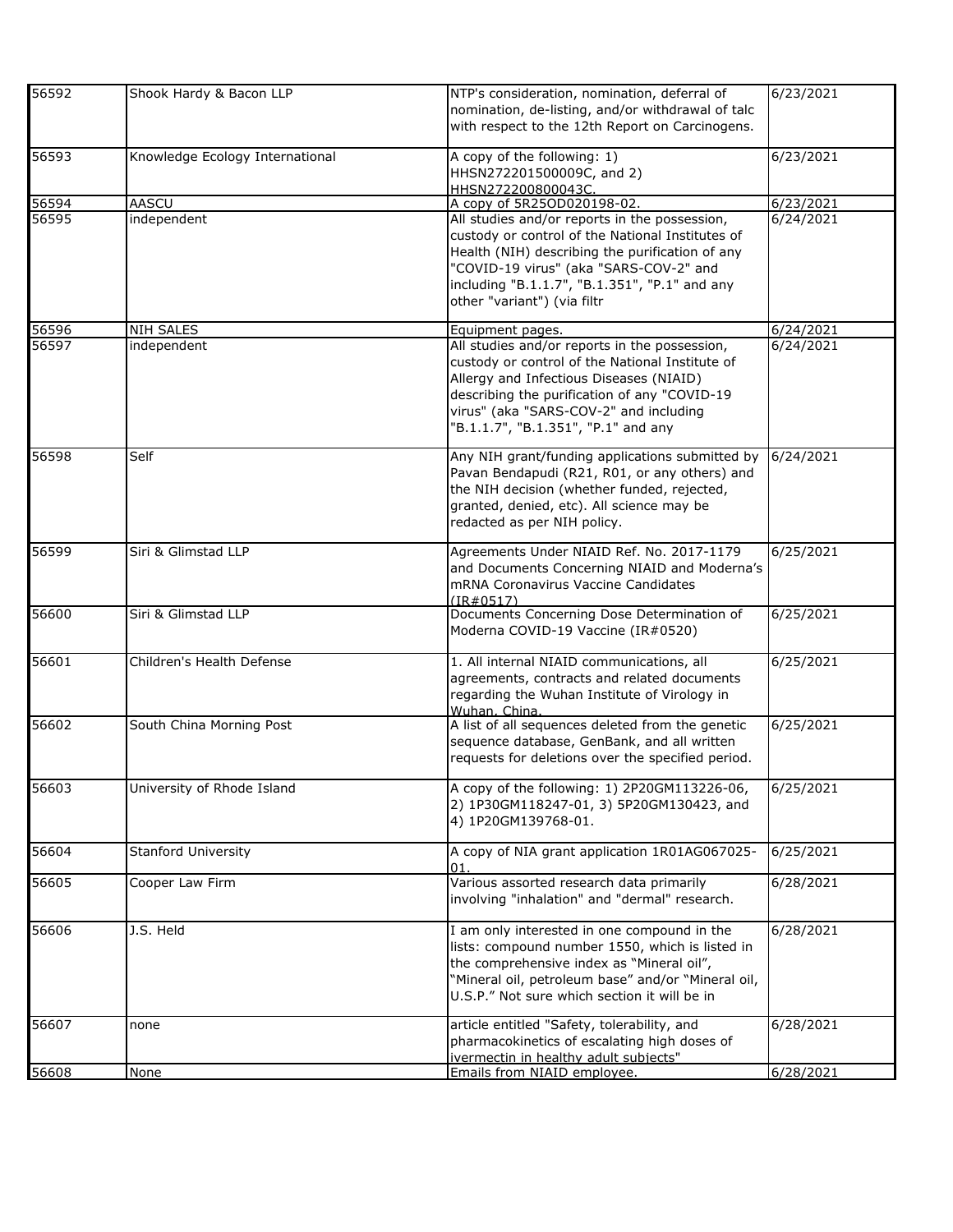| 56609          | None                                        | All documents, tickets, itineraries, cables,<br>messages, bulletins, articles, government | 6/28/2021              |
|----------------|---------------------------------------------|-------------------------------------------------------------------------------------------|------------------------|
|                |                                             | articles, news articles, and emails detailing                                             |                        |
|                |                                             | and/or regarding and/or concerning and/or                                                 |                        |
|                |                                             | mentioning Shi Zhengli's travel during 2019 and                                           |                        |
|                |                                             | 2020. (Date Range for Record Sea                                                          |                        |
| 56610          | Individual                                  | Copy of the complete grant application for NIAID<br>grant R01AI108371.                    | 6/25/2021              |
| 56611          | None                                        | Please send any and all records pertaining to an                                          | 6/28/2021              |
|                |                                             | individual from the years. 2008 - present.                                                |                        |
| 56612          | People for the Ethical Treatment of Animals | All correspondence between OLAW and 10<br>institutions for the period of 3/16/2021 to     | 6/28/2021              |
|                |                                             | 6/28/2021                                                                                 |                        |
| 56613          | Mother Jones                                | Any documents related to air carrier Skybus Jet                                           | 6/29/2021              |
|                |                                             | Cargo PTY Ltd, Skybus Jet Cargo Inc., or any                                              |                        |
|                |                                             | company named "Skybus," and the<br>transportation of non-human primates. This may         |                        |
|                |                                             | include, emails, permits, contracts, reports, and                                         |                        |
|                |                                             | travel certificates.                                                                      |                        |
| 56614          | Siri & Glimstad LLP                         | All information regarding mRNA-1273 vaccine                                               | 6/29/2021              |
|                |                                             | dated from October 1, 2019 through May 30,                                                |                        |
| 56615          | Siri & Glimstad LLP                         | 2020<br>All information regarding mRNA-1273 vaccine                                       | 6/29/2021              |
|                |                                             | dated June 1, 2020 through the date a search is                                           |                        |
|                |                                             | conducted for this request.                                                               |                        |
| 56616          | N/A                                         | - copies of any emailed requests (and                                                     | 6/29/2021              |
|                |                                             | responses), made to the staff of Sequence Read                                            |                        |
|                |                                             | Archive (SRA), maintained by the NIH's National                                           |                        |
|                |                                             | Center for Biotechnology Information, to delete                                           |                        |
|                |                                             | SARS-COV-2 sequencing runs from the archives.                                             |                        |
| 56617          | <b>NTK Network</b>                          | Comments on Diversity Inclusion and Equity at                                             | 6/29/2021              |
|                |                                             | <b>NIH</b>                                                                                |                        |
| 56618<br>56619 | Siri & Glimstad<br>Individual               | Emails including the term "Baric."<br>all emails sent by Dr. Anthony Fauci, Director of   | 6/29/2021<br>6/29/2021 |
|                |                                             | the National Institute of Allergy and Infectious                                          |                        |
|                |                                             | Disease between November 1, 2019 and May 1,<br>2021                                       |                        |
| 56620          | Individual                                  | a copy of the emails, as per FOIA, that                                                   | 6/4/2021               |
|                |                                             | publications BuzzFeed and Washington Post                                                 |                        |
|                |                                             | requested, received, and reported on within the                                           |                        |
| 56621          | Swift Scientific LLC                        | time period of 6/1/21-6/4/21.<br>A copy of grant applications 1) 1U24TR002634-            | 6/29/2021              |
|                |                                             | 01 and 2) 1U24TR002634-02.                                                                |                        |
| 56622          | Medigen Vaccine Biologics                   | A copy of the responsive records for NIH FOIA<br>Case 56470.                              | 6/29/2021              |
| 56623          | Individual                                  | Information regarding rt-PCR.                                                             | 6/29/2021              |
| 56624          | People for the Ethical Treatment of Animals | PHS Assurances for Johns Hopkins University for<br>the period of 1/1/15 to 1/31/18        | 6/30/2021              |
| 56625          | People for the Ethical Treatment of Animals | Copy of progress reports, protocols, IACUC                                                | 6/30/2021              |
|                |                                             | approval and state law compliance                                                         |                        |
|                |                                             | documentation for grant R01EY027718 submitted                                             |                        |
| 56626          | The News & Observer                         | 2015-17.<br>A list of all "gain-of-function" research projects                            | 6/30/2021              |
|                |                                             | that have received NIH or NIAID grants at                                                 |                        |
|                |                                             | educational or research organizations in the state                                        |                        |
|                |                                             | of North Carolina.                                                                        |                        |
| 56627          | Knowledge Ecology International             | Copy of 75N93018C00049 and all amendments.                                                | 6/30/2021              |
|                |                                             |                                                                                           |                        |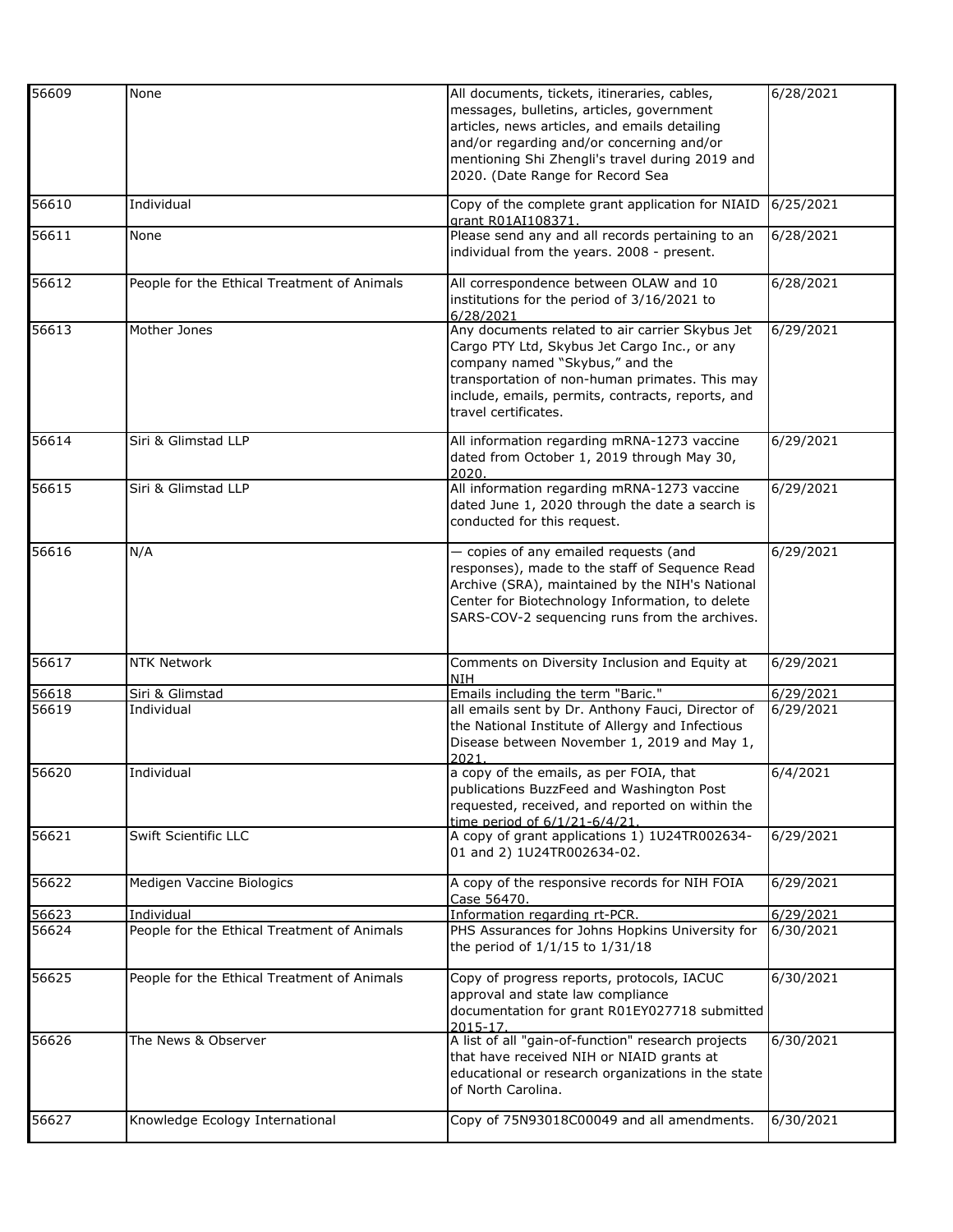| 56628 | Thomas, Thomas & Hafer, LLP       | Any and all property insurance policies providing<br>coverage to the building housing The Children's<br>Inn located at 7 West Drive, Bethesda, MD<br>20814, on August 21, 2018.                                                                                               | 7/1/2021 |
|-------|-----------------------------------|-------------------------------------------------------------------------------------------------------------------------------------------------------------------------------------------------------------------------------------------------------------------------------|----------|
| 56629 | The Intercept                     | All NIH records on the civil rights organization<br>ACT UP, from its founding in 1987 to the present.<br>ACT UP stands for "AIDS Coalition to Unleash<br>Power."                                                                                                              | 7/2/2021 |
| 56630 | Stop Animal Exploitation NOW!     | All correspondence between OLAW and Multiple<br>institutions for the period of 4/31/2021 to<br>6/30/2021                                                                                                                                                                      | 7/2/2021 |
| 56631 | C8786                             | A copy of forensic evaluations at NIAMS.                                                                                                                                                                                                                                      | 7/2/2021 |
| 56632 | University of Texas at Arlington  | copies of full R03 grant proposals (project<br>summary/abstract and project narrative files)<br>funded by NIEHS which are listed<br>below(1R03ES030545-01A1); (1R03ES032889-<br>01): (5R03ES027983-02)                                                                        | 7/2/2021 |
| 56633 | Illinois Institute of Technology  | A copy of the originally funded project<br>1R01EB029800-01A1.                                                                                                                                                                                                                 | 7/2/2021 |
| 56634 | Knowledge Ecology International   | Copy of grant application, progress and other<br>reports R01EY010820-13, R01EY013385-01, -05.                                                                                                                                                                                 | 7/2/2021 |
| 56635 | Judicial Watch                    | A copy of all memoranda of understanding<br>(MOUs) between NIH, and/or its sub-agencies,<br>and the National Natural Science Foundation of<br>China (NSFC).                                                                                                                   | 7/2/2021 |
| 56636 | Rise for Animals [formerly NEAVS] | All correspondence between OLAW and 8<br>institutions for the period of 7/2/18 to 7/2/21, as<br>well as the most recent PHS assurance (sections<br>8, 10, semi annual report), site visit, and annual<br>report.                                                              | 7/2/2021 |
| 56637 | First Look Institute, Inc.        | A copy of all FOIA requests made to the National<br>Institutes of Health (NIH) or any component<br>thereof between October 1, 2019 and present<br>regarding Peter Daszak, grants on COVID-19 or<br>gain-of-function, and related communications,<br>and final FOIA responses. | 7/2/2021 |
| 56638 | First Look Institute, Inc.        | communications between NIH officials and white<br>house officials concerning NIH FOIA requests<br>55058 and 55375                                                                                                                                                             | 7/2/2021 |
| 56639 | First Look Institute, Inc.        | emails between NIH officials and White House<br>officials between 10/1/19 to present that make<br>mention of or otherwise reference "COVID-19",<br>"SARS-CoV-2", "coronavirus", "Daszak",<br>"Ecohealth Alliance", "Wuhan Virology Institute",<br>or "WIV".                   | 7/2/2021 |
| 56640 | Self                              | A copy of various records related to: a)<br>1R01AG068268-01, b) R42 AG055246-01, c)<br>Leen Kawas, d) Joseph W. Harding, e) Athira<br>Pharmaceuticals, and f) M3 Biotechnology<br>(Previous name of Athira Pharma).                                                           | 7/8/2021 |
| 56641 | research fellow                   | Complaint that requester filed with NIH Civil<br>office.                                                                                                                                                                                                                      | 7/6/2021 |
| 56642 | research fellow                   | Emails between Daniel Larson and Murali<br>Palangat regarding the requester from December<br>2019 - March 2021                                                                                                                                                                | 7/6/2021 |
| 56643 | research fellow                   | Emails between Daniel Larson, Glenn Merlino and<br>Sharon Milgram that reference the requester<br>between April 2020 and June 2021                                                                                                                                            | 7/6/2021 |
| 56644 | Education                         | Two grants awarded by NCI.                                                                                                                                                                                                                                                    | 7/6/2021 |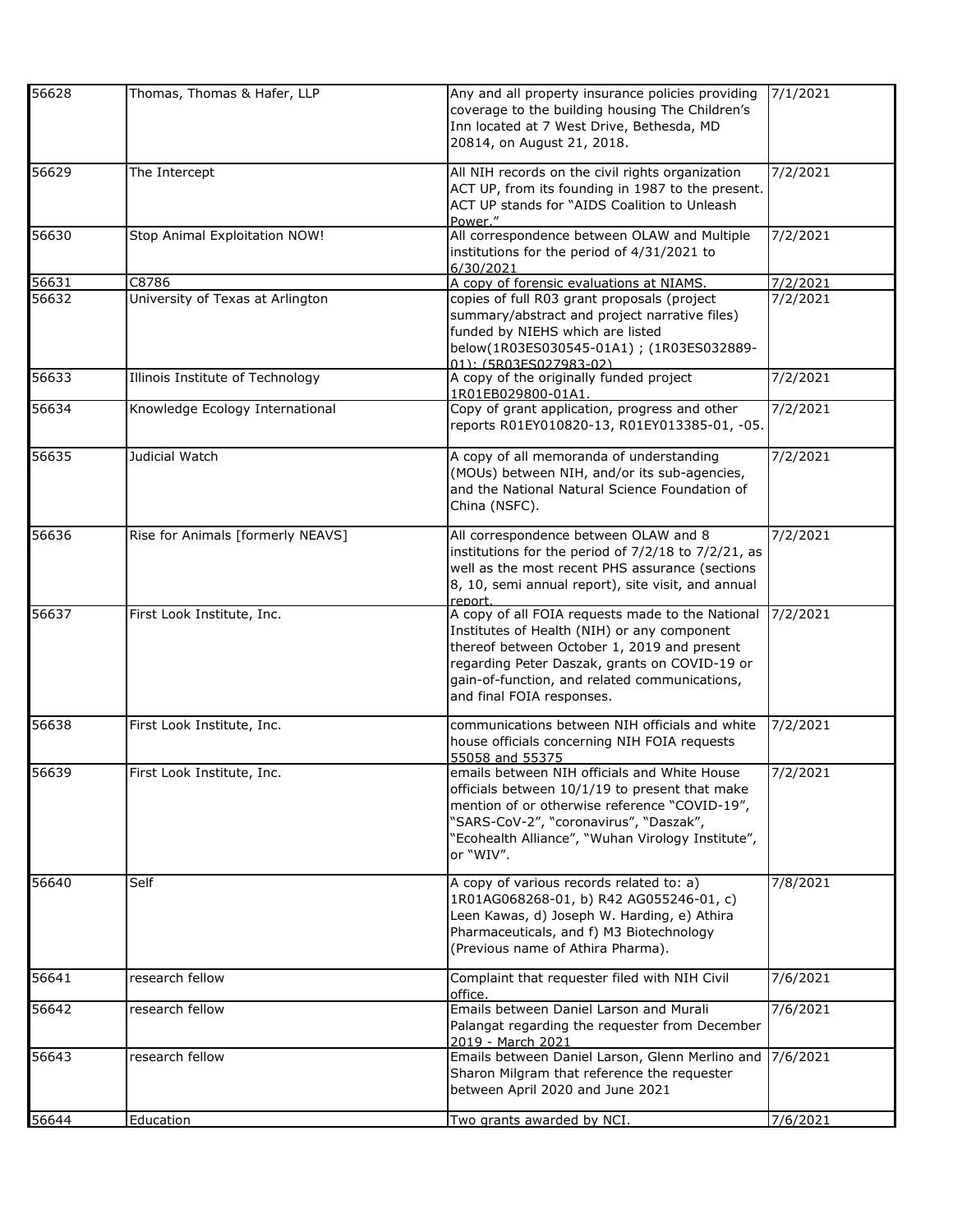| 56645 | Rise for Animals [formerly NEAVS]           | Seeking copy of grant application with notice of<br>award (including all appendices, annexes, and<br>attachments), for 1U24MH123696-01.                                                                                                                                      | 7/21/2021 |
|-------|---------------------------------------------|------------------------------------------------------------------------------------------------------------------------------------------------------------------------------------------------------------------------------------------------------------------------------|-----------|
| 56646 | FOIA Group, Inc.                            | Documents Relevant to HHSN316201200027W<br>Order HHSN26300001                                                                                                                                                                                                                | 7/6/2021  |
| 56647 | Americans for Medical Progress              | a copy of all records requests sent to your office<br>between June 1, 2021 and June 30, 2021 where<br>the requestor is seeking information from the<br>Office of Animal Laboratory Welfare pertaining to<br>extramural research.                                             | 7/6/2021  |
| 56648 | Washington Free Beacon                      | information on the use of "fetal tissues" and<br>"fetal skulls" in research, emails, correspondence<br>and other documents. Date Range for Record<br>Search: From 01/01/2018 To 06/30/2021                                                                                   | 7/6/2021  |
| 56649 | People for the Ethical Treatment of Animals | All correspondence between OLAW and 11<br>institutions for the period of 3/28/2021 to<br>7/6/2021                                                                                                                                                                            | 7/6/2021  |
| 56650 | <b>Gou Consulting</b>                       | Copy of grant application R01EY030193-01.                                                                                                                                                                                                                                    | 7/7/2021  |
| 56651 | <b>TSCTI</b>                                | A copy of the proposal for HHS-NIH-NIDA-SOL-<br>2018-231.                                                                                                                                                                                                                    | 7/6/2021  |
| 56652 | Stop Animal Exploitation NOW!               | All correspondence between OLAW and CA<br>institutions for the period of 3/31/2021 to<br>6/30/2021                                                                                                                                                                           | 7/7/2021  |
| 56653 | Stop Animal Exploitation NOW!               | All correspondence between OLAW and CO<br>institutions for the period of 7/6/2021 and<br>6/30/2021                                                                                                                                                                           | 7/7/2021  |
| 56654 | Stop Animal Exploitation NOW!               | All correspondence between OLAW and AZ<br>institutions for the period of 3/31/2021 to<br>6/30/2021                                                                                                                                                                           | 7/7/2021  |
| 56655 | Stop Animal Exploitation NOW!               | All correspondence between OLAW and NM for<br>the period of 3/31/2021 to 6/30/2021                                                                                                                                                                                           | 7/7/2021  |
| 56656 | Stop Animal Exploitation NOW!               | All correspondence between OLAW and NV<br>institutions for the period of 3/31/2021 to<br>6/30/2021                                                                                                                                                                           | 7/7/2021  |
| 56657 | Stop Animal Exploitation NOW!               | All correspondence between OLAW and UT for the 7/7/2021<br>period of 3/31/2021 to 6/30/2021                                                                                                                                                                                  |           |
| 56658 | Stop Animal Exploitation NOW!               | All correspondence between OLAW and HI<br>institutions for the period of 3/31/2021 to<br>6/30/2021                                                                                                                                                                           | 7/7/2021  |
| 56659 | University of Pennsylvania                  | We request (in electronic format, e.g., .csv or<br>another type) the following data elements<br>abstracted from the CDUS, for all enrollees of<br>NCI NCTN interventional clinical trials from<br>January 1, 2000 - December 31, 2020                                        | 8/11/2021 |
| 56660 | Johns Hopkins School of Nursing             | A copy of 1R34DA046635-01A1                                                                                                                                                                                                                                                  | 7/7/2021  |
| 56661 | Nature                                      | list of all NIH fire-arms studies.                                                                                                                                                                                                                                           | 7/6/2021  |
| 56662 | The Academy Academic Council                | NIH research and training grants awarded to PIs<br>with primary appointments in departments of<br>radiology at US medical schools data for FY 2020                                                                                                                           | 7/7/2021  |
| 56663 | People for the Ethical Treatment of Animals | A copy of any and all correspondence between<br>UIC and NIH, in connection with the following<br>NIMHD progress reports: 1) 5U54MD012523-02,<br>2) 5U54MD012523-03, and 3) 5U54MD012523-<br>04. Also, a copy of a project within grant<br>1U54MD012523-01 & Items 1, 2, & 3. | 7/8/2021  |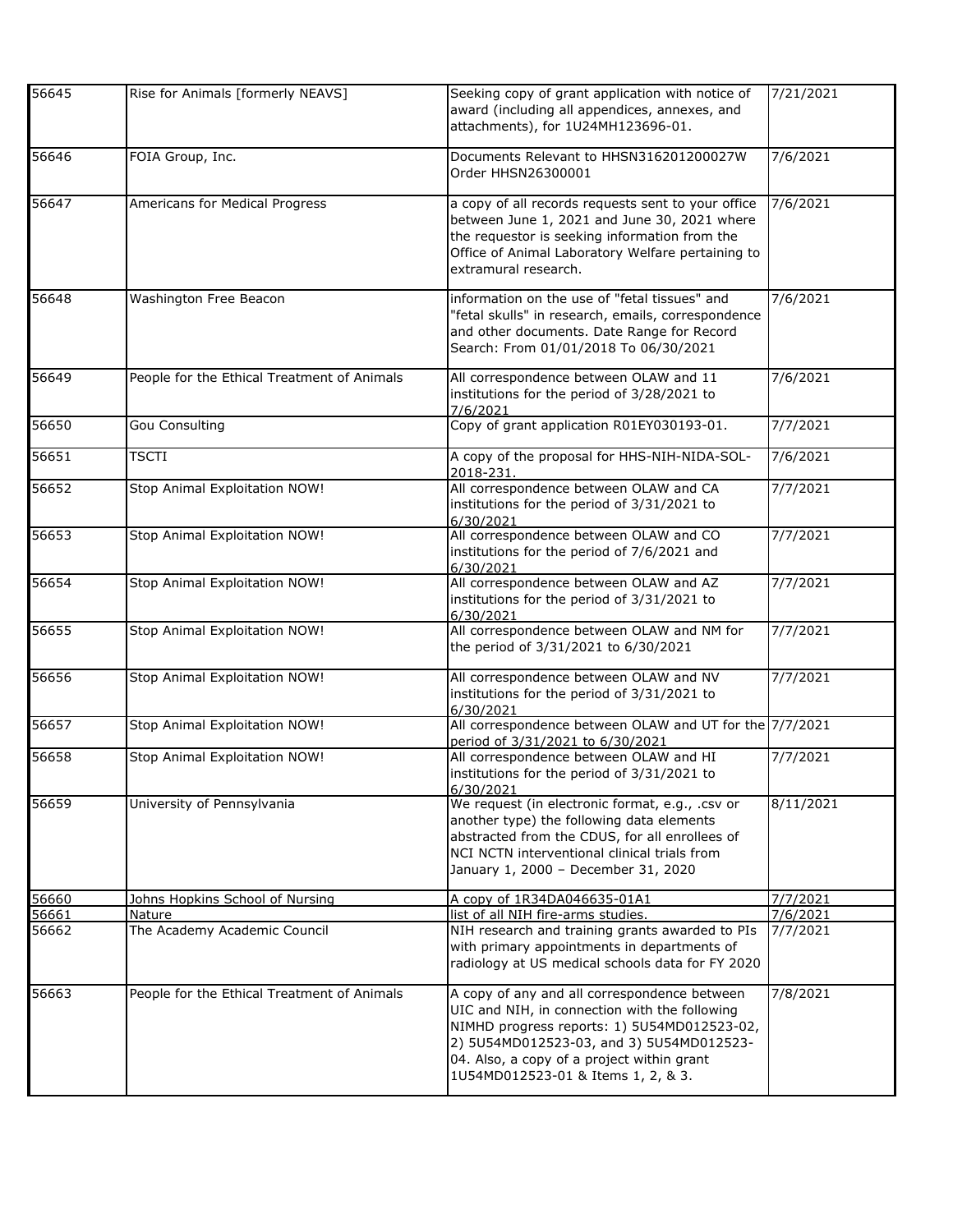| 56664          | <b>BuzzFeed News</b>                                                   | All the communications regarding SRR11119760<br>and SRR11119761 from project PRJNA607174<br>and from the Sequence Read Archive (SRA) in<br>March of 2020 and June of 2021.                                                                                              | 7/8/2021             |
|----------------|------------------------------------------------------------------------|-------------------------------------------------------------------------------------------------------------------------------------------------------------------------------------------------------------------------------------------------------------------------|----------------------|
| 56665<br>56666 | Rise for Animals [formerly NEAVS]<br>Rise for Animals [formerly NEAVS] | 3P51OD011133-23S1<br>All correspondence between OLAW and 8<br>institutions for the period of 7/7/2018 and<br>7/7/2021, as well as their most recent PHS<br>Assurance (sections 8, 10, semi annual report),<br>Site Visit, and Annual Report.                            | 7/8/2021<br>7/8/2021 |
| 56667          | University of Pittsburgh                                               | A copy of 1R01HL152714-01                                                                                                                                                                                                                                               | 7/8/2021             |
| 56668          | University of Pittsburgh                                               | Research strategy for 1R01MH115127-01A1; PI:<br>Dilip Jeste.                                                                                                                                                                                                            | 7/8/2021             |
| 56669          | University of Pittsburgh                                               | A copy of 1R01DA043139-01                                                                                                                                                                                                                                               | 7/8/2021             |
| 56670          | University of Pittsburgh                                               | A copy of a grant awarded by NCI                                                                                                                                                                                                                                        | 7/8/2021             |
| 56671          | Individual                                                             | A copy of U01AI099953.                                                                                                                                                                                                                                                  | 7/8/2021             |
| 56672          | Individual                                                             | A copy of R56AI091428.                                                                                                                                                                                                                                                  | 7/8/2021             |
| 56673          | Individual                                                             | A copy of R21AI155926.                                                                                                                                                                                                                                                  | 7/8/2021             |
| 56674          | Individual                                                             | A copy of the application and progress report for<br>NINR grant R01NR010490.                                                                                                                                                                                            | 7/8/2021             |
| 56675          | FEDinform LLC                                                          | Please provide solicitation documents for the<br>below contract, including Section C (Statement of<br>Work), Section L (Instructions), and Section M<br>(Evaluation Criteria), and any attachments.<br>Contract ID: 75N91020F00001 Referenced IDV:<br>HHSN316201500045W | 7/9/2021             |
| 56676          | Individual                                                             | A copy of the following grant applications and<br>progress reports: 1) FAIN U01AI075115, 2) FAIN<br>U01AI100031, 3) FAIN K25AI114461, and 4)<br><b>FAIN K23AI083100</b>                                                                                                 | 7/9/2021             |
| 56677          | Personal                                                               | Findings from an NIH inquiry into allegations of<br>sexual harassment on an NIH-funded project at a<br>recipient institution                                                                                                                                            | 7/9/2021             |
| 56678          | self                                                                   | emails between Dr Anthony S Fauci and the<br>Federal Aviation Administration and the US<br>Department of Transportation containing mask,<br>face covering, mandate. (Date Range for Record<br>Search: From 01/01/2020 To 07/11/2021)                                    | 7/12/2021            |
| 56679          | SmartProcure                                                           | All purchasing records from Mar 11, 2021, to July 7/12/2021<br>12, 2021.                                                                                                                                                                                                |                      |
| 56680          | Clemson University                                                     | A copy of the research strategy for grant<br>1R01EB029765-01.                                                                                                                                                                                                           | 7/12/2021            |
| 56681          | Individual                                                             | A copy of any and all<br>finance/expenditure/disbursement/accounting<br>system transactions for NINDS grant application<br>1R01NS082304-01A1                                                                                                                            | 7/12/2021            |
| 56682          | <b>Cure Rare Disease</b>                                               | A copy of any and all records regarding NIAMS<br>progress report 5R01AR070752-04, awarded to<br>Dr. Jianjie Ma of Ohio State University, and the<br>reason why NIAMS progress report<br>5R01AR070752-04 was terminated prior to the<br>budget/project end date.         | 7/12/2021            |
| 56683          | <b>Cure Rare Disease</b>                                               | A copy of any and all records regarding NHLBI<br>progress report 5R01HL138570-02, awarded to<br>Dr. Jianjie Ma of Ohio State University, and the<br>reason why NHLBI progress report<br>5R01HL138570-02 was terminated prior to the<br>budget/project end date.         | 7/12/2021            |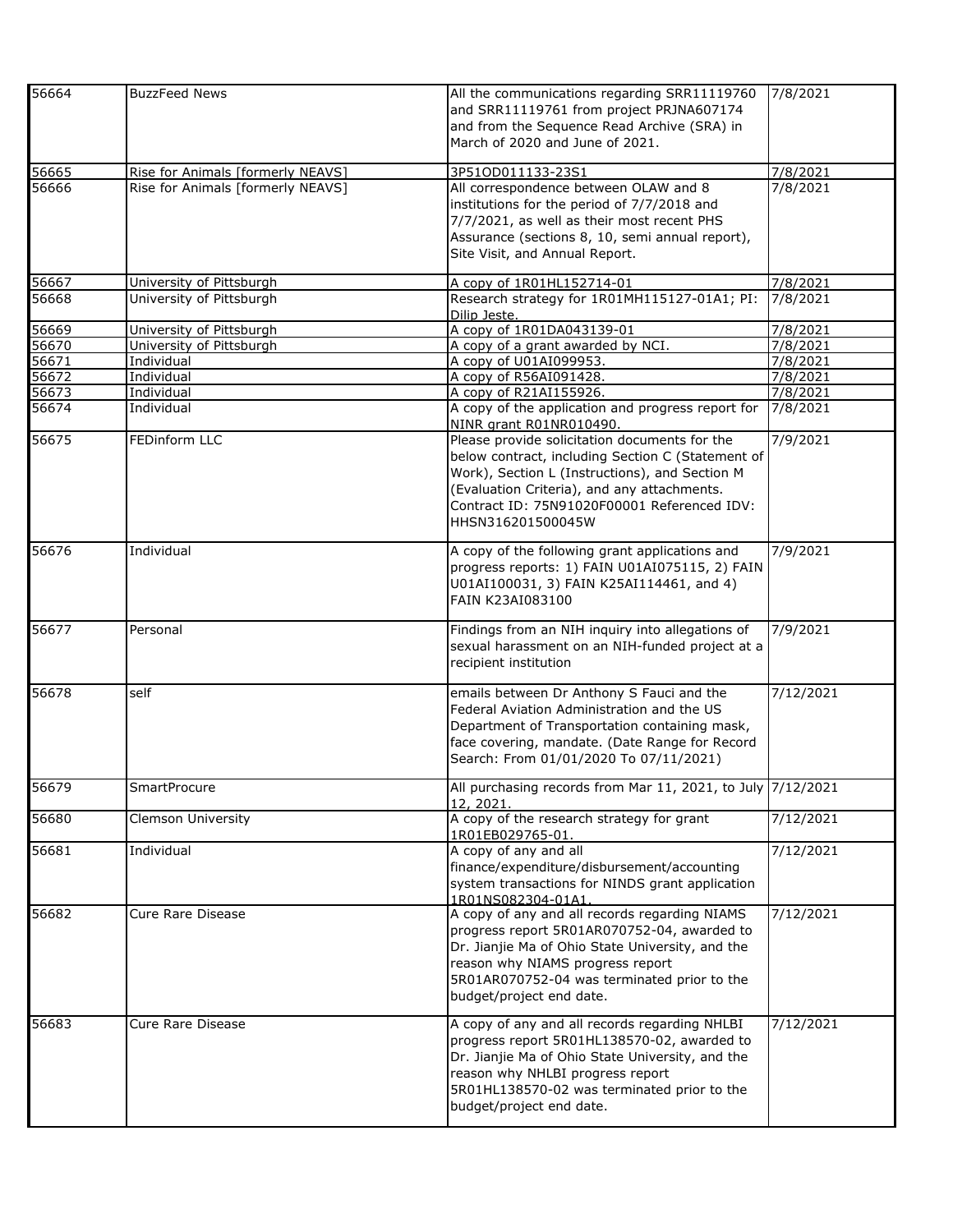| 56684 | McLaughlin & Stern, LLP                     | Various records across NIH regarding Grant No.<br>5R01AG050819                                                                                                                                                                                         | 7/12/2021 |
|-------|---------------------------------------------|--------------------------------------------------------------------------------------------------------------------------------------------------------------------------------------------------------------------------------------------------------|-----------|
| 56685 | Bellwether Medical Writing, Ltd.            | Applications for 2P50MH100029-06 and<br>1P50MH115716-01.                                                                                                                                                                                               | 7/20/2021 |
| 56686 | Stop Animal Exploitation NOW!               | All correspondence between OLAW and Canada<br>institutions for the period of 1/1/2019 to<br>6/30/2021                                                                                                                                                  | 7/13/2021 |
| 56687 | Bellwether Medical Writing, Ltd.            | Grants P50HD055784-11, P50HD093074-01 and<br>P50HD093079-01                                                                                                                                                                                            | 7/13/2021 |
| 56688 | Stop Animal Exploitation NOW!               | Complete copy Department of Health and Human<br>Services contract number HHSO100201100038C,<br>contract                                                                                                                                                | 7/13/2021 |
| 56689 | Stop Animal Exploitation NOW!               | All documentation of the approval of the<br>vertebrae animal procedures referenced in the<br>retraction of the attached article (provided for<br>reference) related to Department of Health and<br>Human Services contract number<br>HHSO100201100038C | 7/13/2021 |
| 56690 | Rise for Animals [formerly NEAVS]           | One grant application and NoA.                                                                                                                                                                                                                         | 7/13/2021 |
| 56692 | n/a                                         | A copy of all internet search history for an NIAID<br>employee.                                                                                                                                                                                        | 7/13/2021 |
| 56693 | People for the Ethical Treatment of Animals | All correspondence between OLAW and 10<br>institutions for the period of 4/26/2021 to<br>7/13/2021                                                                                                                                                     | 7/13/2021 |
| 56694 | POLITICO                                    | Trumps Donation to NIH                                                                                                                                                                                                                                 | 7/13/2021 |
| 56695 | FOI Services, Inc                           | A copy of Grant Number: 1R21CA234968-01A1                                                                                                                                                                                                              | 7/13/2021 |
| 56696 | FOI Services, Inc.                          | Copies of the following NIDA grants: !0<br>1R01DA051001-01 and 2) 1R01DA051005-01.                                                                                                                                                                     | 7/13/2021 |
| 56697 | FOI Services, Inc                           | A copy of grant 3UL1TR003015-02S4.                                                                                                                                                                                                                     | 7/13/2021 |
| 56698 | Council on Governmental Relations           | A copy of records indicating if the 20-year-old<br>NIH Modular Grant policy and cap is still meeting<br>the initial intended goals of capturing the<br>majority of NIH research grant applications.                                                    | 7/14/2021 |
| 56699 | Individual                                  | Fauci emails                                                                                                                                                                                                                                           | 7/14/2021 |
| 56700 | Individual                                  | Dr.Fauci's emails about the Coronavirus/Covid 19                                                                                                                                                                                                       | 6/7/2021  |
| 56701 | Individual                                  | emails from Dr. Fauci about COVID-19 from<br>January 2020 to current date.                                                                                                                                                                             | 6/4/2021  |
| 56702 | None                                        | Correspondence between Dr. Fauci, Dr.<br>Auchincloss and Olivia Rodrigo.                                                                                                                                                                               | 7/14/2021 |
| 56703 | Individual                                  | Data from a study funded by NCI.                                                                                                                                                                                                                       | 7/14/2021 |
| 56704 | <b>National Anti-Vivisection Society</b>    | A copy of 1R34NS111653-01.                                                                                                                                                                                                                             | 7/14/2021 |
| 56705 | National Anti-Vivisection Society           | Copy of grant application and associated<br>documents for R01EY027718-01.                                                                                                                                                                              | 7/15/2021 |
| 56706 | Individual                                  | Dr. Michael Lauer's emails regarding "Wuhan<br>Institute of Virology" and "WIV" for the period of<br>1/1/2018 to 5/10/2021                                                                                                                             | 5/10/2021 |
| 56707 | Stop Animal Exploitation NOW!               | All site visit reports for visits made to University<br>of Texas Medical Branch, D16-00202 (A3314-01),<br>including all related photos and videos, relevant<br>to NIAID contracts for the period 4/30/2021-<br>6/30/2021.                              | 7/15/2021 |
| 56708 | Stop Animal Exploitation NOW!               | All site visit reports for visits made to Battelle<br>Memorial Institute, D16-00021 (A3034-01),<br>including all related photos and videos, relevant<br>to NIAID contracts for the period 04/30/2021-<br>6/30/2021.                                    | 7/15/2021 |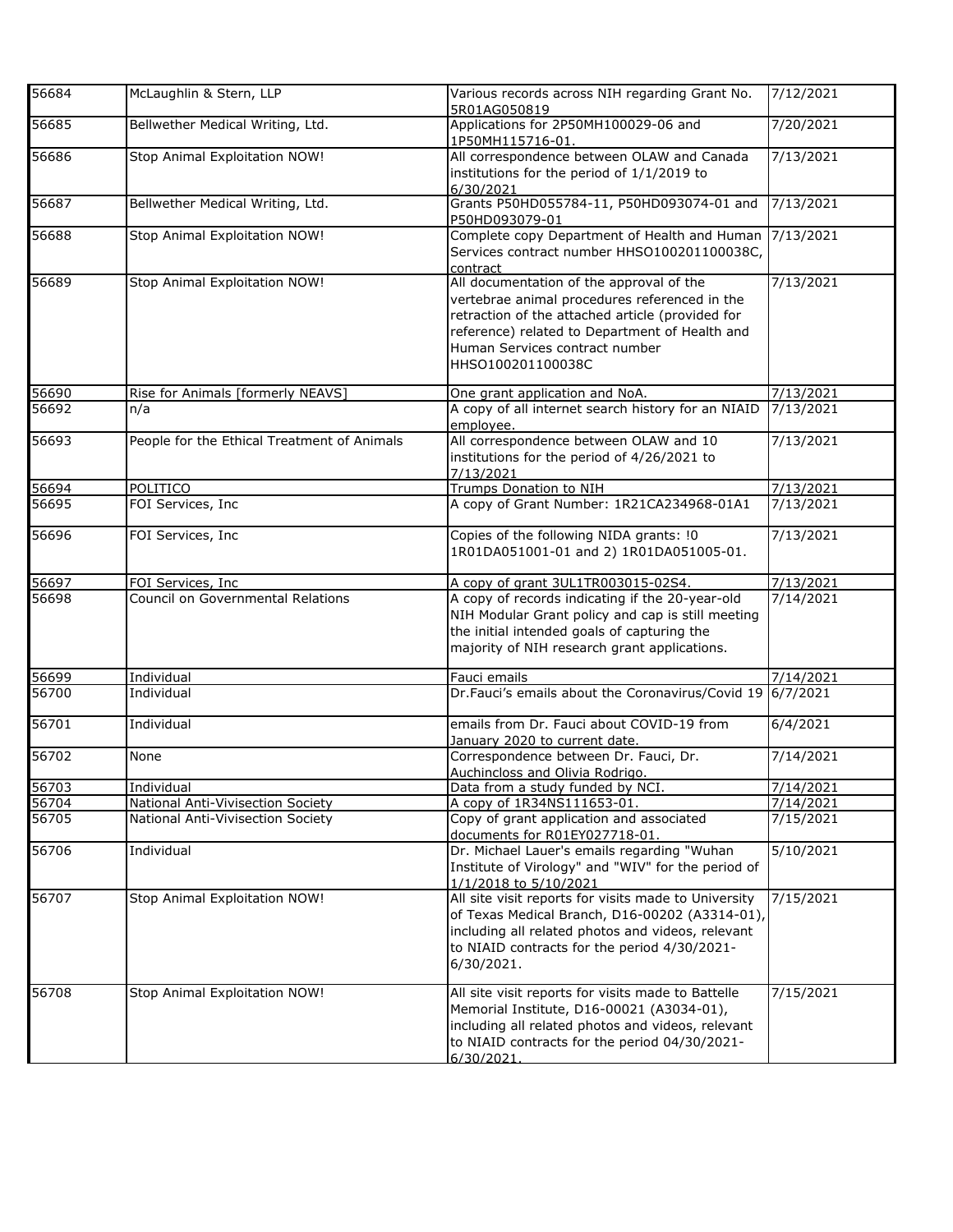| 56709 | Stop Animal Exploitation NOW!               | All site visit reports, progress reports, quarterly<br>reports, annual reports, etc. including all related<br>photos and videos, for Alpha Genesis, D16-00387<br>(A3645-01), relevant to all PHS NIAID grants<br>and/or contracts for the period 4/30/2021 -<br>06/30/2021.     | 7/15/2021 |
|-------|---------------------------------------------|---------------------------------------------------------------------------------------------------------------------------------------------------------------------------------------------------------------------------------------------------------------------------------|-----------|
| 56710 | Stop Animal Exploitation NOW!               | A copy of all site visit reports, as well as progress<br>reports, quarterly reports, annual reports, etc.,<br>including all related photos and videos, for Alpha<br>Genesis, D16-00387 (A3645-01), relevant to all<br>PHS NINDS grants and/or contracts.                        | 7/15/2021 |
| 56711 | Stop Animal Exploitation NOW!               | All site visit reports, progress reports, quarterly<br>reports, annual reports, etc., including all related<br>photos and videos, for SRI International, D16-<br>00012 (A3025-01), relevant to all PHS NIAID<br>grants and/or contracts for the period<br>04/30/2021-06/30/2021 | 7/15/2021 |
| 56712 | <b>Empower Oversight</b>                    | communications regarding the request to post<br>the SARS-CoV-2 sequences to the Sequence<br>Read Archive                                                                                                                                                                        | 7/15/2021 |
| 56713 | People for the Ethical Treatment of Animals | Copy of state law compliance documentation for<br>grant application R01EY027718 submitted 2015-<br>18.                                                                                                                                                                          | 7/15/2021 |
| 56714 | n/a                                         | NIH supported PIs for FY2020 along with their<br>email addresses in spreadsheet format                                                                                                                                                                                          | 7/15/2021 |
| 56715 | FEDinform LLC                               | A copy of contract 75N98021F00020.                                                                                                                                                                                                                                              | 7/16/2021 |
| 56716 | America First Legal Foundation              | electronic mail, texts, memoranda, and<br>handwritten notes, of, regarding, referring, or<br>relating to any efforts to flag COVID-19 or COVID-<br>19 vaccine related "misinformation" or<br>'disinformation" to any social media company,                                      | 7/16/2021 |
| 56717 | N/A                                         | Record of the NIMH Federal Laws or Guidance<br>Documents, which describe the requirements for<br>conducting Human Subjects Research at Federal<br>Agencies                                                                                                                      | 7/16/2021 |
| 56718 | N/A                                         | a Record of the NIMH Federal Laws or Guidance<br>Documents, which describe the requirements for<br>conducting Human Subjects Research at Federal<br>Agencies                                                                                                                    | 7/16/2021 |
| 56719 | N/A                                         | a Record of the NIMH Federal Laws or Guidance<br>Documents, which describe the requirements for<br>conducting Human Subjects Research at Federal<br>Agencies                                                                                                                    | 7/16/2021 |
| 56720 | N/A                                         | a Record of the NIMH Federal Laws or Guidance<br>Documents, which describe the requirements for<br>conducting Human Subjects Research at Federal<br>Agencies                                                                                                                    | 7/16/2021 |
| 56721 | Hayden Hodges                               | All emails sent to or from the email account of<br>Dr. Anthony Fauci and Patrica Conrad that<br>contain the words of Olivia Rodrigo for the date<br>period of May 1st, 2021 to July 16th, 2021.                                                                                 | 7/16/2021 |
| 56722 | <b>MBL International</b>                    | Reagents used by the Tetramer Core Facility from 7/16/2021<br>01/01/2019 to present.                                                                                                                                                                                            |           |
| 56723 | Stop Animal Exploitation NOW!               | All correspondence between OLAW and NY<br>institutions for the period of 4/15/2021 to<br>7/15/2021                                                                                                                                                                              | 7/19/2021 |
| 56724 | Stop Animal Exploitation NOW!               | All correspondence between OLAW and MA<br>institutions for the period of 4/15/2021 to<br>7/15/2021                                                                                                                                                                              | 7/19/2021 |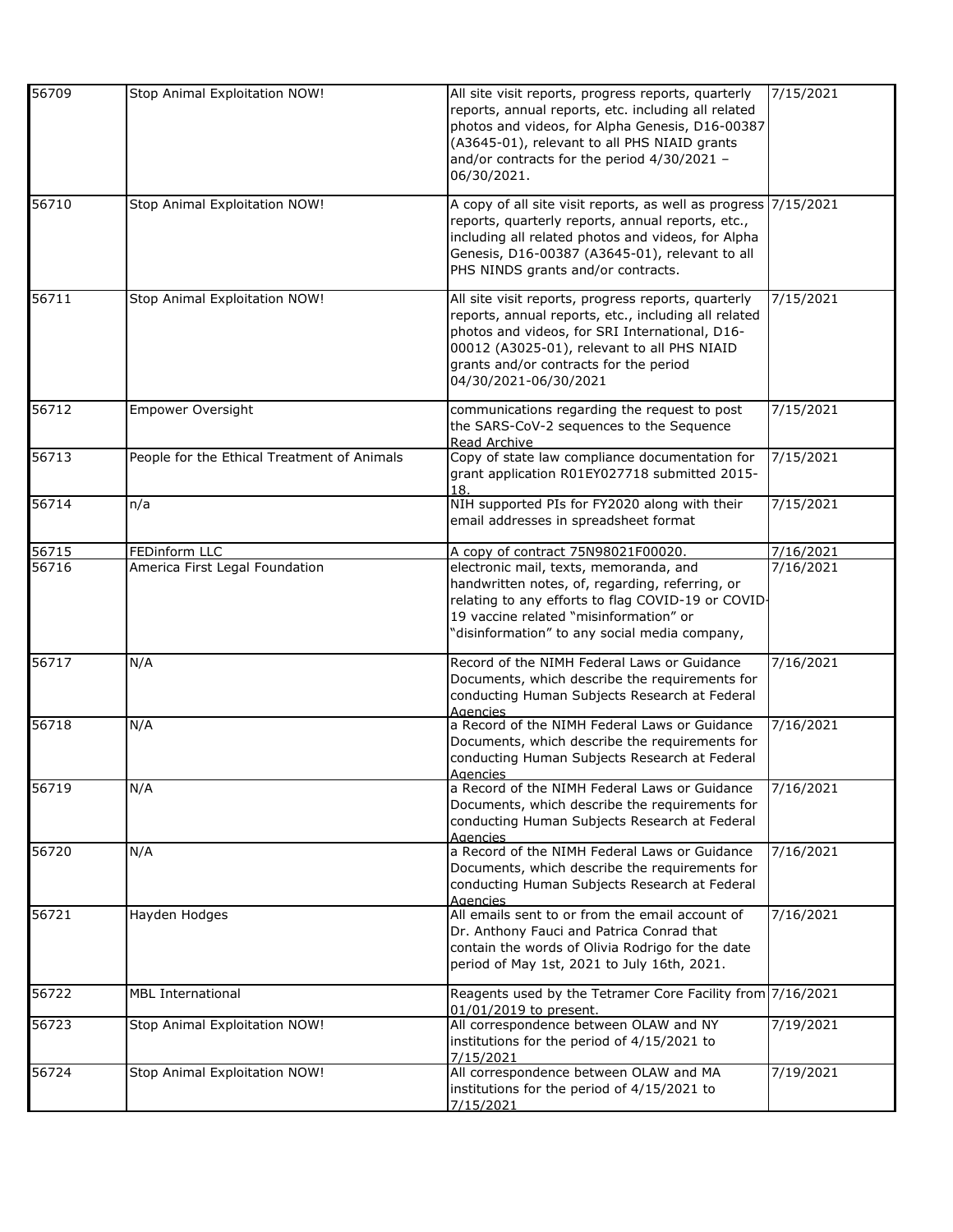| 56725 | Stop Animal Exploitation NOW!               | All correspondence between OLAW and PA<br>institutions for the period of 4/15/2021 to | 7/19/2021 |
|-------|---------------------------------------------|---------------------------------------------------------------------------------------|-----------|
|       |                                             | 7/15/2021                                                                             |           |
| 56726 | Stop Animal Exploitation NOW!               | All correspondence between OLAW and OH                                                | 7/19/2021 |
|       |                                             | institutions for the period of 4/15/2021 to                                           |           |
|       |                                             | 7/15/2021                                                                             |           |
| 56727 | Stop Animal Exploitation NOW!               | All correspondence between OLAW and NJ                                                | 7/19/2021 |
|       |                                             | institutions for the period of 4/15/2021 to                                           |           |
|       |                                             | 7/15/2021                                                                             |           |
| 56728 | Stop Animal Exploitation NOW!               | All correspondence between OLAW and MI                                                | 7/19/2021 |
|       |                                             | institutions for the period of 4/15/2021 to                                           |           |
|       |                                             | 7/15/2021                                                                             |           |
| 56729 | Stop Animal Exploitation NOW!               | All correspondence between OLAW and IN                                                | 7/19/2021 |
|       |                                             | institutions for the period of 4/15/2021 to                                           |           |
|       |                                             | 7/15/2021                                                                             |           |
| 56730 | Stop Animal Exploitation NOW!               | All correspondence between OLAW and CT                                                | 7/19/2021 |
|       |                                             |                                                                                       |           |
|       |                                             | institutions for the period of 4/15/2021 to                                           |           |
|       |                                             | 7/15/2021                                                                             |           |
| 56731 | Stop Animal Exploitation NOW!               | All correspondence between OLAW and ME                                                | 7/19/2021 |
|       |                                             | institutions for the period of 4/15/2021 to                                           |           |
|       |                                             | 7/15/2021                                                                             |           |
| 56732 | Stop Animal Exploitation NOW!               | All correspondence between OLAW and RI                                                | 7/19/2021 |
|       |                                             | institutions for the period of 4/15/2021 to                                           |           |
|       |                                             | 7/15/2021                                                                             |           |
| 56733 | Stop Animal Exploitation NOW!               | All correspondence between OLAW and NH                                                | 7/19/2021 |
|       |                                             | institutions for the period of 4/15/2021 to                                           |           |
|       |                                             | 7/15/2021                                                                             |           |
| 56734 | Stop Animal Exploitation NOW!               | All correspondence between OLAW and VT                                                | 7/19/2021 |
|       |                                             | institutions for the period of 4/15/2021 to                                           |           |
|       |                                             |                                                                                       |           |
| 56735 |                                             | 7/15/2021                                                                             |           |
|       | Stop Animal Exploitation NOW!               | All correspondence between OLAW and DE                                                | 7/19/2021 |
|       |                                             | institutions for the period of 4/15/2021 to                                           |           |
|       |                                             | 7/15/2021                                                                             |           |
| 56736 | Patient Centered Care Advocacy Group        | A copy of the report on NIH "plans to address the 7/19/2021                           |           |
|       |                                             | need for research on maternal-fetal transmission                                      |           |
|       |                                             | of B. burgdorferi, congenital Lyme disease, and                                       |           |
|       |                                             | adverse outcomes in infants and children from                                         |           |
|       |                                             | maternal transmission.                                                                |           |
|       |                                             |                                                                                       |           |
| 56737 | AIMSIB / LNPLV                              | The Project/Grant # associated with Protocol                                          | 7/19/2021 |
|       |                                             | NCT04761822.                                                                          |           |
| 56738 | <b>AZTherapies</b>                          | A copy of 1R01AG061708-01A1.                                                          | 7/19/2021 |
| 56739 | Barr & Gulyas LLC                           | Reports related to NCI grant ##5R37CA022556-                                          | 7/19/2021 |
|       |                                             | 28 through -36.                                                                       |           |
| 56740 | Center for Scientific Integrity             | docs on Ritankar Majurmdar                                                            | 7/19/2021 |
| 56741 | Freelance                                   | Fauci emails                                                                          | 7/19/2021 |
| 56742 | People for the Ethical Treatment of Animals | All correspondence between OLAW and 10                                                | 7/19/2021 |
|       |                                             |                                                                                       |           |
|       |                                             | Charles River Institutions for the period of                                          |           |
|       |                                             | 5/3/2021 to 7/19/2021                                                                 |           |
| 56743 | Newsweek                                    | Correspondence between NIAID employees and                                            | 7/21/2021 |
|       |                                             | Kevin Olival, between NIAID employees and                                             |           |
|       |                                             | William Karesh and between NIAID employees                                            |           |
|       |                                             | and Peter Daszak, all of EcoHealth Alliance. (Date                                    |           |
|       |                                             | Range for Record Search: From 01/01/2018 To                                           |           |
|       |                                             | 01/01/2020)                                                                           |           |
|       |                                             |                                                                                       |           |
| 56744 | Individual                                  | Records related to NExT Program Proposals                                             | 7/21/2021 |
|       |                                             |                                                                                       |           |
| 56745 | Judicial Watch                              | Documents related to a 2017 publication from 9                                        | 7/21/2021 |
|       |                                             | NIAID employees.                                                                      |           |
| 56746 | <b>Truth Cures</b>                          | Any documentation related to internal meetings                                        | 7/22/2021 |
|       |                                             | with NIH Director Harold E Varmus, NIAD                                               |           |
|       |                                             | Director Anthony Fauci and Edward McSweegan                                           |           |
|       |                                             |                                                                                       |           |
|       |                                             | regarding communications regarding LDF (Lyme                                          |           |
|       |                                             |                                                                                       |           |
|       |                                             | Disease Foundati                                                                      |           |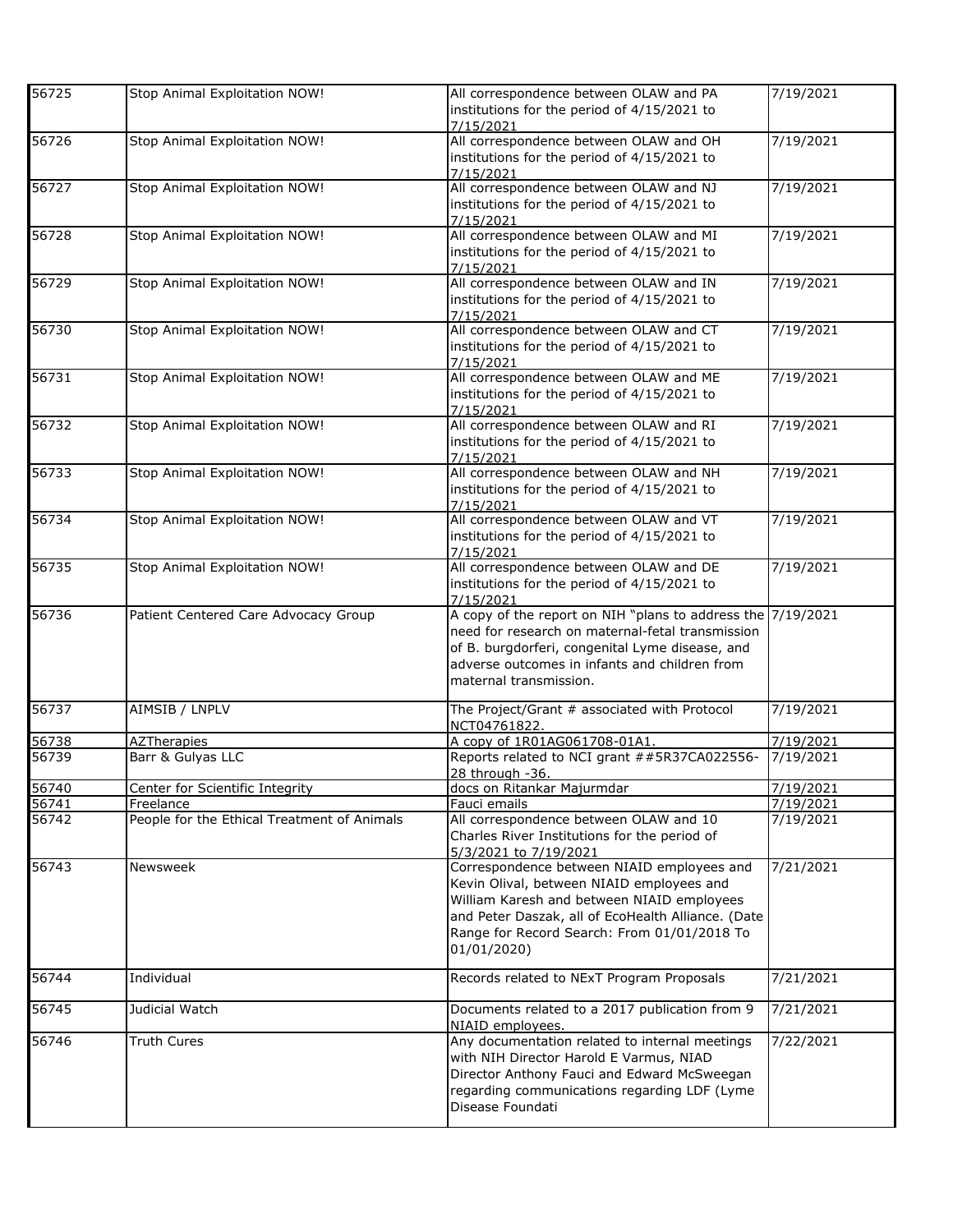| 56747 | <b>Truth Cures</b>                          | Closed door NIH hearing regarding public interest 7/22/2021<br>groups. (Date Range for Record Search: From<br>05/22/1997 To 05/22/1997)                                                                                                                                        |           |
|-------|---------------------------------------------|--------------------------------------------------------------------------------------------------------------------------------------------------------------------------------------------------------------------------------------------------------------------------------|-----------|
| 56748 | Columbia Law School                         | Compliance activity reports" required under<br>section 2052 the 21st Century Cures Act                                                                                                                                                                                         | 7/23/2021 |
| 56749 | Siri & Glimstad LLP                         | All emails sent by Anthony Fauci between May 1,<br>2020 and May 1, 2021 that include the term<br>SARS-CoV, COVID, COVID-19 or coronavirus                                                                                                                                      | 7/23/2021 |
| 56750 | The Quinnipiac Chronicle                    | A copy of the proposal, budget allocation, and all<br>supporting documents for NIA grant application<br>1R21AG070481-01.                                                                                                                                                       | 7/26/2021 |
| 56752 | Individual                                  | All Peter Daszak communications with NIH                                                                                                                                                                                                                                       | 7/26/2021 |
| 56753 | FOIA Support Services (FSS)                 | A copy of HHSN316201200050W Task Order<br>75N98018F00002.                                                                                                                                                                                                                      | 7/26/2021 |
| 56754 | America Rising                              | Statement of work associated with award number 7/26/2021<br>75N98021F00233                                                                                                                                                                                                     |           |
| 56755 | Stop Animal Exploitation NOW!               | all correspondence between NIH and AAALAC<br>(Association for Assessment and Accreditation of<br>Laboratory Animal Care), including all<br>correspondence between NIH and AAALAC,<br>related to the following institutions (35), for the<br>period 1/1/2019 - 6/30/2021,       | 7/27/2021 |
| 56756 | Stop Animal Exploitation NOW!               | all correspondence between NIH and AAALAC<br>(Association for Assessment and Accreditation of<br>Laboratory Animal Care), including all<br>correspondence between NIH and AAALAC,<br>related to the following institutions in CA (186),<br>for the period 1/1/2019 - 6/30/2021 | 7/27/2021 |
| 56757 | FOIA Group, Inc.                            | copies of the following (1) Copy of the Task<br>Order's title page (1st page only) and (2) copy of<br>the Task Order's CURRENT Statement of<br>Work/Performance Work Statement (SOW/PWS)                                                                                       | 7/27/2021 |
| 56758 | People for the Ethical Treatment of Animals | All correspondence between OLAW and 8<br>institutions for the period of 5/10/2021 to<br>7/27/2021                                                                                                                                                                              | 7/27/2021 |
| 56759 | <b>NIH SALES</b>                            | A copy of the equipment pages for 1)<br>5U01HL089856-13 and 2) 5K08HL140087-02.                                                                                                                                                                                                | 7/27/2021 |
| 56760 | People for the Ethical Treatment of Animals | Copies of all amendments to the above grant<br>application; 2. All progress reports for Project<br>R01AI067380 submitted by PI Ebel and/or CSU<br>to the NIH (Date Range for Record Search: From<br>01/01/2019 To 07/27/2021)                                                  | 7/27/2021 |
| 56761 | Shook Hardy & Bacon LLP                     | Certified copies of NCI PDQ records.                                                                                                                                                                                                                                           | 7/30/2021 |
| 56762 | Stop Animal Exploitation NOW!               | NIH / CANADA - 7/15/2021 (period ending)                                                                                                                                                                                                                                       | 7/27/2021 |
| 56763 | <b>NIH SALES</b>                            | A copy of the equipment pages for 6 NHGRI<br>grants.                                                                                                                                                                                                                           | 7/28/2021 |
| 56764 | <b>NIH SALES</b>                            | Equipment pages for NCI grants                                                                                                                                                                                                                                                 | 7/28/2021 |
| 56765 | <b>NIH SALES</b>                            | Equipment pages for 5 NIAID grants.                                                                                                                                                                                                                                            | 7/28/2021 |
| 56766 | <b>NIH SALES</b>                            | A copy of the equipment pages for 6 NIBIB<br>grants.                                                                                                                                                                                                                           | 7/28/2021 |
| 56767 | <b>NIH SALES</b>                            | A copy of equipment pages for 6 NIA grants.                                                                                                                                                                                                                                    | 7/28/2021 |
| 56768 | <b>NIH SALES</b>                            | Copy of equipment pages for grant application<br>U01AA026222-01.                                                                                                                                                                                                               | 7/29/2021 |
| 56769 | <b>NIH SALES</b>                            | Equipment pages for grants P01HD078233,<br>P01HD084387 and P50HD090258                                                                                                                                                                                                         | 7/28/2021 |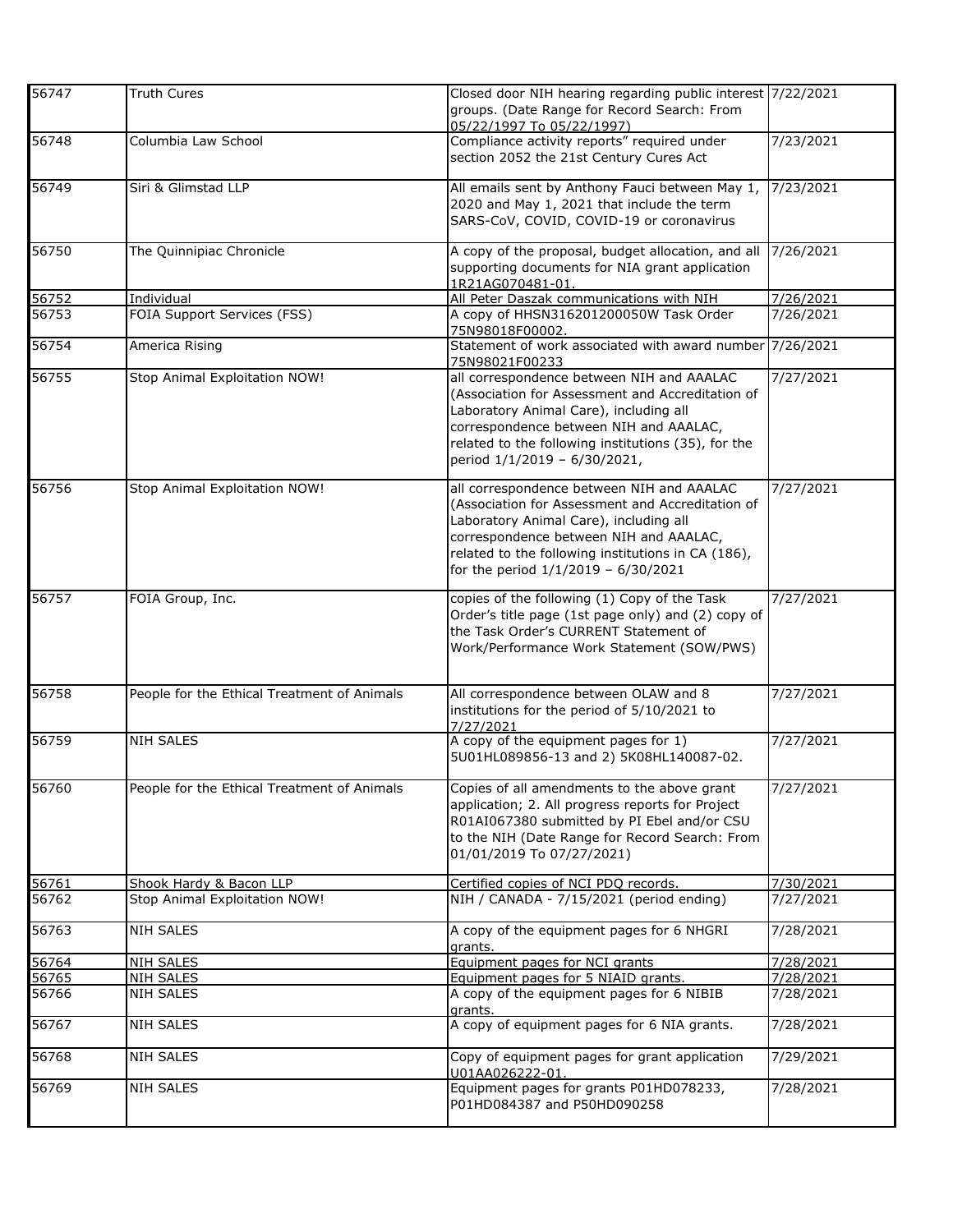| 56770              | NIH SALES                         | A copy of Equipment pages for 6 NIDDK grants.                                                                                                                                                                          | 7/28/2021 |
|--------------------|-----------------------------------|------------------------------------------------------------------------------------------------------------------------------------------------------------------------------------------------------------------------|-----------|
| 56771              | <b>NIH SALES</b>                  | A copy of equipment pages for 5 NIDCR grants.                                                                                                                                                                          | 7/28/2021 |
| 56772              | <b>NIH SALES</b>                  | A copy of the equipment pages for 6 NIAMS<br>grants.                                                                                                                                                                   | 7/28/2021 |
| $\overline{5677}3$ | Individual                        | NIH NITAAC awarded SAIC contract<br>HHSN27100001 off CIOSP3<br>HHSN316201200012W for NIH/NIMH SOFTWARE<br>DEV&INFO TECH SERV from RTOP C-39888-O<br>(contract, appen, exhib, attach, mods, proposal).                  | 7/28/2021 |
| 56774              | <b>NIH SALES</b>                  | Copy of equipment pages from listed NEI grant<br>applications.                                                                                                                                                         | 7/29/2021 |
| 56775              | <b>NIH SALES</b>                  | A copy of equipment pages for 6 NLM grants.                                                                                                                                                                            | 7/28/2021 |
| 56776              | <b>NIH SALES</b>                  | A copy of equipment pages for 6 OD grants.                                                                                                                                                                             | 7/28/2021 |
| 56777              | <b>NIH SALES</b>                  | A copy of the equipment pages for 6 NINDS<br>grants.                                                                                                                                                                   | 7/28/2021 |
| 56778              | <b>NIH SALES</b>                  | Equipment pages for attached grants                                                                                                                                                                                    | 9/27/2021 |
| 56779              | Rise for Animals [formerly NEAVS] | All correspondence between OLAW and 8<br>institutions for the period of 7/28/2018 and<br>7/28/2021, as well as the most recent PHS<br>Assurance (sections 8, 10 semi annual report),<br>Annual Report, and Site Visit. | 7/28/2021 |
| 56780              | Rise for Animals [formerly NEAVS] | 1R01DC018229-01                                                                                                                                                                                                        | 7/28/2021 |
| 56781              | <b>Stanford University</b>        | Project Number: 1K01ES026837-01                                                                                                                                                                                        | 7/29/2021 |
| 56782              | N/A                               | Copies of records and guidance related to COVID-<br>19 or any of its variants provided by the NIH to<br>State of Michigan public health or government<br>officials.                                                    | 7/29/2021 |
| 56783              | <b>UAMS</b>                       | A copy of portions of a grant awarded by NCI.                                                                                                                                                                          | 7/29/2021 |
| 56784              | <b>UAMS</b>                       | 5K01CA190659-05                                                                                                                                                                                                        | 7/29/2021 |
| 56785              | <b>UAMS</b>                       | A copy of certain section for 4 NIMHD grants<br>1)5R01MD011508-05; 2)5R01MD013715-02; 3)<br>5U54MD007592_27; and 4) 5R01MD009699-05                                                                                    | 7/29/2021 |
| 56786              | <b>UAMS</b>                       | A copy of 5R01MD013715-02.                                                                                                                                                                                             | 7/29/2021 |
| 56787              | <b>UAMS</b>                       | A copy of 5U54MD007592 27                                                                                                                                                                                              | 7/29/2021 |
| 56788              | <b>UAMS</b>                       | Portions of a grant awarded by NCI.                                                                                                                                                                                    | 7/29/2021 |
| 56789              | <b>UAMS</b>                       | Project Number: 5R21CA230476-02                                                                                                                                                                                        | 7/29/2021 |
| 56790              | <b>UAMS</b>                       | Portions of a grant awarded by NCI.                                                                                                                                                                                    | 7/29/2021 |
| 56791              | <b>UAMS</b>                       |                                                                                                                                                                                                                        |           |
|                    |                                   | Project Number: 3R01CA218188-03S2                                                                                                                                                                                      | 7/29/2021 |
| 56792              | <b>UAMS</b>                       | Former Number: 5R01CA218188-02                                                                                                                                                                                         | 7/29/2021 |
| 56793              | <b>UAMS</b>                       | Project Number: 1R01CA240496-01A1                                                                                                                                                                                      | 7/29/2021 |
| 56794              | <b>UAMS</b>                       | A copy of 5R01MD009699-05.                                                                                                                                                                                             | 7/29/2021 |
| 56795              | <b>UAMS</b>                       | Project Number: 5R01CA204193-02                                                                                                                                                                                        | 7/29/2021 |
| 56796              | Siri & Glimstad LLP               | Anthony Fauci Documents and Communications<br>Regarding the 2015 Paper                                                                                                                                                 | 7/29/2021 |
| 56797              | Judicial Watch, Inc.              | Emails to or from Dr. Fauci containing the terms<br>"breakthrough cases" or "viral load"                                                                                                                               | 7/29/2021 |
| 56798              | White Coat Waste Project          | Various records related to all dogs currently<br>assigned to NIAID intramural research protocols<br>from 01/01/2018 - 07/29/2021.                                                                                      | 7/29/2021 |
| 56799              | White Coat Waste Project          | Documents related to NIH's award<br>#75N93020F00003 (Parent IDV<br>HHSN272201700035I) for dog experiments from<br>02/09/2021 - 07/29/2021.                                                                             | 7/29/2021 |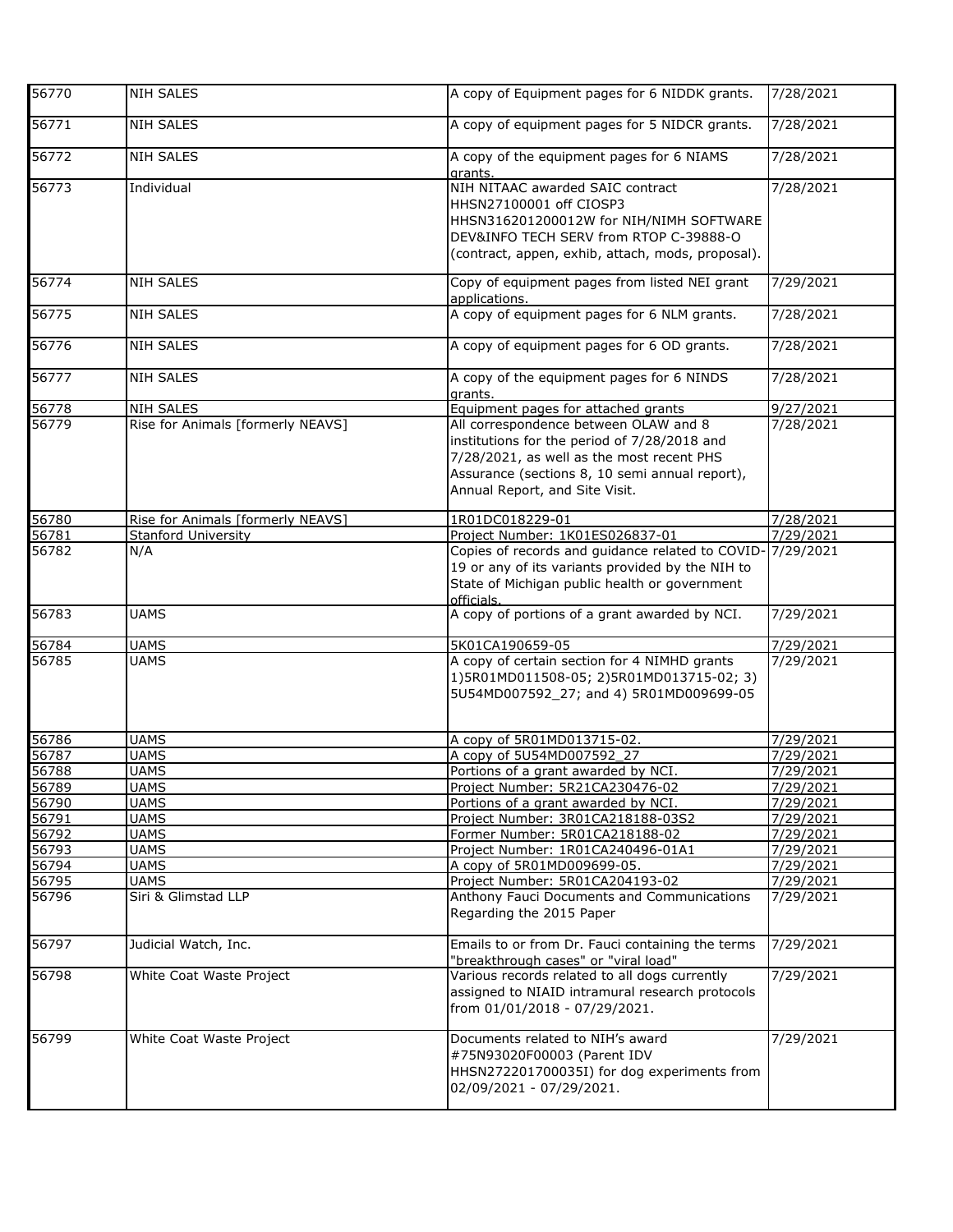| 56800 | Rise for Animals [formerly NEAVS]           | Noted monthly updates to OLAW from Baylor;<br>Baylor non-compliance cases with OLAW 6P to 7M                                                                                                                                                                                      | 7/30/2021 |
|-------|---------------------------------------------|-----------------------------------------------------------------------------------------------------------------------------------------------------------------------------------------------------------------------------------------------------------------------------------|-----------|
| 56801 | White Coat Waste Project                    | all animal welfare non-compliance incident<br>reports submitted by foreign PHS-assured<br>laboratories between 7/30/2016-present                                                                                                                                                  | 7/30/2021 |
| 56802 | self                                        | A copy of the grant applications and reports for:<br>1) DP2 AI 136598, 2) R21 AI 135367, and 3) F32<br>AI 098383.                                                                                                                                                                 | 8/2/2021  |
| 56803 | Bellwether Medical Writing, Ltd.            | Copy of application for 1R34MH112756-01<br>(Zoellner).                                                                                                                                                                                                                            | 8/2/2021  |
| 56804 | Bellwether Medical Writing, Ltd.            | A copy of NIMHD grant application<br>1U01MD010613-01, minus any personal and<br>proprietary information.                                                                                                                                                                          | 8/2/2021  |
| 56805 | Waters Kraus & Paul                         | A copy of [email] correspondence,<br>authored/received by all & specific NIDCR<br>employees, regarding the NTP 9/20 report;<br>NASEM peer review; NTP 2/9/21 public<br>statement; NTP report on fluoride's<br>neurodevelopmental effects; federal lawsuit on<br>fluoridation etc. | 8/2/2021  |
| 56806 | Imperial College Healthcare NHS Trust       | Records relating to CTCAE study/paper                                                                                                                                                                                                                                             | 8/2/2021  |
| 56807 | Americans for Medical Progress              | Copy of all FOIA requests regarding OLAW<br>records for the month of July 2021                                                                                                                                                                                                    | 8/2/2021  |
| 56808 | Individual                                  | All emails related to the COVID-19 pandemic<br>from Dr. Fauci to anyone from May 1, 2021 to<br>July 31, 2021.                                                                                                                                                                     | 8/2/2021  |
| 56809 | Individual                                  | Communications between Dr. Fauci and Governor 8/2/2021<br>JB Pritzker.                                                                                                                                                                                                            |           |
| 56810 | American Institute for Economic Research    | emails to and from Dr. Fauci containing the any<br>of the words Great Barrington Declaration, GBD,<br>American Institute for Economic Research, or<br>AIER, from the dates of October 4, 2020 to<br>August 2, 2021.                                                               | 8/2/2021  |
| 56811 | ViveSense, Inc.                             | All applications, progress reports and Summary<br>Statements for R44HD095355.                                                                                                                                                                                                     | 8/2/2021  |
| 56812 | Rise for Animals [formerly NEAVS]           | Copy of grant application F31EY032423-01.                                                                                                                                                                                                                                         | 8/3/2021  |
| 56813 | Private Citizen                             | A copy of the most recent supplemental grant<br>application, the most recent complete grant<br>application, and the original funded grant<br>application, awarded by NCATS, to: 1) ACTRI at<br>UCSD and 2) UC BRAID.                                                              | 8/3/2021  |
| 56814 | Private Citizen                             | A copy of NCATS's current and previous CTSA<br>grant(s) to UC BRAID.                                                                                                                                                                                                              | 8/3/2021  |
| 56815 | People for the Ethical Treatment of Animals | All correspondence between OLAW and 10 Envigo 8/3/2021<br>institutions for the period of 5/17/2021 to<br>8/3/2021                                                                                                                                                                 |           |
| 56816 | FOIA Group, Inc.                            | Documents related to NIH OLAO #<br>75N98021A00073                                                                                                                                                                                                                                 | 8/3/2021  |
| 56817 | FOIA Group, Inc.                            | Records relating to an National Cancer Institute<br>BPA numbered 75N98021A00073.                                                                                                                                                                                                  | 8/19/2021 |
| 56818 | ViveSense, Inc.                             | Applications, progress reports and Summary<br>Statements for R44HD093493 and<br>R44HD099040.                                                                                                                                                                                      | 8/3/2021  |
| 56819 | The Wall Street Journal                     | All records previously released by the NIH under<br>case number 56459                                                                                                                                                                                                             | 8/3/2021  |
| 56820 | ViveSense, Inc.                             | Applications, progress reports and Summary<br>Statement for R44HD099040.                                                                                                                                                                                                          | 8/3/2021  |
| 56821 | ViveSense, Inc.                             | Grant 1R44HD099404-01                                                                                                                                                                                                                                                             | 8/3/2021  |
| 56822 | FOIA Group, Inc.                            | Relevant to solicitation 75N91019Q00006 that<br>resulted in BPA 75N91021A00002.                                                                                                                                                                                                   | 8/3/2021  |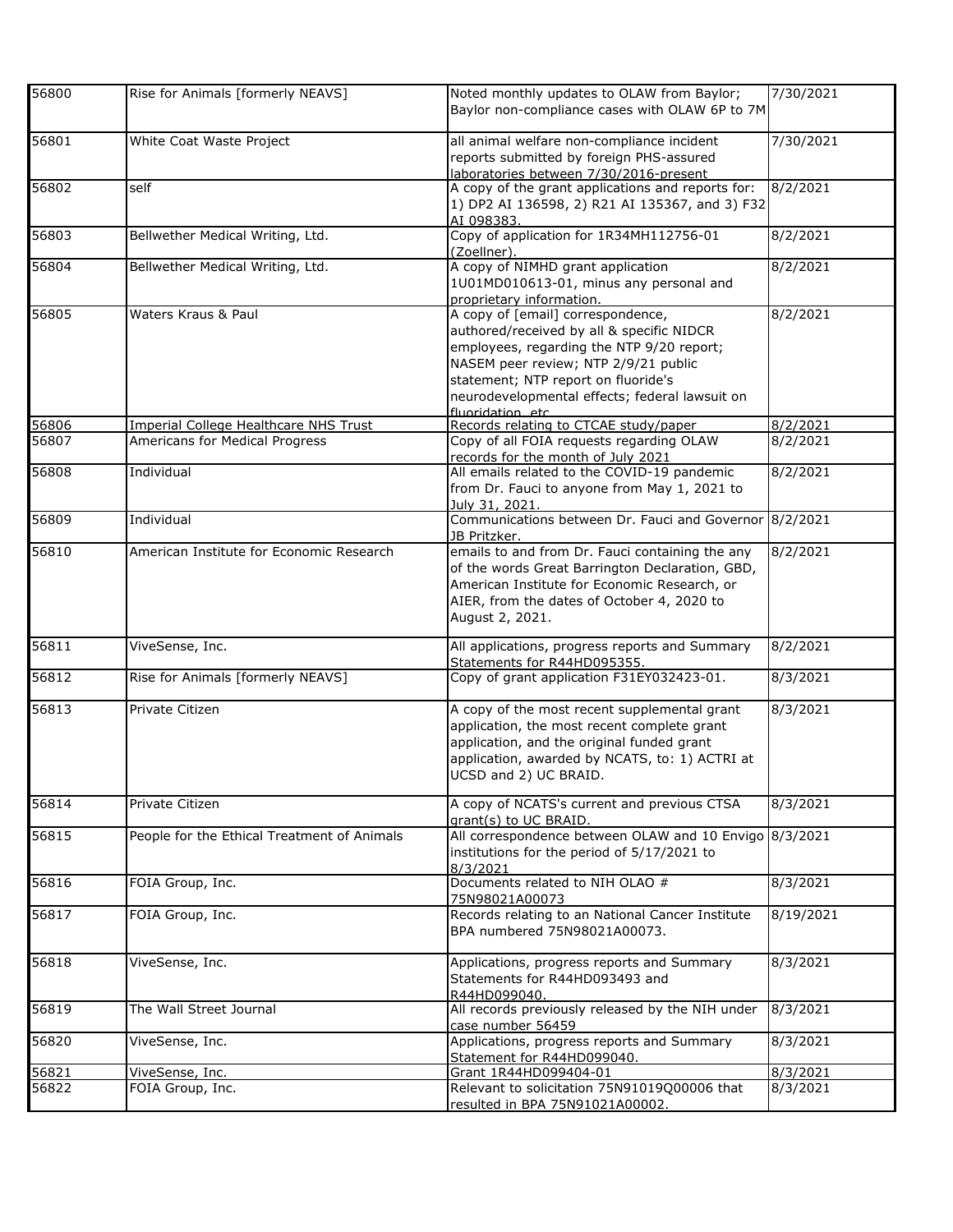| 56823 | Rise for Animals [formerly NEAVS]   | Copies of the latest annual report / grant<br>application, with notice of award (including all<br>appendices, annexes, and attachments) for grant                                                                                                                        | 8/3/2021 |
|-------|-------------------------------------|--------------------------------------------------------------------------------------------------------------------------------------------------------------------------------------------------------------------------------------------------------------------------|----------|
| 56824 | FOIA Group, Inc.                    | 5P30DK054759-22<br>Request a copy of the following documents<br>relevant to HHSN316201200018W Order                                                                                                                                                                      | 8/3/2021 |
|       |                                     | 75N98118F00006                                                                                                                                                                                                                                                           |          |
| 56825 | Siri & Glimstad LLP                 | Documents Regarding the 2015 Paper                                                                                                                                                                                                                                       | 8/3/2021 |
| 56826 | FOIA Group, Inc.                    | Copies of the following (1) the Task Order's title<br>page (1st page only) and (2) the Task Order's<br><b>CURRENT Statement of Work/Performance Work</b><br>Statement (SOW/PWS) relevant to<br>HHSN316201200040W Order 75N97018F00001.                                   | 8/3/2021 |
| 56827 | Stop Animal Exploitation NOW!       | All correspondence between OLAW and Maryland<br>institutions for the period of 4/30/2021 to<br>7/31/2021                                                                                                                                                                 | 8/4/2021 |
| 56828 | Stop Animal Exploitation NOW!       | All correspondence between OLAW and NC<br>institutions for the period of 4/30/2021 to<br>7/31/2021                                                                                                                                                                       | 8/4/2021 |
| 56829 | Stop Animal Exploitation NOW!       | All correspondence between OLAW and FL<br>institutions for the period of 4/30/2021 to<br>7/31/2021                                                                                                                                                                       | 8/4/2021 |
| 56830 | Stop Animal Exploitation NOW!       | All correspondence between OLAW and GA<br>institutions for the period of 4/30/2021 to<br>7/31/2021                                                                                                                                                                       | 8/4/2021 |
| 56831 | Stop Animal Exploitation NOW!       | All correspondence between OLAW and VA<br>institutions for the period of 4/30/2021 to<br>7/31/2021                                                                                                                                                                       | 8/4/2021 |
| 56832 | Stop Animal Exploitation NOW!       | All correspondence between OLAW and SC<br>institutions for the period of 4/30/2021 to<br>7/31/2021                                                                                                                                                                       | 8/4/2021 |
| 56833 | Stop Animal Exploitation NOW!       | All correspondence between OLAW and DC<br>institutions for the period for 4/30/2021 to<br>7/31/2021                                                                                                                                                                      | 8/4/2021 |
| 56834 | Stop Animal Exploitation NOW!       | All correspondence between OLAW and PR<br>institutions for the period of 4/30/2021 to<br>7/31/2021                                                                                                                                                                       | 8/4/2021 |
| 56835 | Stop Animal Exploitation NOW!       | All correspondence between OLAW and WV<br>institutions for the period of 4/30/2021 to<br>7/31/2021                                                                                                                                                                       | 8/4/2021 |
| 56836 | FOIA Support Services (FSS)         | A copy of 75N97020F00001.                                                                                                                                                                                                                                                | 8/4/2021 |
| 56837 | CU Boulder                          | A copy of 2 NIGMS grants 1)5R01GM025680-20<br>and 2) 5R01GM025680-21                                                                                                                                                                                                     | 8/4/2021 |
| 56838 | The Arizona Republic                | Any and all communication between the OLAW<br>and the University of Washington or the<br>Washington National Primate Research Center<br>(Date Range for Record Search: From<br>05/01/2021 To 08/04/2021)                                                                 | 8/4/2021 |
| 56839 | Self                                | documents of isolated SARS-COV2. (Date Range<br>for Record Search: From 08/04/2019 To<br>08/04/2021)                                                                                                                                                                     | 8/5/2021 |
| 56840 | Society of Interventional Radiology | statistical data for funded grants from FY 2005-<br>2020. For any department with such grants<br>awarded, we would like to have the name of the<br>PI (or name and institution of each MPI in the<br>case of such an award) as well as the total<br>amount of the award. | 8/5/2021 |
| 56841 | White Coat Waste Project            | The most recent Morgan Island census and<br>database, as described in Section IV(A) and (B)<br>of the Statement of Work between Charles River<br>and NIAID (Contract Number:<br>HSN272201800009C).                                                                       | 8/5/2021 |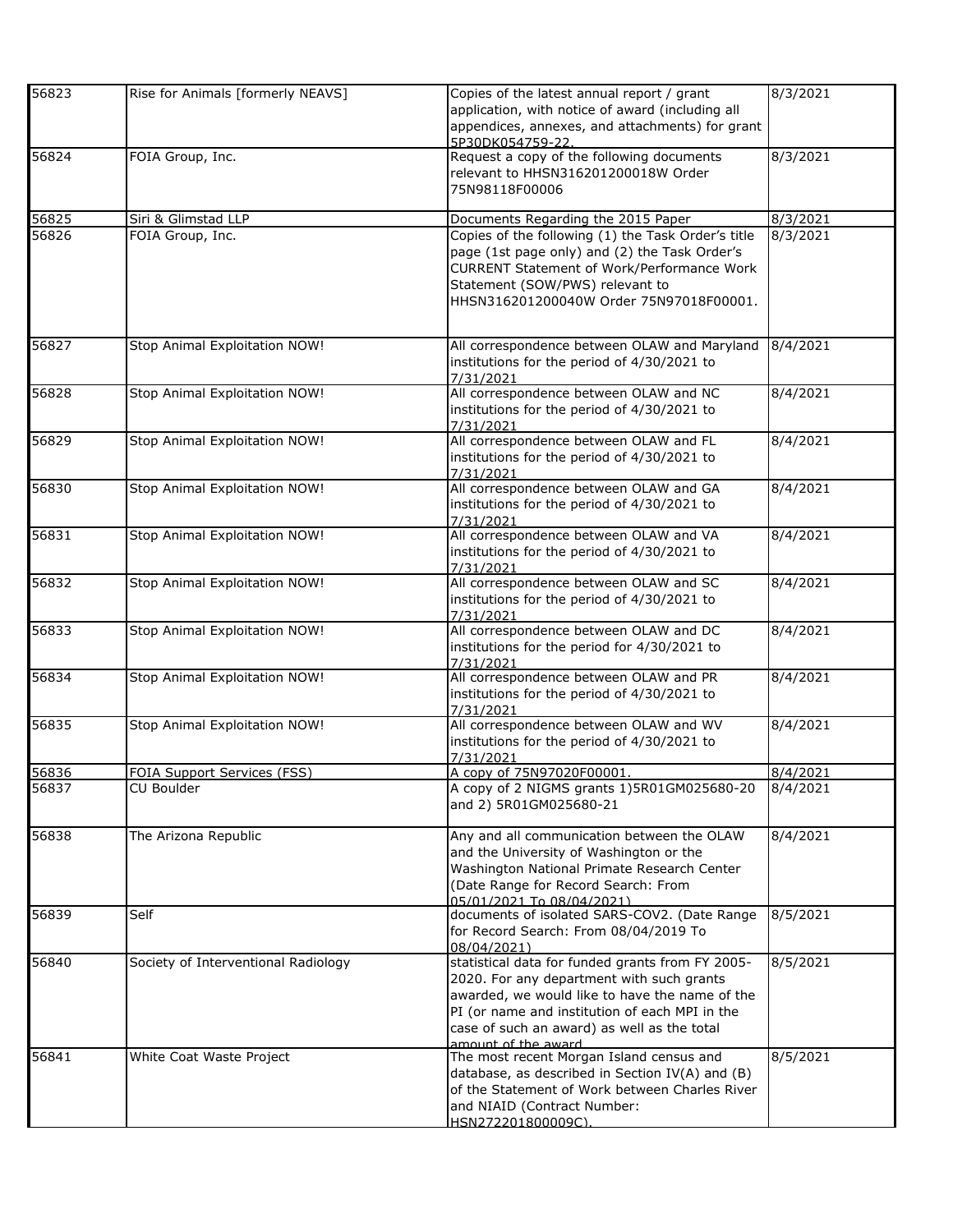| 56842 | Americans for Public Trust                            | Emails and/or text messages sent and/or<br>received by Anthony Fauci with or regarding                                                                                                                                       | 8/5/2021  |
|-------|-------------------------------------------------------|------------------------------------------------------------------------------------------------------------------------------------------------------------------------------------------------------------------------------|-----------|
| 56843 | APA Justice Task Force                                | Laurence Tribe.<br>records pertaining to the effort by the National<br>Institutes of Health to investigate over 500 U.S.-<br>based scientists and researchers believed to have<br>connections to China.                      | 8/5/2021  |
| 56844 | Siri & Glimstad LLP                                   | All reports prepared and/or transmitted to the<br>Committee on Energy and Commerce of the<br>House of Representatives and the Committee on<br>Labor and Human Resources of the Senate<br>pursuant to 42 U.S.C § 300aa-27(c). | 8/5/2021  |
| 56845 | Olympus                                               | the distribution of NIH intramural budget dollars<br>specifically allocated for the purchase of scientific<br>equipment for each institute within the NIH                                                                    | 8/5/2021  |
| 56846 | <b>MuckRock News</b>                                  | Various records related to Montefiore and Albert<br>Einstein Medical Center.                                                                                                                                                 | 8/6/2021  |
| 56847 | People for the Ethical Treatment of Animals           | All correspondence between OLAW and 7<br>institutions for the period of 8/6/2016 to<br>8/6/2021                                                                                                                              | 8/6/2021  |
| 56848 | n/a                                                   | All studies and/or reports in the possession,<br>custody or control of the National Institute of<br>Health (NIH) describing the purification of any<br>"COVID-19 virus"                                                      | 8/9/2021  |
| 56849 | Library of Texas                                      | a record demonstrating an "isolate" of the SARS-<br>CoV-2 virus                                                                                                                                                              | 8/9/2021  |
| 56850 | N/A                                                   | All emails sent between January 1, 2020 and<br>August 5, 2021 by officials of your institute to<br>any Montefiore Leadership containing provided<br>kevwords                                                                 | 8/9/2021  |
| 56851 | Favus Institutional Research LLC                      | A copy of NIA grant application 1R01AG067972-<br>01A1, the associated NIA review documents, and<br>the award letter, minus pre-award<br>correspondence.                                                                      | 8/9/2021  |
| 56852 | Favus Institutional Research LLC                      | A copy of email exchanges between Laurie M.<br>Ryan and Lindsay H. Burns. (January 1, 2018 to<br>present)                                                                                                                    | 8/9/2021  |
| 56853 | The national pulse                                    | A copy of email correspondence from Christine<br>Grady in regards to grant 5U24DK110291-04.                                                                                                                                  | 8/9/2021  |
| 56854 | research fellow                                       | Emails between Daniel Larson and Murali<br>Palangat that mention requesters name from<br>November 2017 - January 2020                                                                                                        | 8/10/2021 |
| 56855 | research fellow                                       | Emails Daniel Larson and others related to the<br>requester                                                                                                                                                                  | 8/10/2021 |
| 56856 | research fellow                                       | Emails between Daniel Larson and others about<br>the reauester                                                                                                                                                               | 8/10/2021 |
| 56857 | research fellow                                       | Emails between Daniel Larson and others<br>regarding the requester                                                                                                                                                           | 8/10/2021 |
| 56858 | research fellow                                       | Emails sent between Daniel Larson, Glenn<br>Merlino, Sharon Milgram, Gordon Hager and<br>Craig Rowland mentioning requester                                                                                                  | 8/10/2021 |
| 56859 | Freelance Journalist                                  | A copy of records detailing a NCCIH webpage<br>posting.                                                                                                                                                                      | 8/9/2021  |
| 56860 | Individual                                            | A copy of Task Order 75N93020F00003.                                                                                                                                                                                         | 8/9/2021  |
| 56861 | Grant writer/manager, using for educational<br>purpos | Three grants funded by NCI.                                                                                                                                                                                                  | 8/10/2021 |
| 56862 | Grant writer/manager, using for educational<br>purpos | Three grants funded by NCI.                                                                                                                                                                                                  | 8/10/2021 |
| 56863 | People for the Ethical Treatment of Animals           | All correspondence between OLAW and 9<br>institutions for the period of 5/24/2021 to<br>8/10/2021                                                                                                                            | 8/11/2021 |
| 56864 | none                                                  | A copy of NIDDK project R01DK121032.                                                                                                                                                                                         | 8/11/2021 |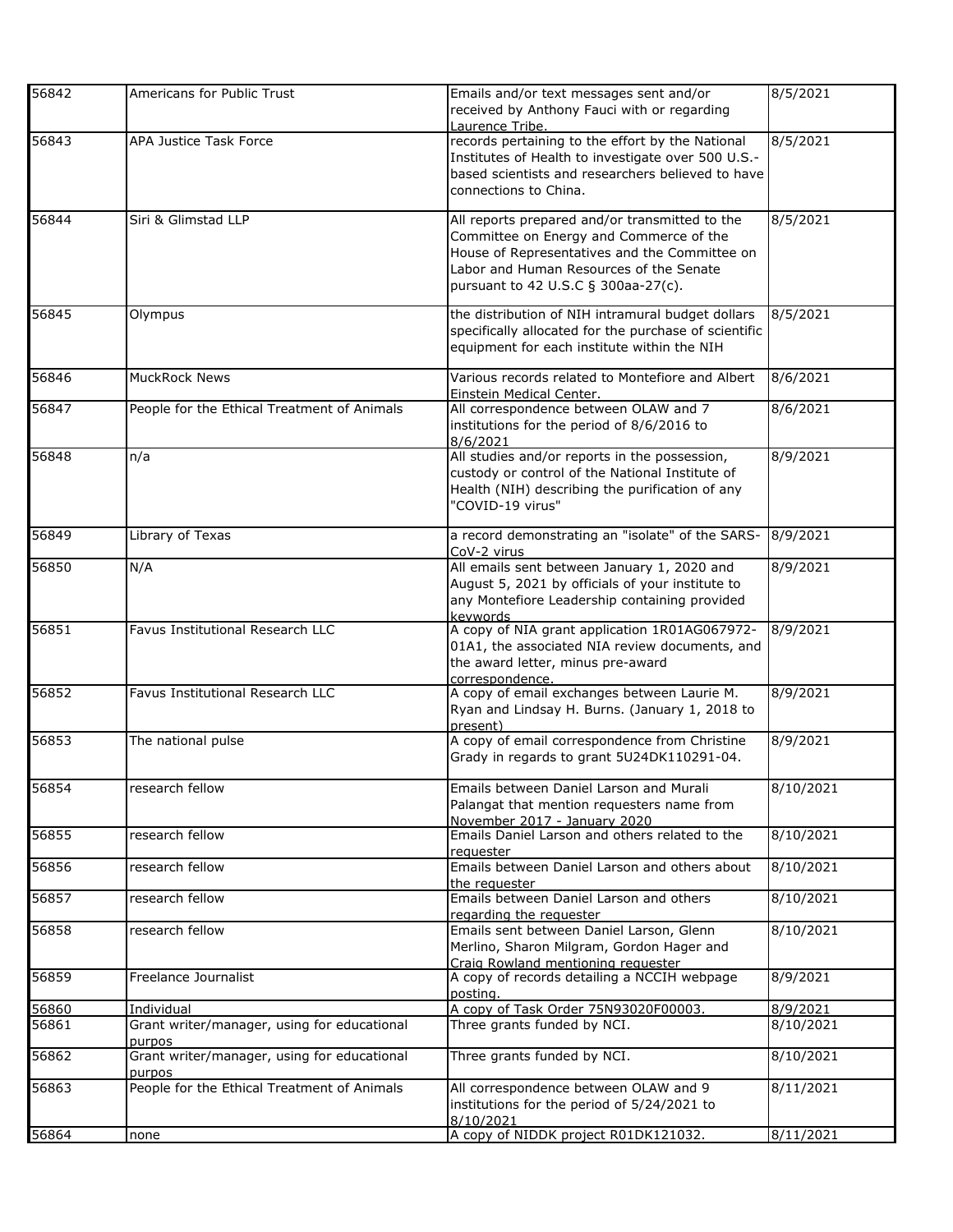| 56865 | Individual                        | Emails SENT by Dr. Fauci containing the terms<br>(Covid-19 OR Sars-cov-2) AND ("non-vaccine<br>treatments" OR hydroxychloroquine OR<br>chloroquine OR Hydroxychloroquine OR zinc OR<br>Azithromycin OR Ivermectin) NOT news.                                  | 8/10/2021 |
|-------|-----------------------------------|---------------------------------------------------------------------------------------------------------------------------------------------------------------------------------------------------------------------------------------------------------------|-----------|
| 56866 | Filter Mag                        | A copy of emails, memos, contracts, etc.<br>mentioning naltrexone, or its brand name<br>Vivitrol, in NIDA's ADAPT-2 study, sent to or from<br>NIDA Director Nora D. Volkow, between 2016<br>and 2019                                                          | 8/11/2021 |
| 56867 | FOIA Group, Inc.                  | Original Solicitation package from NICHD<br>75N94018F00063 and 75N94019F00166.                                                                                                                                                                                | 8/10/2021 |
| 56868 | Mueller Law Office                | information collected and possessed by Emory<br>Healthcare related to an NIH-funded clinical<br>study, "Effect of Therapeutic Hypothermia<br>Initiated After 6 Hours of Age on Death or<br>Disability Among Newborns with Hypoxic-<br>Ischemic Encephalopath. | 8/11/2021 |
| 56869 | FOIA Support Services (FSS)       | A copy of an NIDDK contract/task order.<br>[Reference FSS 21-SP184974]                                                                                                                                                                                        | 9/7/2021  |
| 56870 | FOIA Support Services (FSS)       | A copy of an NLM contract/task order. [Reference 8/11/2021<br>FSS 21-SP184941]                                                                                                                                                                                |           |
| 56871 | American Center for Law & Justice | Records concerning the HHS/NIH's involvement<br>in Human Fetal Tissue research funding.                                                                                                                                                                       | 8/11/2021 |
| 56872 | <b>NIH SALES</b>                  | Copy of equipment pages from grant application<br>R01AA026578-01A1.                                                                                                                                                                                           | 8/11/2021 |
| 56873 | The Arizona Republic              | All correspondence between OLAW and the<br>University of Washington for the period of<br>1/1/2011 to 8/10/2021                                                                                                                                                | 8/11/2021 |
| 56874 | <b>Microwave News</b>             | Communications between NIH OD and OCPL with<br>the New York Times regarding NIEHS/NTP animal<br>study of the possible links between RF radiation<br>(cell phone radiation) and cancer. (Date Range<br>for Record Search: From 01/01/2016 To<br>12/31/2018)    | 8/12/2021 |
| 56875 | <b>Microwave News</b>             | the NIEHS & NTP staff with reporters and/or<br>editors at the New York Times on the subject of<br>the NIEHS/NTP animal study of RF radiation (cell<br>phone radiation) and cancer                                                                             | 8/12/2021 |
| 56876 | Individual                        | a copy of the contract proposal that was<br>submitted by he Research Institute of<br>Pharmaceutical Sciences at the University of<br>Mississippi School of Pharmacy.                                                                                          | 9/13/2021 |
| 56877 | Bowman and Brooke, LLP            | A copy of all documents provided to an individual 8/12/2021<br>from FOIA request dated July 19, 2017.                                                                                                                                                         |           |
| 56878 | Judicial Watch                    | All records related to the use of social media<br>personalities to promote COVID-19 vaccines,<br>From 01/01/2020 To 08/12/2021.                                                                                                                               | 8/12/2021 |
| 56879 | None                              | All email correspondence to/from Dr. Auchincloss<br>OR Dr. Fauci containing the term Berenson.                                                                                                                                                                | 8/12/2021 |
| 56880 | Cure Rare Disease                 | A copy of any and all emails mentioning Dr.<br>Jianjie Ma, OSU, from NHLBI employees, John<br>Diggs and Dr. Renee Wong, between May 2019<br>and August 2021.                                                                                                  | 8/13/2021 |
| 56881 | Cure Rare Disease                 | A copy of any and all emails mentioning Dr.<br>Jianjie Ma, OSU, from NIAMS employee, Dr.<br>Amanda Boyce, between May 2019 and August<br>2021.                                                                                                                | 8/13/2021 |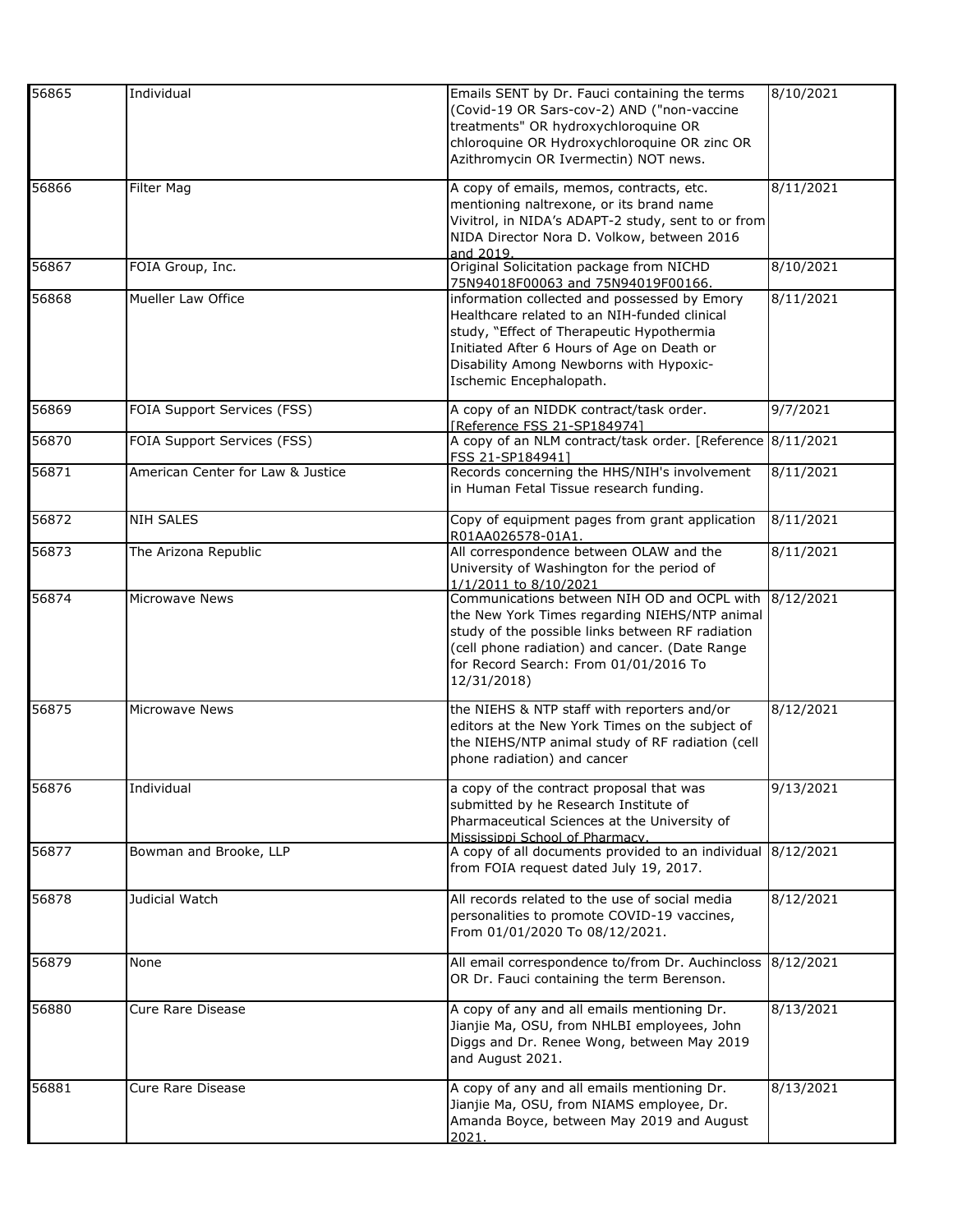| 56882          | White Coat Waste Project                        | Documents related to NIH's award                                                                      | 8/13/2021              |
|----------------|-------------------------------------------------|-------------------------------------------------------------------------------------------------------|------------------------|
|                |                                                 | #75N93021F00002 and HHSN27200008 (Parent<br>IDV HHSN272201400006I):                                   |                        |
| 56883          | Self                                            | A copy of the following contracts: 1)                                                                 | 8/13/2021              |
|                |                                                 | HHSN269201200777U and 2)                                                                              |                        |
|                |                                                 | HHSN268200700114U, between McKinsey &                                                                 |                        |
|                |                                                 | Company and NIH, as well as any contract<br>solicitations and contract proposal documents.            |                        |
|                |                                                 |                                                                                                       |                        |
| 56884          | <b>APNM</b>                                     | Communications from Lovelace Biomedical                                                               | 8/16/2021              |
|                |                                                 | Research Institute ("LBRI") and/or Lovelace                                                           |                        |
|                |                                                 | Scientific Resources, Inc. ("LSR") w/ the NIH<br>about their actions and omissions under the          |                        |
|                |                                                 | "Guide for the Care and Use of Laboratory                                                             |                        |
|                |                                                 | Animals ("the Guide"), AWA, PHS, etc                                                                  |                        |
| 56885          | Self                                            | A copy of contract HHSN269201200777U                                                                  | 8/13/2021              |
|                |                                                 | between McKinsey & Company and NIH, as well                                                           |                        |
|                |                                                 | as any contract solicitations and contract                                                            |                        |
|                |                                                 | proposal documents.                                                                                   |                        |
| 56886<br>56887 | PuraCath Medical<br>Books Boulevard             | Copy of grant number 1R34AI155324-01.<br>all records describing the isolation of a SARS-COV 8/16/2021 | 8/16/2021              |
|                |                                                 | 2 virus, directly from a sample taken from a                                                          |                        |
|                |                                                 | diseased patient, where the patient sample was                                                        |                        |
|                |                                                 | not first combined with any other source of                                                           |                        |
|                |                                                 | genetic material (i.e monkey kidney cells aka                                                         |                        |
|                |                                                 | vero cells; etc)                                                                                      |                        |
| 56888          | Stop Animal Exploitation NOW!                   | All correspondence between OLAW and IL                                                                | 8/17/2021              |
|                |                                                 | institutions for the period of 5/15/2021 to                                                           |                        |
| 56889          | Stop Animal Exploitation NOW!                   | 8/15/2021<br>All correspondence between OLAW and WI                                                   | 8/17/2021              |
|                |                                                 | institutions for the period of 5/15/2021 to                                                           |                        |
|                |                                                 | 8/15/2021                                                                                             |                        |
| 56890          | Stop Animal Exploitation NOW!                   | All correspondence between OLAW and MO                                                                | 8/17/2021              |
|                |                                                 | institutions for the period of 5/15/2021 to                                                           |                        |
| 56891          | Stop Animal Exploitation NOW!                   | 8/15/2021<br>All correspondence between OLAW and MN                                                   | 8/17/2021              |
|                |                                                 | institutions for the period of 5/15/2021 to                                                           |                        |
|                |                                                 | 8/15/2021                                                                                             |                        |
| 56892          | Stop Animal Exploitation NOW!                   | All correspondence between OLAW and KY                                                                | 8/17/2021              |
|                |                                                 | institutions for the period of 5/15/2021 to<br>8/15/2021                                              |                        |
| 56893          | Stop Animal Exploitation NOW!                   | All correspondence between OLAW and IA                                                                | 8/17/2021              |
|                |                                                 | institutions for the period of 5/15/2021 to                                                           |                        |
|                |                                                 | 8/15/2021                                                                                             |                        |
| 56894          | Stop Animal Exploitation NOW!                   | All correspondence between OLAW and NE<br>institutions for the period of 5/15/2021 to                 | 8/17/2021              |
|                |                                                 | 8/15/2021                                                                                             |                        |
| 56895          | Stop Animal Exploitation NOW!                   | All correspondence between OLAW and SD                                                                | 8/17/2021              |
|                |                                                 | institutions for the period of 5/15/2021 to                                                           |                        |
| 56896          | Stop Animal Exploitation NOW!                   | 8/15/2021<br>All correspondence between OLAW and KS                                                   | 8/17/2021              |
|                |                                                 | institutions for the period of 5/15/2021 to                                                           |                        |
|                |                                                 | 8/15/2021                                                                                             |                        |
| 56897          | Stop Animal Exploitation NOW!                   | All correspondence between OLAW and ND                                                                | 8/17/2021              |
|                |                                                 | institutions for the period of 5/15/2021 to<br>8/15/2021                                              |                        |
| 56898          | AIMSIB / LNPLV                                  | For the time period 01/01/2013 to 12/31/2014;                                                         | 8/17/2021              |
|                |                                                 | can you provide all emails from/to the following                                                      |                        |
|                |                                                 | mailboxes (and any other aliases for those                                                            |                        |
| 56899          | AIMSIB / LNPLV                                  | individuals)<br>5U54AG063546-02S5; 3P01AG027296-11S1                                                  | 8/17/2021              |
|                |                                                 |                                                                                                       |                        |
| 56900          | board of social work examiners.                 | All files on Lisa Soref                                                                               | 8/17/2021              |
| 56901<br>56902 | AIMSIB / LNPLV<br><b>Colliers International</b> | all emails between Beresnev, Tatiana<br>NIH-NCATS10082020.                                            | 8/18/2021<br>8/18/2021 |
|                |                                                 |                                                                                                       |                        |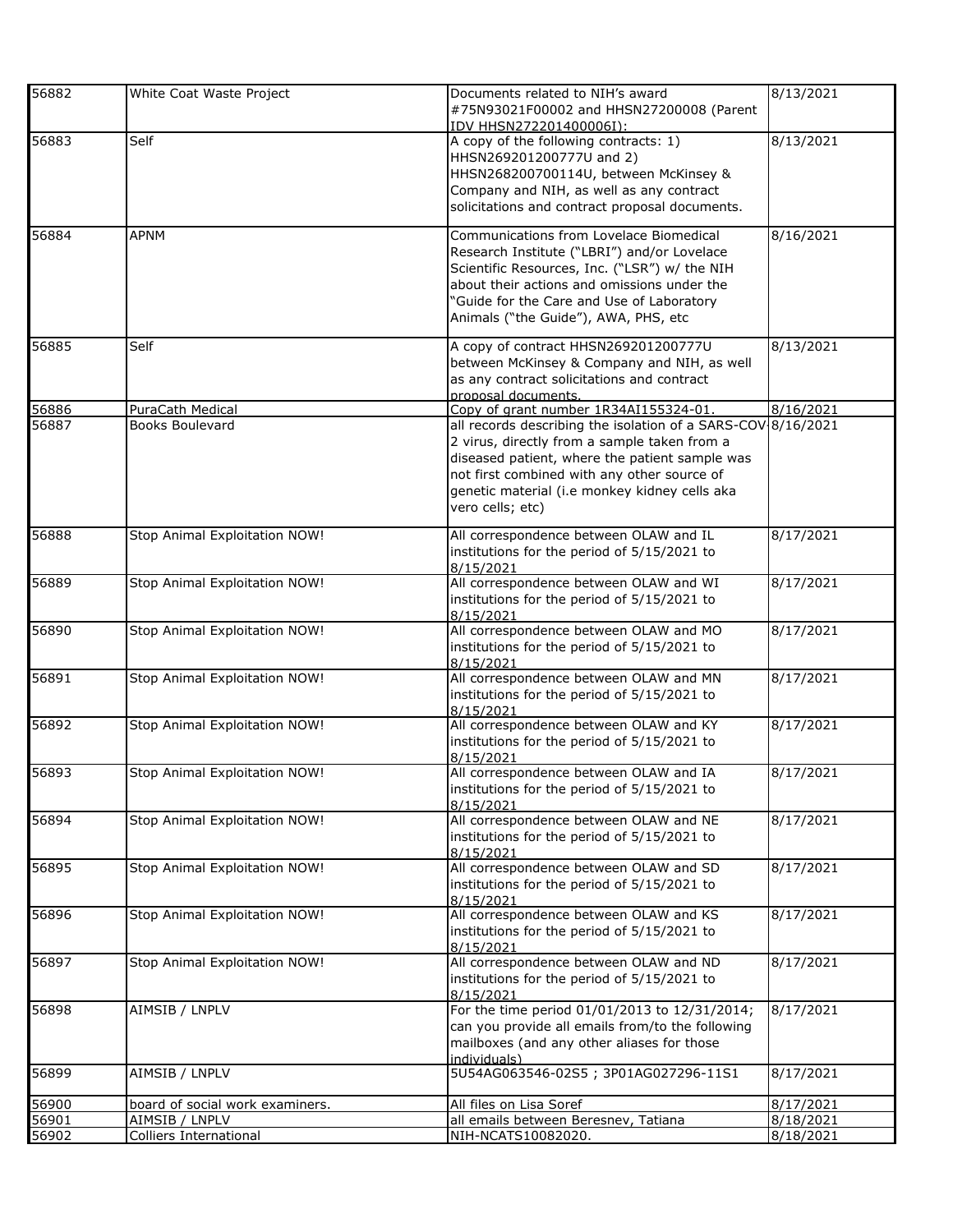| 56903 | Latham & Watkins                   | Copy of grant number R01AI069509.                                                                                                                                                                                                                                         | 8/18/2021 |
|-------|------------------------------------|---------------------------------------------------------------------------------------------------------------------------------------------------------------------------------------------------------------------------------------------------------------------------|-----------|
| 56904 | Latham & Watkins                   | Documents related to N01AI30021                                                                                                                                                                                                                                           | 8/18/2021 |
| 56905 | N/A                                | records that demonstrates the NIAID or NIH has<br>a physical sample of the isolated and purified                                                                                                                                                                          | 8/18/2021 |
| 56906 | <b>NIH SALES</b>                   | SARS-CoV-2 virus<br>The equipment pages for six grants funded by<br>NCI.                                                                                                                                                                                                  | 8/18/2021 |
| 56907 | Scottsdale Research Institute, LLC | All copies of the Drug Master File (DMF) for DMF<br>#1631, Marijuana (Product Code 1000)                                                                                                                                                                                  | 9/7/2021  |
| 56908 | Massachusetts General Hospital     | A copy of the Research Plan part of the grant<br>application for project number 1R01HL155293-<br>01A1.                                                                                                                                                                    | 8/18/2021 |
| 56909 | Individual                         | Dr. Anthony Fauci's emails from January 1, 2020<br>to 6/2/2021.                                                                                                                                                                                                           | 6/4/2021  |
| 56910 | Bellwether Medical Writing, Ltd.   | Seeking Award #: 1R01MH120088-01A1 with<br>title: 2/5 CAPER Computerized assessment of<br>psychosis risk, PI: Vijay Mittal.                                                                                                                                               | 8/19/2021 |
| 56911 | Columbia University                | Review committee lists.                                                                                                                                                                                                                                                   | 8/19/2021 |
| 56912 | Goodwin                            | A copy of NIGMS projects: 1) 1R44GM1377713-<br>01, 2) 5R44GM1377713-02, 3) 5R44GM116663-<br>03, 4) 3R44GM116663-03S1, 5) 2R44GM116663-<br>02A1, 6) 1R43GM116663-01, 7) 5R44GM097798-<br>03, 8) 2R44GM097798-02, & 9) 1R43GM097798-<br>01, plus correspondence & records.  | 8/20/2021 |
| 56915 | The Washington Post                | Requesting task order documents under PICS II.                                                                                                                                                                                                                            | 8/20/2021 |
| 56916 | White Coat Waste Project           | Documents related to NIH's contracts and grants<br>with R21AI130485 and LFGuard.                                                                                                                                                                                          | 8/20/2021 |
| 56917 | Siri & Glimstad LLP                | A copy of any and all documents reflecting the<br>judgment and/or conclusions by the "qualified<br>staff" to which Dr. Fauci was referring which<br>concluded that the paper is "not  gain-of<br>function."                                                               | 8/20/2021 |
| 56918 | Central University of Punjab       | A copy of 1R35GM140803-01.                                                                                                                                                                                                                                                | 8/23/2021 |
| 56919 | <b>MBL International</b>           | Information on the Tetramer facility.                                                                                                                                                                                                                                     | 8/23/2021 |
| 56920 | Barnes & Thornburg LLP             | NIH records involving: 1) Raj Toleti ("Toleti"); (2) 8/23/2021<br>Andor Health, LLC and/or AndorHealth<br>(collectively "Andor"); (3) Health Grid Corp.,<br>Health Grid Holding Company, LLC, Health Grid<br>LLC, Health Grid Coordinated Care, and/or<br>HealthGrid etc. |           |
| 56921 | AIMSIB / LNPLV                     | A copy of all emails from/to an NINDS mailbox to 8/17/2021<br>3 email addresses                                                                                                                                                                                           |           |
| 56922 | Edwards, Brooke                    | A copy of the emergency use authorization<br>informed consent paperwork from each vaccine<br>manufacturer (Pfizer, Moderna, Johnson &<br>Johnson, and AstraZeneca) that was provided to<br>COVID-19 vaccine recipients.                                                   | 8/6/2021  |
| 56923 | South China Morning Post           | The full research proposals, including supporting<br>documents, for projects 1R01AI110964-01 and<br>2R01AI110964-06                                                                                                                                                       | 8/24/2021 |
| 56924 | <b>NIH SALES</b>                   | Copy of equipment pages from listed NEI grant<br>applications.                                                                                                                                                                                                            | 8/24/2021 |
| 56925 | <b>NIH SALES</b>                   | A copy of the equipment pages for 5 NHGRI<br>grants.                                                                                                                                                                                                                      | 8/24/2021 |
| 56926 | <b>NIH SALES</b>                   | A copy of the equipment pages for 5 NHGRI<br>grants.                                                                                                                                                                                                                      | 8/24/2021 |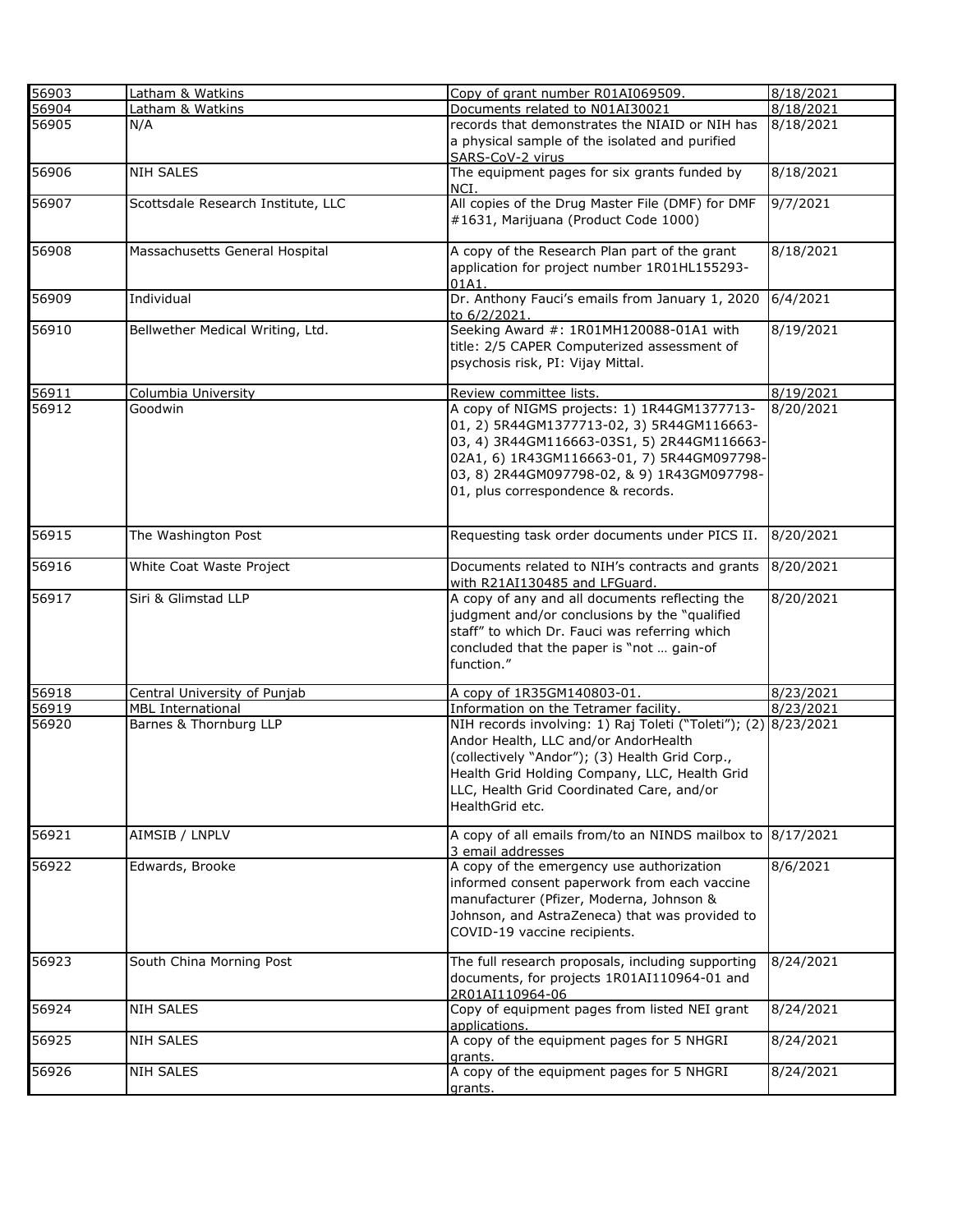| 56927 | Barry County's Patriots                       | Positive physical proof that CDC and HHS had a               | 8/24/2021 |
|-------|-----------------------------------------------|--------------------------------------------------------------|-----------|
|       |                                               | test capable of isolating covsars2 (covid-19) from           |           |
|       |                                               | any other virus examples influenza a or influenza            |           |
|       |                                               |                                                              |           |
|       |                                               | b, and neither could provide a test that was                 |           |
|       |                                               | capable of performing this isolation.                        |           |
| 56928 | 4myself                                       | Copy of records related to NIAAA contract                    | 8/24/2021 |
|       |                                               | HHSN275201800002C.                                           |           |
| 56929 | People for the Ethical Treatment of Animals   | All correspondence between OLAW and 8                        | 8/24/2021 |
|       |                                               | institutions for the period of 6/7/2021 to                   |           |
|       |                                               | 8/24/2021                                                    |           |
| 56930 |                                               | September 3, 2020 NIH Director's blog                        | 8/24/2021 |
|       | Individual                                    |                                                              |           |
| 56931 | Individual                                    | <b>COVID Records</b>                                         | 8/24/2021 |
| 56932 | Individual                                    | use of ethanol on coronavirus and the flu                    | 8/24/2021 |
| 56933 | Individual                                    | Leadership emails related to ethanol as a vaccine. 8/24/2021 |           |
| 56934 | Barnes & Thornburg LLP                        | Copies of any and all communications authored                | 8/25/2021 |
|       |                                               | by or received by any employee or representative             |           |
|       |                                               | of the NIH from April 2018 to the present relating           |           |
|       |                                               |                                                              |           |
|       |                                               | to the closure of the San Diego Branch of the                |           |
|       |                                               | Ludwig Institute for Cancer Research, Ltd.                   |           |
| 56935 | Individual                                    | any record (ie, study, test) in the HHS that                 | 8/24/2021 |
|       |                                               | demonstrates those who have been vaccinated                  |           |
|       |                                               | have better immune responses than patients with              |           |
|       |                                               | a prior infection.                                           |           |
| 56936 | Deats, Durst & Owen PLLC                      | Copy of correspondence between the University                | 8/26/2021 |
|       |                                               |                                                              |           |
|       |                                               | of Texas - San Antonio and NIH regarding Carlos              |           |
|       |                                               | Paladini (3/29/2021-8/2/2021).                               |           |
| 56937 | Individual                                    | All COVID docs.                                              | 8/25/2021 |
| 56938 | Individual                                    | All docs of isolation of COVID                               | 8/25/2021 |
| 56939 | ProPublica                                    | Docs on Joseph Z. Tsien                                      | 8/16/2021 |
| 56940 | Individual                                    | Any and all agreements between members of the                | 8/25/2021 |
|       |                                               | family of Henrietta Lacks,                                   |           |
| 56941 | Individual                                    | Any scientific research data without the use of              | 8/25/2021 |
|       |                                               | PCR tests to prove SARS-CoV-2 has been isolated              |           |
|       |                                               | as a virus - any and all data and clinical research          |           |
|       |                                               |                                                              |           |
|       |                                               | undertaken for the isolation of SARS-CoV-2.                  |           |
| 56942 | HHS/NIEHS                                     | Incident report for an incident that happened to             | 8/30/2021 |
|       |                                               | "ME". Fainted at work.                                       |           |
| 56943 | White Coat Waste Project                      | Records realted to 75N93020F00003.                           | 8/26/2021 |
| 56944 | Rise for Animals                              | Referral from USDA APHIS (29 pages)                          | 2/23/2021 |
| 56945 | People for the Ethical Treatment of Animals   | Referral from HHS (7 pages)                                  | 4/2/2021  |
| 56946 | Rise for Animals [formerly NEAVS]             | Referral from APHIS (25 pages)                               | 6/7/2021  |
| 56947 | Rise for Animals [formerly NEAVS]             | Referral from APHIS (30 pages)                               | 2/10/2021 |
| 56948 | Rise for Animals [formerly NEAVS]             | Referral from APHIS (2 pages)                                | 6/14/2021 |
| 56949 | Physicians Committee for Responsible Medicine | Referral from APHIS (3 pages)                                | 6/25/2021 |
|       |                                               |                                                              |           |
| 56950 | The Times-Picayune/The New Orleans Advocate   | Referral from USDA APHIS (2 pages)                           | 8/17/2021 |
| 56951 | People for the Ethical Treatment of Animals   | A copy of NIA grant application 1R21AG074251,                | 8/27/2021 |
|       |                                               | all amendments to grant 1R21AG074251, & any                  |           |
|       |                                               |                                                              |           |
|       |                                               | correspondence, photos, & videos associated with             |           |
|       |                                               | the grants.                                                  |           |
|       |                                               |                                                              |           |
| 56952 | Individual                                    | A copy of 75N92019F00193. (RFQ                               | 8/27/2021 |
|       |                                               | 75N92019Q0077)                                               |           |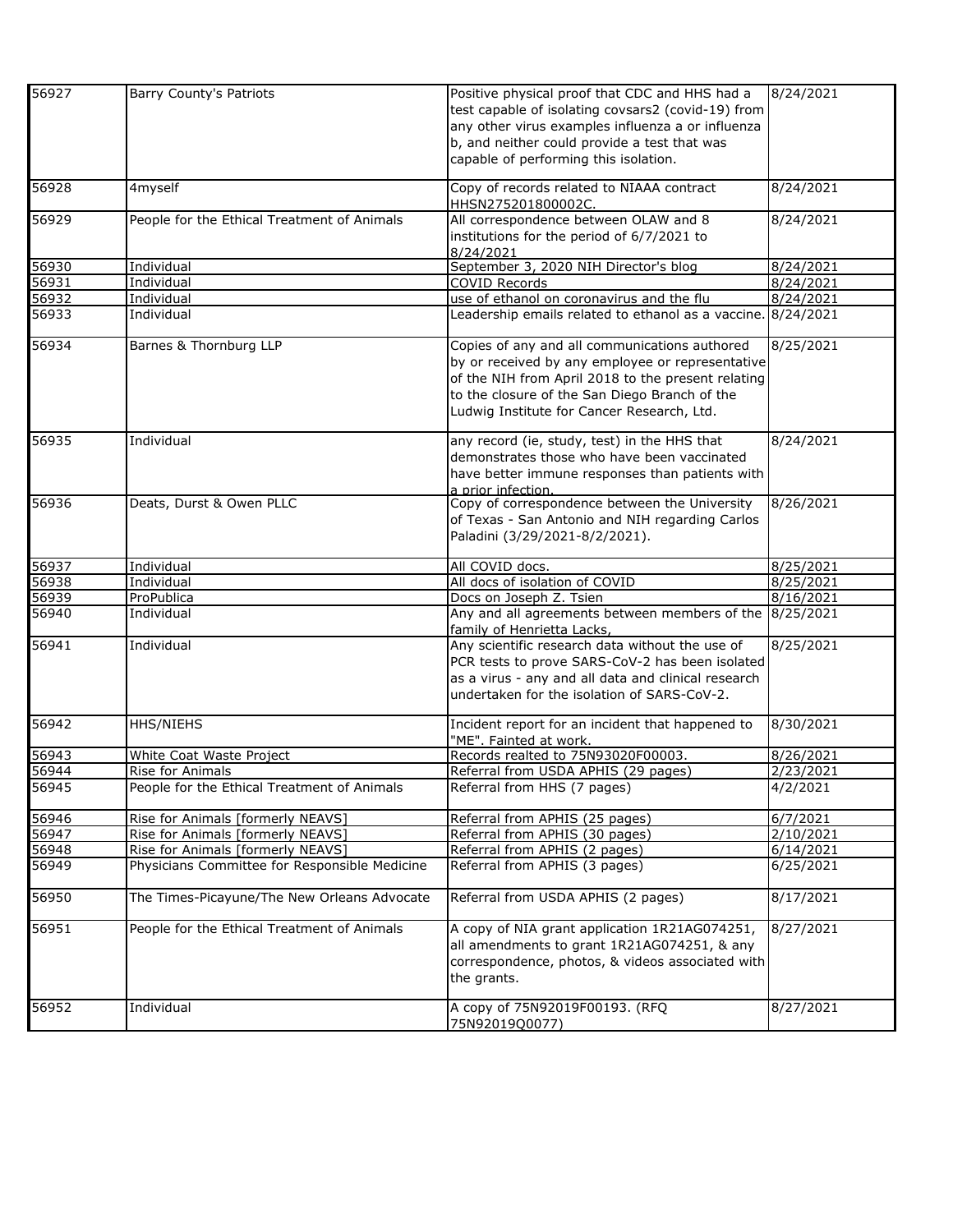| 56953 | Individual                                            | A copy of documents associated with the<br>following 6 contracts: 1) HHSN268201800008B;<br>2) HHSN268201800007B; 3)<br>HHSN268201800006B; 4)<br>HHSN268201800005B; 5)<br>HHSN268201800005B; 6) HHSN268201800003B.                                            | 8/27/2021 |
|-------|-------------------------------------------------------|--------------------------------------------------------------------------------------------------------------------------------------------------------------------------------------------------------------------------------------------------------------|-----------|
|       |                                                       |                                                                                                                                                                                                                                                              |           |
| 56954 | <b>NIH SALES</b>                                      | R01AA018389-07                                                                                                                                                                                                                                               | 8/27/2021 |
| 56955 | The Ohio State University                             | A copy of the following NIA grant applications: 1)<br>1R03AG074035-01 and 2) 1R03AG074059-01.                                                                                                                                                                | 8/30/2021 |
| 56956 | The Ohio State University                             | A copy of NIA grant application 1R03AG074059-<br>01.                                                                                                                                                                                                         | 8/30/2021 |
| 56957 | Independent Journalist                                | Any communications, email, paper, text,<br>voicemails, or any videos with or without audio<br>between any personal between the NIH, CDC,<br>FDA personnel discussing HCQ, Chloroquine, or<br>Hydroxychloroquine.                                             | 8/30/2021 |
| 56958 | NIH/CC                                                | A copy of the final report.                                                                                                                                                                                                                                  | 8/30/2021 |
| 56959 | Newsweek                                              | E-mails between Dr. Francis Collins and Dr.<br>Anthony Fauci. (Date Range for Record Search:<br>From 08/12/2020 To 08/31/2020)                                                                                                                               | 8/30/2021 |
| 56960 | Kennedy Technical Consulting Services, LLC            | Request is for the RFP and SOW for the award<br>under this contract number 47QTCA18D003T-<br>75N94021F00059                                                                                                                                                  | 8/31/2021 |
| 56961 | Stop Animal Exploitation NOW!                         | All correspondence between OLAW and TX<br>institutions for the period of 5/31/2021 to<br>8/31/2021                                                                                                                                                           | 8/31/2021 |
| 56962 | Stop Animal Exploitation NOW!                         | All correspondence between OLAW and TN<br>institutions for the period of 5/31/2021 to<br>8/31/2021                                                                                                                                                           | 8/31/2021 |
| 56963 | Stop Animal Exploitation NOW!                         | All correspondence between OLAW and LA<br>institutions for the period of 5/31/2021 to<br>8/31/2021                                                                                                                                                           | 8/31/2021 |
| 56964 | Stop Animal Exploitation NOW!                         | All correspondence between OLAW and AL<br>institutions for the period of 5/31/2021 to<br>8/31/2021                                                                                                                                                           | 8/31/2021 |
| 56965 | Stop Animal Exploitation NOW!                         | All correspondence between OLAW and AR<br>institutions for the period of 5/31/2021 to<br>8/31/2021                                                                                                                                                           | 8/31/2021 |
| 56966 | Stop Animal Exploitation NOW!                         | All correspondence between OLAW and OK<br>institutions for the period of 5/31/2021 to<br>8/31/2021                                                                                                                                                           | 8/31/2021 |
| 56967 | Stop Animal Exploitation NOW!                         | All correspondence between OLAW and MS<br>institutions for the period of 5/31/2021 to<br>8/31/2021                                                                                                                                                           | 8/31/2021 |
| 56968 | University of Texas - Health Science Center at<br>Hou | Copy of Grant R21HD098447-01.                                                                                                                                                                                                                                | 8/31/2021 |
| 56969 | Republican National Committee                         | Copies of records of Anthony Fauci's scheduled<br>meetings, appointments, scheduled events,<br>Outlook calendar entries, and daily briefing books<br>between the dates 6/1/21 to present (Date<br>Range for Record Search: From 06/01/2021 To<br>08/31/2021) | 8/31/2021 |
| 56970 | Milwaukee Journal Sentinel                            | emails sent or received by DOL employee<br>Christopher Brown                                                                                                                                                                                                 | 8/26/2021 |
| 56971 | <b>BuzzFeed News</b>                                  | Emails, memos, letters, text messages, and<br>directives sent to and from Deborah Kearse and<br>the Department of Health and Human Services<br>Office of Inspector General referring to NIH<br>funding of the EcoHealth Alliance.                            | 8/27/2021 |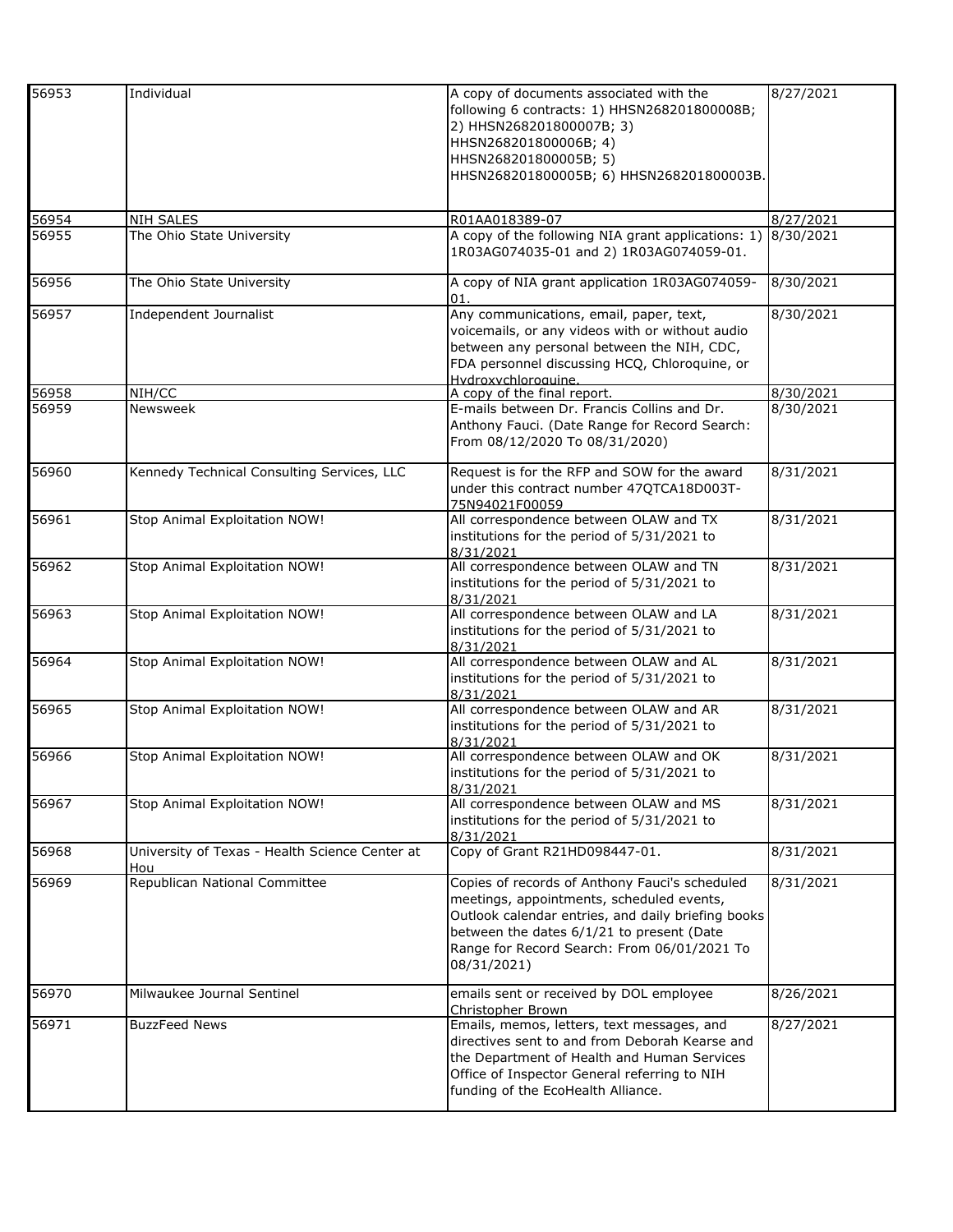| 56972 | Individual                                    | Cooperative agreement to include all sections,                                                                                                                                                                                                                            | 9/1/2021  |
|-------|-----------------------------------------------|---------------------------------------------------------------------------------------------------------------------------------------------------------------------------------------------------------------------------------------------------------------------------|-----------|
|       |                                               | appendices, exhibits or attachments, and the<br>proposal for U24MH120591.                                                                                                                                                                                                 |           |
| 56973 | Individual                                    | A copy of R01HI125114.                                                                                                                                                                                                                                                    | 9/27/2021 |
| 56974 | Arbor Research Collaborative for Health       | A copy of 1U24DK130164-01.                                                                                                                                                                                                                                                | 9/1/2021  |
| 56975 | University of Maryland School of Nursing      | A copy of the following NINR grant applications:<br>1) 2T32NR007104-21, 2) 2T32NR008857-11, 3)<br>2T32NR009356-11, and 4) 2T32NR009759-16.                                                                                                                                | 9/8/2021  |
| 56976 | Physicians Committee for Responsible Medicine | All correspondence between OLAW and 2<br>institutions for the period of 1/1/2017 to<br>9/1/2021                                                                                                                                                                           | 9/1/2021  |
| 56977 | People for the Ethical Treatment of Animals   | grants active for the following two Principle<br>Investigators at any time during March 1, 2020 -<br>August 31, 2020, and that pertain to euthanasia<br>of animals in response to COVID-19, Anita S.<br>Chong at the University of Chicago and Sunny<br>Shin at the UPenn | 9/1/2021  |
| 56978 | People for the Ethical Treatment of Animals   | Records relating to the selection of and invitation<br>to Dr. Lisa Jones-Engel from Dr. Noton Dutta to<br>participate as a reviewer for applications<br>submitted in response to RFA-AI-21-007,<br>"Innovation for Tuberculosis Vaccine<br>Discovery(ITVD) "              | 9/2/2021  |
| 56979 | Prickly Research                              | A copy of all correspondence with all institutions<br>in relation to complaints alleging violations of the<br>NIH Guidelines lodged by Edward Hammond,<br>from 25 June 2020 to the present.                                                                               | 9/2/2021  |
| 56980 | Individual                                    | A copy of 6 NIA grant applications<br>1)R01AG067972, 2)R44AG060878,<br>3)R44AG065152, 4)R44AG056166,<br>5)R44AG057329.6)R44AG050301                                                                                                                                       | 9/2/2021  |
| 56981 | TurningPoint Global Solutions, LLC            | Contract # GS00Q17GWD2370/<br>75N98021F00270                                                                                                                                                                                                                              | 9/2/2021  |
| 56982 | Knowledge Ecology International               | All records related to clinical trial NCT05000216.                                                                                                                                                                                                                        | 9/2/2021  |
| 56983 | McNeill Baur PLLC                             | A copy of grant number 1R01HL114564-01A1.                                                                                                                                                                                                                                 | 9/2/2021  |
| 56984 | McNeill Baur PLLC                             | 1R01CA131027-01A1 and 1R01CA247497-01A1                                                                                                                                                                                                                                   | 9/2/2021  |
| 56985 | McNeill Baur PLLC                             | A copy of 1R21AI065649-01.                                                                                                                                                                                                                                                | 9/2/2021  |
| 56986 | McNeill Baur PLLC                             | Documentation showing the amino acid sequence 9/2/2021<br>of the anti-CD30 single chain antibody (scFv)<br>HRS3 portion of the CAR.CD30 used in the clinical<br>trial NCT02690545.                                                                                        |           |
| 56987 | McNeill Baur PLLC                             | Documentation showing the amino acid sequence 9/2/2021<br>of the anti-CD30 single chain antibody (scFv)<br>HRS3 portion of the CAR.CD30 used in the clinical<br>trial NCT02917083.                                                                                        |           |
| 56988 | Americans for Medical Progress                | Copy of all requests for OLAW records for the<br>month of August                                                                                                                                                                                                          | 9/2/2021  |
| 56989 | Summit Point Capital Management               | All documents/e-mails submitted by Cassava<br>Sciences in relation to 1R01AG067972-01A1.                                                                                                                                                                                  | 9/2/2021  |
| 56990 | <b>SmartProcure</b>                           | the National Institute on Deafness and Other<br>Communication Disorders (NIDCD) for any and<br>all purchasing records from Mar 26, 2020 12:00<br>AM to current.                                                                                                           | 9/3/2021  |
| 56991 | <b>SmartProcure</b>                           | Report of NEI purchasing records 2020-21.                                                                                                                                                                                                                                 | 9/3/2021  |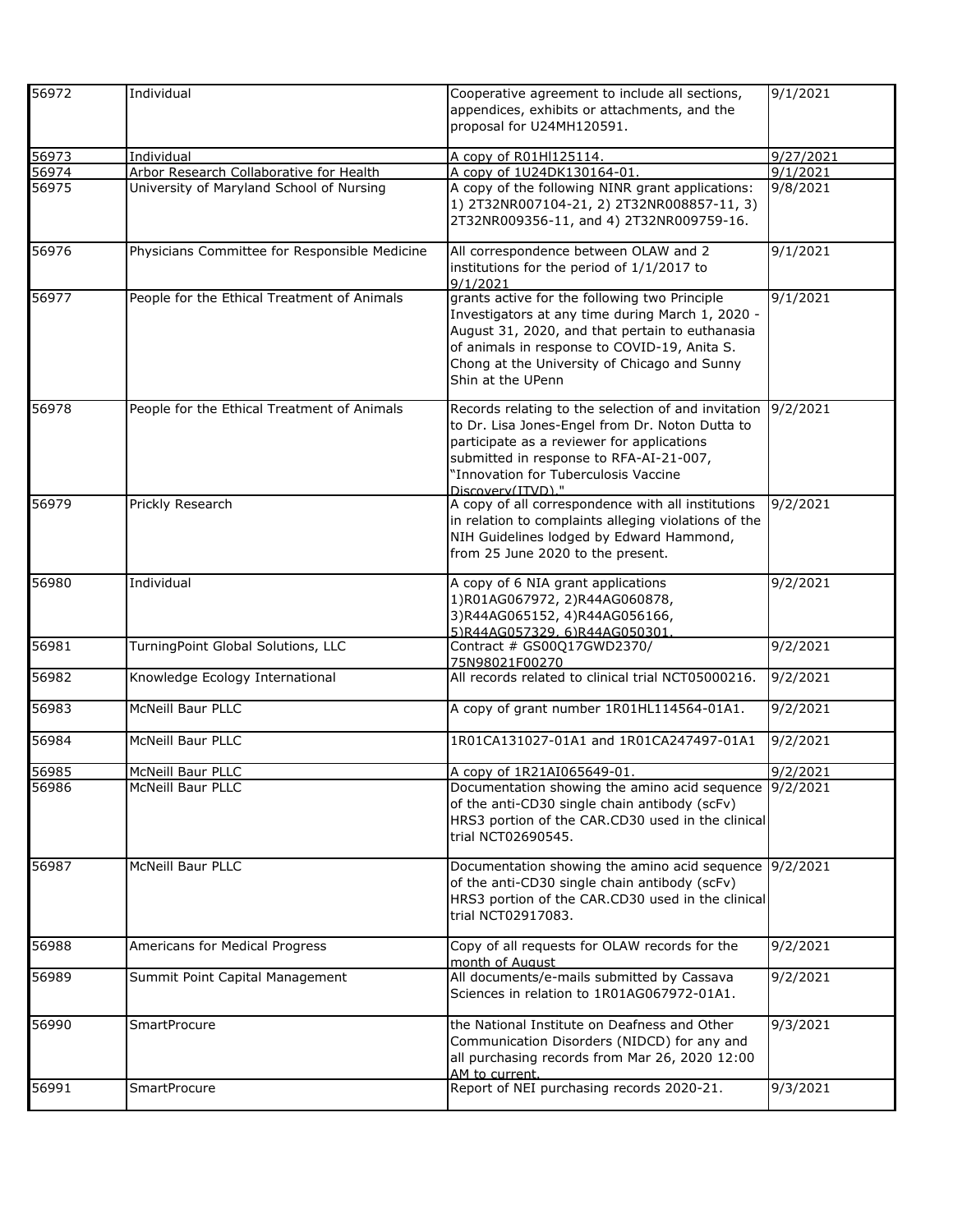| 56992          | <b>NA</b>                                   | Documentation proving isolation of the Severe<br>acute respiratory syndrome coronavirus 2 (Sars-<br>Cov-2), which is confirmed of a purified viral<br>sample being imaged with an electron<br>microscone.             | 9/3/2021  |
|----------------|---------------------------------------------|-----------------------------------------------------------------------------------------------------------------------------------------------------------------------------------------------------------------------|-----------|
| 56993          | <b>Gou Consulting</b>                       | A copy of the original funded grant application of 9/7/2021<br>NHLBI project K08HL123925.                                                                                                                             |           |
| 56994          | <b>White Coat Waste Project</b>             | Various records related to R01AI070908.                                                                                                                                                                               | 9/7/2021  |
| 56996          | AIMSIB / LNPLV                              | EcoHealth correspondence or the grant.                                                                                                                                                                                | 9/7/2021  |
| 56997          | FOIA Group, Inc.                            | Relevant documents to HHSN316201200008W<br>Order HHSN31600001                                                                                                                                                         | 9/7/2021  |
| 56998          | FOIA Group, Inc.                            | A copy of various records for<br>HHSN316201200037W Order HHSN27100006.                                                                                                                                                | 9/13/2021 |
| 56999          | FOIA Group, Inc.                            | A copy of records related to<br>HHSN272201700078C.                                                                                                                                                                    | 9/7/2021  |
| 57001          | FOIA Group, Inc.                            | A copy of records related to 75N93021D00039.                                                                                                                                                                          | 9/7/2021  |
| 57002<br>57003 | FOIA Group, Inc.                            | Relevant to HHSN273201700001C                                                                                                                                                                                         | 9/7/2021  |
|                | FOIA Group, Inc.                            | Records related to contract<br>HHSN316201200028W Task Order<br>75N97019F00066.                                                                                                                                        | 9/7/2021  |
| 57004          | <b>NIH SALES</b>                            | Copies of equipment pages for numerous grants.                                                                                                                                                                        | 9/7/2021  |
| 57005          | Arbor Research Collaborative for Health     | A copy of 3U01DK123759-02S1.                                                                                                                                                                                          | 9/7/2021  |
| 57006          | People for the Ethical Treatment of Animals | All correspondence between OLAW and 8<br>institutions for the period of 6/14/2021 to<br>9/7/2021                                                                                                                      | 9/8/2021  |
| 57007          | Foley Hoag LLP                              | Records relating to protocol NCI-2016-00685<br>(NCT 02805868).                                                                                                                                                        | 9/8/2021  |
| 57010          | Individual                                  | Covid 19 documents                                                                                                                                                                                                    | 9/8/2021  |
| 57011          | Nature                                      | Copies of the corrective action plan assigned to<br>the Van Andel Institute (also known as: Van<br>Andel Research Institute), based in Michigan,<br>related to foreign interference. From 01/01/2019<br>To 09/08/2021 | 9/8/2021  |
| 57012          | <b>BeVera Solutions</b>                     | An electronic copy of the RFP including the Scope 9/28/2021<br>of Work (SOW) and/or Performance Work<br>Statement (PWS) for the following contract: FPDS<br>Award ID: 75N95020F00120.                                 |           |
| 57013          | University of Chicago                       | excel file which contains Contact Information for<br>NIH-Supported Principal Investigators for<br>FY2020.                                                                                                             | 9/9/2021  |
| 57014          | None                                        | A copy of correspondence between David Morens<br>and Peter Daszak, and correspondence to/from<br>David Morens containing the term "gain of<br>function" from October 1, 2019 through the<br>present.                  | 9/9/2021  |
| 57016          | <b>UAMS</b>                                 | A copy of portions of grant #1K01CA251487-01.                                                                                                                                                                         | 9/9/2021  |
| 57017          | <b>UAMS</b>                                 | Project Number: 1R01CA240496-01A1                                                                                                                                                                                     | 9/9/2021  |
| 57018          | Judicial Watch                              | Copies of emails sent between Ms. Grady and<br>NIAID Director Anthony Fauci regarding vaccines<br>for the prevention and/or treatment of SARS-CoV-<br>2 and/or COVOD-19 for date range 11/01/2019<br>To 09/09/2021.   | 9/9/2021  |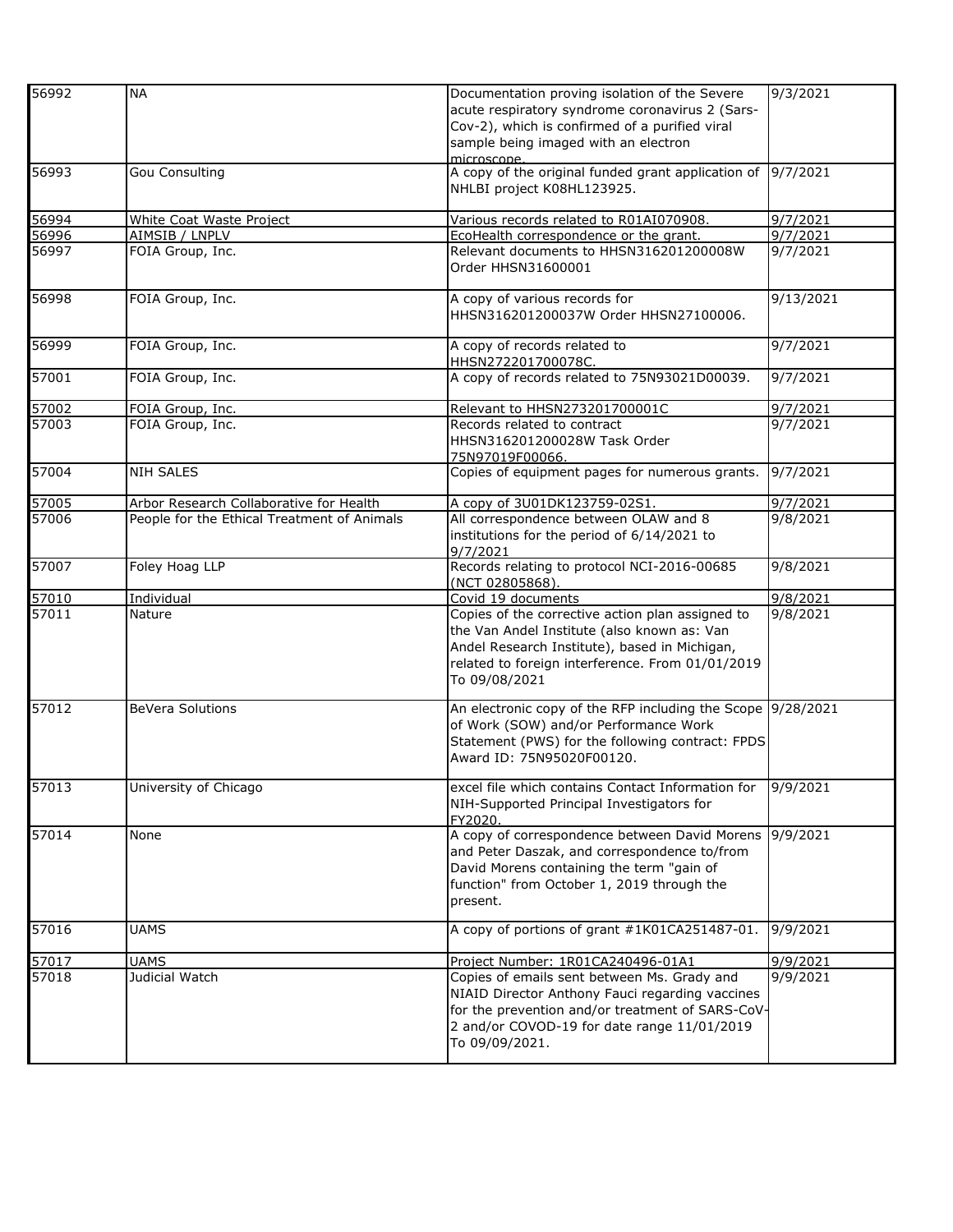| All emails sent to and from Dr. Collins referencing 9/9/2021<br>the terms "Antibody Dependent Enhancement",<br>"ADE" (when used to represent Antibody |
|-------------------------------------------------------------------------------------------------------------------------------------------------------|
|                                                                                                                                                       |
|                                                                                                                                                       |
|                                                                                                                                                       |
| Dependent Enhancement), "pathological                                                                                                                 |
| priming", "pre-priming", "paradoxical immune                                                                                                          |
| enhancement" - 11/01/19 to 09/09/21                                                                                                                   |
|                                                                                                                                                       |
| 9/13/2021<br>Contract HHSN316201200145W with task order                                                                                               |
|                                                                                                                                                       |
| The contract for Digital Services Center Support<br>9/10/2021                                                                                         |
| Services awarded on contract number                                                                                                                   |
| HHSN316201200134W as task order                                                                                                                       |
|                                                                                                                                                       |
| 75N98119F00012 to Incentive Technology Group                                                                                                          |
| A copy of the contract for task order<br>9/14/2021                                                                                                    |
|                                                                                                                                                       |
|                                                                                                                                                       |
| Task order number 75N98120F00001, NCI<br>9/10/2021                                                                                                    |
| COVID-19 Cyber Security Services, awarded on                                                                                                          |
| contract number HHSN316201200125W to                                                                                                                  |
|                                                                                                                                                       |
|                                                                                                                                                       |
| 9/13/2021<br>The contract for task order number                                                                                                       |
| HHSN26300001, Software Development Support                                                                                                            |
| Service, awarded on contract number                                                                                                                   |
|                                                                                                                                                       |
| 9/10/2021                                                                                                                                             |
| A copy of records held by NIAID Director, Dr.<br>9/10/2021                                                                                            |
| Anthony Fauci, with any of the following search                                                                                                       |
| terms: 1) the National Microbiology Laboratory in                                                                                                     |
|                                                                                                                                                       |
| Winnipeg, Canada and the names: 2) 'Dr.                                                                                                               |
| Xiangguo Qiu', 3) 'Keding Cheng' 4) 'Feihu Yan'.                                                                                                      |
|                                                                                                                                                       |
|                                                                                                                                                       |
| 9/10/2021                                                                                                                                             |
| request all public and/or available NIH records of<br>9/13/2021                                                                                       |
| all legal evidence being used to justify                                                                                                              |
| requirements to be masked, tested, vaccinated,                                                                                                        |
| or treated in any way, relative to COVID in all                                                                                                       |
| variants. Manufacturers are in the driver seat                                                                                                        |
|                                                                                                                                                       |
|                                                                                                                                                       |
| 9/13/2021                                                                                                                                             |
| A copy of the proposal of NIDA contract                                                                                                               |
| 9/13/2021                                                                                                                                             |
| Project number: 1R43CA235992-01                                                                                                                       |
| 9/13/2021                                                                                                                                             |
| Seek copies of documents relevant to<br>9/13/2021                                                                                                     |
| HHSN316201200028W 75N98120F00001                                                                                                                      |
| Records relating to NCI Contract<br>9/13/2021                                                                                                         |
|                                                                                                                                                       |
| A copy of the following NIAID grants: 1)<br>9/13/2021                                                                                                 |
| 1R24AI158193-01 and 2) 2R44AI136176-02.                                                                                                               |
|                                                                                                                                                       |
| A copy of SBRI contract from 2R44AI36176-02.<br>9/13/2021                                                                                             |
|                                                                                                                                                       |
| 9/13/2021<br>A copy of NCI grant #5R44CA239845-03.                                                                                                    |
| A copy of all correspondence regarding national<br>9/14/2021                                                                                          |
| geographic to/from Dr. Fauci and anyone at                                                                                                            |
|                                                                                                                                                       |
| A copy of the research-related sections of NIBIB<br>9/15/2021                                                                                         |
| grant application 3R21EB027303-02S1, minus                                                                                                            |
|                                                                                                                                                       |
| recommendation letters, salaries, or any other                                                                                                        |
| details that might compromise the privacy of the                                                                                                      |
| investigator or anyone else linked to the grant.                                                                                                      |
|                                                                                                                                                       |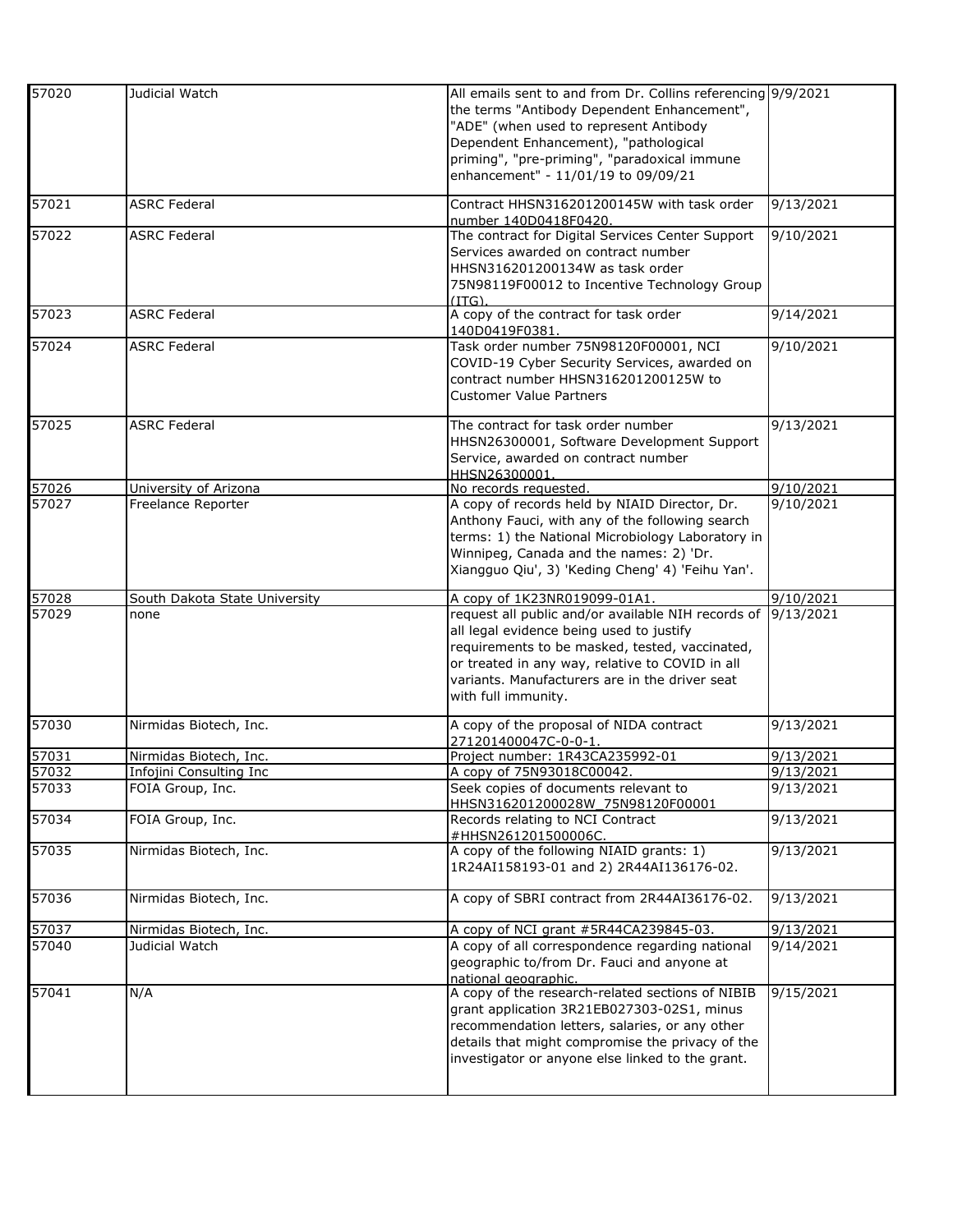| 57042 | N/A                                         | A copy of the research-related sections of NIGMS 9/15/2021<br>grant application 1R35GM138250-01, minus<br>recommendation letters, salaries, or any other<br>details that might compromise the privacy of the<br>investigator or anyone else linked to the grant.            |           |
|-------|---------------------------------------------|-----------------------------------------------------------------------------------------------------------------------------------------------------------------------------------------------------------------------------------------------------------------------------|-----------|
| 57043 | Bellwether Medical Writing, Ltd.            | Five grants awarded by NCI.                                                                                                                                                                                                                                                 | 9/15/2021 |
| 57044 | People for the Ethical Treatment of Animals | All correspondence between OLAW and 7<br>institutions for the period of 6/21/2021 to<br>9/15/2021                                                                                                                                                                           | 9/15/2021 |
| 57045 | Bellwether Medical Writing, Ltd.            | Request for grant applications R44HD074319-02<br>and R01HD102491-01A1.                                                                                                                                                                                                      | 9/15/2021 |
| 57046 | Bellwether Medical Writing, Ltd.            | Seeking copy of 1U01MH116923-01.                                                                                                                                                                                                                                            | 9/15/2021 |
| 57047 | Politico                                    | All text messages and electronic communications<br>including attachments, between August 9, 2021<br>and September 15, 2021, sent or received by<br>National Institute of Allergy and Infectious<br>Diseases Director Anthony Fauci including others                         | 9/15/2021 |
| 57048 | American Transparency                       | The list/database of all personal royalties paid<br>(including, but not limited to, FY2020) to current<br>and former NIH employees for work done while<br>they were federally employed. The list should<br>include royalty recipient's name, amount, reason,<br>date, etc   | 9/15/2021 |
| 57049 | Self                                        | the number of hospital admissions for BSA and<br>Northwest Texas Hospital in Amarillo, Texas from<br>2016-2021, Of those who died of any cause this<br>year (2021) how many received a Covid-19<br>vaccine and how many did not?                                            | 9/16/2021 |
| 57050 | Report on Research Compliance               | Seeking corrective action plan referenced in DOJ<br>settlement                                                                                                                                                                                                              | 9/16/2021 |
| 57051 | The national pulse                          | Emails from Dr. Anthony Fauci, Hugh<br>Auchincloss, and related individuals regarding a<br>2011 agreement with NSFC. Context = joint<br>program on biomedical research between NSFC<br>and NIH and the bilateral workshop on project<br>management held in Beijing in 2011. | 9/17/2021 |
| 57052 | The national pulse                          | Emails from NIAID official Dr. Jens Kuhn that<br>contain the word "wuhan" or "shi zhengli." Dr.<br>Kuhn is listed on the advisory board of Virologica<br>Sinica (Wuhan Institute of Virology's academic<br>journal).                                                        | 9/17/2021 |
| 57053 | Stop Animal Exploitation NOW!               | All correspondence between OLAW and WA<br>institutions for the period of 6/15/2021 to<br>9/15/2021                                                                                                                                                                          | 9/20/2021 |
| 57054 | Stop Animal Exploitation NOW!               | All correspondence between OLAW and OR<br>institutions for the period of 6/15/2021 to<br>9/15/2021                                                                                                                                                                          | 9/20/2021 |
| 57055 | Stop Animal Exploitation NOW!               | All correspondence between OLAW and ID<br>institutions for the period of 6/15/2021 to<br>9/15/2021                                                                                                                                                                          | 9/20/2021 |
| 57056 | Stop Animal Exploitation NOW!               | All correspondence between OLAW and MT<br>institutions for the period of 6/15/2021 to<br>9/15/2021                                                                                                                                                                          | 9/20/2021 |
| 57057 | Stop Animal Exploitation NOW!               | All correspondence between OLAW and AK<br>institutions for the period of 6/15/2021 to<br>9/15/2021                                                                                                                                                                          | 9/20/2021 |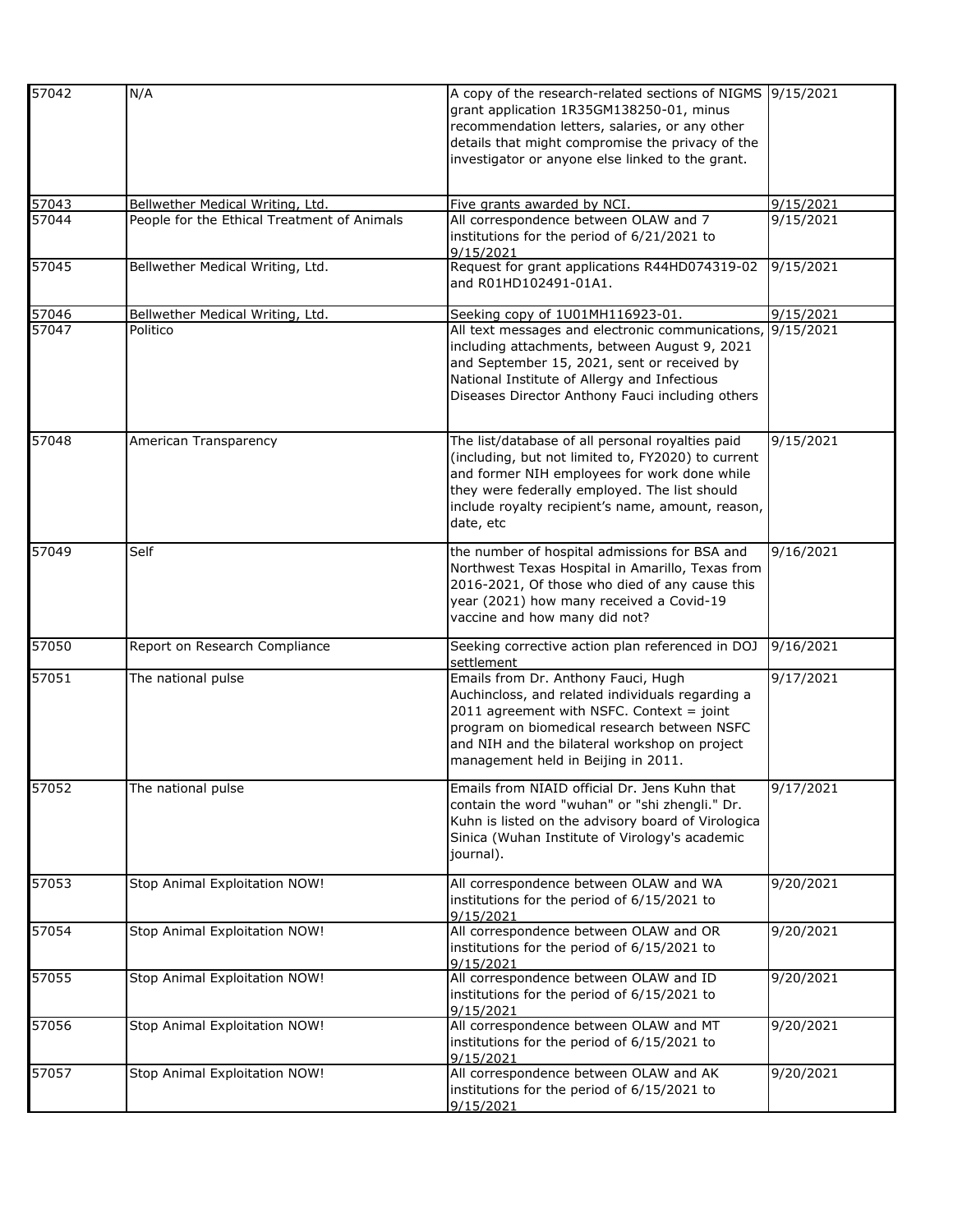| 57058 | Stop Animal Exploitation NOW!                     | All correspondence between OLAW and WY<br>institutions for the period of 6/15/2021 to<br>9/15/2021                                                                                                                 | 9/20/2021              |
|-------|---------------------------------------------------|--------------------------------------------------------------------------------------------------------------------------------------------------------------------------------------------------------------------|------------------------|
| 57059 | <b>UCLA</b>                                       | Seeking application for grant #5R44MH118780-<br>03.                                                                                                                                                                | 9/21/2021              |
| 57060 | Kaiser Permanente, Northern California - Division | Grant application R01HD078748-01A1                                                                                                                                                                                 | 9/21/2021              |
| 57061 | none                                              | A copy of 1R21DA054740.                                                                                                                                                                                            | 9/21/2021              |
| 57062 | none                                              | A copy of 1R21EB031347.                                                                                                                                                                                            | 9/21/2021              |
| 57063 | Construction Journal                              | A copy of the winning contract for NIAID RFQ-<br>NIH-2067885.                                                                                                                                                      | 9/22/2021              |
| 57064 | Barr & Gulyas LLC                                 | A National Cancer Advisory Board subcommittee<br>meeting minutes document related to grant<br>5R37CA022556-31.                                                                                                     | 9/22/2021              |
| 57065 | Physicians Committee for Responsible Medicine     | All grant applications, notices of award, progress<br>reports, photographs, video footage, and<br>communications to and from the principal<br>investigator related to project # DE026578.                          | 9/23/2021              |
| 57066 | individual                                        | A copy of each NIH (or NIH contractor) internal<br>report, study, memo, white paper, or strategic<br>plan on firearm violence or firearm violence<br>prevention during Fiscal Year 2021                            | 9/19/2021              |
| 57067 | Jackson Contractor Group                          | A copy of the incident that occurred at Rocky<br>Mountain Laboratories in Hamilton, Montana for<br>Jackson Contractor Group                                                                                        | 9/23/2021              |
| 57068 | none (private citizen, no commercial purpose)     | Any email sent to or by Dr. Anthony S. Fauci<br>from May 1, 2021 to present that contains the<br>exact phrase "Ivermectin". (Date Range for<br>Record Search: From 05/01/2021 To<br>09/22/2021)                    | 9/23/2021              |
| 57069 | FOIA Group, Inc.                                  | A copy of 75N95021D00013. (Ref # 21-74976)                                                                                                                                                                         | 9/23/2021              |
| 57070 | FOIA Group, Inc.                                  | A copy of 75N93019D00023.                                                                                                                                                                                          | 9/23/2021              |
| 57071 | individual                                        | A copy of the detailed NIH plan to expand non-<br>human primate resources.                                                                                                                                         | 9/20/2021              |
| 57073 | <b>MBL International</b>                          | Copy of the records released in FOIA #56919 in<br>Excel format regarding the Tetramer Core<br>Facility.                                                                                                            | $\overline{9/22/2021}$ |
| 57074 | People for the Ethical Treatment of Animals       | Records related to CA246929                                                                                                                                                                                        | 9/23/2021              |
| 57075 | People for the Ethical Treatment of Animals       | A copy of all progress reports, correspondence<br>between NIH and the PI and NIH and UMass for<br>grant 5R21AG053841.                                                                                              | 9/23/2021              |
| 57076 | <b>Bove Consulting</b>                            | ecords pertaining to Case #DPI-100 (Date Range<br>for Record Search: From 08/01/2017 To<br>09/23/2022)                                                                                                             | 9/23/2021              |
| 57077 | NIH SALES                                         | A copy of equipment pages for 3 NHGRI grants.                                                                                                                                                                      | 9/23/2021              |
| 57078 | Business & Technology Law Group                   | A copy of HHSN272201800015 and related<br>documents.                                                                                                                                                               | 9/23/2021              |
| 57079 | Business & Technology Law Group                   | A copy of HHSN272201800015.                                                                                                                                                                                        | 9/23/2021              |
| 57080 | America Rising                                    | A copy of 75N90021F00001.                                                                                                                                                                                          | 9/24/2021              |
| 57081 | The Wall Street Journal                           | A copy of all correspondence between Dr.<br>Matthew Memoli to Dr. Anthony Fauci and/or Dr.<br>Clifford Lane and/or Dr. Hugh Auchincloss.                                                                           | 9/24/2021              |
| 57082 | Abrado Analytics, LLC                             | We would like submit FOIA request for Emmes<br>Corporation's winning bid for the contract<br>HHSN263201600022 - "SUPPORT SERVICES FOR<br>PMI IRB" (Date Range for Record Search: From<br>01/01/2016 To 10/01/2016) | 9/24/2021              |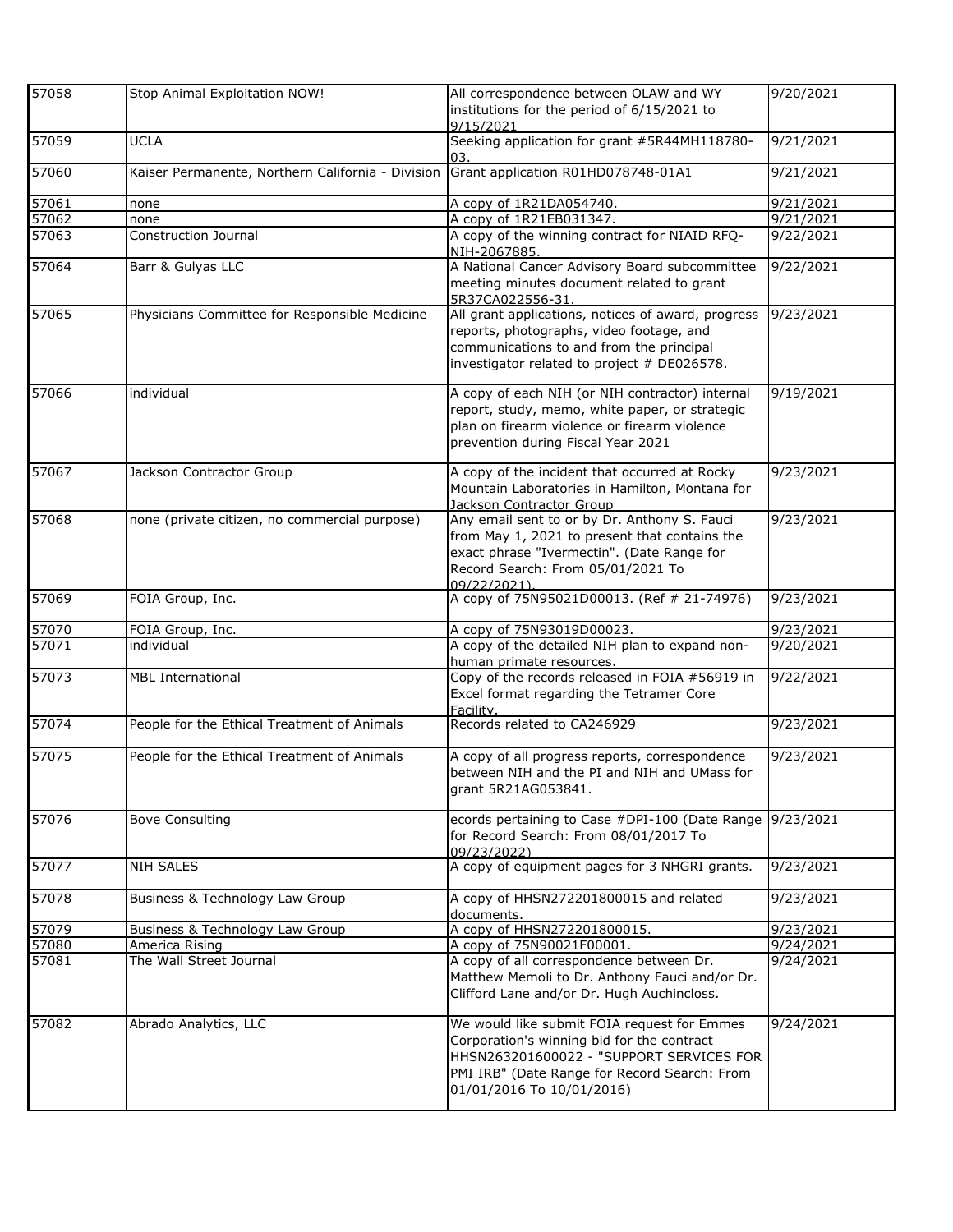| 57083 | Stanford University School of Medicine                | Emails to or from Amy Berrington relating to an<br>article in Progress in Cardiovascular Diseases or<br>pertaining to preparation of a letter in response.                                                                                                             | 9/24/2021 |
|-------|-------------------------------------------------------|------------------------------------------------------------------------------------------------------------------------------------------------------------------------------------------------------------------------------------------------------------------------|-----------|
| 57084 | Triumvirate Environmental, Inc.                       | NIHOD2017125. Issued on September 29, 2017.<br>I am looking for the awarded contractor's (the<br>incumbent's) technical proposal, business<br>proposal and contract pricing. Thank you! (Date<br>Range for Record Search: From 09/01/2017 To<br>11/30/2018)            | 9/24/2021 |
| 57085 | University of Texas Health Science Center at<br>Houst | Communications with David Wetter about<br>requester.                                                                                                                                                                                                                   | 9/29/2021 |
| 57086 | Bellwether Medical Writing, Ltd.                      | A copy of 1)1R01HL151152-01A1 and<br>2)2R01HL127564-05A1.                                                                                                                                                                                                              | 9/27/2021 |
| 57087 | individual                                            | Copy of the video " Positive Reinforcement<br>Training: Refining Behavioral Management of<br>Nonhuman Primates in Research Settings NIH<br>Only                                                                                                                        | 9/27/2021 |
| 57088 | Bellwether Medical Writing, Ltd.                      | A copy of 1)2R01HG006399-10A1 and<br>2)1R01HG010480-01                                                                                                                                                                                                                 | 9/27/2021 |
| 57089 | Bellwether Medical Writing, Ltd.                      | A copy of 1R21MD012706-01A1.                                                                                                                                                                                                                                           | 9/27/2021 |
| 57090 | Bellwether Medical Writing, Ltd.                      | Request for grant 1R03HD091432-01.                                                                                                                                                                                                                                     | 9/27/2021 |
| 57091 | People for the Ethical Treatment of Animals           | All correspondence between OLAW and 10<br>institutions for the period of 6/28/2021 to<br>9/27/2021                                                                                                                                                                     | 9/27/2021 |
| 57092 | People for the Ethical Treatment of Animals           | Records related to the investigation by the OLAW<br>and/or the OPERA into the May 11, 2021,<br>complaint that PETA submitted to OPERA and<br>OLAW regarding a Johns Hopkins University<br>experimenter non-compliance with Maryland<br>state law.                      | 9/27/2021 |
| 57093 | People for the Ethical Treatment of Animals           | Copy of records submitted 2015-18 by JHU<br>regarding compliance of grant R01EY027718.                                                                                                                                                                                 | 9/28/2021 |
| 57094 | Mandava associates                                    | Data on dipentene, DL-Limonene, and/or L-<br>limonene, such as toxicology data, chemistry<br>data, full GRAS petition documents.                                                                                                                                       | 9/28/2021 |
| 57095 | n/a                                                   | A copy of 1) all emails sent or received by<br>update@ncbi.nlm.nih.gov, 2) the server logs for<br>the NCBI BLAST API, 3) the FTP server login logs<br>for https://ftp.ncbi.nlm.nih.gov/genbank and<br>https://ftp.ncbi.nlm.nih.gov/ncbi-asn1 over the<br>past 5 years. | 9/28/2021 |
| 57096 | n/a                                                   | A copy of the server logs for the NCBI BLAST<br>API.                                                                                                                                                                                                                   | 9/28/2021 |
| 57097 | <b>Clinical Biosafety Services</b>                    | A copy of contact information relating to all<br>Institutional Biosafety Committees registered<br>with NIH/OSP as of the most recent possible date<br>(estimated to be 10-01-2021) in an Excel<br>spreadsheet.                                                         | 9/28/2021 |
| 57098 | FOIA Group, Inc.                                      | Copies of the documents relevant to<br>75N92019D00032.                                                                                                                                                                                                                 | 9/28/2021 |
| 57099 | FOIA Group, Inc.                                      | Copies of documents relevant to GS00F009DA<br>Order 75N92021F00229.                                                                                                                                                                                                    | 9/28/2021 |
| 57100 | N/A                                                   | final memos, summaries and/or reports from all<br>closed investigations into misconduct among NIH<br>staff. This request seeks records from the years<br>2019, 2020 and 2021.                                                                                          | 9/29/2021 |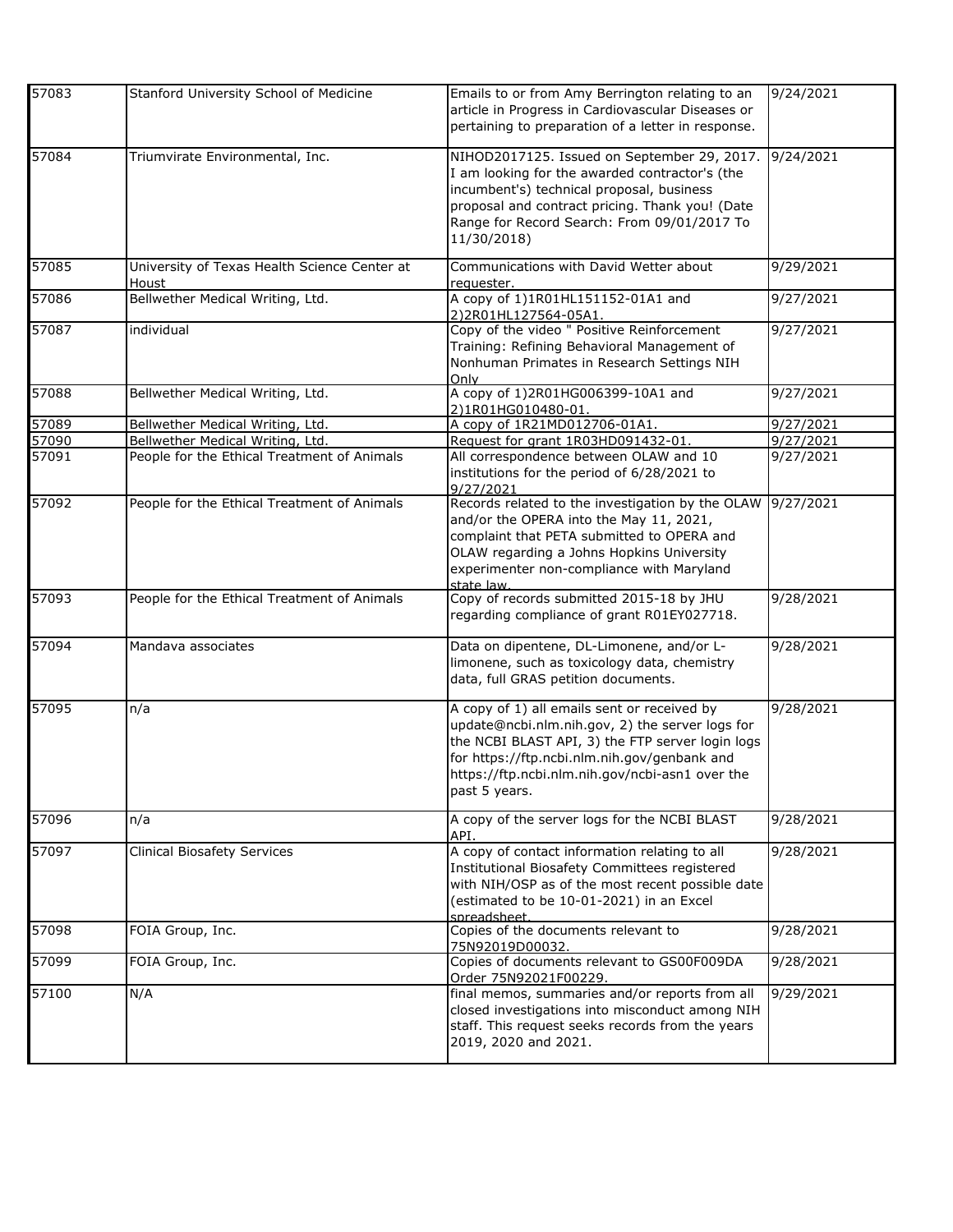| 57101 | People for the Ethical Treatment of Animals | For the period from January 1, 2016, to the date<br>of fulfillment, I am requesting copies of the<br>annual National Scientific Advisory Board (NSAB)<br>reports for the Southwest National Primate<br>Research Center at Texas Biomedical Research<br>Institute. (Date Range | 9/29/2021 |
|-------|---------------------------------------------|-------------------------------------------------------------------------------------------------------------------------------------------------------------------------------------------------------------------------------------------------------------------------------|-----------|
| 57102 | individual                                  | All NIH information on Arizona Health records                                                                                                                                                                                                                                 | 9/21/2021 |
| 57103 | Individual                                  | A copy of all correspondence that discuss the<br>termination or cancellation of the RADX award to<br>Gingko Bioworks related to RADx-ATP Concentric:<br>A High-Throughput Next Generation Sequencing-<br>based Molecular Diagnostic for SARS-CoV-2.                           | 9/29/2021 |
| 57104 | GableGotwals                                | The number of Herceptin 440 mg vials purchased 9/29/2021<br>by NCI every FY since 2010.                                                                                                                                                                                       |           |
| 57105 | N/A                                         | Records related to Early Limited Formula for<br>Treating Lactation Concerns (ELF-TLC) clinical<br>trial.                                                                                                                                                                      | 9/21/2021 |
| 57106 | White Coat Waste Project                    | Records related to NIAID's intramural research<br>with pigs.                                                                                                                                                                                                                  | 9/30/2021 |
| 57107 | Self                                        | FOIA request for information pertaining to any of<br>the following: Leen Kawas, Joseph W. Harding,<br>Athira Pharmaceuticals and M3 Biotechnology<br>(Previous name of Athira Pharma).                                                                                        | 9/30/2021 |
| 57108 | <b>APNM</b>                                 | All Institutional Animal Care and Use Committee<br>(IACUC) protocols, Reports, reviews, meeting<br>minutes, All communications between the NIH,<br>and the Animal and Plant Health Inspection<br>Service (APHIS/USDA), and Charles River<br>Laboratories                      | 9/30/2021 |
| 57109 | <b>APNM</b>                                 | All communications regarding Congressional tours 9/30/2021<br>of the Alamogordo Primate Facility                                                                                                                                                                              |           |
| 57110 | <b>APNM</b>                                 | Documents about chimpanzees at the<br>Alamogordo Primate Facility (APF)                                                                                                                                                                                                       | 9/30/2021 |
| 57111 | <b>APNM</b>                                 | June 20, 2019 to present: regarding the transfer<br>of federally owned and -supported chimpanzees<br>from the Michael E. Keeling Center for<br>Comparative Medicine and Research Center to<br>Chimp Haven.                                                                    | 9/30/2021 |
| 57112 | channel 4                                   | A copy of all correspondence between Scott<br>Gottlieb and NIH about the AstraZeneca Covid<br>vaccine (between August 1, 2020 and May 1,<br>2021                                                                                                                              | 9/30/2021 |
| 57113 | Judicial Watch                              | A copy of 1) NIAID-funded study on providing<br>Informed Consent to SARS-CoV-2 and/or COVID-<br>19 vaccine, 2) All correspondence sent to/from<br>NIAID officials about study published October 28,<br>2020.                                                                  | 9/30/2021 |
| 57114 | The national pulse                          | A copy of 1) all correspondences between Mark<br>Zuckerberg and Anthony Fauci. and 2) emails<br>from Dr. Fauci with the subject "ecohealth."                                                                                                                                  | 9/30/2021 |
| 57115 | The national pulse                          | A copy of emails from Dr. Fauci with the subject<br>"ecohealth."                                                                                                                                                                                                              | 9/30/2021 |
| 57116 | n/a                                         | I request a list of all licenses issued by NIH<br>through the Office of Technology Transfer.                                                                                                                                                                                  | 9/30/2021 |